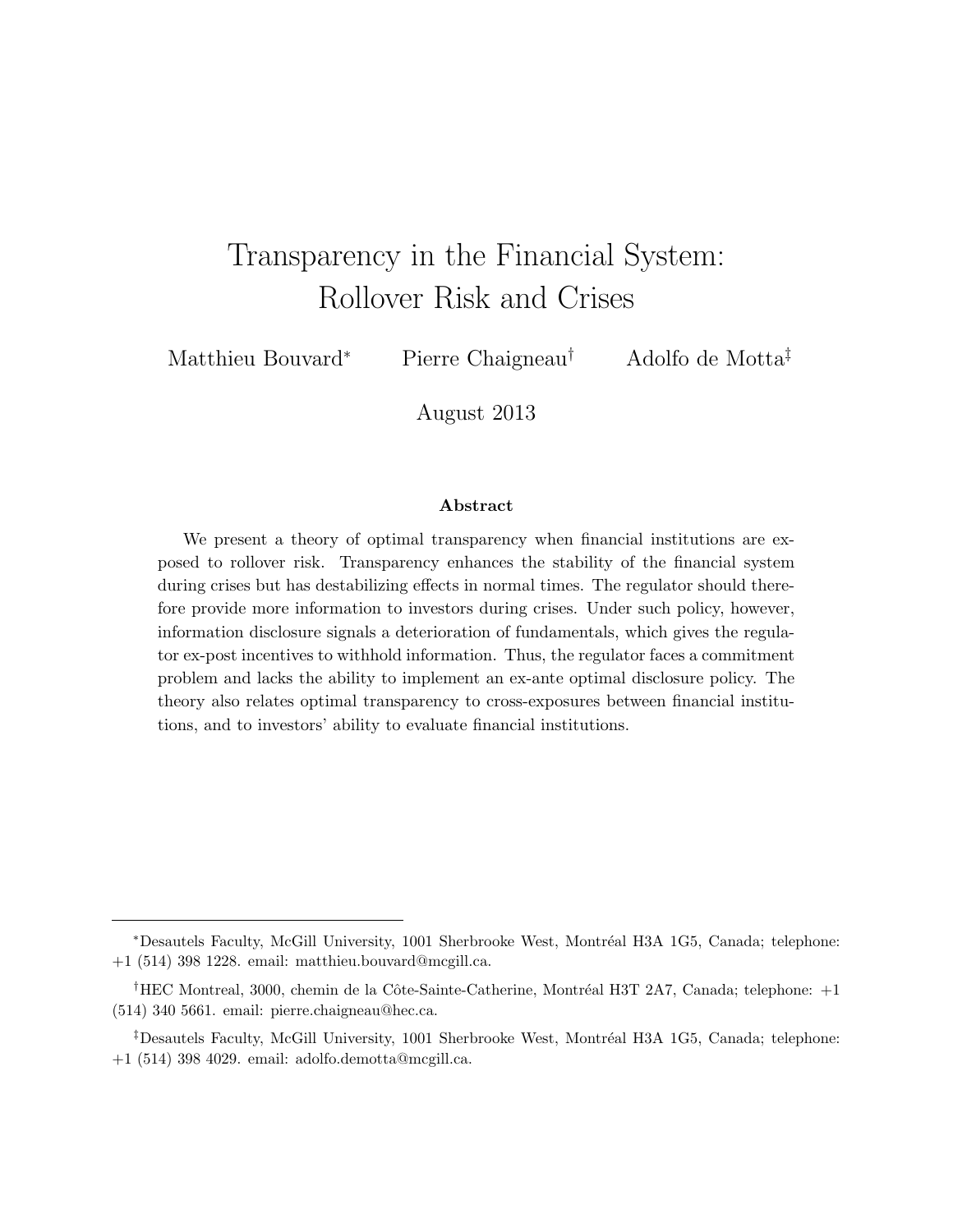Financial crises are often associated with demands for an increase in the transparency of the financial system. Indeed, following the 2008 financial crisis, regulators have periodically been performing and disclosing stress tests on the largest financial institutions. This practice, however, has been the subject of much debate. For instance, Fed Chairman Ben Bernanke cautioned that "when the stress assessment was getting started, some observers had warned that the assessment and, in particular, the public disclosure of the results might backfire". [Speech at the Federal Reserve Bank of Chicago, Illinois on May 6th , 2010.] Moreover, the accuracy and actual informativeness of these tests have been questioned, emphasizing the credibility issues that regulators face when adjusting their disclosure policy. This paper studies the trade-offs faced by regulators when using instruments such as stress tests to set the level of transparency in the financial system.

We develop a stylized model of financial intermediation with rollover risk, in which financial institutions –banks– have exclusive access to a long-term investment technology that is illiquid. Banks are ex-ante identical but they differ ex-post in the quality of their investment technology, and hence, in the quality of their balance sheets. Furthermore, the quality of banks in the financial system is affected by aggregate shocks. While investors may have information about these shocks, and therefore, about the ex-post average quality of banks, they do not observe the idiosyncratic component of each bank's balance sheet. By contrast, the regulator has access to this bank-specific information and can choose to communicate it to the public.

In the baseline case in which investors observe aggregate shocks and therefore know the average quality of banks in the financial system, we show that the optimal disclosure policy depends on the realization of these shocks. When the average quality is high enough that investors are willing to rollover their credit, it is optimal not to disclose bank-specific information as transparency may expose lower-quality banks to a run. On the contrary,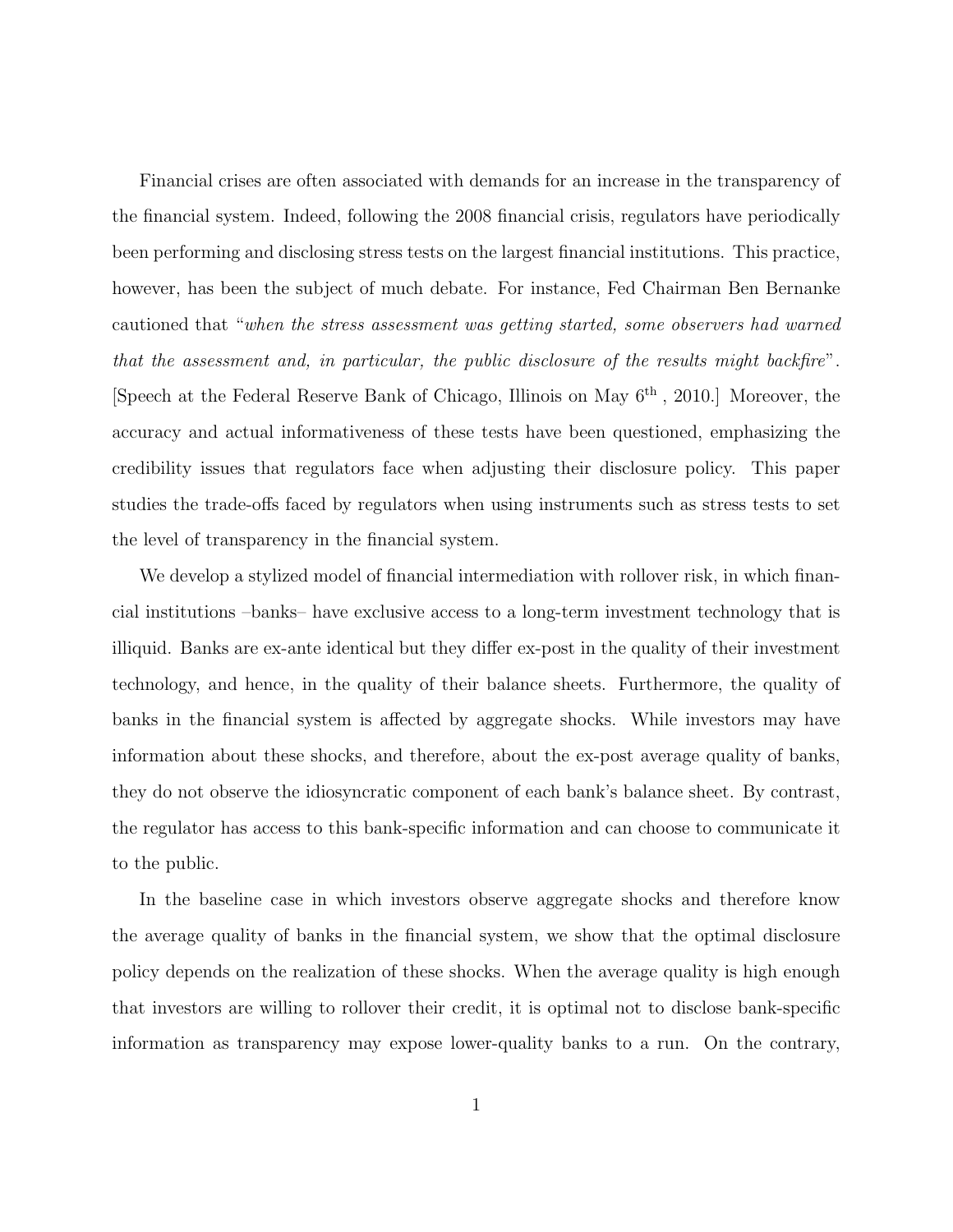when a negative shock pushes the average quality below a threshold, the regulator switches to transparency, that is, discloses the idiosyncratic component of each bank's balance sheet. Otherwise, if investors knew that the average quality was low but could not tell which banks were of higher relative quality, there would be a run on the entire system.<sup>1</sup> This result relies on the properties of the bank run equilibrium, in which the mass of withdrawals is a nonlinear function of a bank's expected return. Specifically, under good economic conditions, pooling the most profitable banks with a few lower-quality banks has little effect on the rollover risk of the former, while it significantly reduces the probability of runs on the latter.

We turn next to the case in which the regulator also has private information about aggregate shocks to the financial system. In this case, an optimal disclosure policy has an additional benefit: by committing to disclose information when average bank quality falls below a threshold, the disclosure policy provides insurance not only against bankspecific shocks but now also against moderate aggregate shocks. Under this disclosure policy, however, no news –opacity– is good news (since investors perceive information disclosure as evidence of a negative shock), so that the regulator has incentives to renege on that commitment ex-post and withhold information.<sup>2</sup> Therefore, while the presence of private information about aggregate shocks increases the potential benefits of an optimal disclosure policy, it also creates a commitment problem that makes its implementation more difficult.

We show that if the regulator is unable to commit, he still follows a state-contingent policy in which the system becomes transparent following a negative aggregate shock, pro-

<sup>&</sup>lt;sup>1</sup>Recent empirical evidence supports the view that stress tests provided useful information to market participants during the recent crises, despite the credibility issues that we discuss below. See for instance, Bayazitova and Shivdasani (2012), Ellahie (2013), Greenlaw et al. (2012), and Peristiani et al. (2010).

<sup>2</sup>This commitment problem is consistent with the concerns raised about the leniency of some of the stress tests. For instance, while all banks had passed the 2010 stress test performed by the Committee of European Banking Supervisors, the 2011 stress tests conducted on Irish banks (largely by outside independent advisors) revealed a total capital need of  $\epsilon$ 24 billions. (See Schuermann, 2013.)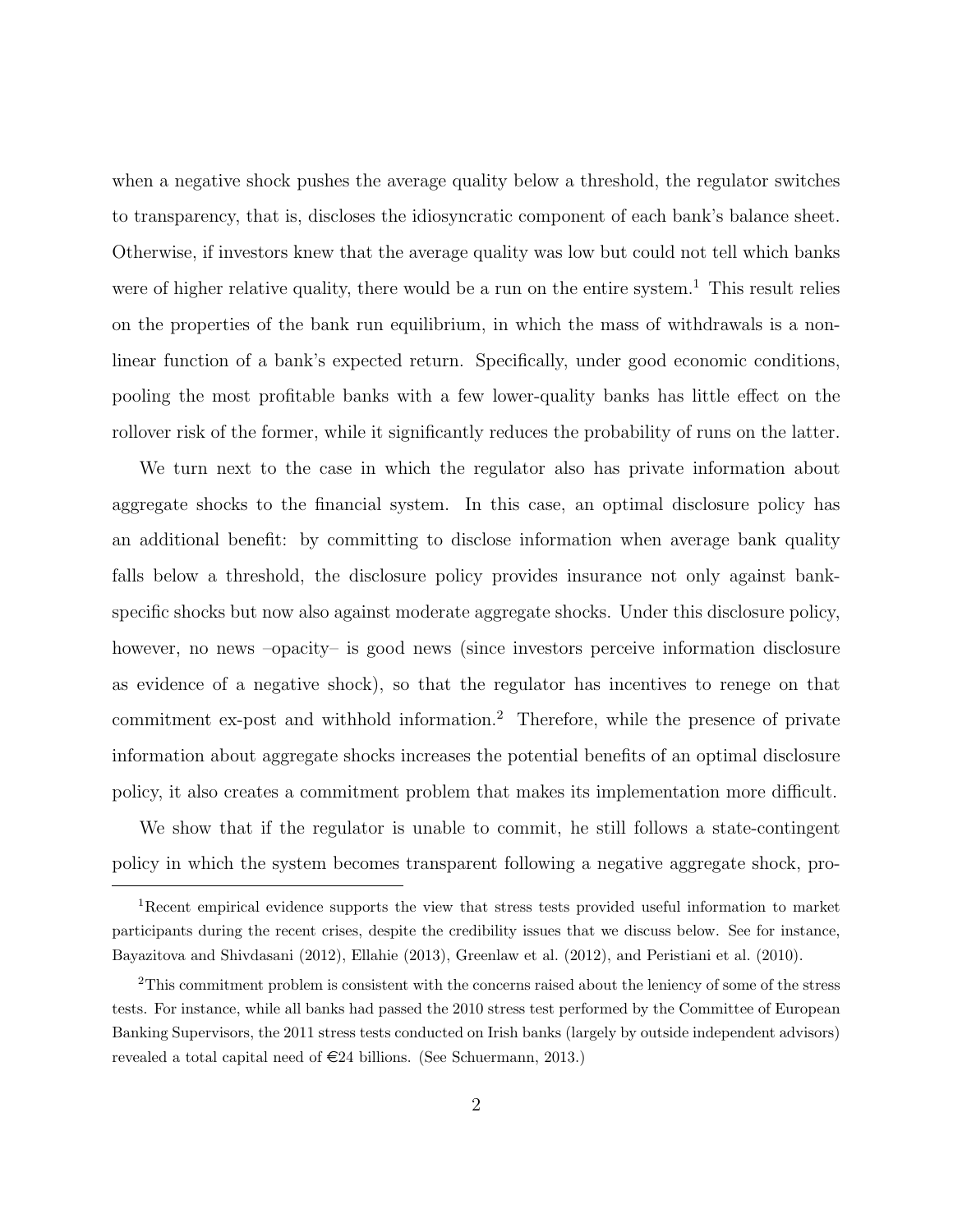vided that investors receive sufficiently precise -yet imperfect- information about aggregate economic conditions. However, because of his incentive to withhold information ex-post, the regulator keeps the system opaque in more states than is ex-ante optimal, which increases the probability of a systemic run. We also show that if the regulator is unable to commit but can credibly disclose aggregate information without disclosing bank-specific information, his private information about aggregate shocks tends to unravel, which underscores the fundamentally different economic principles that lead to the release of aggregate and bank-specific information. In equilibrium, transparency still increases as fundamentals deteriorate, but now the regulator loses the ability to provide insurance against aggregate shocks, and there is a gradation in the release of information. While a large negative shock triggers the disclosure of both aggregate and bank-specific information, the regulator discloses aggregate information without bank-specific information following a moderate shock.<sup>3</sup>

In a first approach we take each bank's rollover risk as independent. In practice, however, banks have cross-exposures (e.g., Allen and Gale, 2000; Dasgupta, 2004), and hence, runs on a subset of banks may adversely affect other banks. To understand how the possibility of contagion interacts with the regulator's disclosure policy, we extent the model to allow for a run on a bank to increase the vulnerability of other banks to runs. In this setting, while the regulator still discloses information on bank types following a negative aggregate shock, he now also discloses information on bank cross-exposures when the negative aggregate shock is sufficiently severe. Moreover, the analysis also suggests that as the banking system becomes more integrated, information on cross-exposures becomes a more frequent component of an optimal transparency policy.

<sup>&</sup>lt;sup>3</sup>This prediction is consistent with the policy of U.S. regulatory authorities who released bank-specific information in the midst of the financial crisis (SCAP stress tests in 2009) but only disclosed macro-scenarios without bank-level results following the 2011 CCAR stress tests (Schuermann, 2013).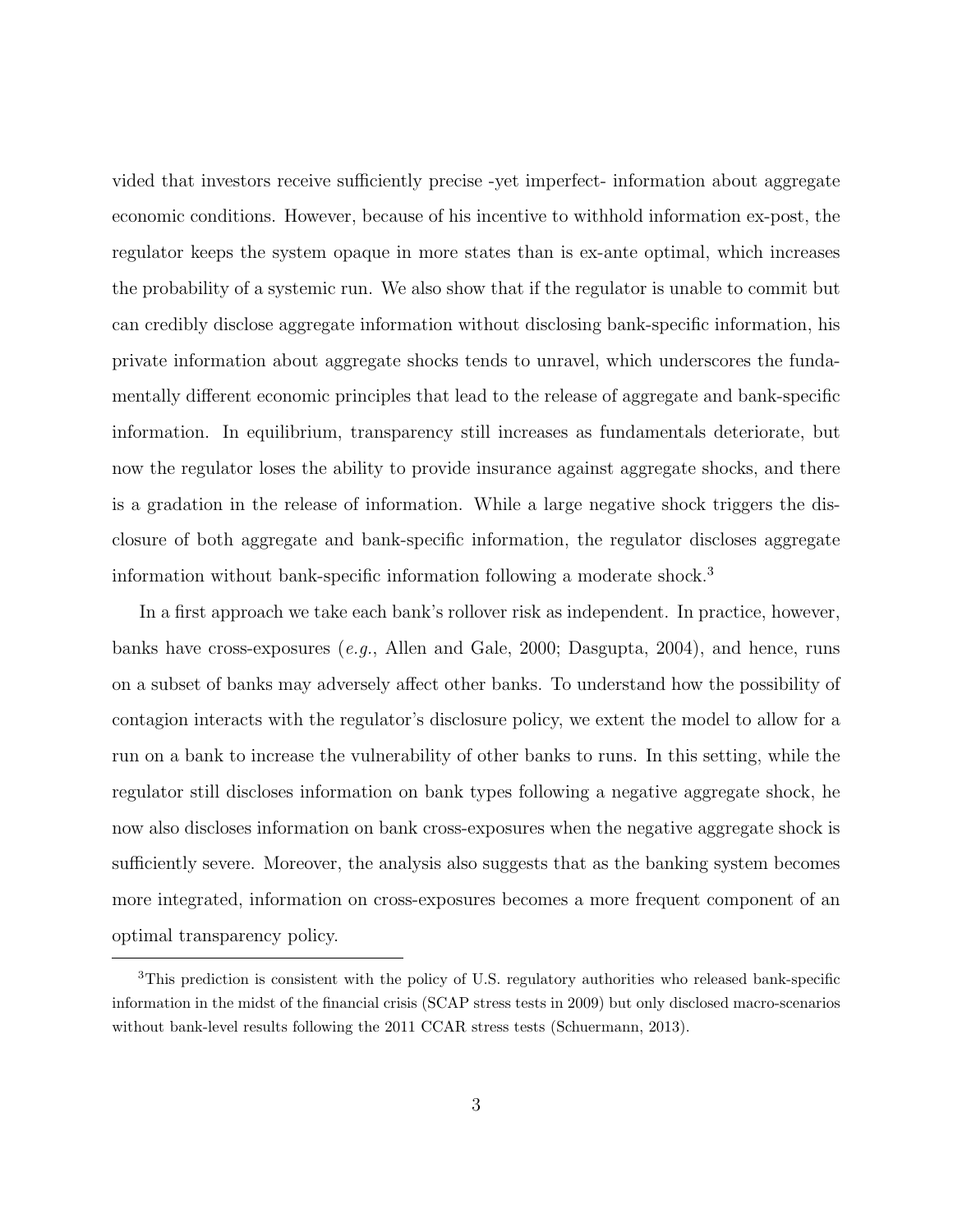Finally, we study the robustness of the model's predictions to investors and the regulator having imperfect bank-specific information. In this framework, transparency still increases following negative aggregate shocks. In addition, the analysis shows that the regulator may restrict information disclosure to a set of banks that are perceived as more vulnerable by the market.

This paper builds on seminal models by Byrant (1980) and Diamond and Dybvig (1983) where strategic complementarities between depositors may trigger runs and lead to the early liquidation of solvent but illiquid banks. Because these models typically have several equilibria, which makes the impact of public policies difficult to assess, we use the global games approach (Carlsson and van Damme, 1993; Morris and Shin, 1998, 2003) to obtain equilibrium uniqueness. Our paper is therefore related to Morris and Shin (2000) and Goldstein and Pauzner (2005) who use global games techniques to refine models of bank runs. Within this literature, we introduce heterogeneity among banks, which makes the release of bank-specific information by the regulator a relevant issue.<sup>4</sup>

Our paper belongs to the literature on transparency in the banking system. [See Landier and Thesmar (2011) and Goldstein and Sapra (2012) for a review of the trade-offs related to transparency in financial systems.] A common theme in this literature is that transparency allows investors to better monitor financial institutions, thereby enhancing market discipline and improving allocation efficiency. This literature, however, has pointed out that information disclosure can also be associated with important costs. For instance, the re-

<sup>4</sup>See also Morris and Shin (2004), Morris and Shin (2009) for models of rollover risk using global games. Eisenbach (2013) also introduces heterogeneity among financial institutions and studies the optimality of short-term debt in the presence of aggregate risk. Plantin (2009) studies bond pricing when investors' concerns about secondary market liquidity create strategic complementarities among them. Chen et al. (2010) and Hertzberg et al. (2011) provide empirical evidence consistent with the existence of strategic complementarities between investors in financial institutions.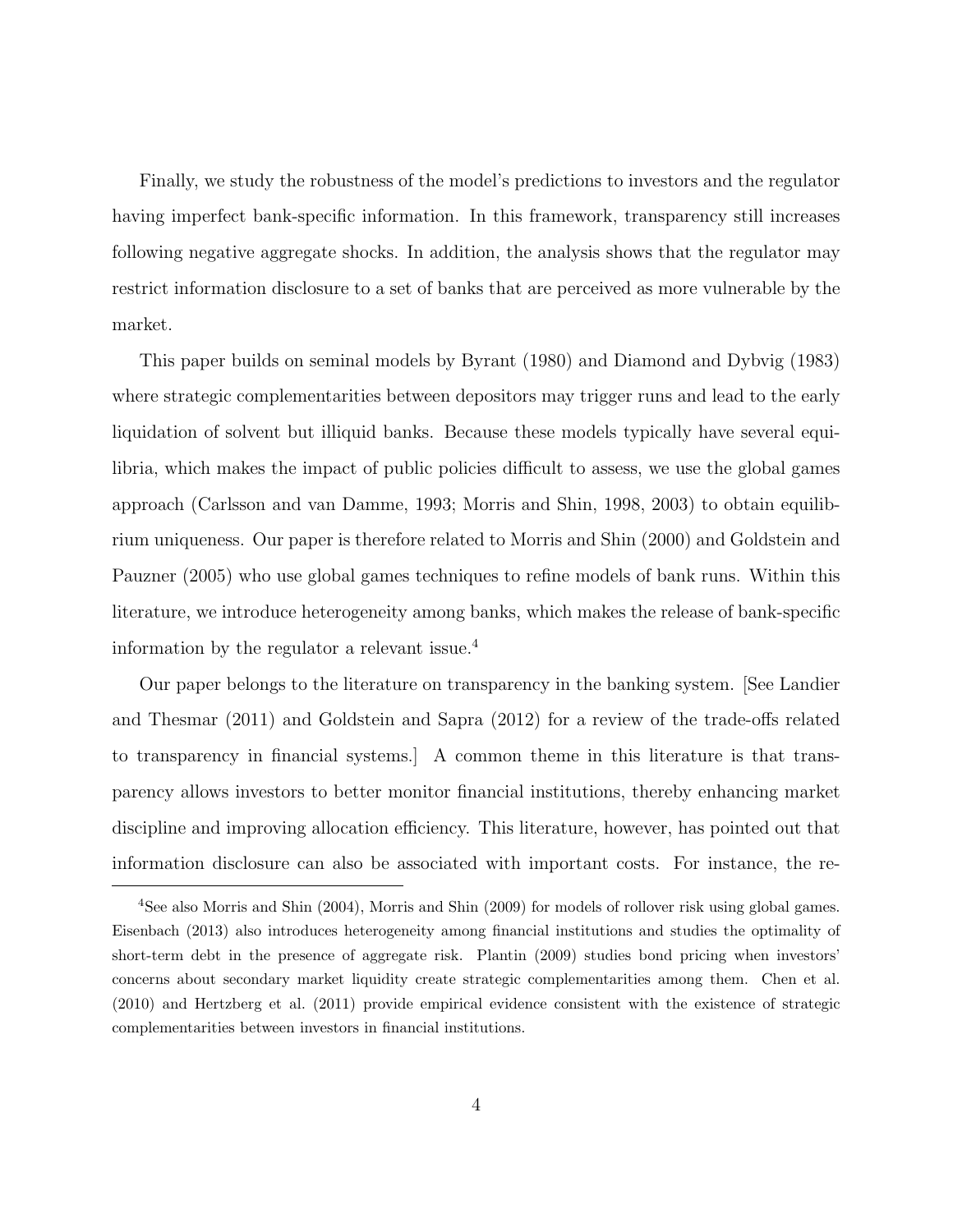lease of public information reinforces coordination concerns, which can generate multiple self-fulfilling equilibria (Rochet and Vives, 2004) and may lead market participants to put insufficient weight on private information (Morris and Shin, 2002; Angeletos and Pavan, 2007). Moreover, public information crowds out private incentives to acquire information, which may prevent inefficient runs (He and Manela, 2013) but can also adversely affect the ability of the government to learn from market prices (Bond et al., 2010; Goldstein et al., 2011; Bond and Goldstein, 2012). We contribute to this literature by showing that the contingent release of bank-specific information can improve the stability of the banking sector by insuring banks against idiosyncratic as well as aggregate shocks, and by studying the regulator's commitment problem when attempting to implement such ex-ante optimal contingent disclosure policy.<sup>5</sup>

The paper proceeds as follows. Section 1 presents the baseline model. Section 2 analyses the equilibrium and derives the optimal transparency policy. Section 3 introduces crossexposures and imperfect information. Section 4 concludes. All proofs are in the Appendix.

## 1 Model

Consider a risk neutral economy with one consumption good, three periods,  $t = 0, 1, 2$ , and no discounting. There is a continuum  $[0, 1] \times [0, 1]$  of investors, each endowed with one unit of the consumption good. At  $t = 0$  investors can invest their unit in a financial institution or store it. Financial institutions, which we will call banks hereafter, have exclusive access to a long-term investment technology that generates a gross return of  $1 + r_i$  per unit of

<sup>&</sup>lt;sup>5</sup>This central role of idiosyncratic information is reminiscent of Hirshleifer (1971), where the early knowledge of future realizations of uncertainty prevents individuals from sharing risk efficiently through transactions. The Hirshleifer effect underlies the analysis of Goldstein and Leitner (2013), who, in a recent paper, study the impact of information disclosure on the ability for banks to share risk in financial markets.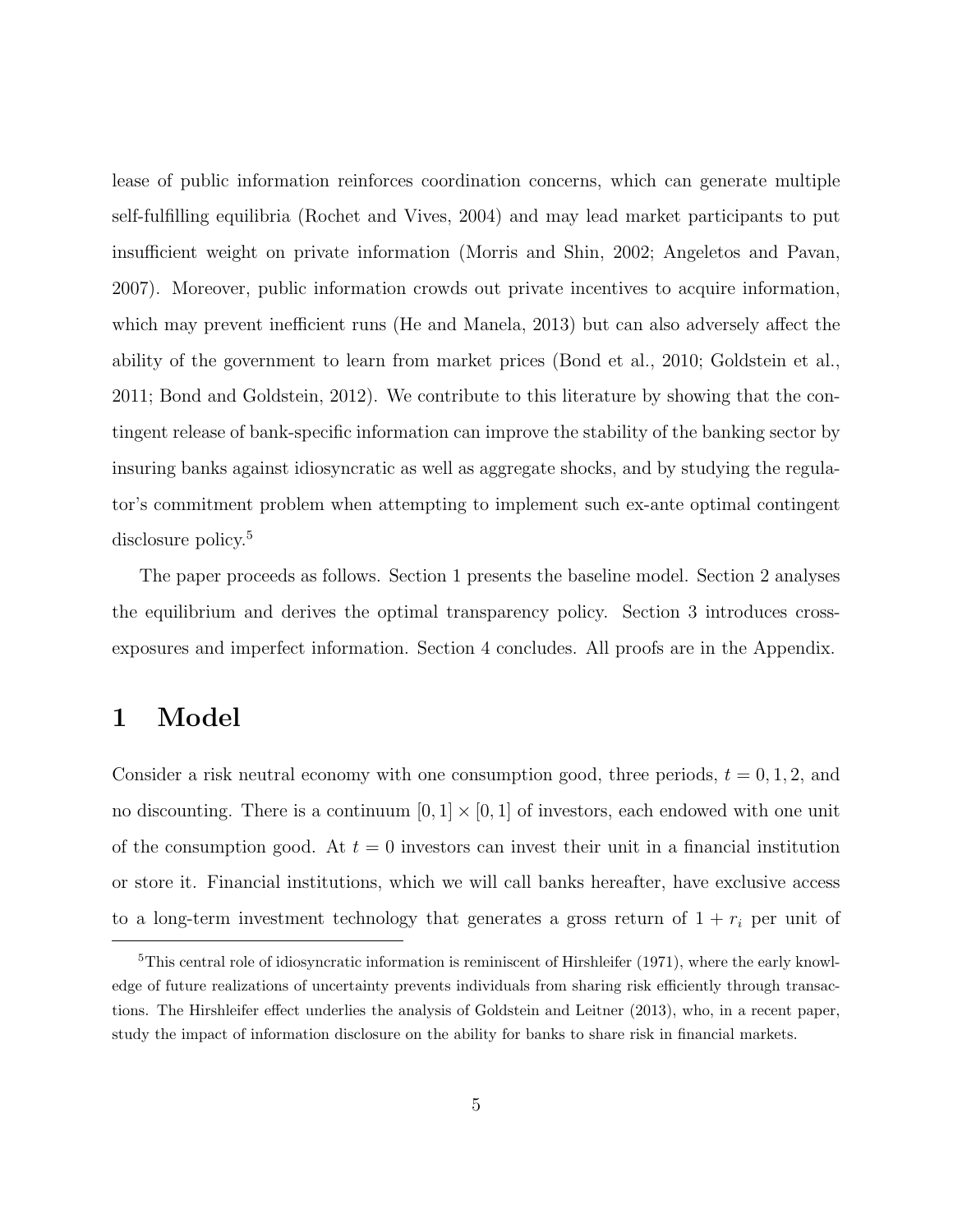consumption good at  $t = 2$ . Each active bank invests a mass 1 of the consumption good at  $t = 0$ , and there is free entry in the banking industry. Thus if all investors were to deposit their goods in banks, there would be a continuum  $[0, 1]$  of banks each with a continuum  $[0, 1]$ of investors.<sup>6</sup>

The net return of the long-term technology,  $r_i$ , is stochastic. Specifically,  $r_i = \mu + \eta_i$ where  $\mu$  is a parameter common to all banks that captures the expected return of the banking sector, and  $\eta_i$  is a bank-specific component that captures the relative quality of bank *i*. The bank-specific component  $\eta_i$  can take values  $\Delta_{\eta} > 0$  (for high-quality banks) and  $-\Delta_{\eta}$  (for low-quality banks) with probability p and  $1-p$ , respectively. The proportion p of high-quality banks is drawn from a uniform distribution on  $(0, 1)$ , so that ex-ante,  $\mathbb{E}(\eta_i) = 0$ for all i. The realization of p is interpreted as an aggregate shock to the expected return of the banking system,  $\mu$ .

Investors who invest in banks at  $t = 0$  can either leave their good in the bank or withdraw it at  $t = 1$ . Thus, banks face rollover risk and the possibility of early liquidation. Liquidation is costly because the technology is illiquid: if a proportion  $l_i$  of the resources invested in the long-term technology is withdrawn at  $t = 1$ , the per-unit return at  $t = 2$  is reduced to  $r_i - c l_i$ . For instance, if half of the bank's investors withdraw, each of them gets one unit of the consumption good back at  $t = 1$  and the other half gets  $1 + r_i - \frac{c}{2}$  $\frac{c}{2}$  at  $t = 2$ . This investment technology is similar to the one in Morris and Shin (2000) and, in essence, models rollover risk as a coordination problem among investors.

We assume that early liquidation is inefficient –the net expected return of the long-term technology is greater than zero– and that, when banks' types are disclosed, low-quality banks

<sup>&</sup>lt;sup>6</sup>While throughout the paper we refer to the continuum [0, 1] of banks as the financial or banking system, it can be interpreted more generally as a subset of banks within the banking system that investors perceive as homogenous. Section 3.2 suggests that this subset would typically consist of banks that can be perceived as vulnerable by investors.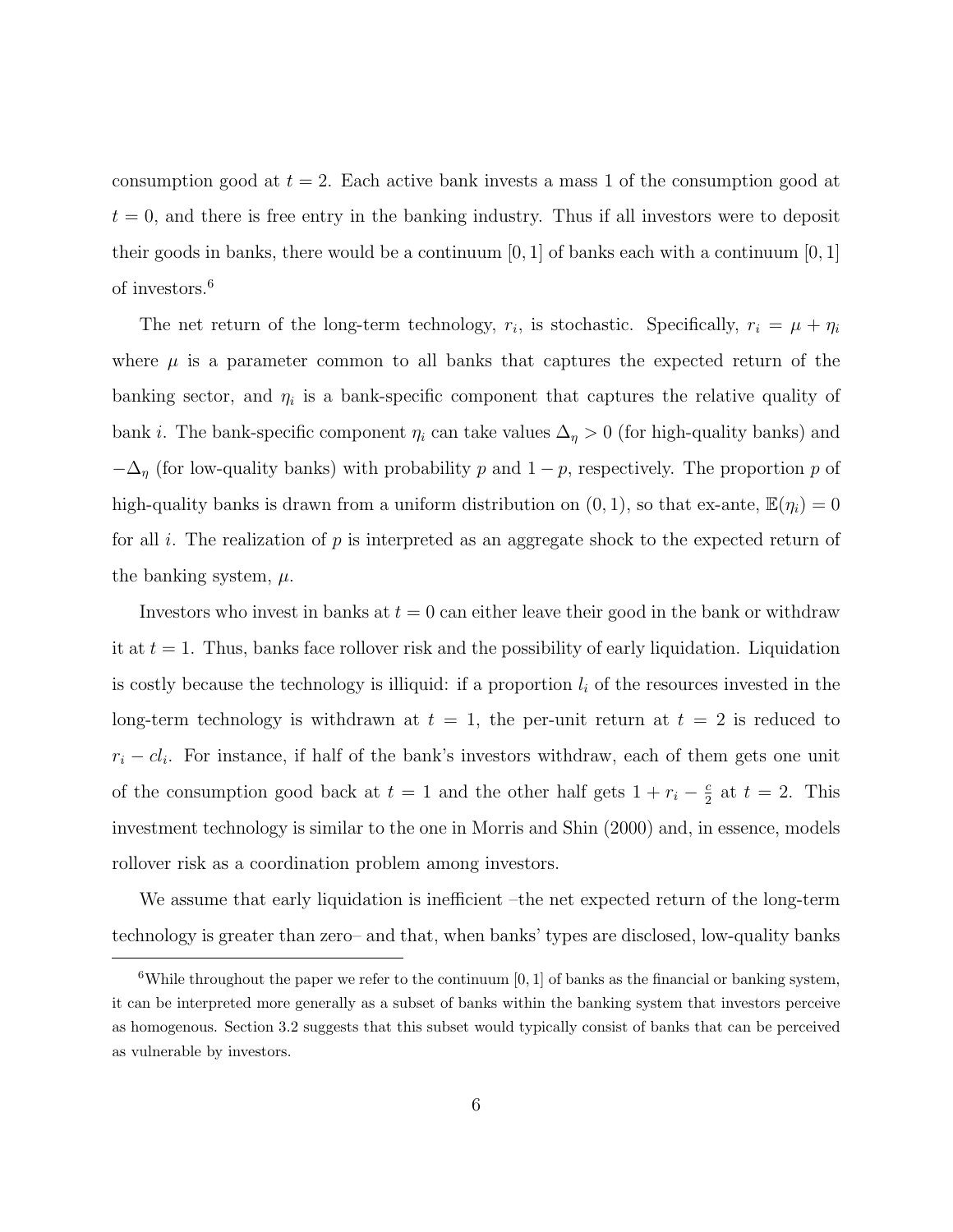face the risk of early liquidation while high-quality banks do not. As will be clear in the analysis below (Section 2), this boils down to the following assumption on the parameters of the model:<sup>7</sup>

$$
0 < -\Delta_{\eta} + \mu < \frac{c}{2} < \Delta_{\eta} + \mu.
$$
 (1)

At  $t = 1$ , before making their withdrawal decision, investors learn p, the proportion of high-quality banks in the financial system. While investors do not know the quality of each bank, the financial system is supervised by a regulator who has access to this information. Specifically, at  $t = 1$  the regulator learns  $\{\eta_i\}_{i \in [0,1]}$  and decides whether to disclose this information to investors. The objective of the regulator is to maximize total output, that is, the sum of what investors who withdraw early receive at  $t = 1$  and what investors who rollover their investment receive at  $t = 2$ . Notice that this objective is equivalent to maximizing the aggregate expected return of the banking system or to maximizing total consumption.<sup>8</sup>

We finish the presentation of the model by describing two assumptions that we maintain throughout the analysis. First, we assume that investors have the right to withdraw at  $t = 1$ , that is, financial institutions borrow short-term and face rollover risk. A feature of the 2008 financial crisis has been the sudden freeze in the credit market which led to the collapse of financial institutions that relied on the rollover of short-term debt in the asset-backed commercial paper and overnight secured repo markets (Acharya et al., 2011; Gorton and

<sup>7</sup>This assumption is mainly for expositional reasons; it allows to focus the paper on the more interesting cases. In Appendix B, we allow for efficient runs, and show that the policy recommendations remain qualitatively the same, under reasonable assumptions about the impact of negative shocks on the distribution of returns across banks (i.e., a monotone likelihood ratio property).

<sup>&</sup>lt;sup>8</sup>In the model, the only alternative to investing with banks is the storage technology that delivers a net return of 0. Therefore, investors who withdraw at  $t = 1$  consume one unit of the consumption good, whether they consume at  $t = 1$  or storage their unit and consume at  $t = 2$ .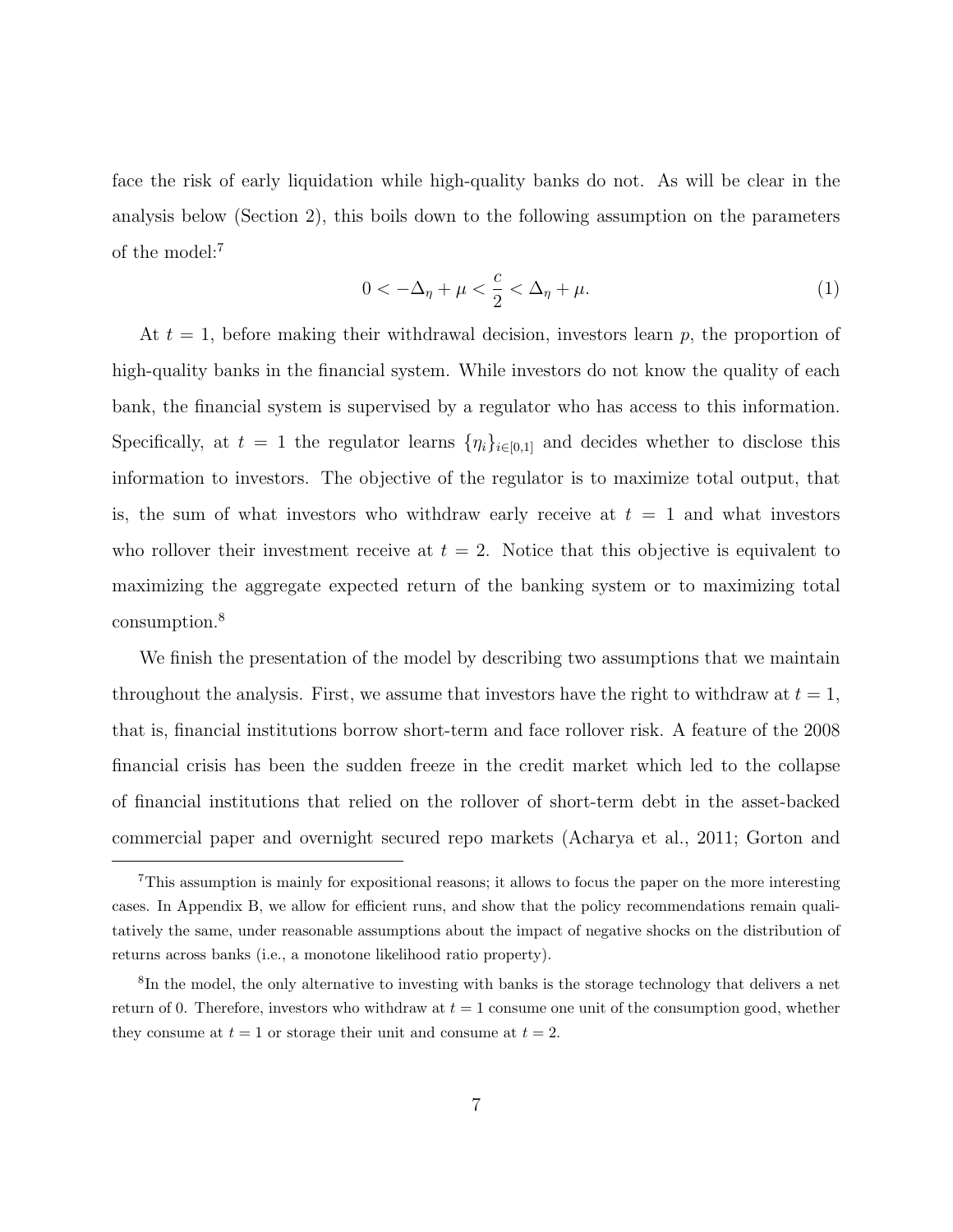Metrick, 2012). Thus, our paper studies the optimal level of transparency in the financial system given the presence of rollover risk, that is, under the implicit assumption that while banks may try to ameliorate rollover risk, they will not be able to eliminate it. From a theoretical point view, rollover risk can be micro-founded through depositors' demands for insurance against idiosyncratic liquidity shocks as in Diamond and Dybvig (1983).<sup>9</sup> Goldstein and Pauzner (2005) show that while demand deposit contracts, i.e., short-term debt, trade off the benefits of risk sharing against the costs of bank runs, these contracts are still desirable even when their destabilizing effect is taken into account.<sup>10</sup>

Second, the analysis implicitly assumes that banks cannot credibly disclose their information while the regulator can. That banks cannot credibly disclose soft information is straightforward: low-quality banks do not have any incentives to disclose information that would lead them to cease operations due to a credit run. The regulator, however, who is concerned about the long-term viability of the entire banking system rather than the viability of a single bank, has incentives to disclose information truthfully when he chooses a transparent regime. Indeed, when disclosing  $\{\eta_i\}_{i\in[0,1]}$ , the regulator communicates relative performance when individual banks can only communicate absolute performance. Chakraborty and Harbaugh (2007, 2010) show that an expert with information on multiple variables may be able to credibly communicate a ranking of these variables in cases where communication about a single variable is impossible. Intuitively, comparative statements have the property of being

<sup>&</sup>lt;sup>9</sup>See also Stein (2011) for a different modelling of the demand for short-term debt. Alternatively, theories of debt maturities build on agency problems to show that short-term liabilities, which expose borrowers to rollover risk, limit risk-shifting (Barnea et al., 1980) and discipline managers by submitting them to regular market scrutiny (Calomiris and Kahn, 1991).

 $10$ In Appendix B, we allow banks to adjust their exposure to rollover risk through asset diversification or by increasing the liquidity of their balance-sheets. While this richer setting generates some additional insights, it does not qualitatively change the equilibrium disclosure policy of the main text.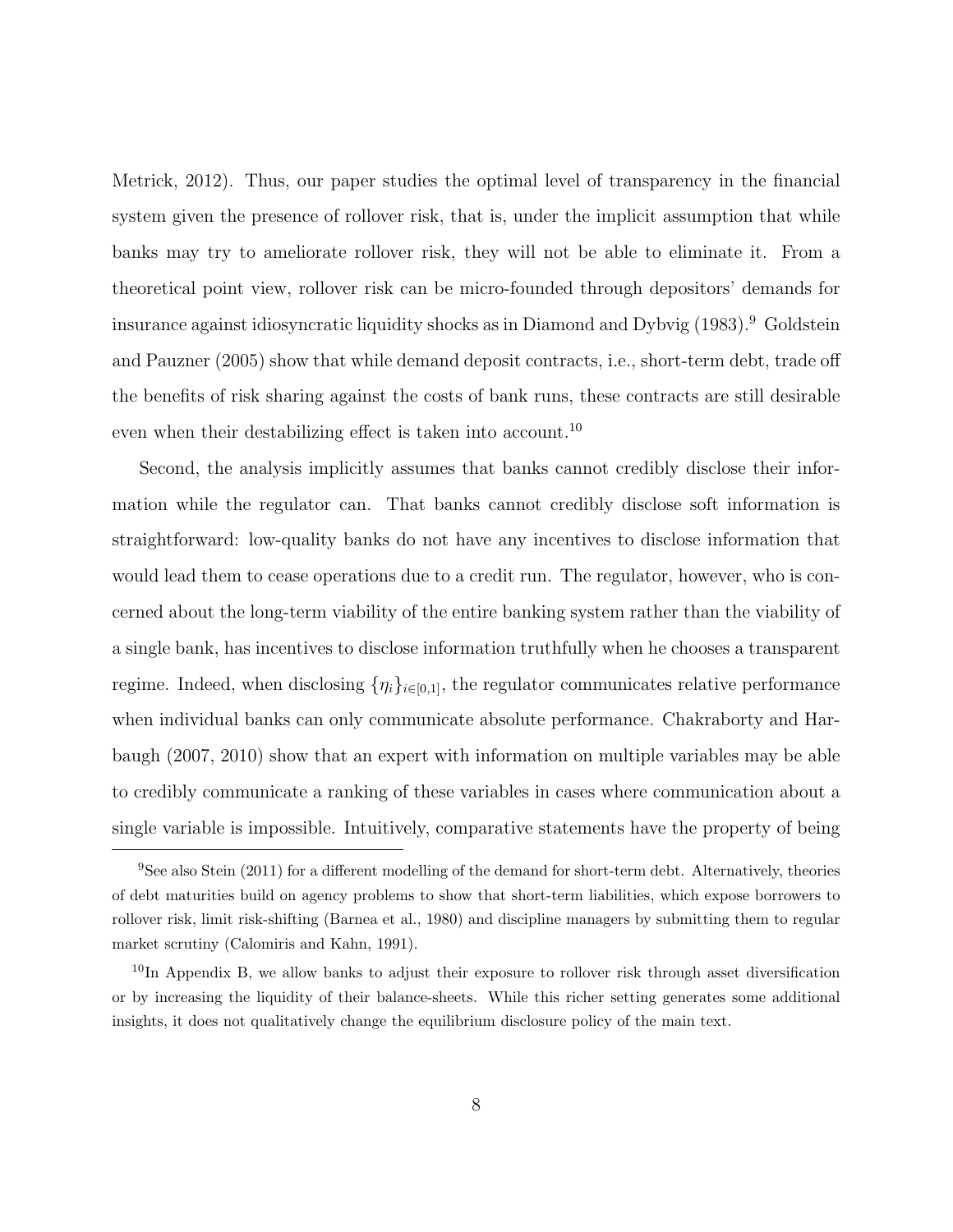simultaneously positive along one dimension and negative along another dimension.<sup>11</sup>

| $t=0$                                                        | $t=1$                                                                    | $t=2$                                                                    |
|--------------------------------------------------------------|--------------------------------------------------------------------------|--------------------------------------------------------------------------|
| Investors invest in a<br>bank or in a storage<br>technology. | 1. Investors learn $p$ .<br>2. Regulator chooses a disclosure<br>policy. | Banks' returns are<br>realized and distributed<br>to those investors who |
|                                                              | 3. Investors roll over their invest-<br>ment or withdraw.                | rolled over their<br>investment.                                         |

Figure 1: Timeline of the baseline model

## 2 Analysis

In this section we start by characterizing the rollover decision at  $t = 1$ . Then, we study the regulator's optimal disclosure policy in the baseline model described above in which the aggregate shock,  $p$ , is common knowledge. Finally, we study the general case in which the regulator has private information about p.

<sup>&</sup>lt;sup>11</sup>Note that when p is common knowledge, disclosing a full ranking is equivalent to disclosing  $\{\eta_i\}_{i\in[0,1]}$ . In such a case, the only way the regulator could misrepresent a low-quality bank as being of high quality without investors immediately knowing that he is not being truthful, is by misrepresenting a high-quality bank as being of low quality at the same time. This, however, would result in a welfare loss, as a highquality bank would be liquidated instead of a low-quality one. More generally, our setting satisfies the supermodularity conditions in Chakraborty and Harbaugh (2007) under which a complete ranking can be credibly communicated.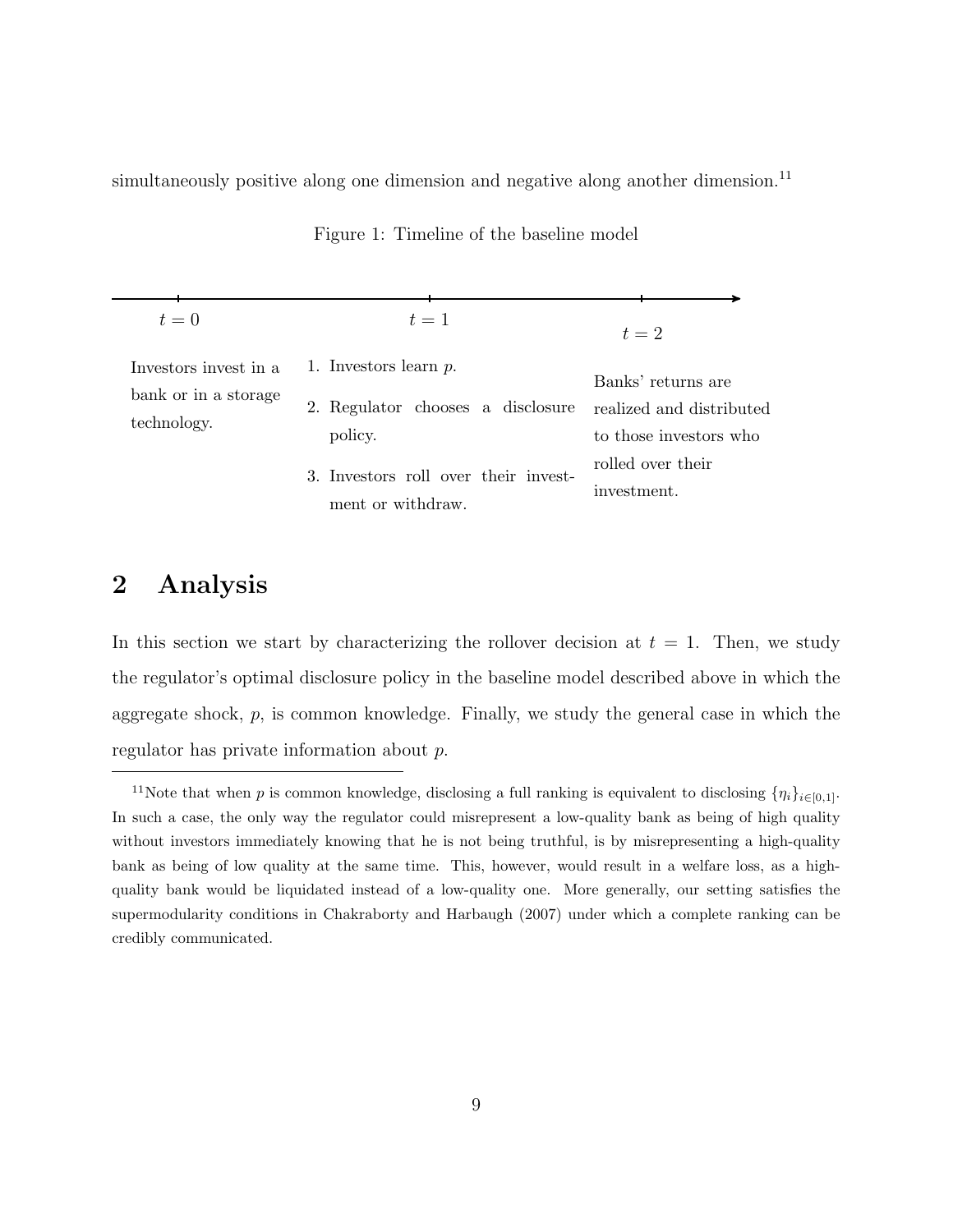#### 2.1 Rollover Equilibrium

Consider an investor who invests in bank i at  $t = 0$ . At  $t = 1$ , he can either withdraw his unit of the consumption good or roll over his investment. An investor who rolls over at  $t = 1$ receives a random payoff of  $1 + r_i - c_i$  at  $t = 2$ . Hence, an investor's willingness to withdraw depends on  $l_i$ , that is, on the withdrawal decisions of all other investors in the bank. As Diamond and Dybvig (1983) pointed out, these strategic complementarities typically lead to multiple equilibria. In one equilibrium, investors roll over their investment and banks' assets pay off at  $t = 2$ . Another equilibrium, however, involves a bank run in which all investors demand early withdrawal, causing fundamentally solvent banks to recall loans, to terminate productive investments, and eventually to fail.

The literature on global games has shown that this equilibrium multiplicity is a byproduct of the common knowledge assumption which allows perfect coordination among investors. [See Carlsson and van Damme (1993) and Morris and Shin (1998) for two seminal contributions.] We apply this insight to our rollover game. Specifically, we introduce dispersed private information among investors through two modifications of our initial setup. First, instead of considering that the common component in the return of the banking industry is a known parameter  $\mu$ , we introduce uncertainty by assuming that it is equal to a random variable  $\tilde{\mu}$ , which is normally distributed with mean  $\mu$  and precision  $h_{\mu}$ . Second, we assume that between  $t = 0$  and  $t = 1$ , each investor j receives a noisy signal  $s_j = \tilde{\mu} + \varepsilon_j$ , where  $\varepsilon_j$  is normally distributed with mean 0 and precision  $h_{\varepsilon}$ , and independent across investors.

We let  $\rho_j$  denote the expectation of  $\tilde{\mu}$  conditional on  $s_j$ ,

$$
\rho_j \equiv \frac{h_\mu \mu + h_\varepsilon s_j}{h_\mu + h_\varepsilon},\tag{2}
$$

and let  $\mathbb{E}_1(\eta_i)$  denote the expected value of  $\eta_i$  given investors' information at  $t = 1$ . Note that  $\mathbb{E}_1(\eta_i)$  depends on the disclosure policy of the regulator. For instance, under transparency,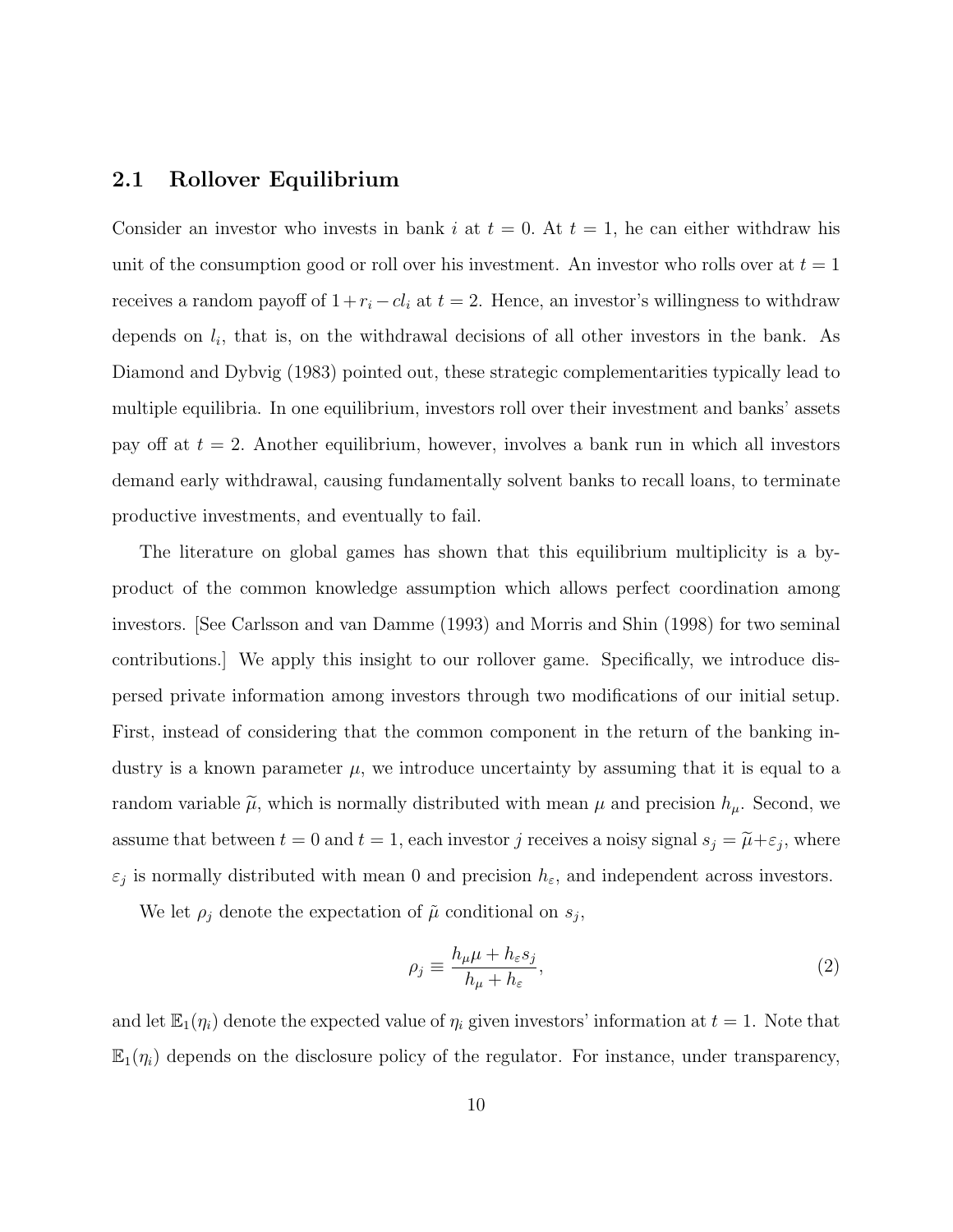$\mathbb{E}_1(\eta_i) = \eta_i$ ; under opacity,  $\mathbb{E}_1(\eta_i) = p\Delta_\eta - (1-p)\Delta_\eta$ <sup>12</sup> Finally, we define

$$
\gamma \equiv \frac{h_{\mu}^2 (h_{\mu} + h_{\varepsilon})}{h_{\varepsilon} (h_{\mu} + 2h_{\varepsilon})}.
$$
\n(3)

Using standard global game techniques (see the Appendix for details), the following result obtains.

**Proposition 1.** If  $\gamma \leq \frac{2\pi}{c^2}$  $\frac{2\pi}{c^2}$ , there is a unique equilibrium. In this equilibrium, at  $t=1$ , every investor j in bank i rolls over his investment if and only if  $\rho_j \geq \rho_i^*$ , where  $\rho_i^*$  is the unique solution to

$$
\rho_i^* = c \times \Phi\left(\sqrt{\gamma}(\rho_i^* - \mu)\right) - \mathbb{E}_1(\eta_i),\tag{4}
$$

and  $\Phi(\cdot)$  is the standard normal cumulative distribution function.

From Proposition 1, the rollover (sub)game has a unique equilibrium, provided the precision of investors' private signals,  $h_{\varepsilon}$ , is high enough relative to the precision of the prior distribution of  $\tilde{\mu}$ ,  $h_{\mu}$  (i.e.,  $\gamma$  is small enough). In this equilibrium, investors follow a threshold strategy, that is, they withdraw if and only if their posterior belief,  $\rho_j$ , is strictly lower than a threshold  $\rho_i^{\star}$ .<sup>13</sup> Note that the properties of this equilibrium are economically sensible in that the probability of a bank run is related to the bank's underlying fundamentals. (Thus, bank runs are not sun-spot phenomena). In particular, bank runs are more likely if the two components of the bank's expected return,  $\mu$  and  $\mathbb{E}_1(\eta_i)$ , are lower, and if the strength of the negative externality that early withdrawals exert on investors who roll over,  $c$ , is higher.

Another well-known feature of global games is that equilibrium properties carry over to the limit in which signals become infinitely precise. In particular, consider the case in which

<sup>&</sup>lt;sup>12</sup>Section 2.3 considers the general case in which p is not common knowledge at  $t = 1$ . In such a case,  $\mathbb{E}_1(\eta_i)$  depends on investors' beliefs about p under opacity. Note however that the analysis of the rollover subgame can accommodate any specific way investors form beliefs about  $\eta_i$  before making rollover decisions, as we study strategies taking  $\mathbb{E}_1(\eta_i)$  as given.

<sup>&</sup>lt;sup>13</sup>To simplify the exposition we assume that if an investor is indifferent between rolling over and withdrawing his investment, he will roll it over.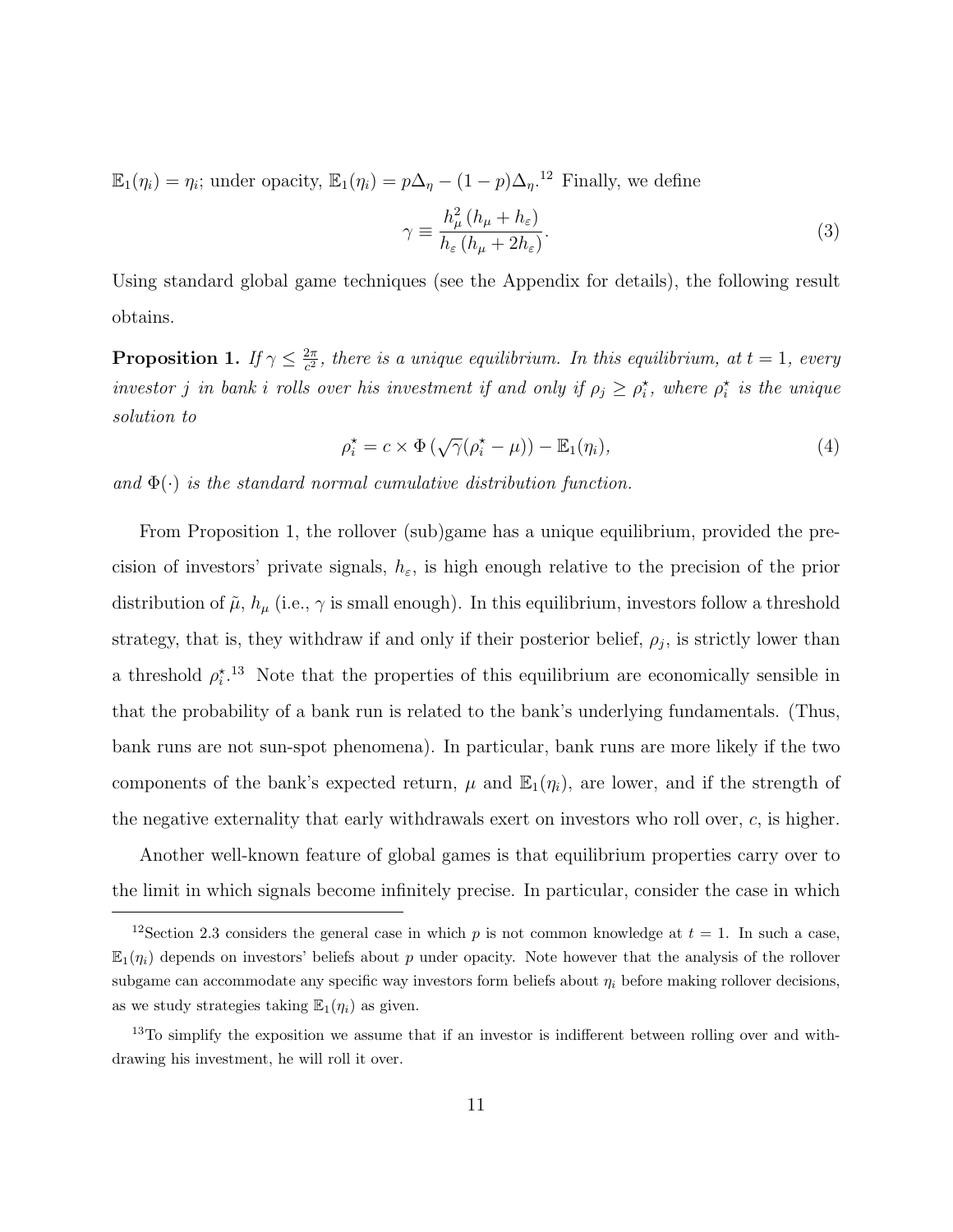both  $h_\mu$  and  $h_\varepsilon$  go to  $+\infty$  and the ratio  $\frac{h_\mu^2}{h_\varepsilon}$  goes to zero, that is, let the prior belief on  $\tilde{\mu}$ become very precise but the private signals on  $\tilde{\mu}$  become even more precise. In this limit case, the model with dispersed private information that was introduced in this section converges to the original model described in section 1, in which  $\mu$  is common knowledge. However, the equilibrium retains the properties of Proposition 1.

**Corollary 1.** Let  $h_{\mu} \to +\infty$  and let  $\frac{h_{\mu}^2}{h_{\varepsilon}} \to 0$ . Then, at  $t = 1$ , every investor in bank i rolls over his investment if and only if

$$
\mu + \mathbb{E}_1(\eta_i) \ge \frac{c}{2}.\tag{5}
$$

This limit equilibrium is well defined and preserves the economic properties of the nonlimit case, while avoiding some of its technical complexities.<sup>14</sup> Specifically, in the unique equilibrium, investors are more willing to roll over their investment the higher the expected return,  $\mu + \mathbb{E}_1(\eta_i)$ , and the lower the liquidation costs, c. In the rest of the paper, we will focus on this limit case, as it allows to study the optimal disclosure policy in a simple and tractable framework.

#### 2.2 Disclosure Policy in the Baseline Case

We start the analysis of the optimal transparency policy with the basic case in which information about aggregate shocks is common knowledge. That is, at  $t = 1$ , before the rollover decision is made, investors learn  $p$ , the proportion of high-quality banks in the financial

<sup>&</sup>lt;sup>14</sup>Note that if one takes the limit of  $h_\mu$  to  $+\infty$  without taking the limit of  $h_\varepsilon$  to  $+\infty$  at a fast enough rate, the model would revert to multiple equilibria. In a model of credit risk, Morris and Shin (2004) consider a similar case where both the precision of the prior distribution,  $h_{\mu}$ , and the precision of the private signals,  $h_{\varepsilon}$ , go to infinity. In models of global games, it is customary to assume, for tractability, that  $h_{\varepsilon}$  goes to infinity. The additional assumption that  $h_{\mu}$ , goes to infinity simplifies the exposition further. We show in Appendix B that the optimal transparency policy (as characterized in Proposition 2 below) takes the same form when  $h_{\mu} < +\infty$  as when  $h_{\mu} \to +\infty$ .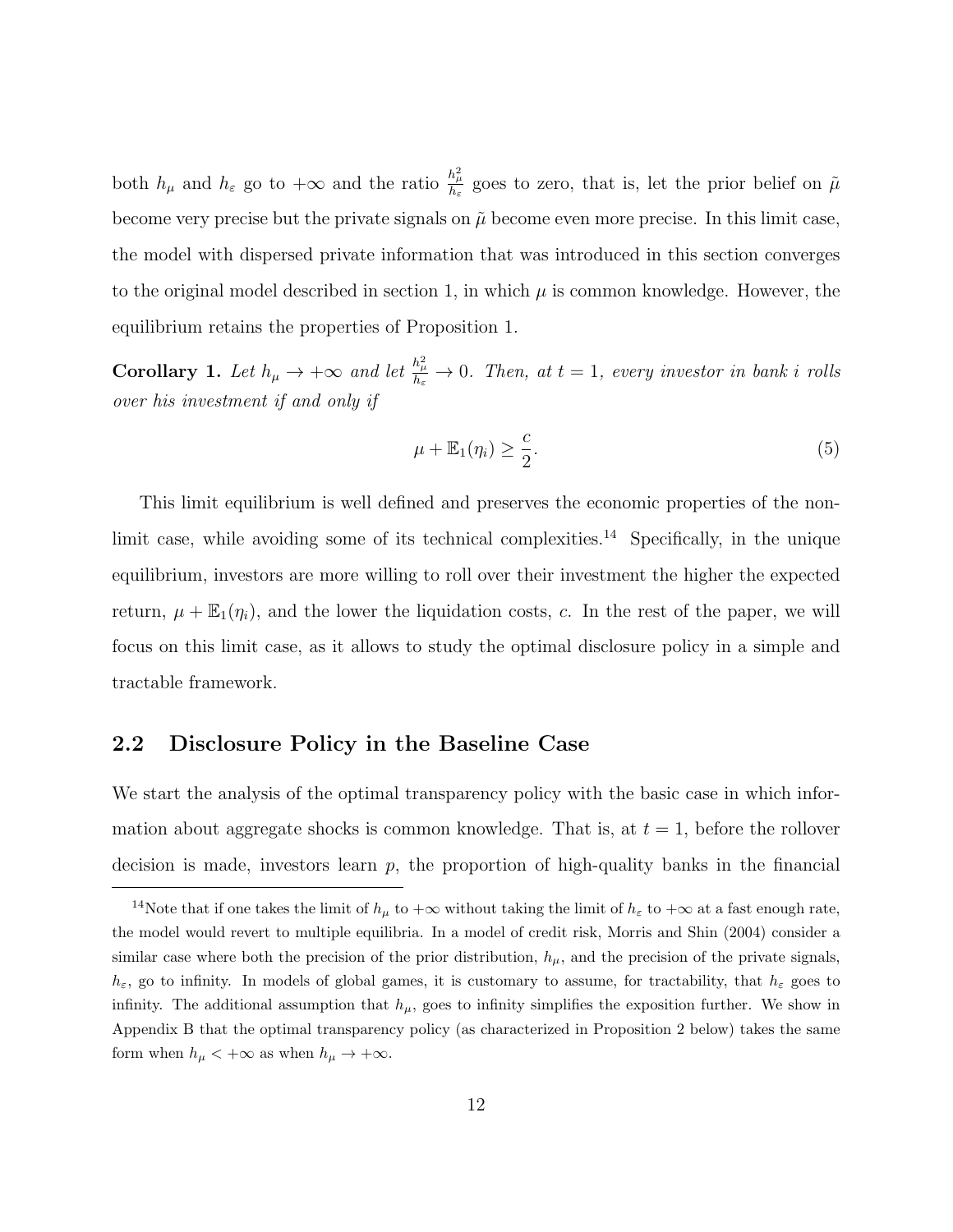system. Investors, however, cannot distinguish on their own between high- and low-quality banks, i.e., between  $\eta_i = \Delta_{\eta}$  and  $\eta_i = -\Delta_{\eta}$ . The regulator has access to this information and must decide whether or not to disclose it to investors. Consider first the case in which the regulator decides to be transparent and discloses the quality of each individual bank. In that case, bank *i*'s investors roll over their investment if and only if  $\mu + \eta_i \geq \frac{c}{2}$  $\frac{c}{2}$ , which, given the assumption in (1), implies that investors roll over their investment if and only if the bank is of high quality,  $\eta_i = \Delta_{\eta}$ . Hence, the aggregate net returns generated by the banking system under a policy of transparency are  $p(\mu + \Delta_{\eta}).$ 

Alternatively, consider the case in which the regulator decides to be opaque and does not disclose information at  $t = 1$ . Then,  $\mathbb{E}_1(\eta_i) = (2p - 1) \Delta_{\eta}$  and investors roll over their investment if and only if  $\mu + (2p - 1) \Delta_{\eta} \geq \frac{c}{2}$  $\frac{c}{2}$ . Hence, the net returns of the banking system under a policy of opacity are

$$
\begin{cases}\n\mu + (2p - 1) \Delta_{\eta} & \text{if } \mu + (2p - 1) \Delta_{\eta} \ge \frac{c}{2}, \\
0 & \text{if } \mu + (2p - 1) \Delta_{\eta} < \frac{c}{2}.\n\end{cases}
$$
\n(6)

The next proposition follows from this discussion:

**Proposition 2.** The regulator follows a policy of transparency if and only if  $p < p^*$  where

$$
p^* \equiv \frac{1}{2\Delta_\eta} \left(\frac{c}{2} - \mu\right) + \frac{1}{2}.
$$

From Proposition 2, the optimal disclosure policy is contingent on  $p$ , the proportion of high-quality banks in the financial system. If the financial system suffers a negative shock and  $p$  falls below some threshold  $p^*$ , then it becomes optimal to disclose information about the quality of each individual bank. Otherwise, it is optimal for the regulator to be opaque and not disclose information. This result relies on the properties of the bank run equilibrium, in which the mass of withdrawals is a non-linear function of a bank's expected return. Specifically, under good economic conditions, pooling the most profitable banks with a few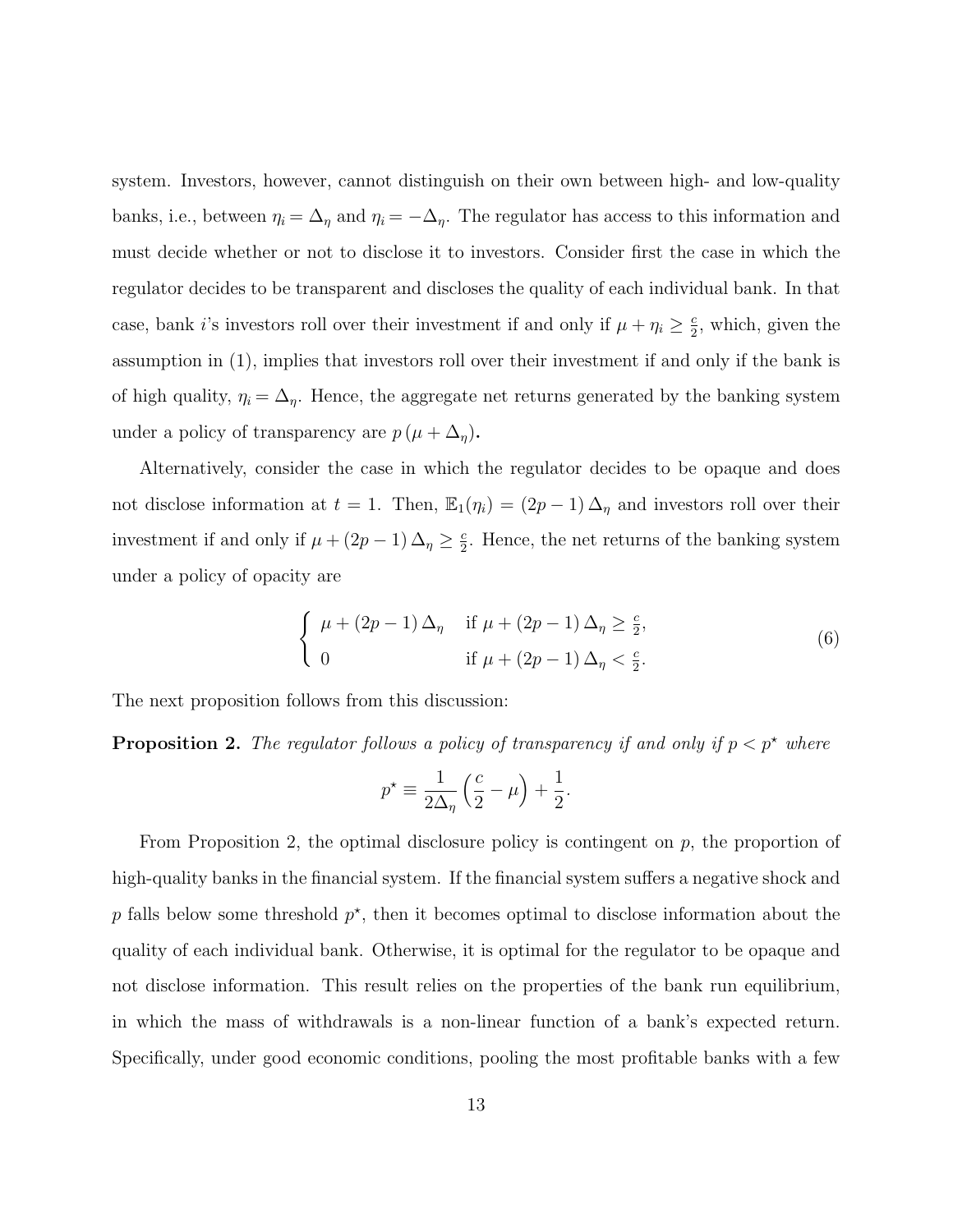lower-quality banks has little effect on the rollover risk of the former, while it significantly reduces the probability of runs on the latter.<sup>15</sup> This pooling equilibrium without bank runs is sustainable as long as the proportion of high-quality banks in the financial system,  $p$ , is large enough. Otherwise, pooling leads to runs on all banks (both high- and low-quality).

The disclosure policy in Proposition 2 is consistent with the heightened disclosure of information via stress tests during the recent financial crises. Indeed, Governor D. Tarullo from the Federal Reserve Board of Governors argued that the publication of stress tests performed on U.S. banks helped stabilize the financial system during the 2008-09 crisis."This departure from the standard practice of keeping examination information confidential was based on the belief that greater transparency of the process and findings would help restore confidence in U.S. banks at a time of great uncertainty." [Keynote speech at the Federal Reserve Board International Research Forum on Monetary Policy, Washington, D.C., 26 March 2010.] Recent empirical evidence supports the view that stress tests provided useful information to market participants, despite some credibility issues (particularly in the European case, as we discuss in Section 2.3 below). Bayazitova and Shivdasani (2012) find evidence of a certification effect from the Supervisory Capital Assessment Program (SCAP) implemented in the U.S. in 2009: excess returns averaged 7.3% for those banks subject to the SCAP around the official announcement of the test results. Peristiani et al. (2010) confirm that although the market had correctly anticipated which banks would have a capital gap, the SCAP was informative about the size of the gap. Finally, Ellahie (2013) finds that information asymmetry declined for tested banks following the disclosure of the 2011 stress test results in Europe. Consistent with our specification of information disclosure, Hirtle et al. (2009) and Peristiani et al. (2010) also point out that the 2009 SCAP was especially suited to determining banks' relative value due to its horizontalism. Indeed, the SCAP banks were subject to simulta-

<sup>&</sup>lt;sup>15</sup>This non-linearity is not particular to our setting. See, e.g., Goldstein and Pauzner (2005).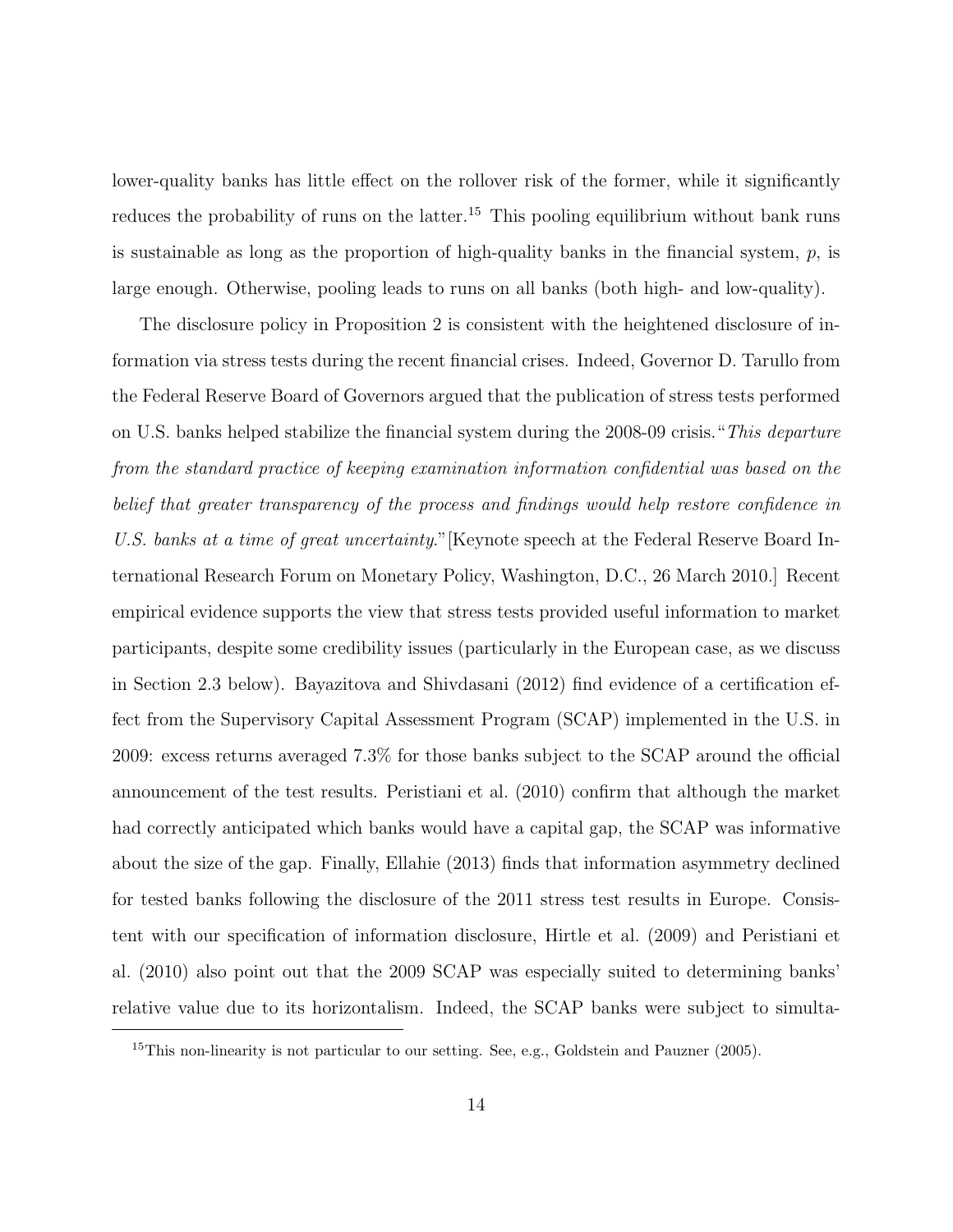neous examinations with the same underlying assumptions about economic conditions and loan losses, and the same quantitative techniques.<sup>16</sup>

We conclude this section by briefly discussing the assumption that disclosure policy involves either full transparency or full opacity. If the proportion of high-quality banks is below  $p^*$ , the regulator could, in principle, disclose information (and cause a run) on a subset of low-quality banks only, rather than disclose information on all banks and cause a run on every low-quality bank. Notice that under this alternative disclosure rule, there would still be an increase in disclosure during financial crises and the purpose of disclosure would again be to prevent a run on the whole banking system. However, implementing a policy of selective disclosure can be difficult in situations in which the regulator has private information about the average quality of banks in the financial system. As the analysis in the next section shows, the regulator then faces a commitment problem which makes disclosure policies that give him extensive discretion more difficult to implement.

### 2.3 Disclosure with Asymmetric Information about Aggregate Risk

In the previous section, we assumed that p was common knowledge at  $t = 1$ . While investors can indeed learn about the economy and the financial system as a whole from a wide variety of sources, in many instances the regulator also has some private information about aggregate shocks to the financial system. In this section, we consider the optimal disclosure policy when the regulator has private information about p.

<sup>&</sup>lt;sup>16</sup>The usefulness of stress test results for market participants relates to a recent literature on opacity in financial systems that suggests that bank claims are designed to limit investors' incentives to acquire information (see, e.g., Gorton and Ordoñez, forthcoming; Dang et al., 2013). Morgan (2002) investigates the relative opacity of banks using disagreement between the major bond-rating agencies as a proxy for uncertainty, and finds that raters split substantially more often over the bank issues than over other issues. The author interprets this finding as evidence that banking firms are more opaque than other sorts of firms.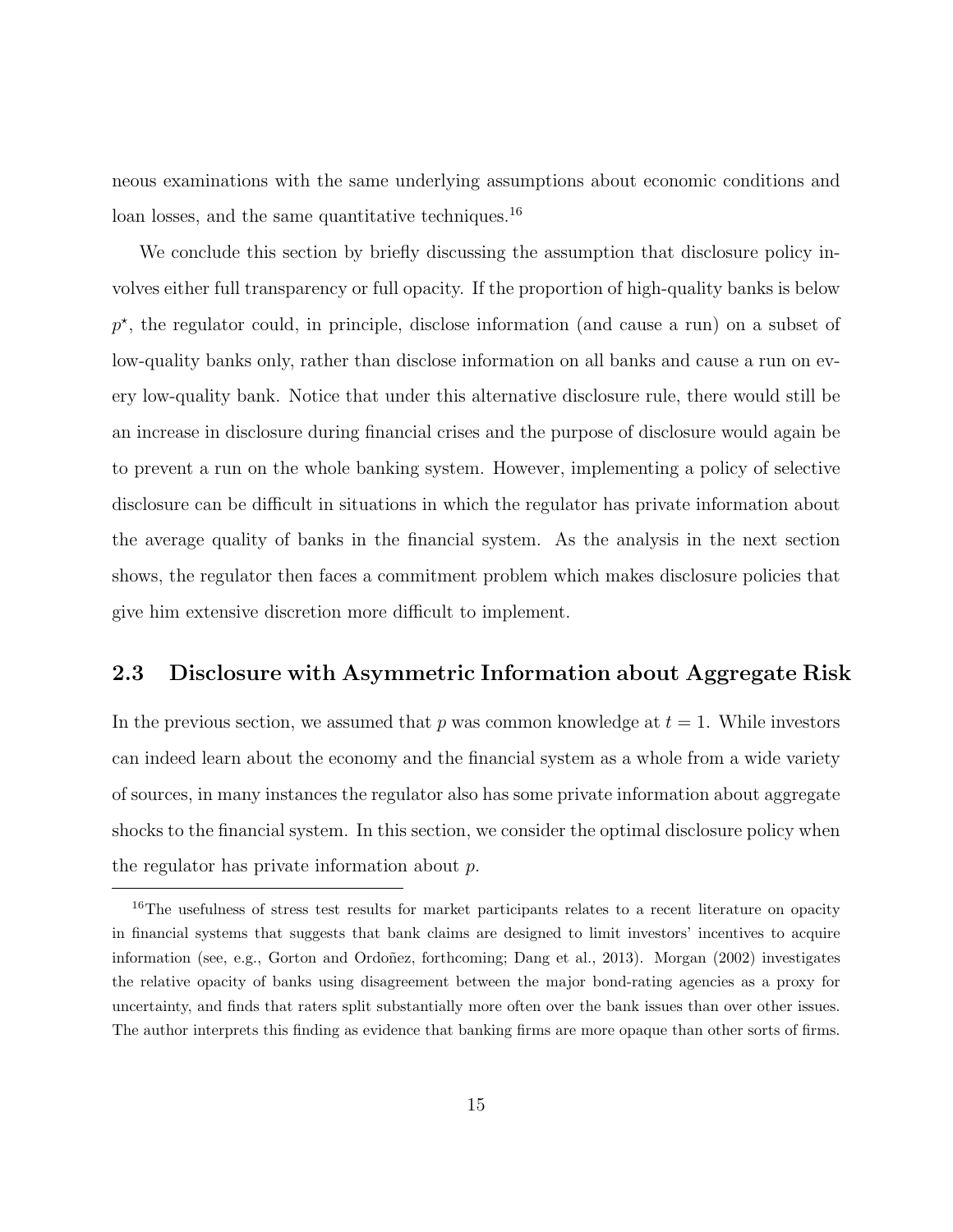The following proposition characterizes the optimal disclosure policy if investors do not observe p and the regulator can commit to a disclosure policy as a function of p.

Proposition 3. If the regulator can commit to a disclosure policy as a function of p, then he discloses information  $\{\eta_i\}_{i\in[0,1]}$  if and only if p is below some threshold  $p^C$  such that

\n- \n
$$
if \mu \geq \frac{c}{2}, \, p^C = 0,
$$
\n that is, information \n  $\{\eta_i\}_{i \in [0,1]}$ \n is never disclosed;\n
\n- \n $if \mu < \frac{c}{2}, \, p^C \text{ is the unique solution to } \mathbb{E}\left(p|p > p^C\right) = p^\star.$ \n
\n

As in the case in which investors observe  $p$ , the optimal disclosure policy is such that the system becomes transparent following a negative aggregate shock. Consider first the case where  $\mu \geq \frac{c}{2}$  $\frac{c}{2}$ , that is, the case in which investors rollover their investments if they cannot distinguish between banks and do not update their beliefs on  $p$ . Since a policy of unconditional opacity does not convey any information on  $p$ , it prevents bank runs and is therefore optimal. Turn now to the case where  $\mu < \frac{c}{2}$ . Then, since runs are inefficient, the optimal disclosure policy maximizes the mass of states in which the regime is opaque, subject to the constraint that investors do not run, i.e., subject to the constraint that the probability of a high-quality bank conditional on opacity is larger than  $p^*$  (as defined in Proposition 2). This yields a threshold  $p^C$  which is the unique solution to  $\mathbb{E}(p|p>p^C)=p^*$ . Notice that asymmetric information about  $p$  leads to less information disclosure by the regulator:  $p^C < p^*$ . Intuitively, there can now be pooling not only between high- and low-quality banks, but also across different states of the economy (i.e., realizations of p).

The equilibrium in Proposition 3 relies on the ability of the regulator to commit to a disclosure policy as a function of his private information on  $p$ . While factors such as reputation could help sustaining the optimal policy with commitment as an equilibrium, it is also plausible that the regulator may have incentives to renege on his commitment in some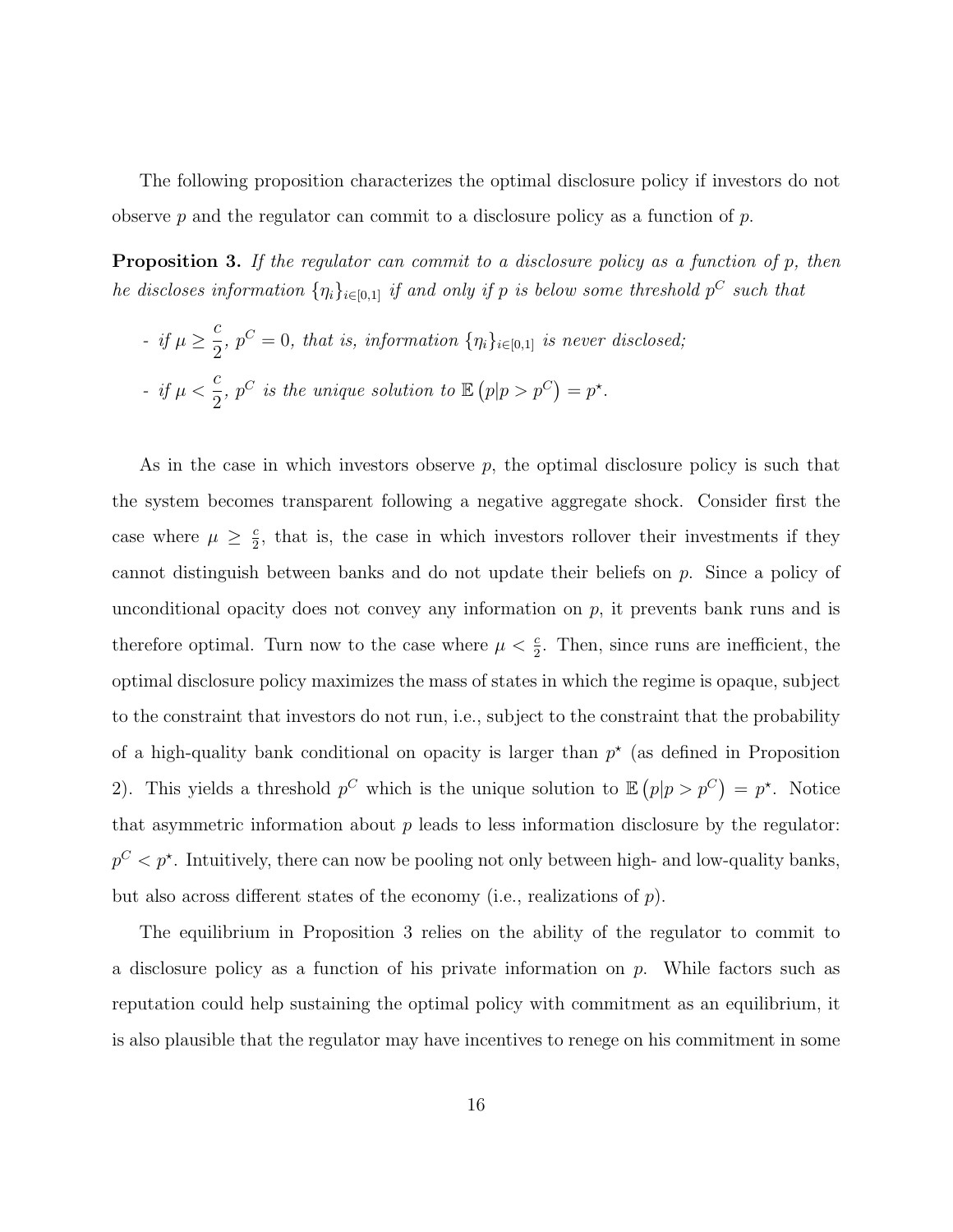instances.<sup>17</sup> The following proposition characterizes the regulator's disclosure policy when he cannot commit.

**Proposition 4.** If the regulator cannot commit to a disclosure policy as a function of  $p$ , there is no equilibrium with a p-contingent transparency policy. There always exists a fully transparent equilibrium, and if  $\mu \geq \frac{c}{2}$  $\frac{c}{2}$ , there also exists a more efficient equilibrium which is fully opaque.

Proposition 4 illustrates the difficulties of credibly implementing a state-contingent disclosure policy. Suppose there exists a non-empty p-region  $O \subset (0,1)$ , in which the regulator chooses opacity. Then, it must be that runs do not occur if  $p \in O$ , that is,  $\mathbb{E}[p|p \in O] \geq p^*$ , otherwise, the regulator would be better off switching to transparency and saving the highquality banks. But then, for any  $p' \notin O$ , switching from transparency to opacity increases total expected surplus from  $p'(\mu + \Delta_{\eta})$  to  $p'(\mu + \Delta_{\eta}) + (1-p')(\mu - \Delta_{\eta})$ , so that the regulator has ex-post incentives to deviate and also choose opacity for all  $p \notin O$ . Hence the only possible equilibrium featuring some opacity is, in fact, a fully opaque equilibrium. However, if  $\mu < \frac{c}{2}$ , a fully opaque equilibrium without runs is not sustainable, and the only equilibrium involves full transparency. Intuitively, if the regulator could commit, it would be optimal to disclose information only when the average quality  $p$  is low. Under this policy, however, no news is good news and therefore, an increase in transparency would lead investors to revise their expectation of p downwards. This creates an incentive for the regulator to withhold information ex-post, which undermines his credibility and precludes any  $p$ -contingent equilibrium policy.

Overall, Proposition 4 raises two issues. First, under asymmetric information, the lack of commitment ability may prevent the regulator from implementing a p-contingent disclosure

<sup>&</sup>lt;sup>17</sup>Morrison and White (2011) and Shapiro and Skeie (2012) study how the regulator's reputational concerns may affect his disclosure policy.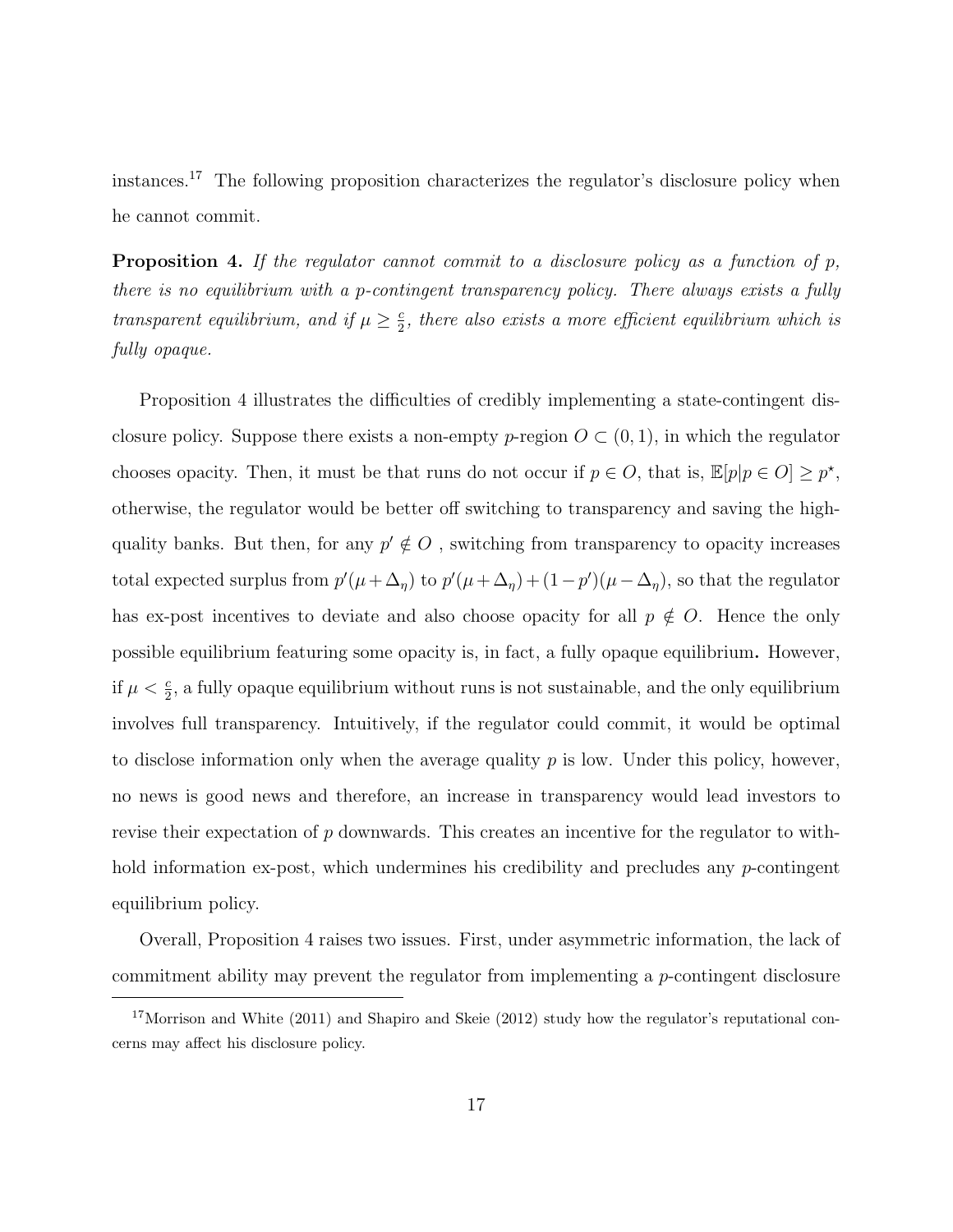policy, as is optimal in Propositions 2 and 3. Second, there is some indeterminacy regarding the regulator's disclosure policy, as equilibria with full transparency and full opacity may coexist. We show next that while the regulator indeed faces a commitment problem, the inability to implement a p-contingent disclosure policy and the multiplicity of equilibria are driven by two assumptions. Namely, that investors do not learn anything about aggregate shocks to the financial system,  $p$ , and that the regulator cannot credibly disclose  $p$  without also disclosing bank specific information  $\{\eta_i\}_{i\in[0,1]}$ . We explore the impact of these two assumptions in the remainder of this section.

We enrich the model by allowing investors to observe a noisy signal z about  $p$  at  $t = 1$ , after the regulator has chosen a disclosure policy but before investors' rollover decision. Specifically,

#### $z = p + u$ ,

where u is uniformly distributed on  $\left[-\frac{\delta}{2}\right]$  $\frac{\delta}{2}, +\frac{\delta}{2}$  $\frac{\delta}{2}$ . The parameter  $\delta$  provides a continuous measure of the degree of asymmetric information between the regulator and the investors. This specification nests the cases in which p is common knowledge (i.e.,  $\delta \to 0$ ), and in which investors do not receive any signal about aggregate shocks to the financial system (i.e.,  $\delta \to +\infty$ ). Note that under opacity, investors' posterior belief about p now depends on the signal  $z$  as well as on their belief about the regulator's equilibrium disclosure policy. The only restriction we impose on investors' out-of-equilibrium beliefs is that they must be consistent with the signal z, that is, when observing z, investors believe that  $p \in [z - \frac{\delta}{2}]$  $\frac{\delta}{2}$ ,  $z+\frac{\delta}{2}$  $\frac{\delta}{2}$ .<sup>18</sup>

We first consider the equilibrium disclosure policy under the same conditions as in Propo-

<sup>&</sup>lt;sup>18</sup>If we let  $O^* \subset (0,1)$  be the set of ps in which the regulator chooses opacity in equilibrium, then, when  $[z-\frac{\delta}{2},z+\frac{\delta}{2}] \bigcap O^*$  is non-empty and the regulator chooses opacity, investors update their belief about p using Bayes' rule. Out of equilibrium, that is, when  $[z - \frac{\delta}{2}, z + \frac{\delta}{2}] \bigcap O^*$  is empty and the regulator deviates and chooses opacity, we only impose that the support of investors' posterior belief about  $p$  is a subset of  $[z-\frac{\delta}{2},z+\frac{\delta}{2}]$ . (See Angeletos et al. (2006) for a similar restriction on out-of-equilibrium beliefs.)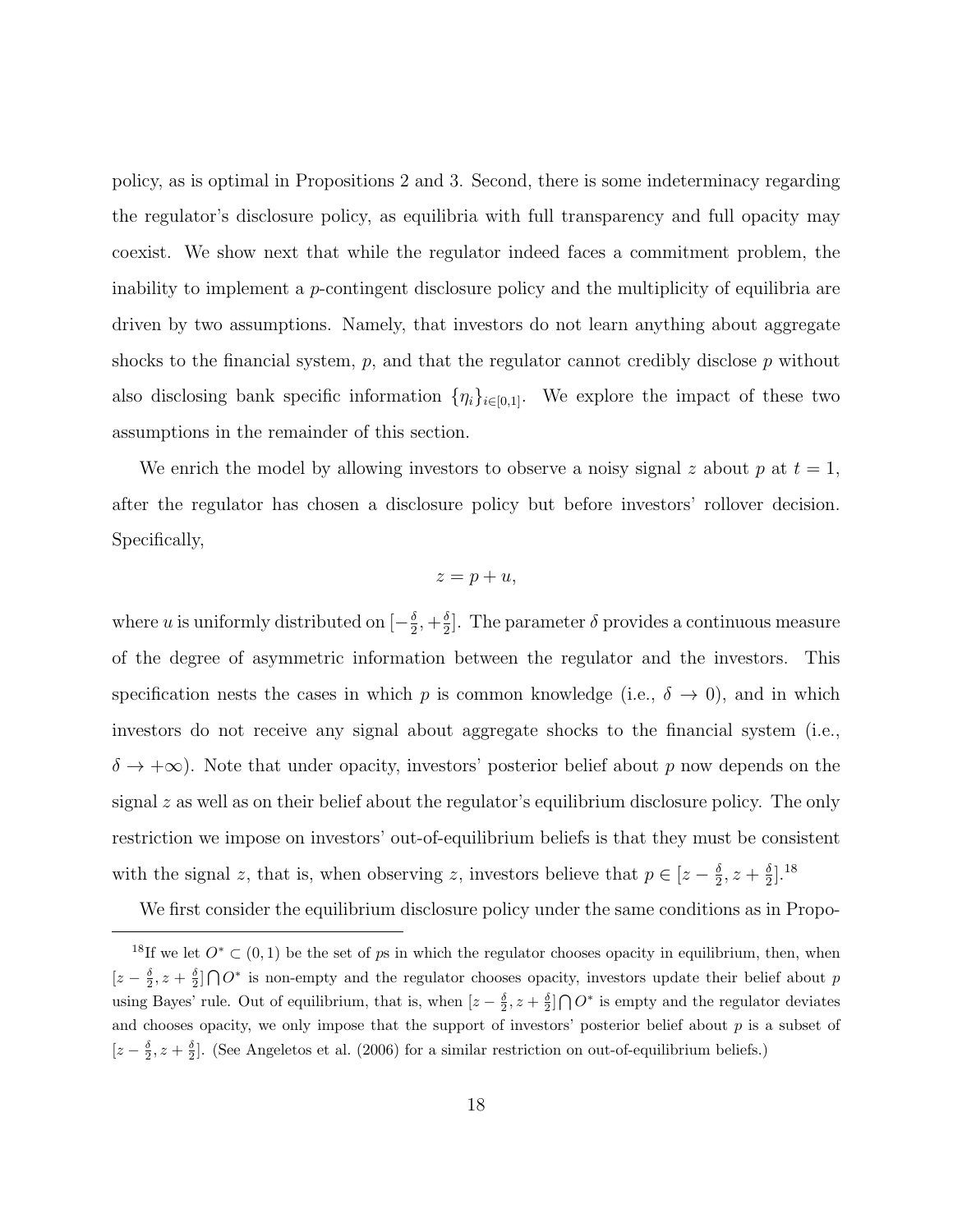sition 4, that is, when the regulator cannot commit to a disclosure policy nor credibly disclose p without disclosing  $\{\eta_i\}_{i\in[0,1]}.$ <sup>19</sup>

**Proposition 5.** If  $\delta < \min\{p^*, 1 - p^*\}$  there is a unique equilibrium in which the regulator follows a policy of transparency if and only if  $p < p^{NC}(\delta)$ . The disclosure threshold  $p^{NC}(\delta)$ is such that  $0 < p^{NC}(\delta) < p^*$ , and decreases in  $\delta$ .

Proposition 5 shows that if  $\delta < \min\{p^*, 1-p^*\}$ , there is a unique equilibrium in which the regulator increases transparency following a negative shock to the financial system (i.e., a low realization of p). The condition  $\delta < 1-p^*$  guarantees the existence of a p-region in which runs do not occur under opacity. Indeed if  $p > p^* + \delta$ , even the smallest possible signal that investors can receive,  $z = p - \frac{\delta}{2}$  $\frac{\delta}{2}$ , reveals that p is larger than  $p^*$ , i.e.,  $p - \frac{\delta}{2} > p^* + \frac{\delta}{2}$  $\frac{\delta}{2}$ . Hence for  $p > p^* + \delta$ , opacity allows to save all banks with probability one, and is therefore the regulator's best response to investors' equilibrium strategy in the rollover subgame, for any beliefs investors may hold about the disclosure policy. Notice that this upper dominance region  $[p^* + \delta, 1]$  can be arbitrarily small provided it exists. That is, Proposition 5 only requires the existence of states of the economy, however unlikely, in which the fundamentals are strong enough so that the financial system does not face the risk of a systemic run. Similarly, condition  $\delta < p^*$  guarantees that for small enough realizations of p, transparency is optimal as investors can infer from z that p is smaller than  $p^*$ . Again, this lower dominance region  $(0, p^{\star} - \delta)$  can be arbitrarily small. Once these two regions exist, the unique equilibrium is a threshold equilibrium as indicated in Proposition 5.

While the optimal disclosure policy in Proposition 5 is similar to the ones in Propositions 2 and 3 (that is, disclosure takes places when  $p$  falls below some threshold), there is an important economic difference between them. Namely, in Proposition 5, runs can occur

<sup>&</sup>lt;sup>19</sup>To simplify the exposition we assume that if the regulator is indifferent between disclosing and not disclosing information, then he does not disclose information.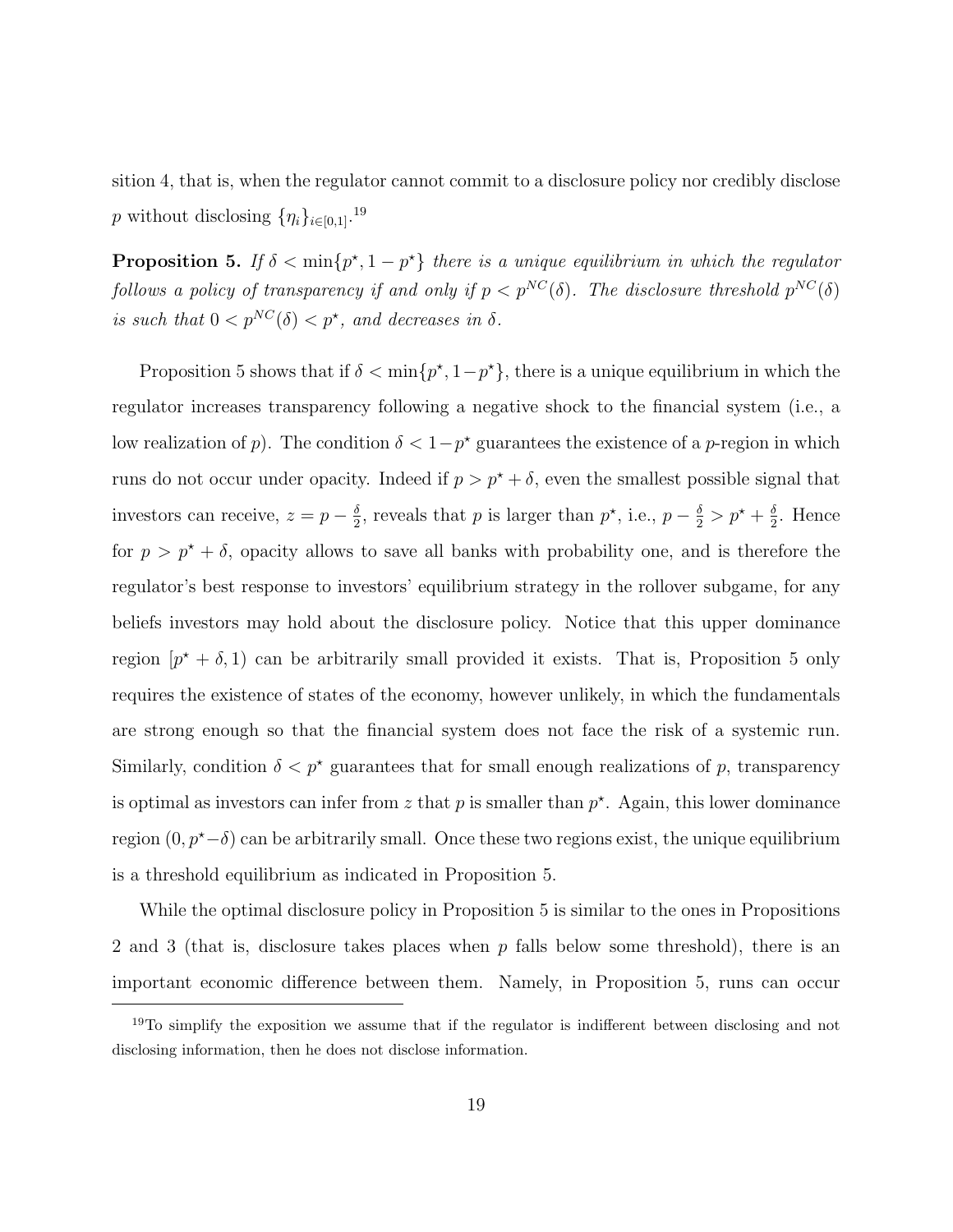under opacity in equilibrium. Specifically, one can show that in any equilibrium in which opacity is followed for some realizations of p, investors run under opacity if their signal z falls below some (endogenously determined) threshold  $z^*$  (see Appendix). Hence, for each  $p$ , the regulator faces a trade-off between a transparent regime with frequent runs that affect only a few banks, and an opaque regime in which runs are less frequent but can affect the entire banking system. This trade-off also provides the intuition for Proposition 5. The existence of an upper dominance region guarantees that the regulator chooses opacity for high enough realizations of  $p$ . Then, given that the regulator chooses opacity in this upper dominance region, it becomes optimal to choose opacity for realizations of  $p$  close to that region from below. However, as p decreases, the probability that z falls below  $z^*$ increases, and so does the probability of a run on the entire system under opacity. Hence, the opacity region spreads from the top until the regulator becomes indifferent between opacity and transparency, which determines  $p^{NC}(\delta)$ <sup>20</sup> The existence of a lower dominance region guarantees that the probability of a systemic run under opacity increases fast enough as p decreases, so that  $p^{NC}(\delta) > 0$ .

Finally, Proposition 5 also shows that under the optimal disclosure policy,  $p^{NC}(\delta) < p^*$ . That is, even without the ability to commit, there is some pooling across different states of the economy (i.e., realizations of  $p$ ). Interestingly, however, the regulator's inability to commit to a p-contingent disclosure policy ex-ante is still costly:

Corollary 2. If  $\delta < \min\{p^*, 1 - p^*\}$  and the regulator can commit to a disclosure policy ex-ante, it is optimal to be opaque above a threshold that is below  $p^*$  but above  $p^{NC}(\delta)$ .

That is, the regulator would like to commit to disclose more information (i.e., to a higher

<sup>&</sup>lt;sup>20</sup>Two forces play in the same direction here. First, for a fixed  $z^*$ , a lower p increases the probability that  $z = p + u$  falls below  $z^*$ . In addition, as the opacity region spreads from the top,  $z^*$  increases because opacity becomes in itself a weaker signal of a high realization of p.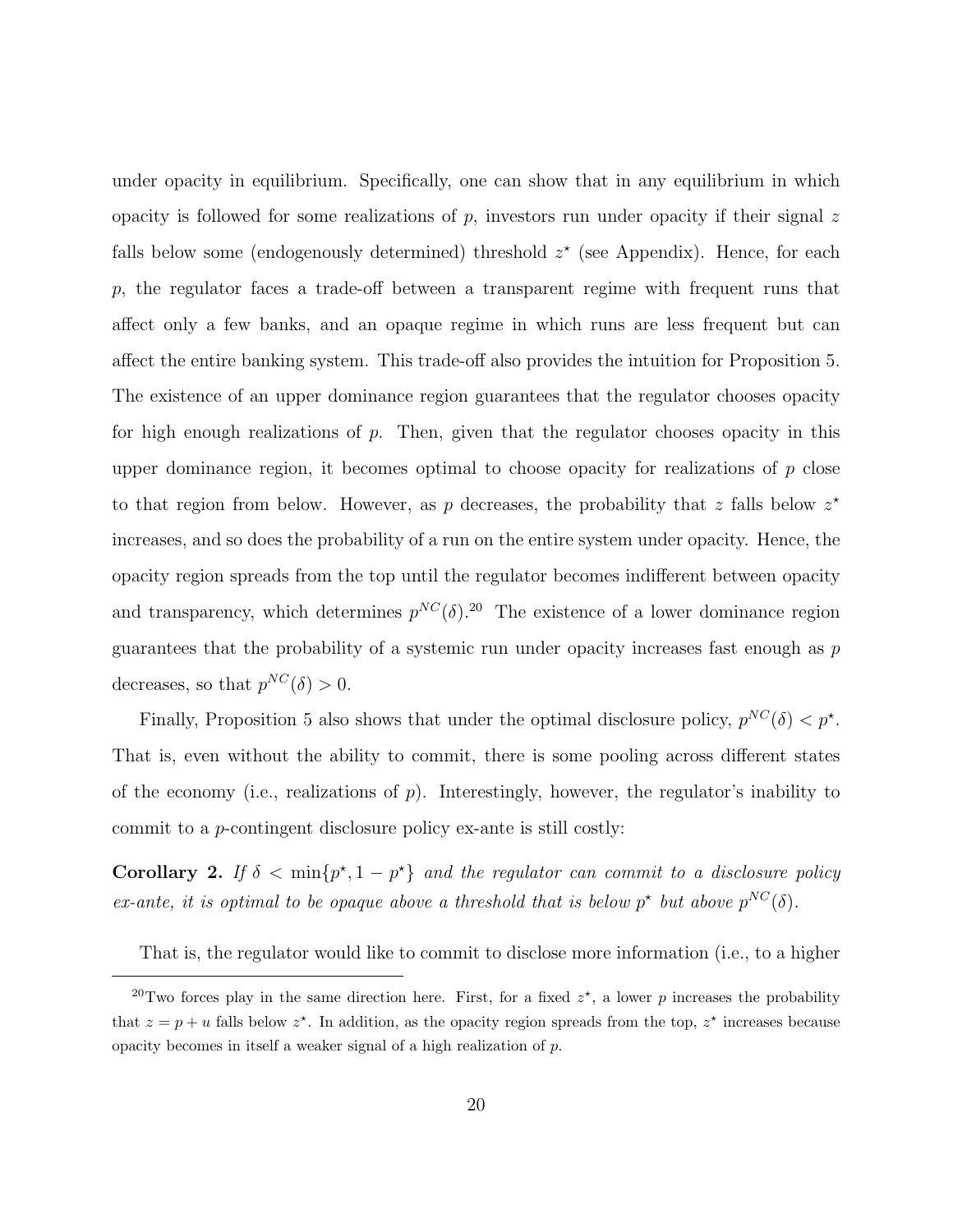disclosure threshold), but because no news is good news, he has ex-post incentives to be opaque down to  $p^{NC}(\delta)$ . Intuitively, once p is realized, the regulator does not internalize that decreasing the disclosure threshold  $p^{NC}(\delta)$  increases  $z^*$ , and hence, increases the exante probability of a run for every  $p$  in which the system is opaque. (Investors run under opacity if their signal  $z$  falls below  $z^*$ .) Therefore, the regulator has an excessive tendency to withhold information: he chooses to be opaque ex-post in some states in which it would be ex-ante optimal to choose transparency, which increases the probability of a systemic run. This commitment problem is consistent with the ambiguous reaction to the disclosure of the 2011 European stress tests results. For instance, Ellahie (2013) finds that, following the disclosure of the results, information asymmetry declined gradually, but also that information uncertainty increased significantly. The author interprets this finding as suggesting that while the revealed information enabled investors to sort banks, uncertainty worsened either due to low test credibility and unresolved bank capital plans, or due to negative signals about fundamentals.<sup>21</sup>

Overall, Proposition 5 shows that a p-contingent transparency policy is robust to asymmetric information provided that mistakes by investors cannot lead to runs under the best possible economic conditions or prevent runs under the worse possible ones. As one would expect (the models are nested), when  $\delta$  is large enough, the optimal disclosure policy is as in Proposition 4:

Corollary 3. If  $\delta > 1 - p^*$  there always exists a fully transparent equilibrium. In addition when  $\mu \geq \frac{c}{2}$  $\frac{c}{2}$ , there also exists a more efficient equilibrium that is fully opaque if  $\delta > \frac{\mu + \Delta_{\eta}}{\mu - \Delta_{\eta}}$ .

Hence, like in Proposition 4, the signalling effect of the disclosure policy may generate

 $21$ There is also evidence pointing to the European regulatory authorities withholding information during the crisis. For instance, the 2011 stress tests on Irish banks conducted largely by outside independent advisors (BlackRock) revealed a total capital need of  $\in 24$  billions while all banks had previously passed the 2010 stress test performed by the Committee of European Banking Supervisors. See Schuermann (2013).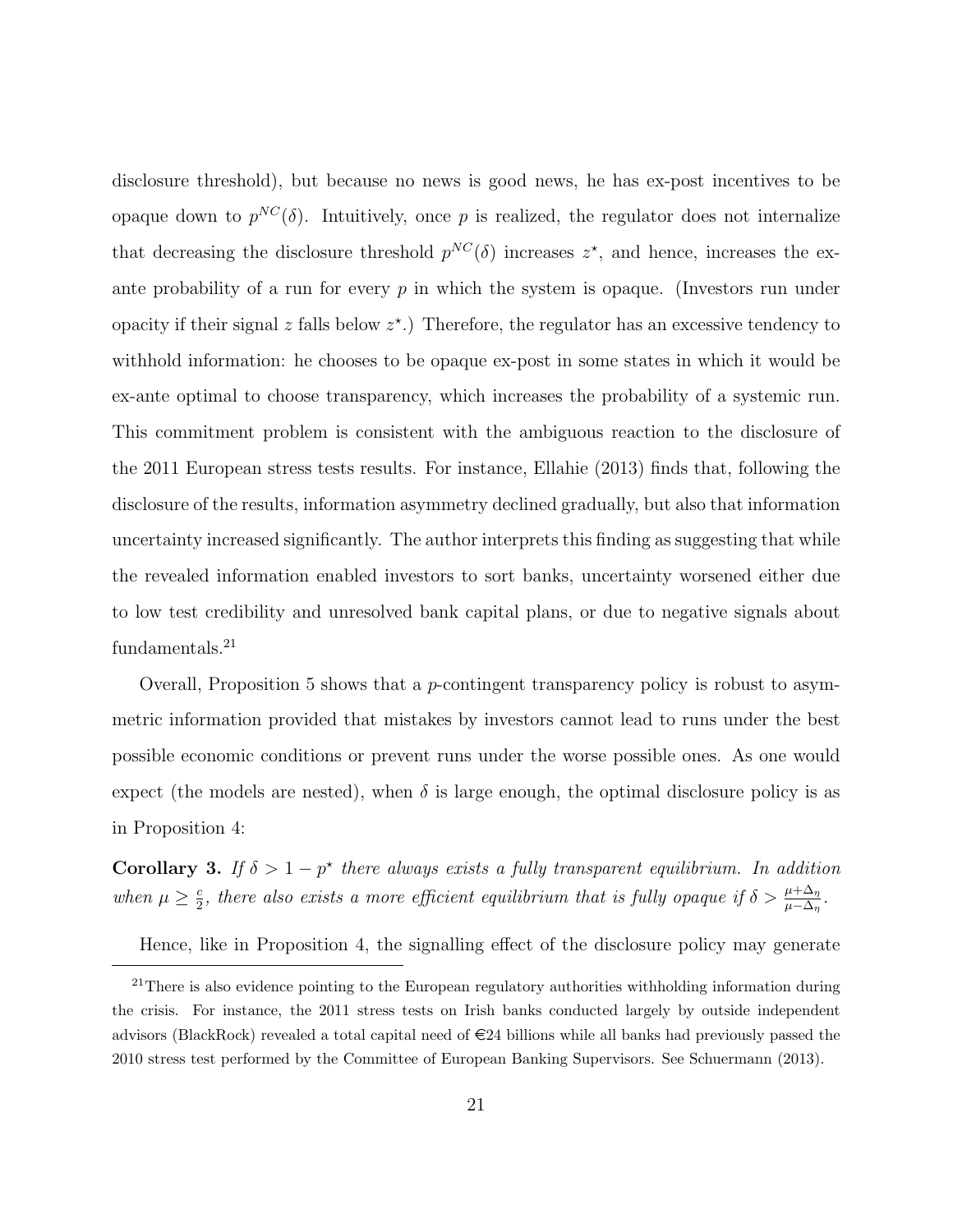multiple equilibria when  $\delta$  is large, that is, when investor's information about p is very imprecise. Notice, however, that investors can acquire information about the economy as a whole -about p- from a wide variety of sources (e.g., stock market, consumption and investment expenditures, unemployment, etc.), and hence, it seems reasonable to assume that investors learn p with a certain degree of precision.

While credibility issues can make selective disclosure difficult to implement in practice, we close this section with the case in which the disclosure of aggregate information can be decoupled from the disclosure of bank-specific information. This last case emphasizes the differences between the release idiosyncratic and aggregate information. Specifically, while we still assume that the regulator lacks the ability to commit to a disclosure policy, we now allow for the possibility of credibly disclosing p without disclosing  $\{\eta_i\}_{i\in[0,1]}$ .

**Proposition 6.** For any finite  $\delta$ , the regulator discloses  $\{\eta_i\}_{i\in[0,1]}$  if and only if  $p < p^*$ , and discloses p for  $p \in [p^*, p^{Cr}(\delta))$  with  $p^{Cr}(\delta) > p^*$ .

When the regulator can credibly disclose  $p$ , even if  $\delta$  is arbitrarily large, aggregate information unravels and the optimal disclosure policy produces the same economic outcome –runs on low-quality banks if  $p < p^*$  as when p is common knowledge.<sup>22</sup> Indeed, when  $p \in [p^*, p^{Cr}(\delta))$ , the regulator now has an ex-post incentive to disclose p in order to avoid being pooled with lower p-types. From an ex-ante point of view, however, this means that there cannot be any pooling across states. This is another manifestation of the commitment problem that the regulator faces when he possesses private information about  $p$ : while the regulator still has the ability to retain bank-specific information and provide insurance across banks for  $p \geq p^*$ , unravelling of aggregate information prevents him from providing

<sup>&</sup>lt;sup>22</sup>If  $\delta = +\infty$  (i.e., investors' signal is uninformative), the equilibrium in Proposition 6 may coexist with another fully opaque equilibrium. However, that second equilibrium is not robust to investors receiving an informative signal z, however imprecise this signal might be, that is, for  $\delta$  arbitrarily large.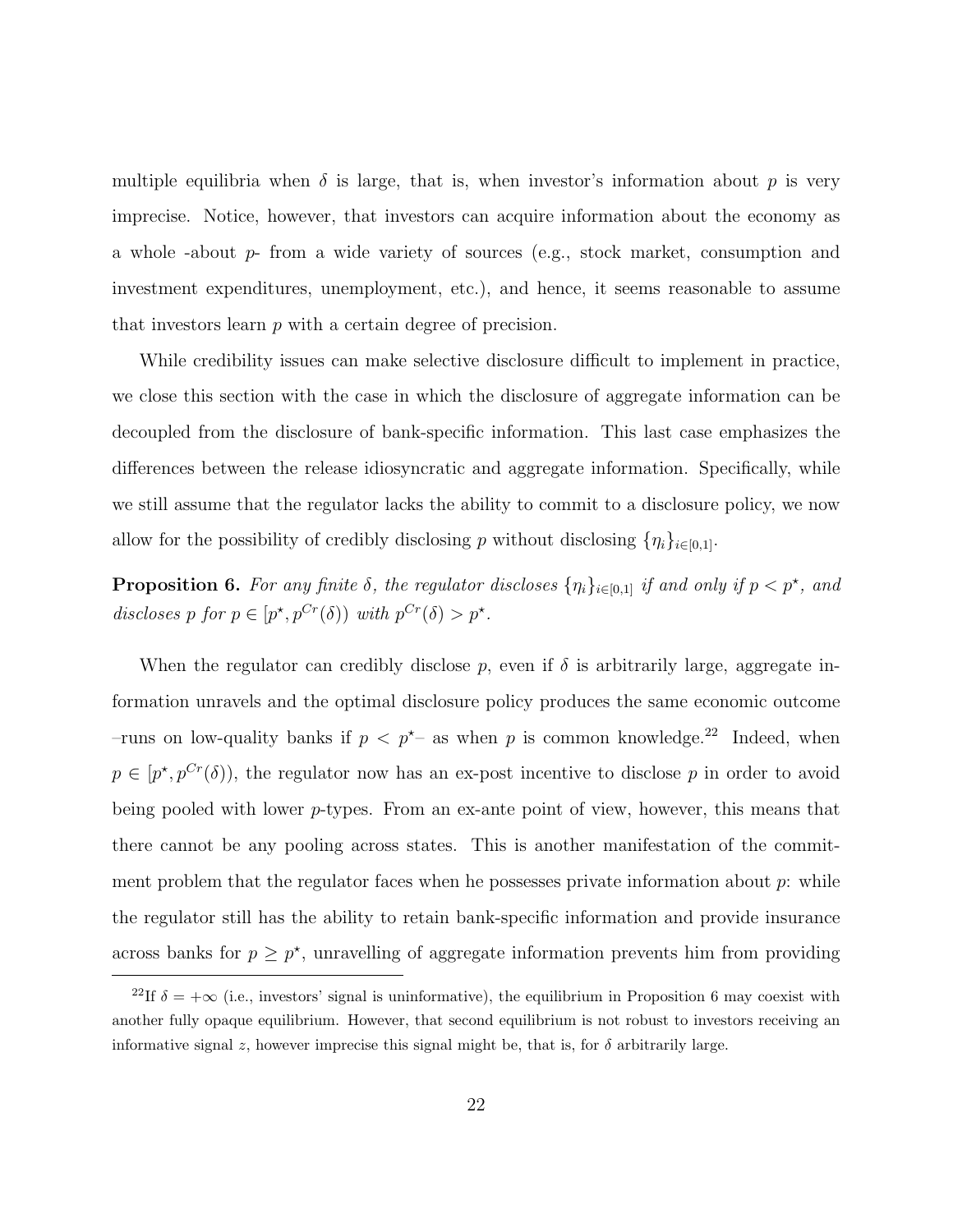any insurance across different states of the economy (i.e., realizations of  $p$ ).

In line with previous results, Proposition 6 also suggests an optimal disclosure policy in which transparency increases as fundamentals deteriorate, but introduces a gradation in information release. For p above  $p^{Cr}(\delta)$  the regulator follows a policy of opacity, for  $p \in [p^*, p^{Cr}(\delta))$  the regulator discloses p but not bank-specific information, and for  $p < p^*$ he discloses bank-specific information.<sup>23</sup> This prediction is consistent with the fact that the American stress test of 2009 (SCAP), which was undertaken in the middle of the U.S. financial crisis, disclosed more information than the stress test of 2011 (CCAR). More importantly, while the SCAP disclosed bank-specific information, the CCAR only disclosed the macro-scenario but no bank level results (see Schuermann, 2013).

Note that regulators may differ in their ability to credibly disclose aggregate information. Indeed, Freixas and Laux (2012), Greenlaw et al. (2012) and Schuermann (2013) point out that European regulatory authorities faced greater credibility issues than U.S. authorities. When such credibility issues arise, it might be necessary to expand the scope of information release and disclose bank-specific details to convince investors.<sup>24</sup> For instance, stress tests were conducted in 2011 just on Irish banks with a much higher degree of disclosure than the previous 2009 and 2010 tests conducted at the European level. Similarly, the 2011 European

<sup>&</sup>lt;sup>23</sup>For  $p \geq p^{Cr}(\delta)$ , the regulator is indifferent between disclosing p and opacity as both produce the same outcome –no runs–, and hence, any arbitrarily small cost of disclosing information would lead the regulator to choose opacity. Intuitively, when p is large enough (i.e.,  $p \geq p^{Cr}(\delta)$ ), there is no enough overlap between the set signals z that can be generated from  $p \geq p^{Cr}(\delta)$  and from  $p < p^*$ , and therefore, the regulator has no incentive to deviate to opacity when  $p$  is below  $p^*$ .

<sup>&</sup>lt;sup>24</sup>Note that, as in the baseline model, the communication of relative information about banks by the regulator is always credible (Chakraborty and Harbaugh, 2007). Kamenica and Gentzkow (2010) also shows that persuasion -inducing a change in beliefs- depends crucially on the design of a signal-generating mechanism (e.g., stress tests) and on the understanding of this mechanism by information receivers. Building on this idea, Gick and Pausch (2012) show that credible communication of stress test results might require disclosing both the signal and the signal generating process.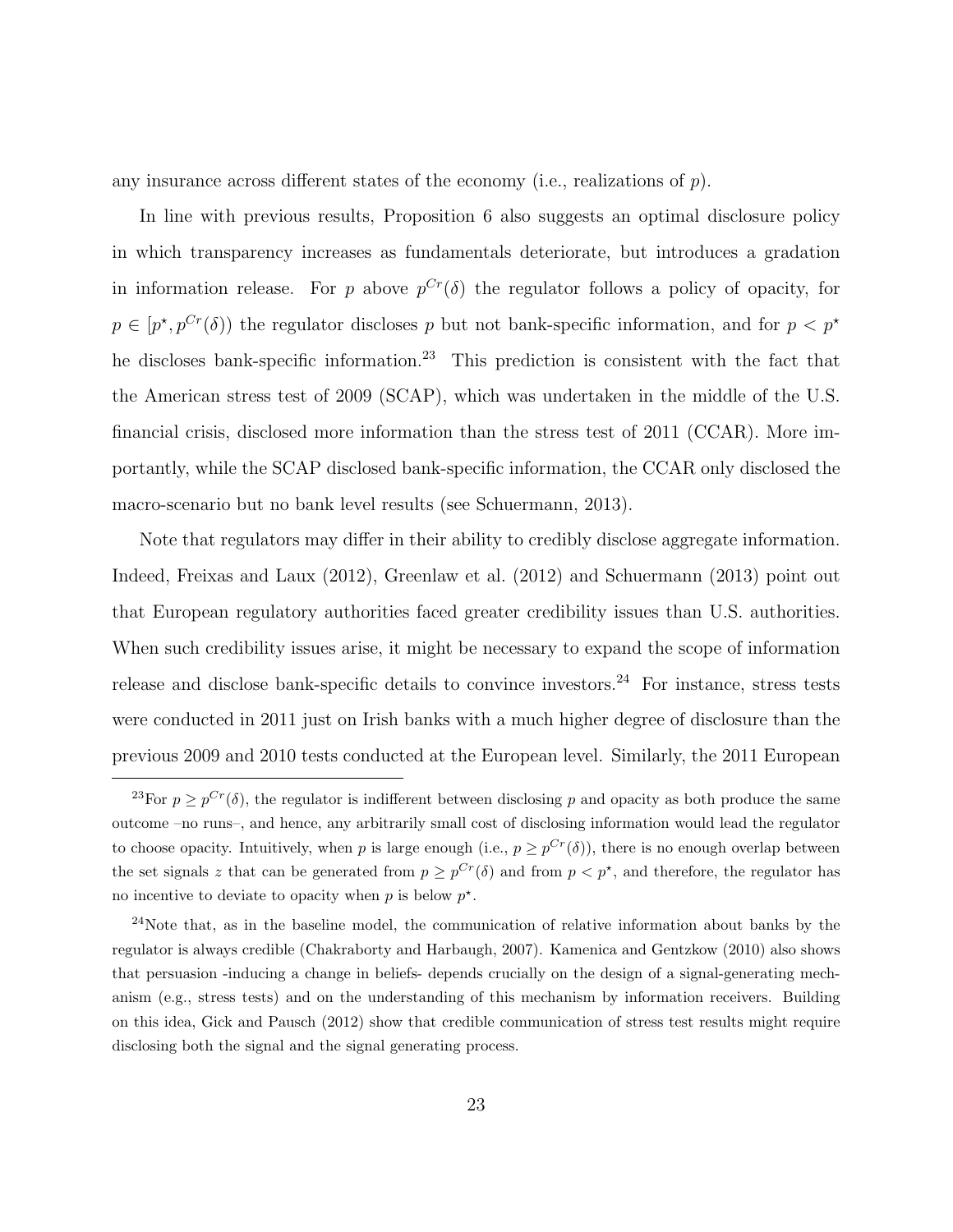wide stress tests conducted by the European Banking Authority (EBA) also disclosed more information than the earlier European tests. Schuermann (2013) argues that this level of details was necessary to make information release credible.<sup>25</sup> Nonetheless, Propositions 5 and 6 combined suggest an equilibrium disclosure policy where transparency increases in bad economic times, whether the regulator has the ability to credibly disclose aggregate information or not.

In summary, this section highlights the conditions under which the regulator still follows a p-contingent disclosure policy -as in the baseline model- even when he has private information about aggregate shocks,  $p$ . First, if the regulator can commit ex-ante to a  $p$ -contingent transparency policy, a policy of opacity in good times is optimal, not only as an insurance mechanism across banks, but also as an insurance against (moderate) aggregate shocks to the financial system. Second, if the regulator is not able to commit but can credibly disclose aggregate information on p without disclosing idiosyncratic information on  $\{\eta_i\}_{i\in[0,1]}$ , private information on  $p$  unravels and, in equilibrium, withdrawals decisions are identical to the case in which  $p$  is public information. Finally, if in addition to his commitment problem, the regulator cannot credibly disclose p without disclosing  $\{\eta_i\}_{i\in[0,1]}$ , the unique equilibrium strategy is still to increase transparency in bad times as long as investors have access to accurate enough –yet imperfect– information about aggregate shocks. Importantly, while the regulator may still be able to use the contingent disclosure of bank-specific information to provide insurance against idiosyncratic shocks, his inability to commit prevents him from providing insurance against aggregate shocks in a way that is ex-ante optimal.

 $^{25}$ "This is precisely what was done in the Irish bank stress test of 2011, an acute case of loss of confidence (and subsequent regaining), as well as the 2011 EBA stress test. Because credibility of European supervisors was rather low by that point, only with very detailed disclosure, bank by bank, of their exposures by asset class, by country, by maturity bucket, could the market do its own math and arrive at its own conclusions." (Schuermann, 2013)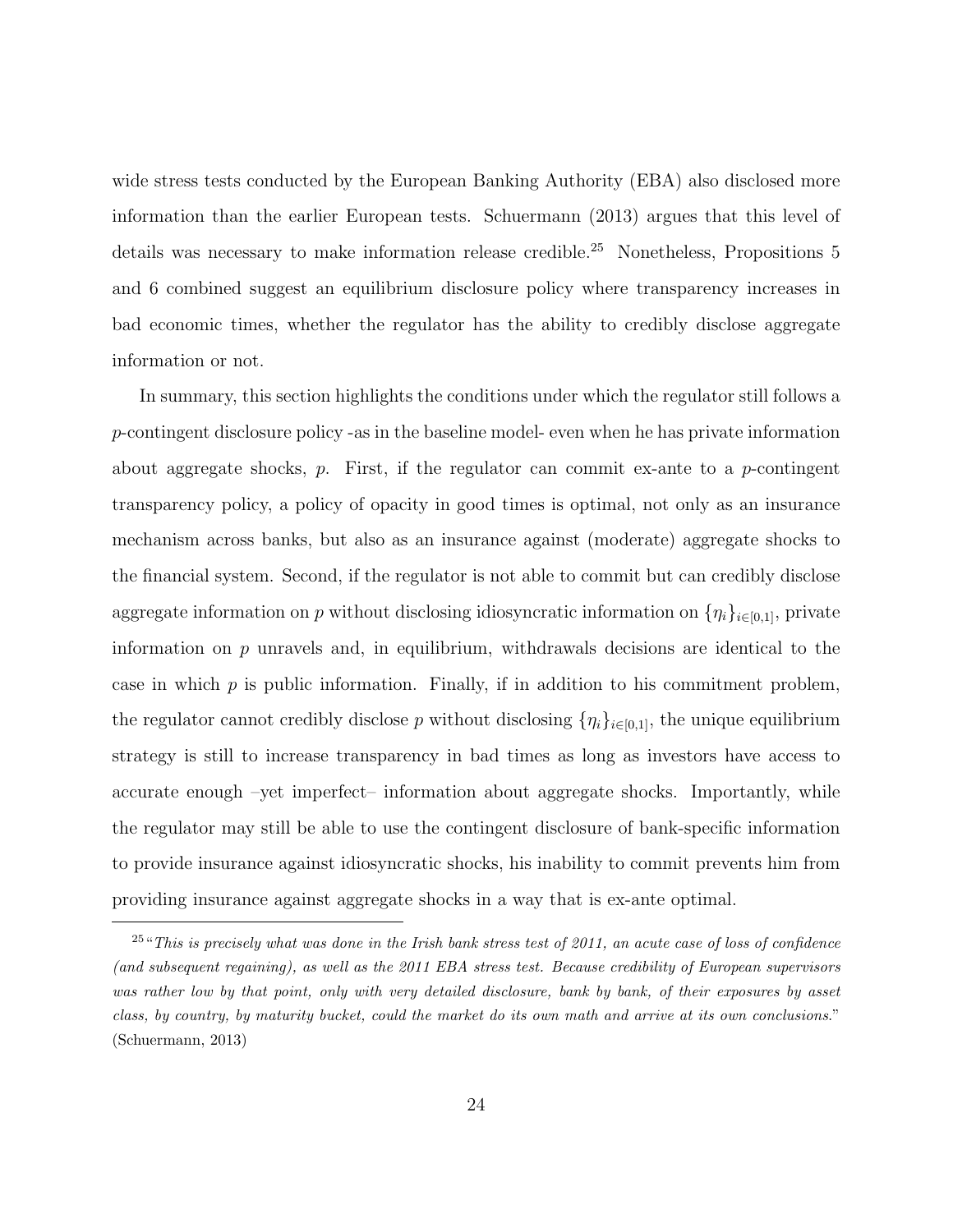This section of the paper is related to Angeletos et al. (2006), who show that a policy maker's action can signal aggregate information in a coordination game between agents, in a similar way as the disclosure policy conveys aggregate information in the current paper. The equilibrium multiplicity we obtain in Propositions 4 (and Corollary 3) is reminiscent of the self-fulfilling "policy traps" that constitute the focus of their paper. However, Angeletos et al.  $(2006)$  feature a signalling game in which the policy-maker can take a costly action –a policy– that directly affects the agents' payoff from taking an action that is detrimental to the policymaker, e.g., a currency attack or a bank run. By contrast, the regulator's action in the current paper, disclosing information, is costless and only affects investors' expected payoffs through an information channel. Moreover, because our game is one of information disclosure, it allows to study the different economic principles that lead to the release of aggregate and bank-specific information. The central role of idiosyncratic information also distinguishes our paper from earlier contributions on the role of public information in coordination games. As in Angeletos and Pavan (2007), in our model, agents (investors) exert payoff externalities on each other, and therefore, information can have a positive or a negative social value. However, in Angeletos and Pavan (2007) agents learn about a common aggregate component, and hence, public information is socially valuable to the extent that it brings agents closer to the socially optimal coordination level (see also Morris and Shin, 2002, and Metz, 2002). By contrast, in our model, agents learn about a continuum of idiosyncratic components, and hence, information is simultaneously positive in one dimension and negative in another one. As a result, information disclosure leads some investors to coordinate on the socially efficient action (rollover) and some other investors to coordinate on the socially inefficient one (withdraw). The overall social value of information depends on the relative importance of these two effects.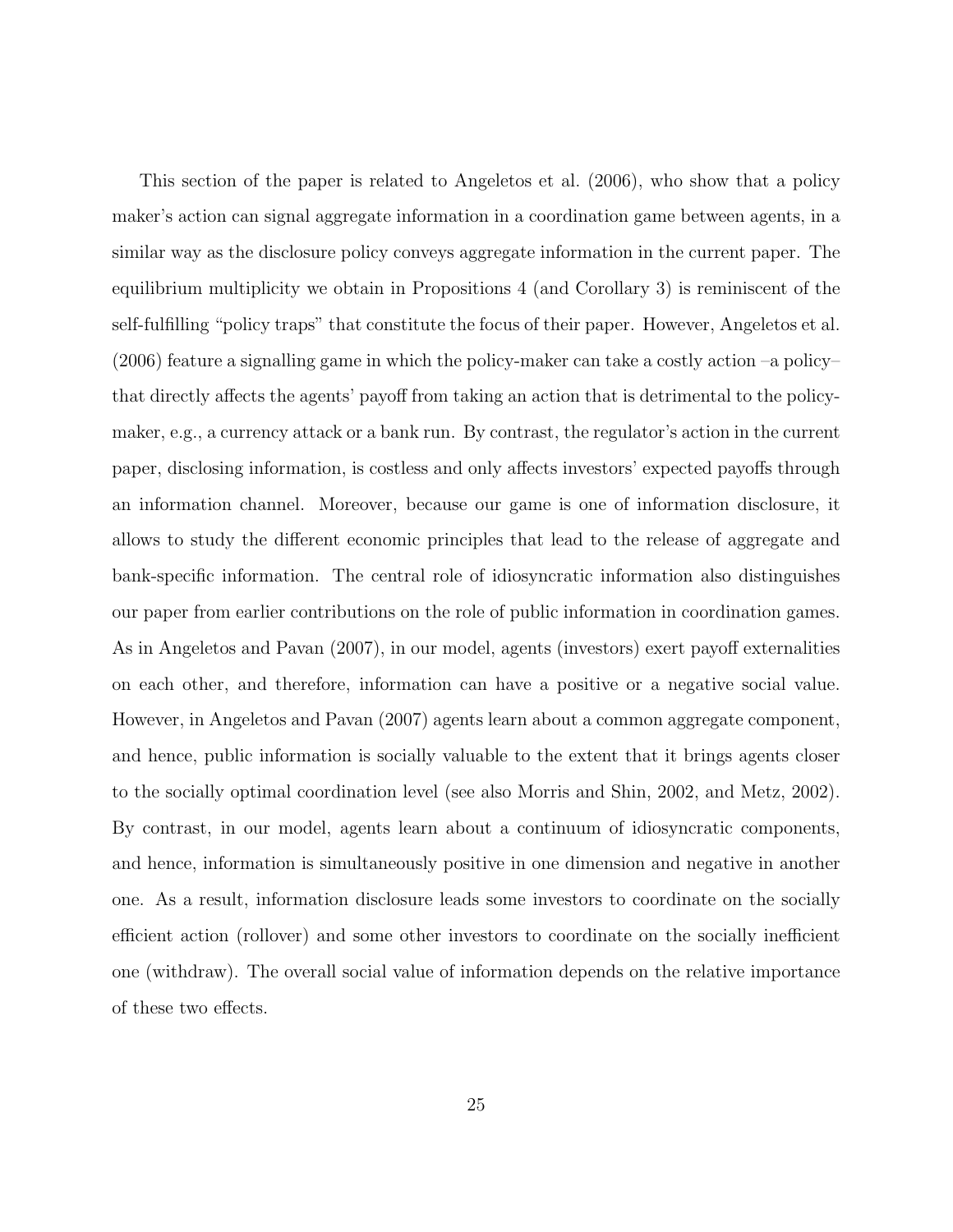## 3 Cross-Exposures and Imperfect Information

In this section we enrich the model by allowing for the possibility of cross-exposures and imperfect information. Indeed, one of the salient features of the financial system is that banks are interconnected, and hence, liquidity problems in a subset of banks are likely to have contagion effects across the whole financial system. Section 3.1. studies the optimal disclosure policy in the present of cross-exposures. A second simplifying assumption made in the previous section is that the regulator learns each bank's type perfectly while investors do not receive any bank-specific information. In practice, however, the regulator's information is not perfect and investors –the markets– do have some ability to discriminate between banks on their own. Section 3.2. studies the optimal disclosure policy when both investors and the regulator have imperfect bank-specific information.

### 3.1 Optimal Disclosure with Cross-Exposures

Until now, we have assumed that the early liquidation of assets by a bank has no direct impact on other banks in the financial system. In other words, by withdrawing at  $t = 1$ , and investor in bank  $i$  alters the long-term payoffs of other investors in the same bank but has no effect on the payoffs of investors in other banks  $j \neq i$ .

In this section, we explore the possibility that banks' interconnectedness creates externalities between investors' rollover decisions, not only within banks but also across banks. These cross-exposures can be caused by a pecuniary externality: if the market has a limited capacity to absorb asset sales at  $t = 1$ , liquidations by some banks may have an impact on market prices, as in Allen and Gale (2004). This, is turn, can make capital requirements binding for other banks in the system, forcing them to liquidate assets and lowering longterm returns for investors (Brunnermeier and Pedersen, 2009). Externalities between banks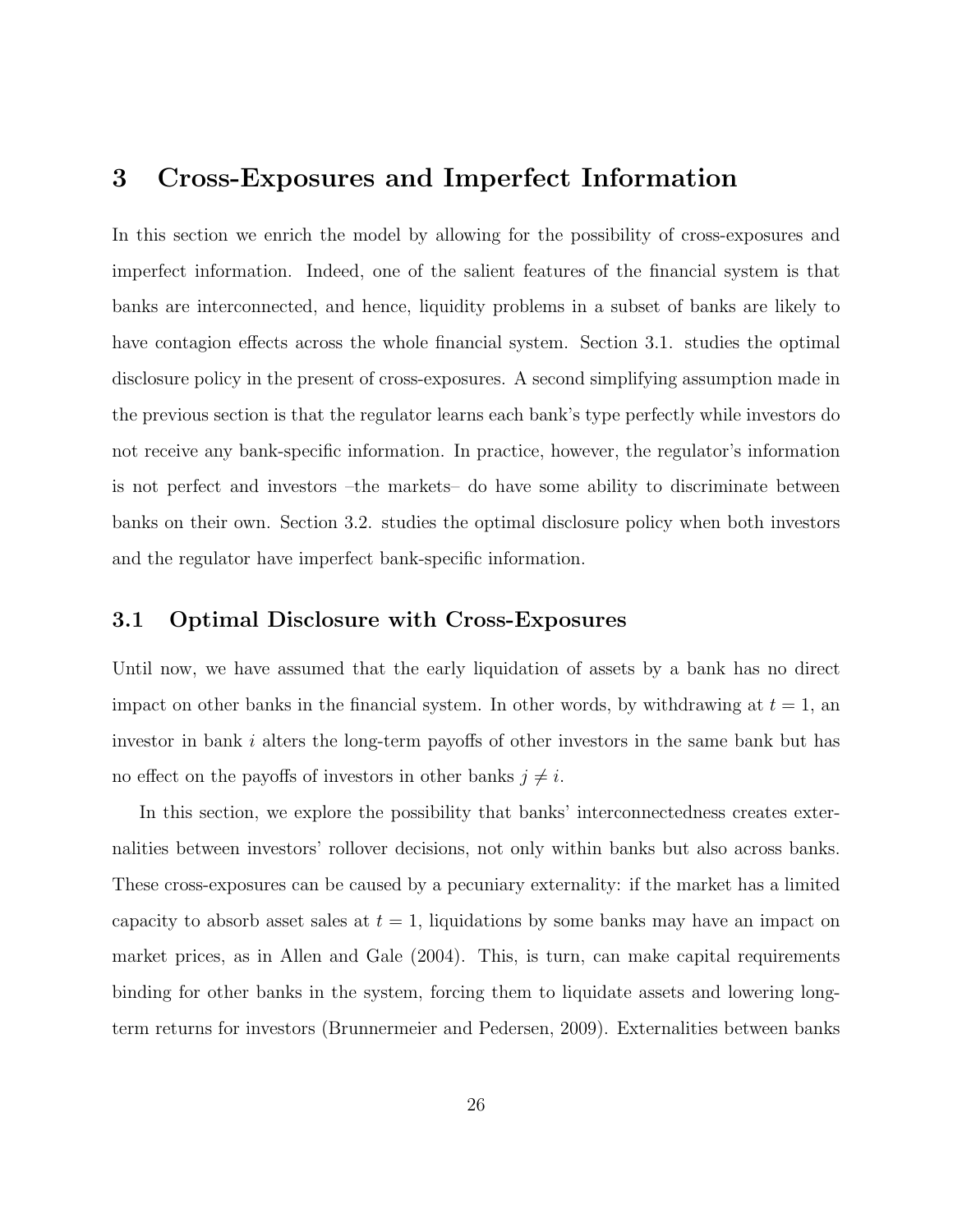may also be the result of direct cross-exposures. In a system where banks refinance each other, a run on one bank dries up a source of liquidity for the other banks (Allen and Gale, 2000; Dasgupta, 2004).<sup>26</sup>

We introduce cross-exposures in the model by assuming that the payoff at  $t = 2$  of a bank-i investor who chooses to rollover at  $t = 1$  is

$$
1 + \tilde{\mu} + \eta_i - c \left[ (1 - \alpha_i) l_i + \alpha_i \int_{z \neq i} \frac{\alpha_z}{\int_{j \neq i} \alpha_j d_j} l_z dz \right],
$$
\n(7)

where, as earlier,  $l_i$  is the mass of withdrawals from bank i,  $\int_{z\neq i} \frac{\alpha_z}{\int_{j\neq i} \alpha_j dj} l_z dz$  is the weighted average of withdrawals from all other banks in the system, and  $\alpha_i \in [0, 1]$  parametrizes the strength of liquidity externalities between bank  $i$  and other banks in the system. Indeed, when  $\alpha_i$  increases, investors in bank i become more exposed to rollover decisions in the rest of the system. Symmetrically, when  $\alpha_i$  increases, the rollover decisions of investors in bank i have a relatively higher impact on the liquidity of the rest of the system.<sup>27</sup> This specification presents several advantages. First, it nests the original model (i.e.,  $\alpha_i \to 0$  for all i) and can therefore be seen as a generalization as well as a robustness check. Second it takes a neutral stance on the overall impact of interconnectedness between banks: as  $\alpha_i$  increases, the magnitude of the externality that each investor exerts on other investors remains constant, but progressively shifts from being mostly concentrated on investors in the same bank to investors in other connected banks. In other words,  $\alpha_i$  affects the degree of cross-exposure without making strategic complementarities intrinsically stronger. This is in line with the idea that interconnections between banks bring benefits (e.g., diversified

<sup>&</sup>lt;sup>26</sup>Banks may also have direct cross-exposures through OTC derivative contracts or simply through customary trading relationships that are difficult and costly to replace if severed (Babus, 2009).

<sup>&</sup>lt;sup>27</sup>While this symmetry seems a natural assumption, an alternative specification in which the impact of bank  $j$  on bank  $i$  does not depend on the exposure of bank  $j$  to the system, that is, long-term return is  $1 + \tilde{\mu} + \eta_i - c \left[ (1 - \alpha_i) l_i + \alpha_i \int_{z \neq i} l_z dz \right]$ , produces qualitatively similar results.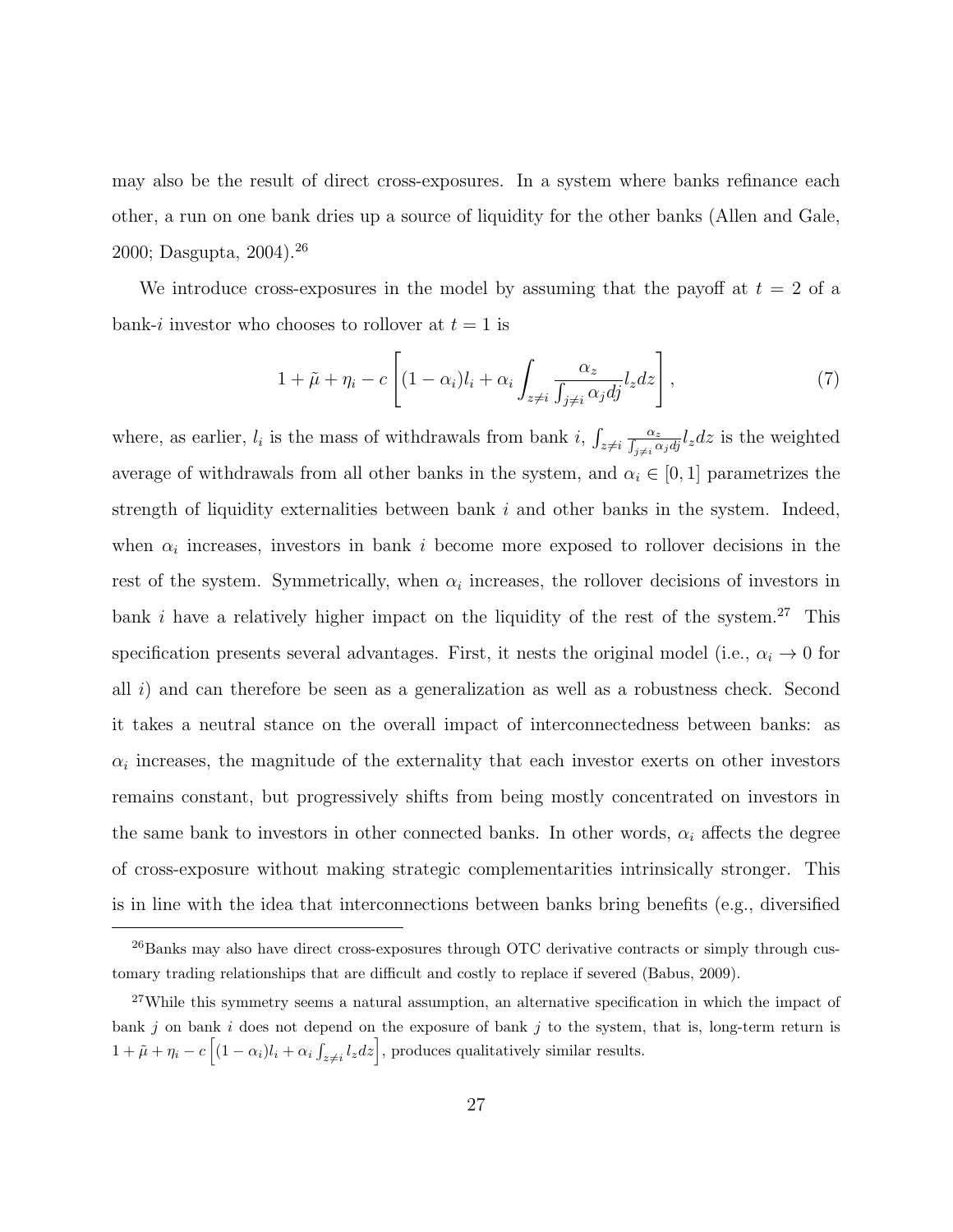sources of funding, cross-insurance), as well as contagion effects.

Note also that  $\alpha_i$  is bank-specific, that is, we allow for banks to vary along the crossexposure dimension, in addition to the return dimension,  $\eta_i$ . To keep the exposition simple, we assume that there are two types of banks as far as cross-exposures are concerned. A mass q of banks have a positive and symmetric exposure to the system,  $\alpha_i = \alpha$ , and a mass  $1 - q$ of banks have no exposure,  $\alpha_i = 0$ . We also assume that  $\eta_i$  and  $\alpha_i$  are independent.<sup>28</sup> At  $t = 1$ , the regulator has private information about both bank-idiosyncratic shocks,  $\{\eta_i\}_{i \in [0,1]},$ and cross-exposures,  $\{\alpha_i\}_{i\in[0,1]}$ . That is, we assume that p and q are common knowledge but investors cannot distinguish on their own between high- and low-quality banks and between banks with and without cross-exposures.<sup>29</sup> Hence, the bank-idiosyncratic information that investors have about the system before their rollover decision (which we denote  $\sigma$ ) depends on the regulator's disclosure policy: if the system is fully opaque,  $\sigma = \{\emptyset\}$ ; if the regulator discloses idiosyncratic shocks without disclosing cross-exposures,  $\sigma = {\eta_i}_{i \in [0,1]}$ ; and if the regulator discloses both idiosyncratic shocks and cross-exposures,  $\sigma = \{\eta_i, \alpha_i\}_{i \in [0,1]}$ . Note that the regulator could in principle disclose cross-exposures,  $\{\alpha_i\}_{i\in[0,1]}$ , without disclosing shocks,  $\{\eta_i\}_{i\in[0,1]}$ . However, this would generate the same rollover decisions as full opacity. Intuitively, when the regulator does not disclose shocks, investors perceive banks as identical in terms of long-term returns. Therefore, for an investor in bank  $i$ , forming beliefs about the behavior of investors in other banks  $z \neq i$  is not different from forming beliefs about investors in his own bank i. Hence, whatever the strength of the liquidity externalities between banks,  $\{\alpha_i\}_{i\in[0,1]},$  the rollover game is not fundamentally different from one in which each investor only cares about rollover decisions within his own bank. In other words, cross-exposures

<sup>&</sup>lt;sup>28</sup>A specification in which  $\eta_i$  and  $\alpha_i$  are imperfectly correlated delivers the same insights

<sup>29</sup>The idea that investors are uncertain about banks' cross-exposures is central in Caballero and Simsek (forthcoming).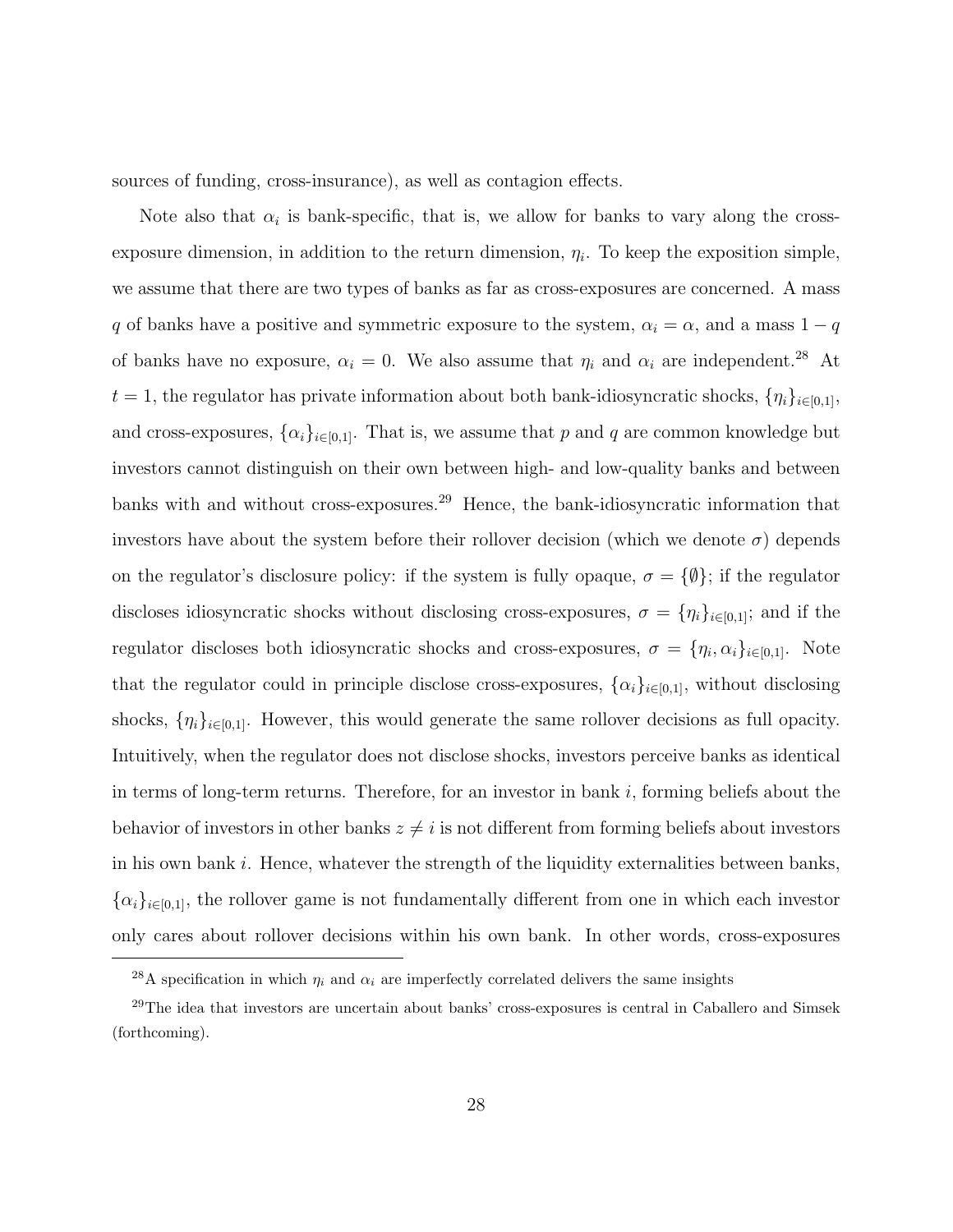matter only to the extent that investors perceive differences in fundamentals –in long-term returns– across banks.

When the regulator discloses long-term returns, the presence of cross-exposures modifies the nature of the rollover game (relative to the one in Section 2.1). For instance, consider the case in which the system is fully transparent, that is, the case in which the regulator discloses both idiosyncratic shocks and cross-exposures. In such a case, an investor in a connected bank has to form beliefs not only about the actions of other investors in the same bank, but now also about the actions of investors in all other connected banks. Hence, in equilibrium, the strategy of investors in connected low-quality banks feeds back into the strategy of investors in connected high-quality banks (and vice-versa) so that their withdrawal thresholds have to be jointly determined. Nonetheless, since the game is still one of strategic complementarities between investors within and across banks, the main intuitions of the global games analysis still apply. In particular, if we let

$$
\xi \equiv \frac{h_{\mu}^2 (h_{\mu} + h_{\varepsilon}) (2h_{\varepsilon} + h_{\mu})}{h_{\varepsilon}^3},
$$

the following lemma shows that provided that  $\xi < \frac{2\pi}{c^2}$ , the unique equilibrium of the rollover game is a threshold equilibrium in which the threshold for each bank i depends on the disclosure policy.

**Lemma 1.** If  $\xi < \frac{2\pi}{c^2}$ , the rollover game has a unique equilibrium in which every investor in bank i withdraws if and only if his posterior belief  $\rho_j$  is strictly lower than a threshold  $\rho_i^*(\sigma)$ .

As in Section 2, the limit case in which the prior distribution of  $\tilde{\mu}$  and private signals become infinitely precise provides economic intuitions in the simplest possible form. One can then characterize equilibrium withdrawal decisions in closed forms as a function of investors information,  $\sigma$ , and the magnitude of the aggregate shock, p.

**Lemma 2.** There exist five ordered thresholds,  $p_{\Delta} < p_{\Delta,\alpha} < p^* < p_{-\Delta,\alpha} < p_{-\Delta}$ , such that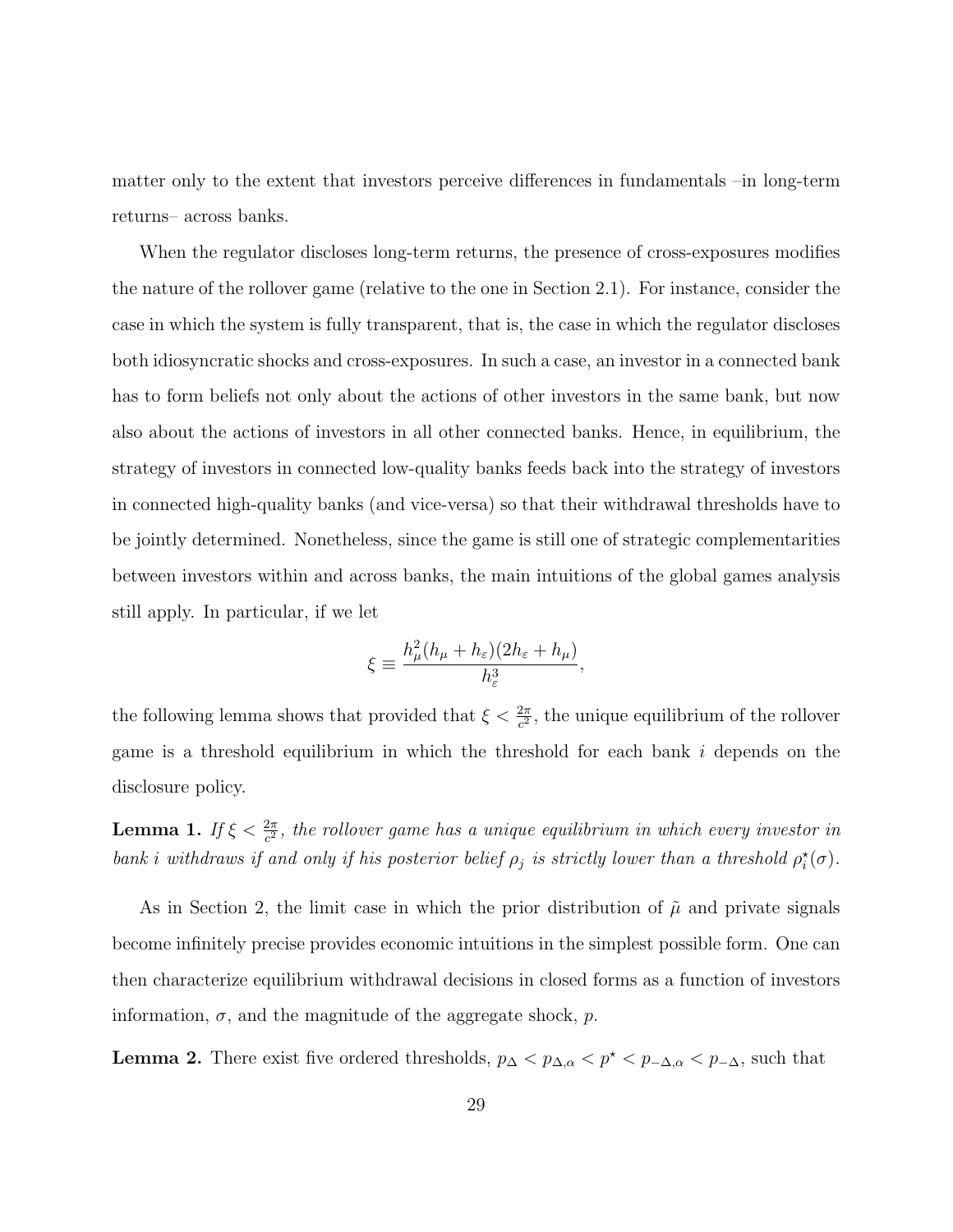- 1. If the system is completely opaque  $(\sigma = {\emptyset})$ , investors rollover if and only if  $p \geq p^*$ , where  $p^*$  is defined as in Proposition 2
- 2. If the regulator discloses idiosyncratic shocks but not cross-exposures  $(\sigma = {\eta_i}_{i\in[0,1]},$ investors rollover if and only if  $p \geq p_{\Delta}$  in banks where  $\eta_i = \Delta_{\eta}$  and if and only if  $p \geq p_{-\Delta}$  in banks where  $\eta_i = -\Delta_{\eta}$ .
- 3. If the regulator discloses idiosyncratic shocks and cross-exposures  $(\sigma = {\eta_i, \alpha_i}_{i \in [0,1]},$ investors in bank i always rollover if  $\eta_i = \Delta_{\eta}$  and  $\alpha_i = 0$ ; never rollover if  $\eta_i = -\Delta_{\eta}$ and  $\alpha_i = 0$ ; rollover if and only if  $p \geq p_{\Delta,\alpha}$  in banks where  $\eta_i = \Delta_\eta$  and  $\alpha_i = \alpha$ ; and rollover if and only if  $p \ge p_{-\Delta,\alpha}$  in banks where  $\eta_i = -\Delta_\eta$  and  $\alpha_i = \alpha$ .

Because banks are interconnected, investors' rollover decisions in the interim period now depend on the aggregate shock, p, even when idiosyncratic shocks,  $\{\eta_i\}_{i\in[0,1]}$ , are public information. As a result, if the system is always fully transparency,  $\sigma = \{\eta_i, \alpha_i\}_{i \in [0,1]},$  crossexposures have an ambiguous effect on banks' stability. On the one hand, a bank that is known by investors to be of high-quality might not be safe as it can be contaminated by liquidations in other banks when aggregate conditions deteriorate  $(p < p_{\Delta,\alpha})$ . On the other hand, a connected bank that is known by investors to be of low-quality benefits from the liquidity in the rest of system and hence might survive a moderate aggregate shock  $(p \geq p_{-\Delta,\alpha})$ . If the regulator can implement a contingent transparency policy, his optimal strategy follows directly from Lemma 2.

**Proposition 7.** In the presence of cross-exposures, the optimal transparency policy is to be fully opaque for  $p \geq p^*$ , to disclose idiosyncratic shocks,  $\{\eta_i\}_{i \in [0,1]}$ , but not cross-exposures,  $\{\alpha_i\}_{i\in[0,1]},$  for  $p_{\Delta} \leq p < p^*$ , and to disclose both idiosyncratic shocks and cross-exposures for  $p < p_{\Delta}$ .

As in the baseline model, if  $p \geq p^*$ , a policy of opacity prevents any runs and hence is optimal. When fundamentals deteriorate, that is, if  $p_{\Delta} \leq p \leq p^*$ , then disclosing only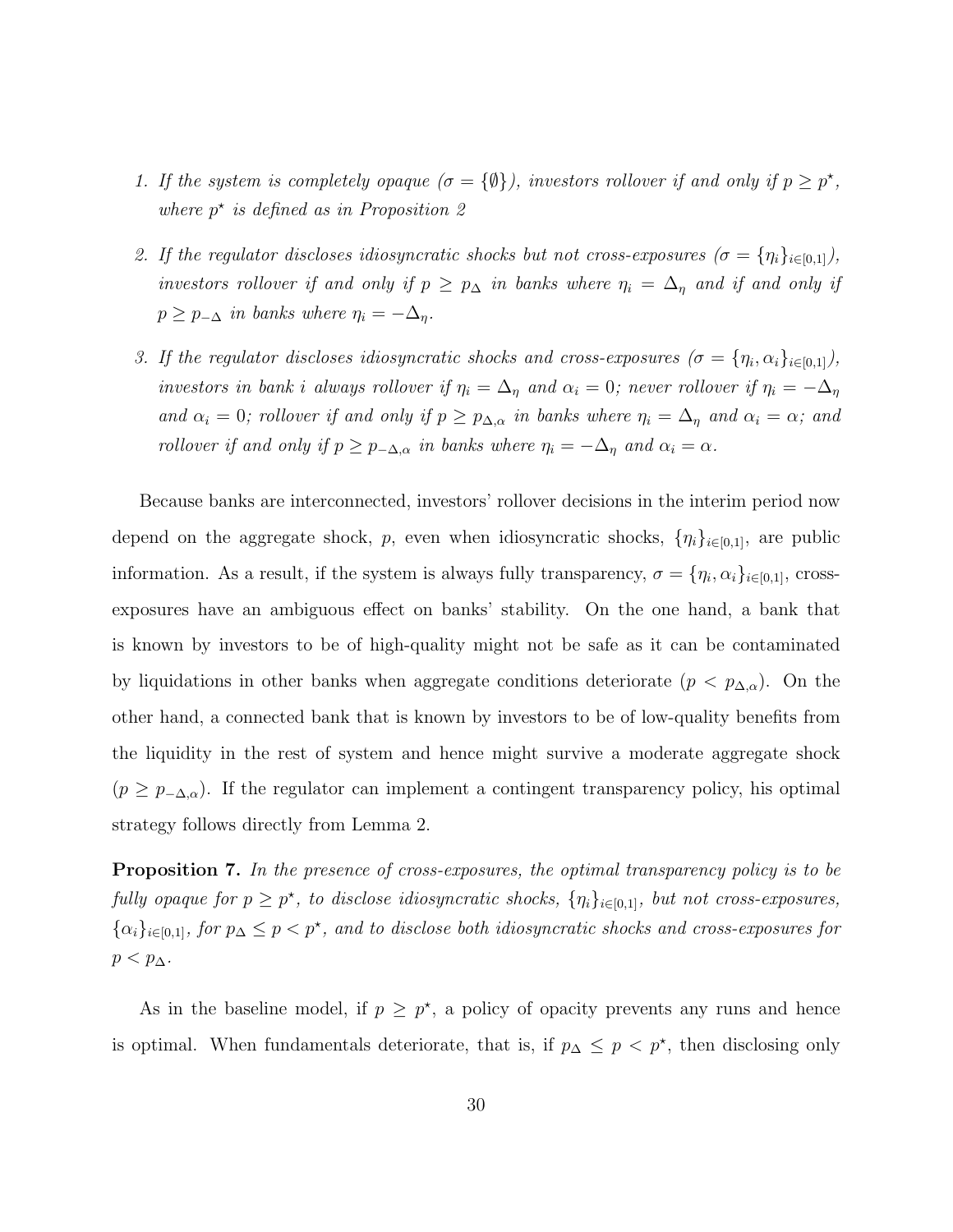idiosyncratic shocks,  $\{\eta_i\}_{i\in[0,1]},$  is enough to prevent runs on high-quality banks. In such case, disclosing also cross-exposures would result in a strictly inferior outcome if  $p_{\Delta} \leq p$  $p_{\Delta,\alpha}$  as it would create runs on the fraction of high-quality banks that are connected. In other words, keeping cross-exposures opaque allows pooling within the subset of high-quality banks. Finally, when fundamentals deteriorate further, that is, if  $p < p_{\Delta}$ , disclosing both idiosyncratic shocks and cross-exposures allows to save those high-quality banks that are not exposed to the rest of the financial system. Overall, Proposition 7 shows that a disclosure policy in which transparency increases in bad economic times is robust to the introduction of bank cross-exposures. In fact, the presence of these interlinkages creates a gradation in the implementation of transparency which is in line with empirical evidence. As pointed out in Schuermann (2013) and Bischof and Daske (2012), the aggravation of the European financial crises was associated with an increased disclosure, and more importantly, following the stress tests in 2011, the European Banking Authority not only issued information about each of the participating banks' simulation results, but also about their type of exposures, such as financial institutions, real estate, sovereign debt, etc. The analysis also has implications for the relative importance of idiosyncratic shocks and cross-exposures in the regulator's disclosure policy:

**Corollary 4.**  $p_{\Delta}$  is an increasing function of  $\alpha$  and q. Furthermore, if  $2\Delta_{\eta} < \frac{cqa}{2}$  $rac{q\alpha}{2}$ , then  $p_{\Delta} = p^*$  and the regulator always discloses cross-exposures when  $p < p^*$ .

From Corollary 4, if cross-exposures are stronger, either because a larger fraction of banks are interconnected  $(q \text{ is high})$ , or because the banks that are interconnected have stronger ties ( $\alpha$  is high), then the region in which the regulator keeps cross-exposures opaque (above  $p_{\Delta}$ ) shrinks. Moreover, if  $2\Delta_{\eta} < \frac{cqa}{2}$  $\frac{q\alpha}{2}$ , that is if interlinkages are strong relative to idiosyncratic differences in long-term returns, it is never possible to separate banks without disclosing cross-exposures,  $\{\alpha_i\}_{i\in[0,1]}$ . Indeed, in this case, if only  $\{\eta_i\}_{i\in[0,1]}$  disclosed, investors with-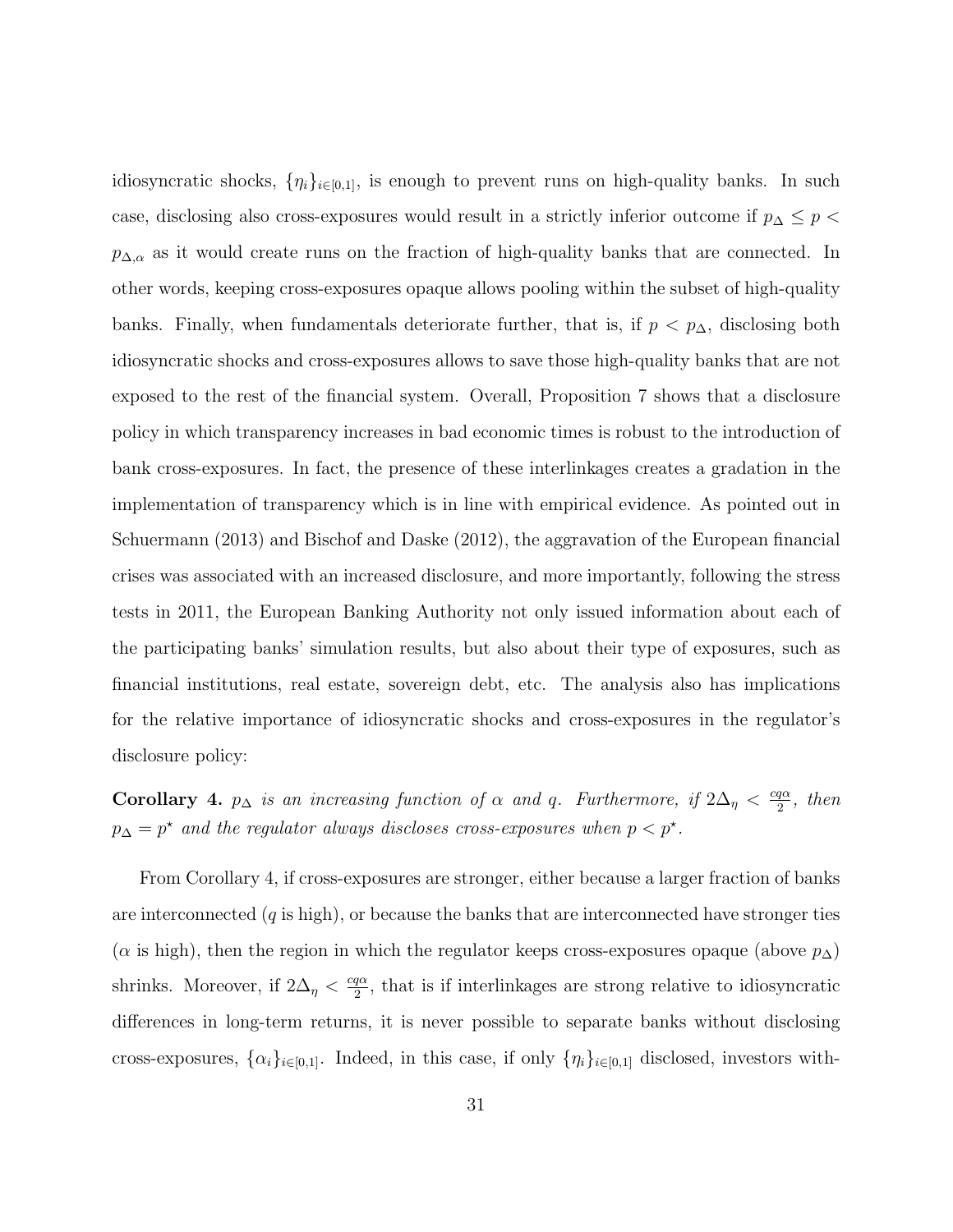draw from every bank, irrespective of its quality, as soon as  $p < p^*$ . In other words, the strategic complementarities that go through interlinkages between banks create contamination effects that are strong enough to overcome differences in long-term expected returns. This suggests that in highly connected financial systems, the disclosure of information about cross-exposures becomes an important tool through which the regulator can manage rollover risk in the system

As a final remark on the results in this section, note that in the model, investors can learn about the extent of banks' exposure to other banks in the financial system, which seems consistent with the disclosure of banks' exposures by industry in the 2011 European stress tests. We have also considered a variant of the model in which banks are matched into pairs, and exert liquidity externalities on each other within each pair. The regulator can then disclose not only the idiosyncratic shocks  $\{\eta_i\}_{i\in[0,1]}$ , but also the identity of each bank's counterpart. Hence, under a fully transparent regime, investors learn about the long-term return of their own bank as well as the long-term return of the bank to which their bank is exposed. In this alternative set up, we obtain the same predictions as in Proposition 7 above, that is, when liquidations in low-quality banks can contaminate highquality banks, the regulator discloses long-term returns but not cross-exposures following moderate aggregate shocks, and long-term returns with cross-exposures after larger aggregate shocks (see Appendix B).

### 3.2 Imperfect Information

The analysis in Section 2 assumes that the regulator learns banks' type,  $\{\eta_i\}_{i\in[0,1]}$ , perfectly while investors do not receive any bank-specific information. This section explores the optimal disclosure policy when these two assumptions are relaxed. In particular, we assume that at  $t = 1$ , investors not only learn p, but now also receive a set of public signals  $\{\zeta_i^I\}_{i \in [0,1]}$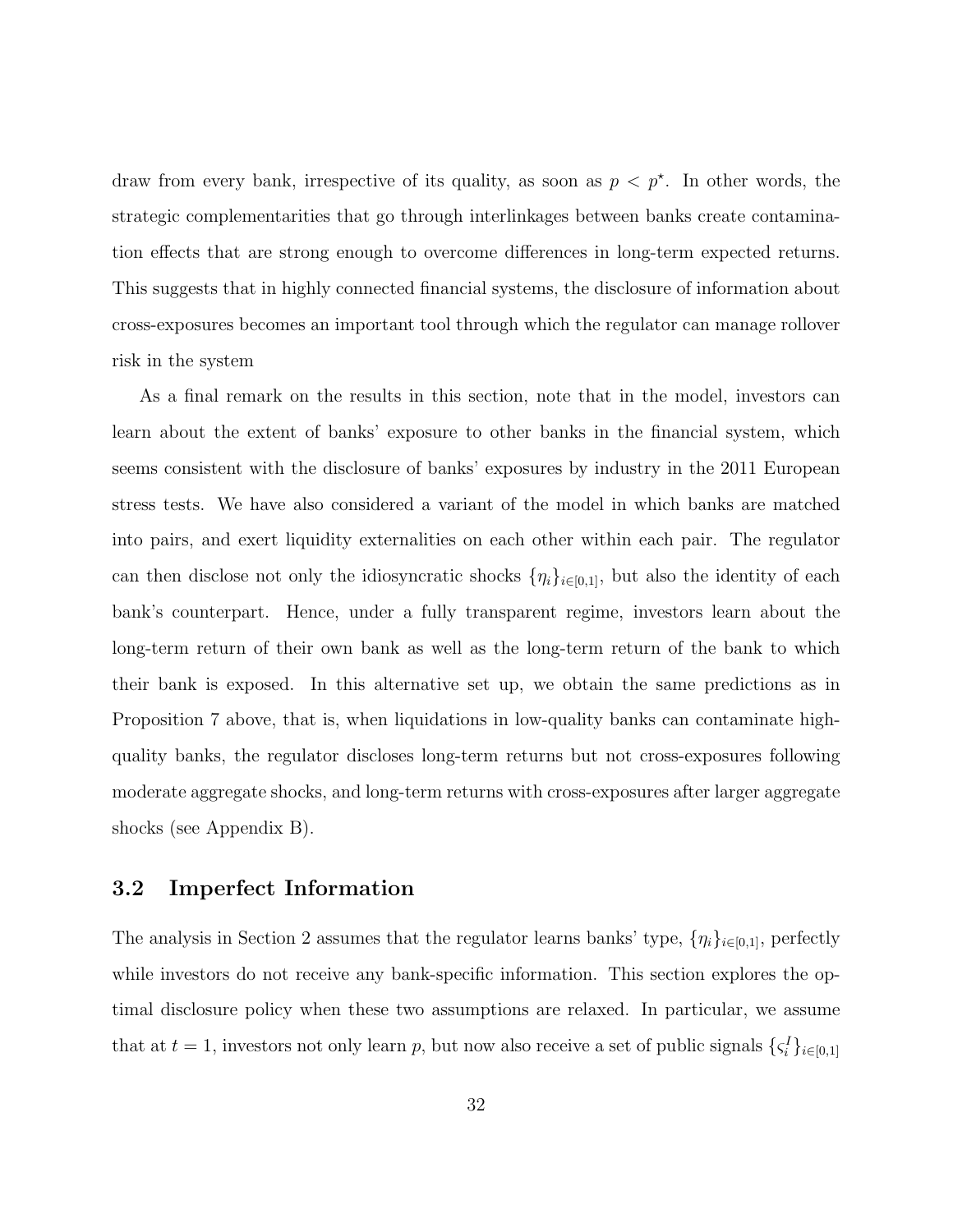about the quality of each individual bank. This information  $\{\zeta_i^I\}_{i\in[0,1]}$  captures the possibility that investors –the market– may have different priors for different banks. Similarly, the regulator receives a set of private signals  $\{\zeta_i^R\}_{i\in[0,1]}$  about  $\{\eta_i\}_{i\in[0,1]}$ , that is, the regulator has private bank-specific information, albeit imperfect. Each signal  $\zeta_i^A$ , where  $A \in \{I, R\}$ , can take two values: h and l (high and low). The probability that a high-quality bank generates a signal h is  $Pr(\zeta_i^A = h | p, \eta_i = \Delta_{\eta}) = \theta^A + (1 - \theta^A)p$ , and the probability that a low-quality bank generates a signal l is  $Pr(\zeta_i^A = l | p, \eta_i = -\Delta_{\eta}) = \theta^A + (1 - \theta^A)(1 - p)$ , where the parameter  $\theta^A \in (0,1)$  measures the informativeness or quality of the signal.<sup>30</sup> Notice that for any  $\theta^A$ , this probability distribution always generates a proportion p of h signals and proportion  $(1-p)$  of l signals, i.e.,  $Pr(\zeta_i^A = h|p) = p$ . That is, since there is a proportion  $p$  of high-quality banks in the financial system, the signal classifies a proportion  $p$  of banks as high-quality (i.e., a proportion p of banks generate a signal h) and a proportion  $1 - p$  of banks as low-quality (i.e., a proportion  $1 - p$  of banks generate a signal l). Therefore, the quality  $\theta^A$  of the signal just determines the extent of misclassifications, that is, the number of high-quality banks that are classified as low-quality banks and vice versa. At  $t = 1$ , the regulator decides his disclosure policy, which can be contingent on all public information, i.e., p and  $\{\zeta_i^I\}_{i\in[0,1]}$ . That is, a disclosure policy is a function  $d(p,\zeta^I)\to(\mathbf{T},0)$  that for each p can take four different values: full transparency, i.e.,  $d(p, h) = d(p, l) =T$ ; full opacity, i.e.,  $d(p, h) = d(p, l) = 0$ ; transparency for banks that are perceived by investors as low-quality only, i.e.,  $d(p, h) = o$  and  $d(p, l) = T$ ; transparency for banks that are perceived by investors as high-quality only, i.e.,  $d(p, h) = \text{T}$  and  $d(p, l) = \text{O}$ .

Let  $\mathbb{E}_1(\eta_i|\sigma_i)$  be the expectation of  $\eta_i$  given investors' information  $\sigma_i$  about bank i at

<sup>&</sup>lt;sup>30</sup>If  $\theta^A \to 1$ , all high-quality banks generate a signal h and all low-quality banks generate a signal l, so the signal is perfectly informative. Alternatively, if  $\theta^A \to 0$ , both a high-quality bank and a low-quality bank generate a signal h with probability  $p$ , so the signal does not contain any bank-specific information. Moreover, the limit case  $\theta^R \to 1$  and  $\theta^I \to 0$  corresponds to the baseline model.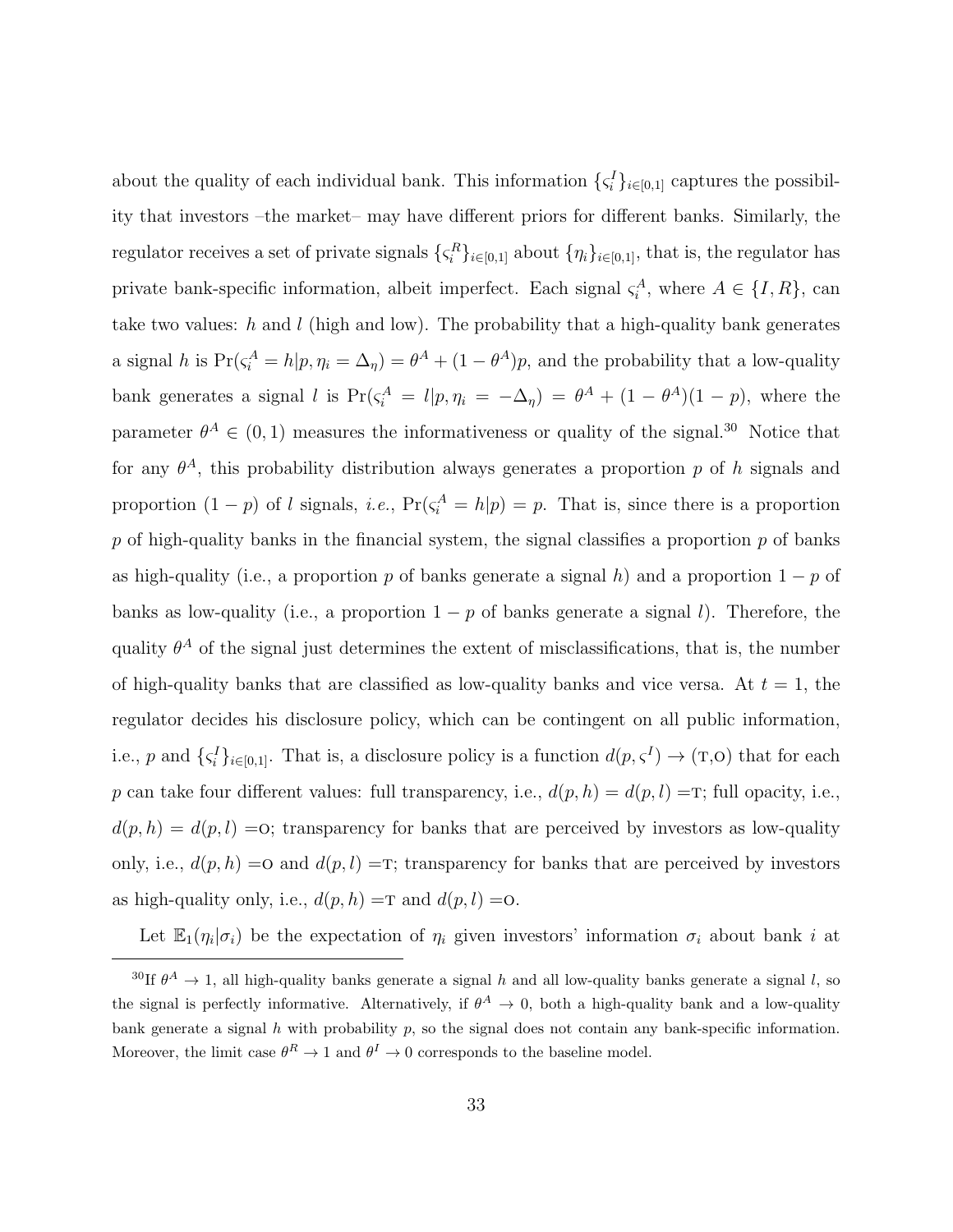$t = 1$ .  $(\sigma_i = \{p, \varsigma_i^I, \emptyset\})$  if the regulator does not disclose  $\varsigma_i^I$  and  $\sigma_i = \{p, \varsigma_i^I, \varsigma_i^R\}$  if he does). This expectation satisfies the following two properties:  $\frac{\partial \mathbb{E}_1(\eta_i|\sigma_i)}{\partial p} > 0$ , and  $\mathbb{E}_1(\eta_i|p, h, \emptyset) >$  $\mathbb{E}_1(\eta_i|p,l,\emptyset)$ , that is, the expectation of  $\eta_i$  is higher if there is a greater proportion of highquality banks  $p$ , and if investors observe a high signal  $h$  rather than a low signal  $l$ . From Corollary 1, investors run on bank i if and only if  $\mu + \mathbb{E}_1(\eta_i|\sigma_i) < \frac{c}{2}$  $\frac{c}{2}$ . Hence, if we define  $\overline{p}^{\star}$  as  $\mathbb{E}_{1}(\eta_{i}|\overline{p}^{\star},l,\emptyset) \equiv \mu - \frac{c}{2}$  $\frac{c}{2}$ , then it is optimal to disclose information when  $p < \overline{p}^{\star}$  for banks that are perceived by investors as low-quality (i.e.,  $\zeta_i^I = l$ ). Similarly, if we define  $p^*$  as  $\mathbb{E}_1(\eta_i|p^*,h,\emptyset) \equiv \mu - \frac{c}{2}$  $\frac{c}{2}$ , then it is optimal to disclose information when  $p < p^*$  for banks that are perceived by investors as high-quality (i.e.,  $\zeta_i^I = h$ ). Furthermore, the two aforementioned properties imply that  $\bar{p}^* > p^*$ . The following proposition summarizes this discussion and characterizes the optimal disclosure policy.

**Proposition 8.** There are two thresholds  $p^*$  and  $\overline{p}^*$ , where  $\overline{p}^* > p^* > p^*$ , such that (i) for  $p \geq \overline{p}^*$ , it is optimal to follow a policy of full opacity (i.e.,  $d(p, h) = d(p, l) = 0$ ); (ii) for  $p \in [p^*, \overline{p}^*)$ , it is optimal to disclose information on banks that are perceived as low-quality by investors (i.e.,  $d(p, h) = 0$  and  $d(p, l) = T$ ); and (iii) for  $p < p^*$ , it is optimal to follow a policy of full transparency (i.e.,  $d(p, h) = d(p, l) = T$ ).

The optimal disclosure policy in Proposition 8 implies that as fundamentals worsen, transparency increases (i.e., lower  $p's$  are associated with more information being disclosed). Specifically, in good times (for  $p \geq \bar{p}^*$ ), the regulator follows a policy of opacity. When fundamentals deteriorate (for  $\bar{p}^* > p \geq p^*$ ), the regulator discloses information on banks that investors perceive as low-quality (i.e.,  $\zeta_i^I = l$ ) in an attempt to prevent runs on some of these banks. Finally, in bad times (for  $p < p^*$ ), the regulator discloses information on all banks. Notice that the regulator's optimal disclosure policy is not only contingent on  $p$ , but also on investors' bank-specific information  $\{\zeta_i^I\}_{i\in[0,1]}$ . Overall, Proposition 8 suggests that the regulator may want to confine information release to a subset of "vulnerable" banks.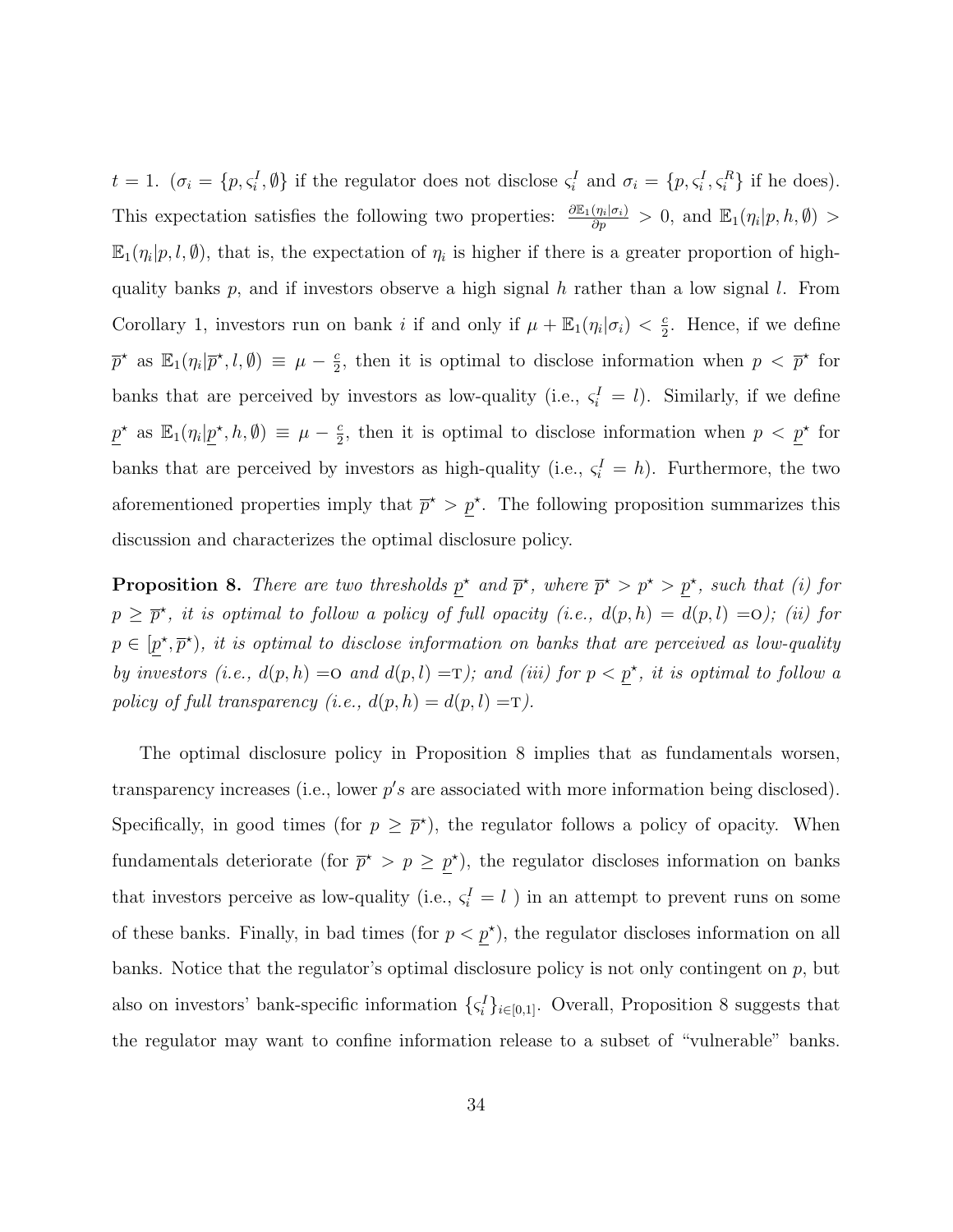Indeed, Proposition 8 highlights that the consistent feature of an optimal disclosure policy is that transparency in bad times allows investors to differentiate within a group of banks that would otherwise be perceived as homogenous (whether this group consists of the entire system or a subset of weaker banks). For instance, in the 2010 European stress tests, Greece, that was at the forefront of the European crisis, was among the top three countries by number of banks included in the tests, despite the relatively small size of the Greek economy and financial system.<sup>31</sup>

The existence of an interior solution, i.e.,  $1 > \bar{p}^{\star} > p^{\star} > 0$ , requires that investors receive a signal that is not too precise, as measured by  $\theta^I$ . <sup>32</sup> Indeed, at the limit when  $\theta^I \to 1$ , there is no role for disclosing information, as investors perfectly learn each bank's quality. More generally, the two thresholds in Proposition 8,  $p^*$  and  $\bar{p}^*$ , depend on  $\theta^I$  as formalized in the following corollary:

Corollary 5.  $\frac{\partial \bar{p}^*}{\partial \theta^I} > 0$  and  $\frac{\partial p^*}{\partial \theta^I} < 0$ , and if  $\theta^I \to 0$ , then  $\bar{p}^* \to p^*$  and  $\underline{p}^* \to p^*$ .

As  $\theta^I$  increases and investors' signals become more precise,  $\zeta_i^I = h$  (resp.  $\zeta_i^I = l$ ) conveys information about bank  $i$  that is more positive (*resp.* more negative), which decreases (*resp.* increases) the threshold  $p^*$  (resp.  $\bar{p}^*$ ) at which the regulator needs to start disclosing information for those banks that are perceived as high-quality (*resp.* low-quality) by investors. Corollary 5 also implies that when investors are uninformed about bank types  $(\theta^I \to 0)$ , then, even if the regulator's information is imperfect (i.e., for any  $\theta^R$ ), the optimal disclosure policy remains the same as in the baseline model (see Proposition 2). Intuitively, the quality  $\theta^R$  of the regulator's signal does not affect the disclosure threshold  $p^*$ ; it just determines the

<sup>&</sup>lt;sup>31</sup>See the Committee of European Banking Supervisors' statement on the key features of the 2010 EU-wide stress test. (http://www.eba.europa.eu/documents/10180/15977/ST followupPR.pdf)

<sup>&</sup>lt;sup>32</sup>If  $\bar{p}^* \geq 1$ , then it is optimal to disclose information if  $s_i^I = l$  for all  $p \in (0,1)$ ; if  $\underline{p}^* \leq 0$ , then it is never optimal to disclose information if  $s_i^I = h$ .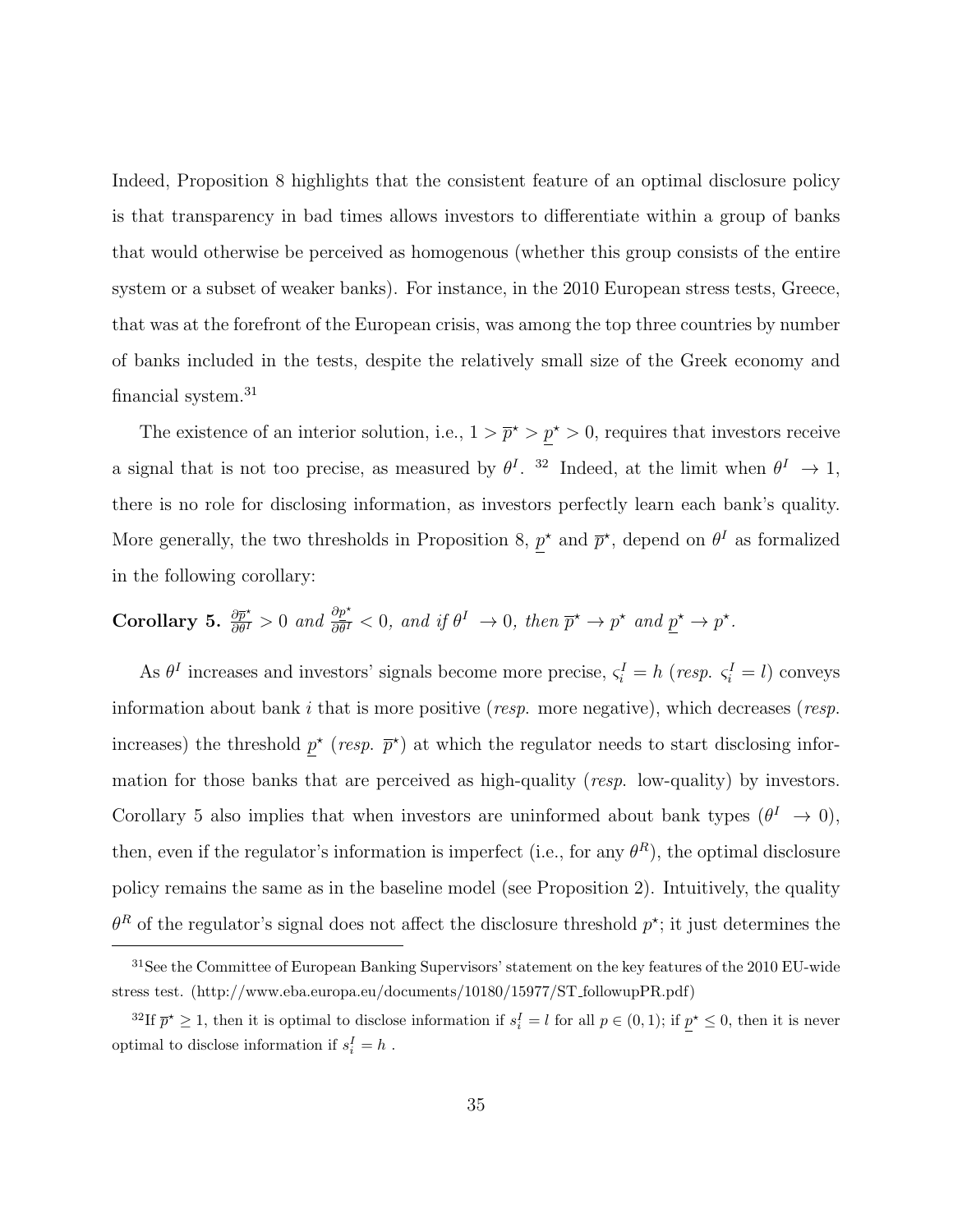extent to which runs are more or less inefficient when  $p$  is below  $p^*$ .

# 4 Conclusion

The recent financial crises have triggered demands for an increase in the transparency of the financial system. Regulatory authorities in Europe and the United States have attempted to enhance transparency by performing stress tests on banks and releasing their results to investors. One stated objective of these measures was to prevent a contagion of investors' distrust to the entire system by providing information on the specific risk exposure of each financial institution. This is consistent with the idea that, partly, the banking crisis was a run on the liability side of banks' balance sheets.<sup>33</sup> In line with this view, this paper studies the risk faced by solvent but potentially illiquid financial institutions. The analysis shows that when banks are exposed to rollover risk, the disclosure of bank-specific information following a negative aggregate shock does indeed increase the stability of the financial system. However, while transparency should ideally be contingent on the state of the financial system, the analysis emphasizes that regulatory authorities face a commitment problem when implementing such a state-contingent policy. Indeed, under this policy, an increase in transparency signals a deterioration of economic fundamentals, which gives ex-post incentives to the regulator to manipulate investors' beliefs by retaining information. As a result, the regulator lacks the ability to fully exploit his private information through an ex-ante optimal disclosure policy.

While this paper focuses on a regulatory measure that has been central in the recent

<sup>&</sup>lt;sup>33</sup>The fate of Bear Stearns was the result of a lack of confidence, not a lack of capital. [...] Counterparty withdrawals and credit denials, resulting in a loss of liquidity - not inadequate capital - caused Bear's demise. (Letter to the Chairman of the Basel Committee on Banking Supervision, dated March 20th 2008, posted on the SEC website on: http://www.sec.gov/news/press/2008/2008-48.htm.)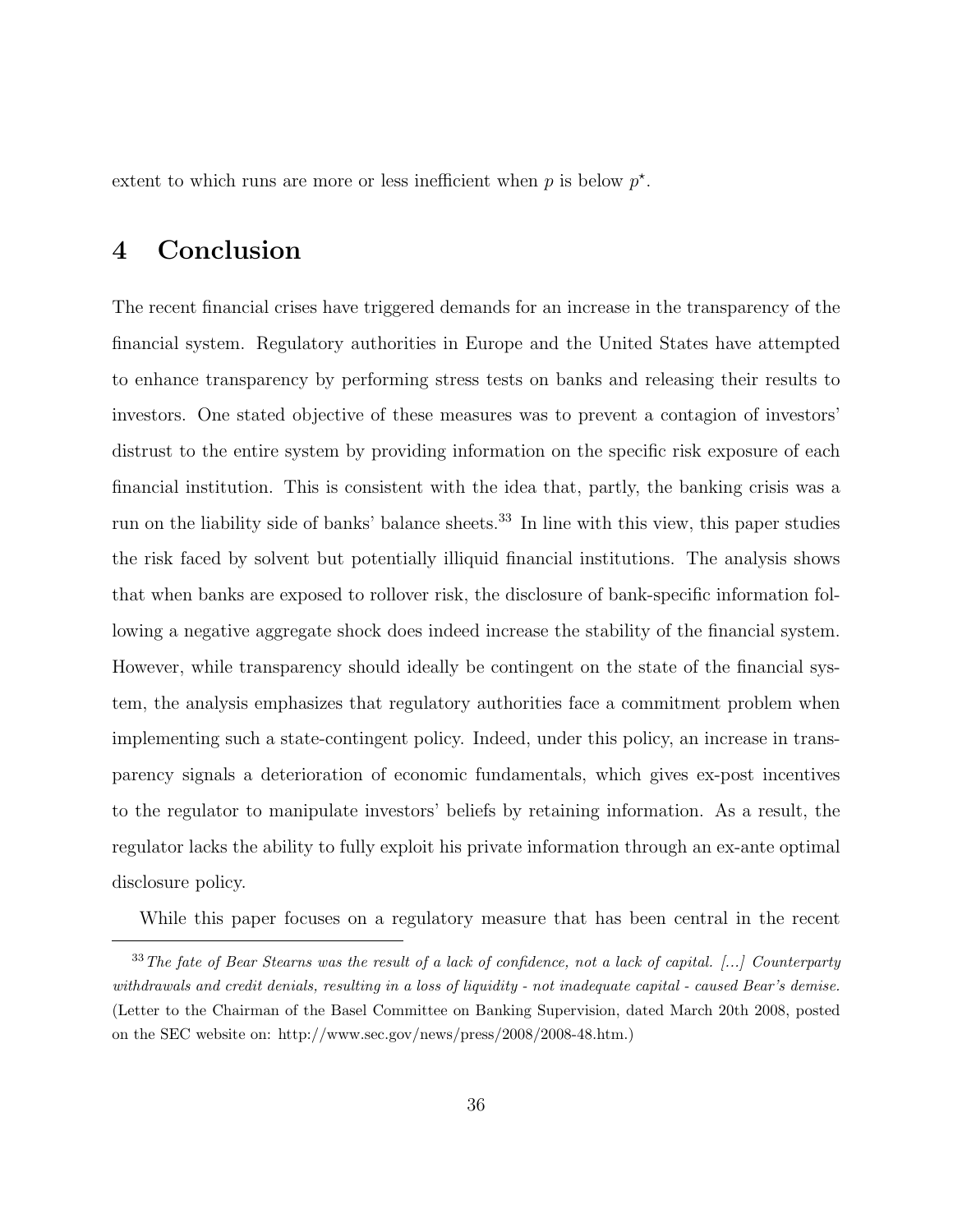debate on the reform of the financial system, namely, transparency, regulators have several instruments at their disposal to cope with liquidity crises. Among them, the provision of liquidity by central banks or governments, acting as lenders of last resort, has been an emergency recourse for financial institutions during the recent credit crisis.<sup>34</sup> There can be interesting interactions between public provision of liquidity to the banking system and transparency. In particular, to the extent that the regulator faces a trade-off between the size and frequency of banks runs when choosing a transparency regime, disclosure policy is likely to have an effect on the magnitude of the liquidity shock that a government or a central bank would have to withstand in times of crisis in order to maintain the financial system afloat. Moreover, disclosing bank-specific information implies putting pressure on the financial system's weakest institutions in an attempt to release pressure from the fittest ones. This suggest that following information disclosure, the regulator should be ready to intervene. For instance, Greenlaw et al. (2012) argue that "in order for a stress test to alleviate concerns that deleveraging is imminent, the test must either produce a credible private capital-raising program or be accompanied with an adequate government backstop to make sure that wholesale creditors see no risk of suffering losses." These are interesting avenues for future research in the task of building a more stable financial system.

<sup>&</sup>lt;sup>34</sup>The provision of liquidity by the central bank or the government, however, has limitations. Indeed, it creates a well-known moral hazard problem for banks (Freixas and Rochet, 2004). Also, banks are typically reluctant to use the discount window of the central bank as this signals their fragility and may eventually worsen the liquidity dry-up they face. Furthermore, institutions that suffer from a liquidity shortage are not only banks in the strict sense, but also investment vehicles such as conduits and asset-backed securities (the "shadow banking system"), which do not have a direct access to public provision of liquidity. (Investment banks did not have access to the discount window in the 2008 financial crisis.)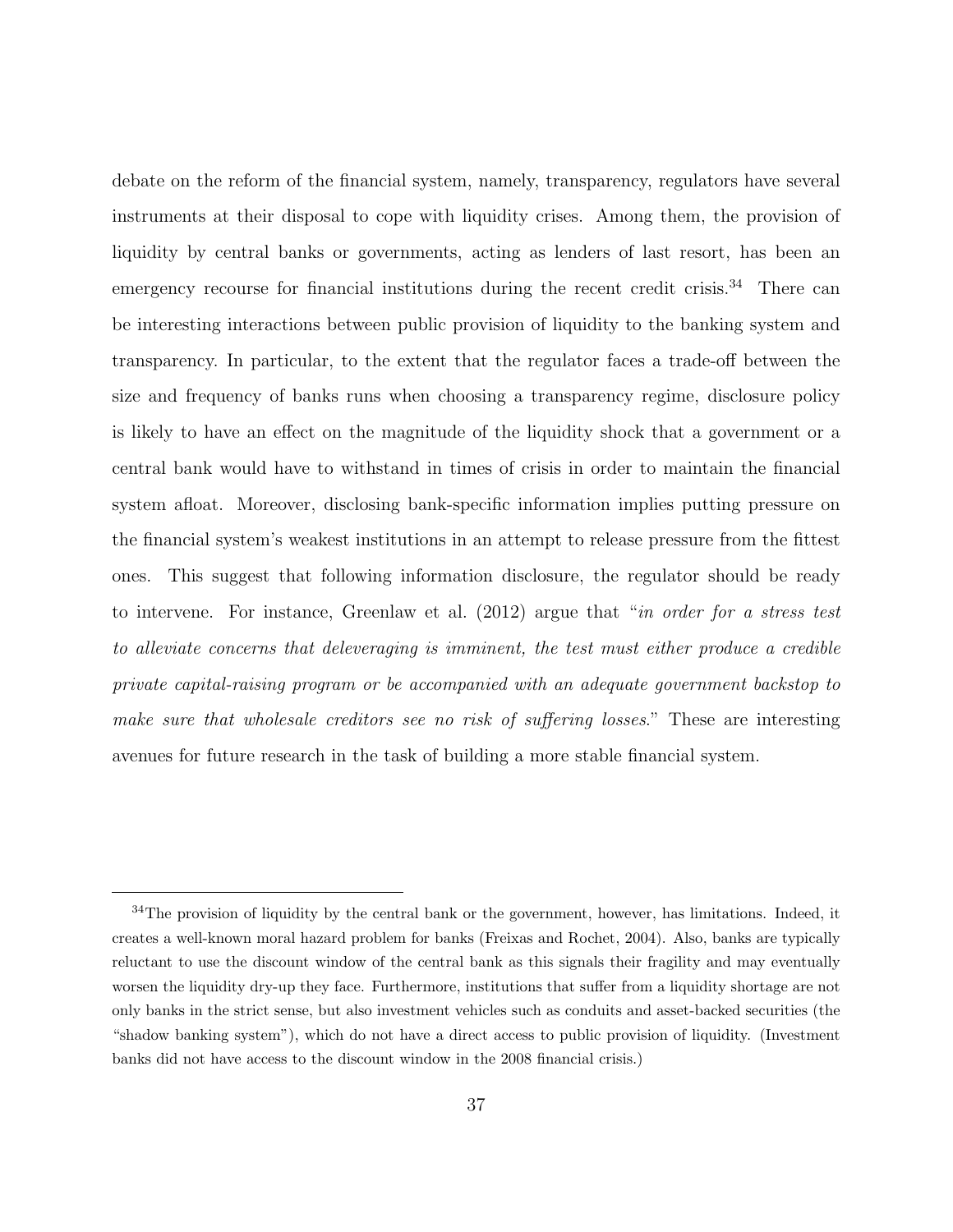## References

- Acharya, V., D. Gale, and T. Yorulmazer "Rollover Risk and Market Freezes," Journal of Finance, 66 (2011), 1175–1207.
- Allen, F., and A. Babus "Networks in Finance," The network challenge: strategy, profit, and risk in an interlinked world, (2009), 367–382.
- Allen, F., and D. Gale "Financial contagion," *Journal of Political Economy*, 108 (2000), 1–33.
- Allen, F., and D. Gale "Financial Intermediaries and Markets," *Econometrica*, 72 (2004), 1023–1061.
- Angeletos, G.M., C. Hellwig, and A. Pavan "Signaling in a Global Game: Coordination and Policy Traps," Journal of Political Economy 114 (2006), pp. 452–484.
- Angeletos, G.M., and A. Pavan "Efficient Use of Information and Social Value of Information," Econometrica 75 (2007), pp. 1103–1142.
- Babus, A. "The Formation of Financial Networks," working paper, Tinbergen Institute, 2009.
- Banal-Estañol, A., M. Ottaviani, and A. Winton "The Flip Side of Financial Synergies: Coinsurance versus Risk Contamination," Review of Financial Studies, forthcoming.
- Barnea, A., R. Haugen, and L. Senbet "A Rationale for Debt Maturity Structure and Call Provisions in the Agency Theoretic Framework," Journal of Finance, 35 (1980), 1223– 1234.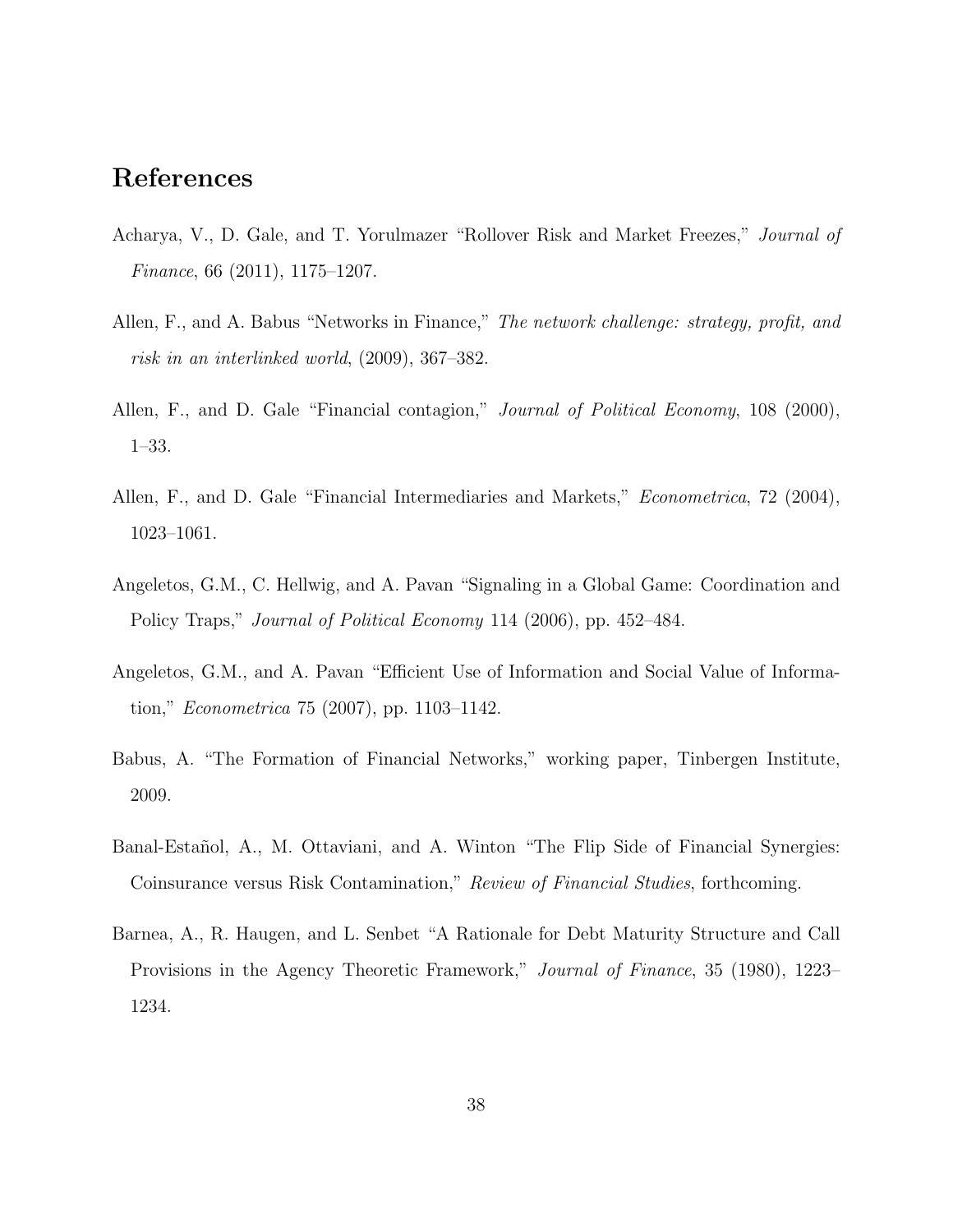- Bayazitova, D., and A. Shivdasani "Assessing TARP," Review of Financial Studies, 25 (2012), 377–407.
- Bernanke, B.S. "The Supervisory Capital Assessment Program One Year Later," Speech at the Federal Reserve Bank of Chicago 46th Annual Conference on Bank Structure and Competition, Chicago, Illinois, May 6th, 2010.
- Bischof, J., H. Daske "Mandatory Supervisory Disclosure, Voluntary Disclosure, and Risk-Taking of Financial Institutions: Evidence from the EU-wide Stress-Testing Exercises", working paper, University of Mannheim, 2012.
- Bond, P., and I. Goldstein "Government intervention and information aggregation by prices," working paper, 2012.
- Bond, P., I. Goldstein, and E.S. Prescott "Market-Based Corrective Actions," Review of Financial Studies, 23 (2010), 781–820.
- Brunnermeier, M.K., and L.H. Pedersen, "Market Liquidity and Funding Liquidity," Review of Financial Studies, 22 (2009), 2201–2238.
- Byrant, J. "A Model of Reserves, Bank Runs and Deposit Insurance," Journal of Banking and Finance, 4 (1980), 335–344.
- Caballero, R.J., and A. Simsek "Fire Sales in a Model of Complexity," Journal of Finance, forthcoming, 2012.
- Calomiris, C., and C. Kahn "The Role of Demandable Debt in Structuring Optimal Banking Arrangements," American Economic Review, 81 (1991), 497–513.
- Carlsson, H., and E. van Damme "Global Games and Equilibrium Selection," Econometrica, 61 (1993), 989–1018.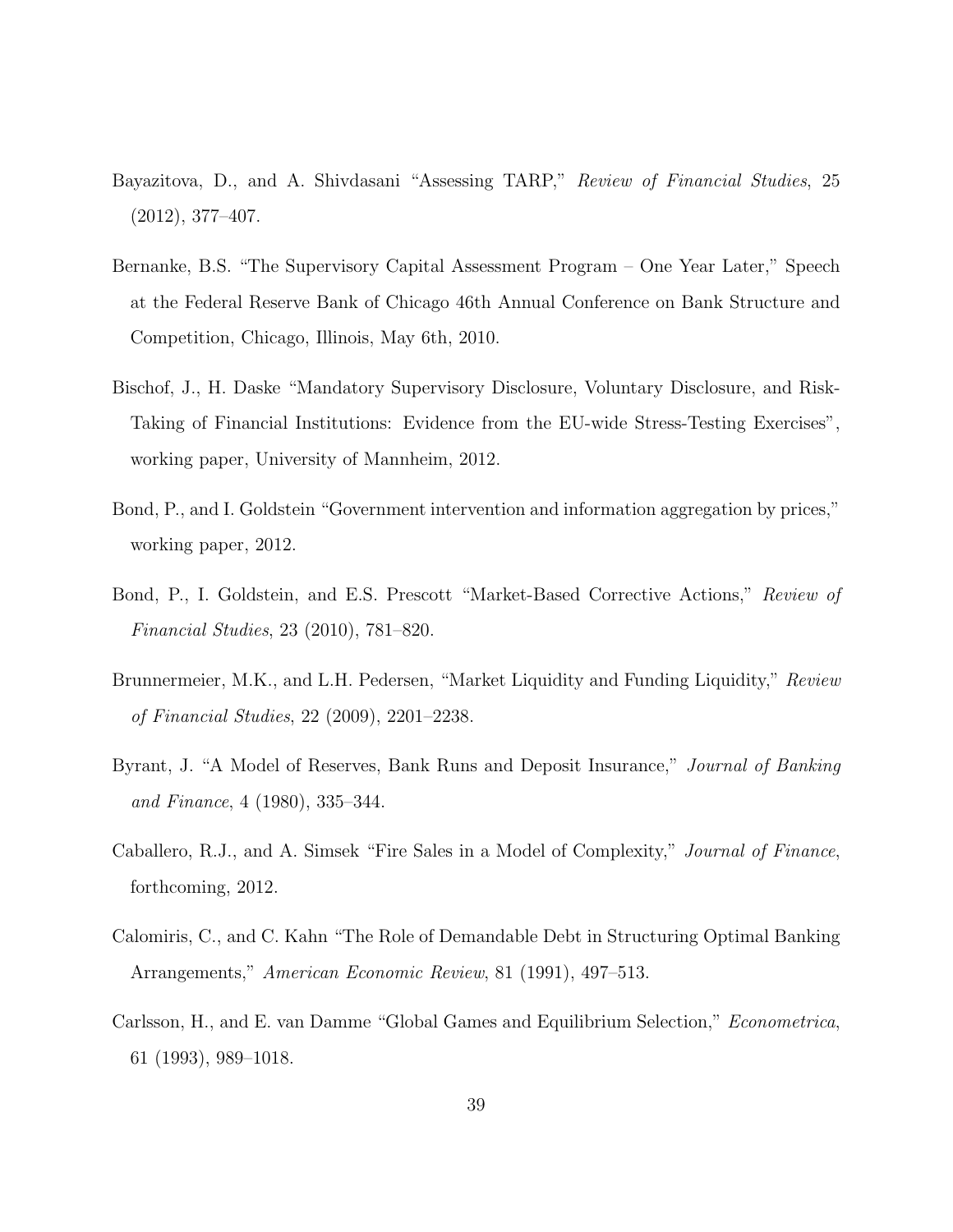Chakraborty, A., and R. Harbaugh "Comparative Cheap Talk," Journal of Economic Theory, 132 (2007), 70–94.

- "Persuasion by Cheap Talk," American Economic Review, 100 (2010), 2361–82.

- Chen, Q., I. Goldstein, and W. Jiang "Payoff Complementarities and Financial Fragility: Evidence from Mutual Fund Outflows," Journal of Financial Economics, 97 (2010), 239– 262.
- Dang, T., G. Gorton, B. Holmstrom, and G. Ordoñez "Banks as Secret Keepers," working paper, Columbia University, 2013.
- Dasgupta, A. "Financial Contagion through Capital Connections: A Model of the Origin and Spread of Bank Panics," Journal of The European Economic Association, 2 (2004).
- Diamond, D., and P. Dybvig "Bank Runs, Deposit Insurance, and Liquidity," Journal of Political Economy, 91 (1983), 401–19.
- Eisenbach, T. "Rollover Risk as Market Discipline: A Two-Sided Inefficiency," FRB of New York Staff Report No. 597, 2013.
- Ellahie, A. "Capital Market Consequences of EU Bank Stress Tests," working paper, London Business School, 2013.
- Freixas, X., and C. Laux "Disclosure, Transparency and Market Discipline," in M. Dewatripont and X. Freixas (ed.), The Crisis Aftermath: New Regulatory Paradigms, CEPR, 2012.
- Goldstein, I., and Y. Leitner "Stress Tests and Information Disclosure," Federal Bank of Philadelphia working paper, 2013.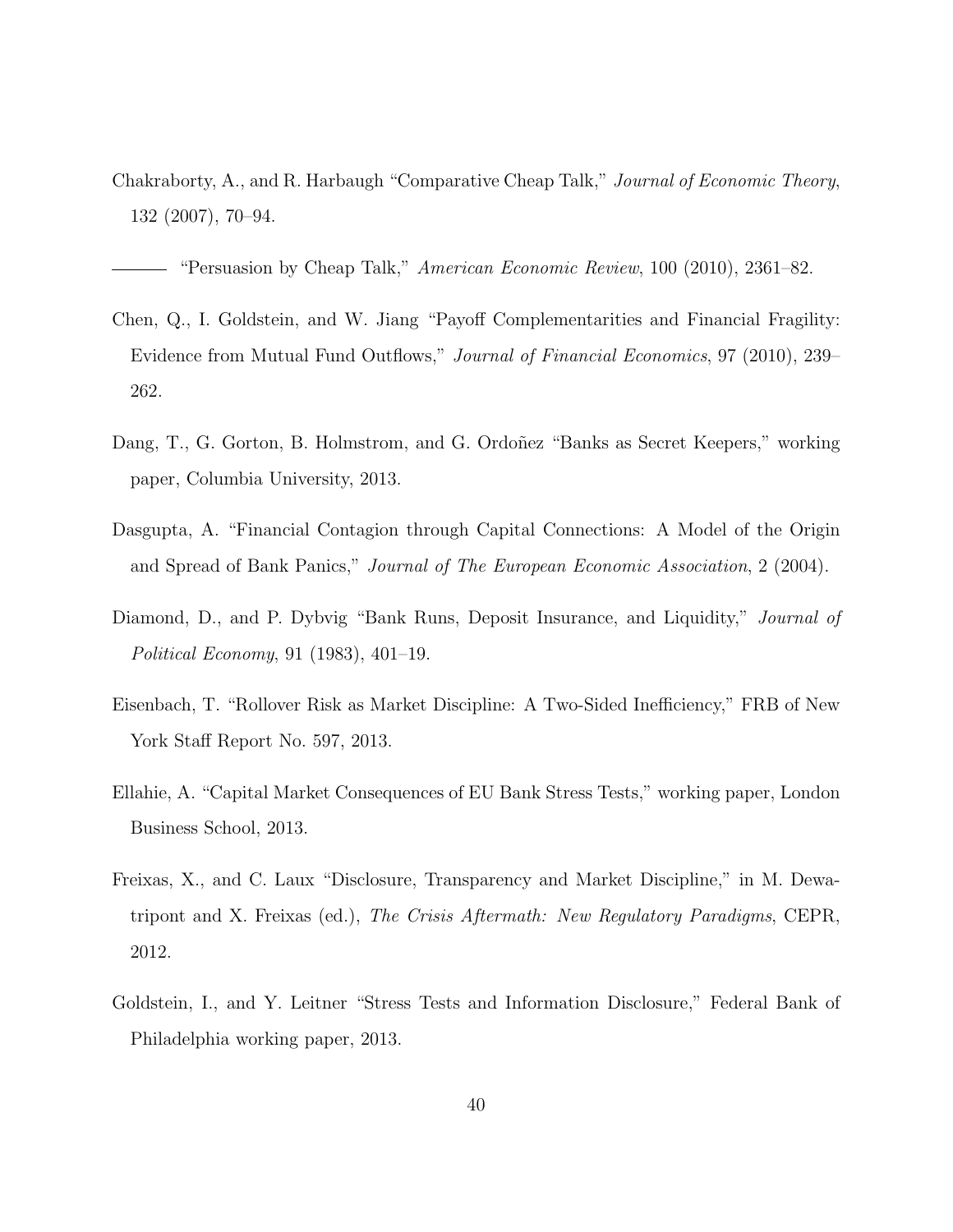- Goldstein, I., Ozdenoren, E., and K. Yuan "Learning and Complementarities in Speculative Attacks," Review of Economic Studies, 78 (2011), 263–292.
- Goldstein, I., and A. Pauzner "Demand–Deposit Contracts and the Probability of Bank Runs," Journal of Finance, 60 (2005), 1293–1327.
- Goldstein, I., and H. Sapra "Should Banks' Stress Test Results be Disclosed? An Analysis of the Costs and Benefits," working paper, 2012.
- Gorton, G., and A. Metrick "Securitized Banking and the Run on Repo," *Journal of Finan*cial Economics, 104 (2012), 425–451.
- Gorton, G., and G. Ordoñez "Collateral Crises," American Economic Review, forthcoming.
- Greenlaw D., A. Kashyap, K. Schoenholtz, and H. Shin "Stressed Out: Macroprudential Principles for Stress Testing," working paper, Chicago Booth Paper No. 12-08, 2012.
- Gick, W., and T. Pausch "Optimal Disclosure of Supervisory Information in the Banking Sector," working paper, 2012.
- He, Z., and A. Manela "Information Acquisition in Rumor-Based Bank Runs," working paper, University of Chicago, 2013.
- Hertzberg, A., J. Liberti, and D. Paravisini "Public Information and Coordination: Evidence from a Credit Registry Expansion," Journal of Finance, 66 (2011), 379–412.
- Hirshleifer, J. "The Private and Social Value of Information and the Reward to Inventive Activity," American Economic Review, 61 (1971), 561–574.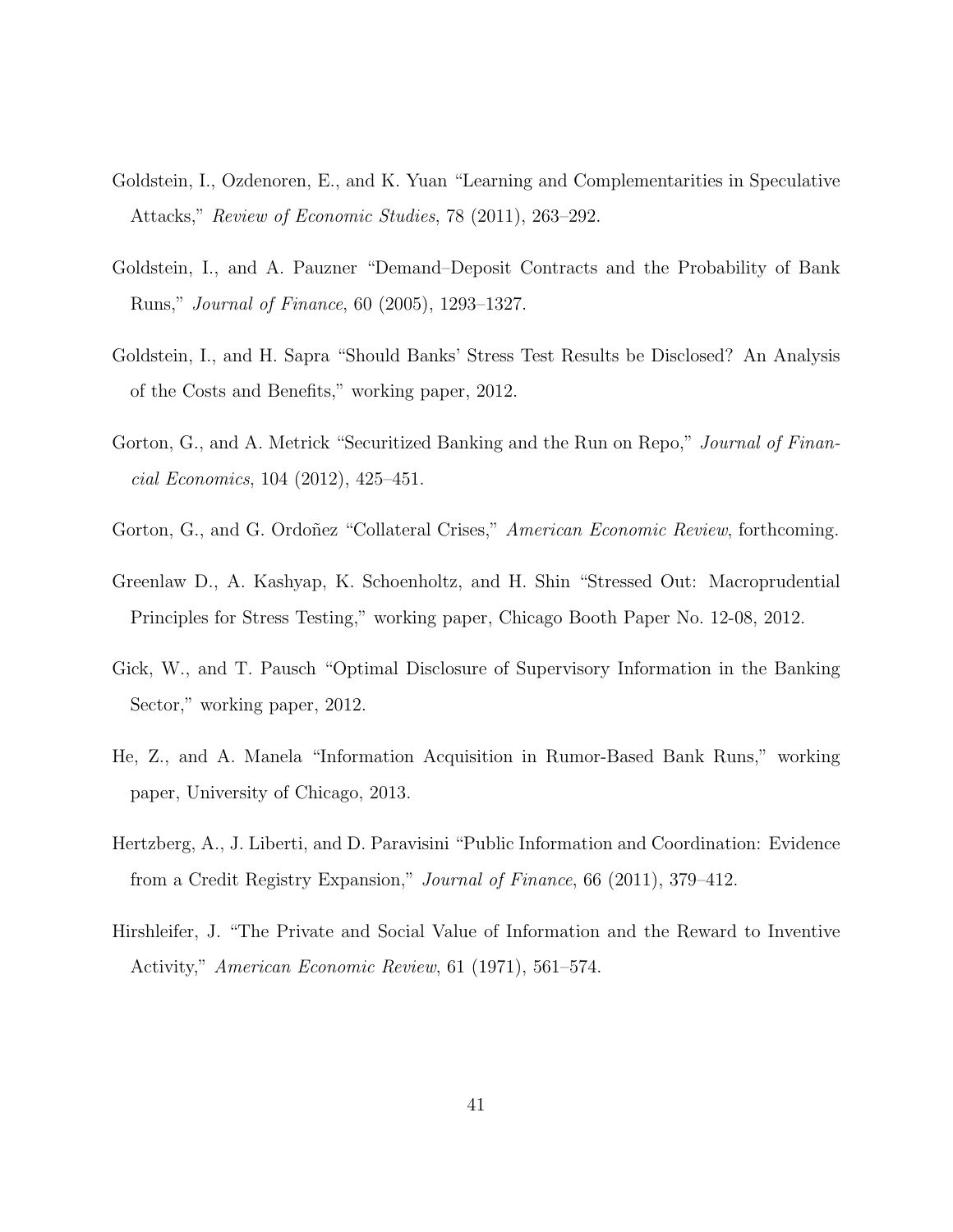- Hirtle, B., T. Schuermann and K. Stiroh "Macroprudential Supervision of Financial Institutions: Lessons from the SCAP," Federal Reserve Bank of New-York Staff Reports no. 409, 2009.
- Kamenica, E., and M. Gentzkow "Bayesian Persuasion," American Economic Review, 101 (2010), 2590–2615.
- Kashyap, A., R. Rajan, and J. Stein "Rethinking Capital Regulation," Federal Reserve Bank of Kansas City, 2008 Economic Symposium, (2008).
- Landier, A., and D. Thesmar "Regulating Systemic Risk Through Transparency: Tradeoffs in Making Data Public," working paper, NBER, 2011.
- Metz, C. "Private and Public Information in Self-fullfilling Currency Crises," Journal of Economics, 76 (2002), 65–85.
- Morgan D. "Rating Banks: Risk and Uncertainty in an Opaque Industry," American Economic Review, 92 (2002), 874-888.
- Morris, S., and H. Shin "Unique Equilibrium in a Model of Self-Fulfilling Currency Attacks," American Economic Review, 88 (1998), 587–97.
- "Rethinking Multiple Equilibria in Macroeconomic Modeling," NBER Macroeconomics Annual, 15 (2000), 139–161.
- "Social Value of Public Information," American Economic Review, 92 (2002), 1521– 1534.
- "Global Games: Theory and Applications," Advances in Economics and Econometrics (Proceedings of the Eighth World Congress of the Econometric Society), (2003).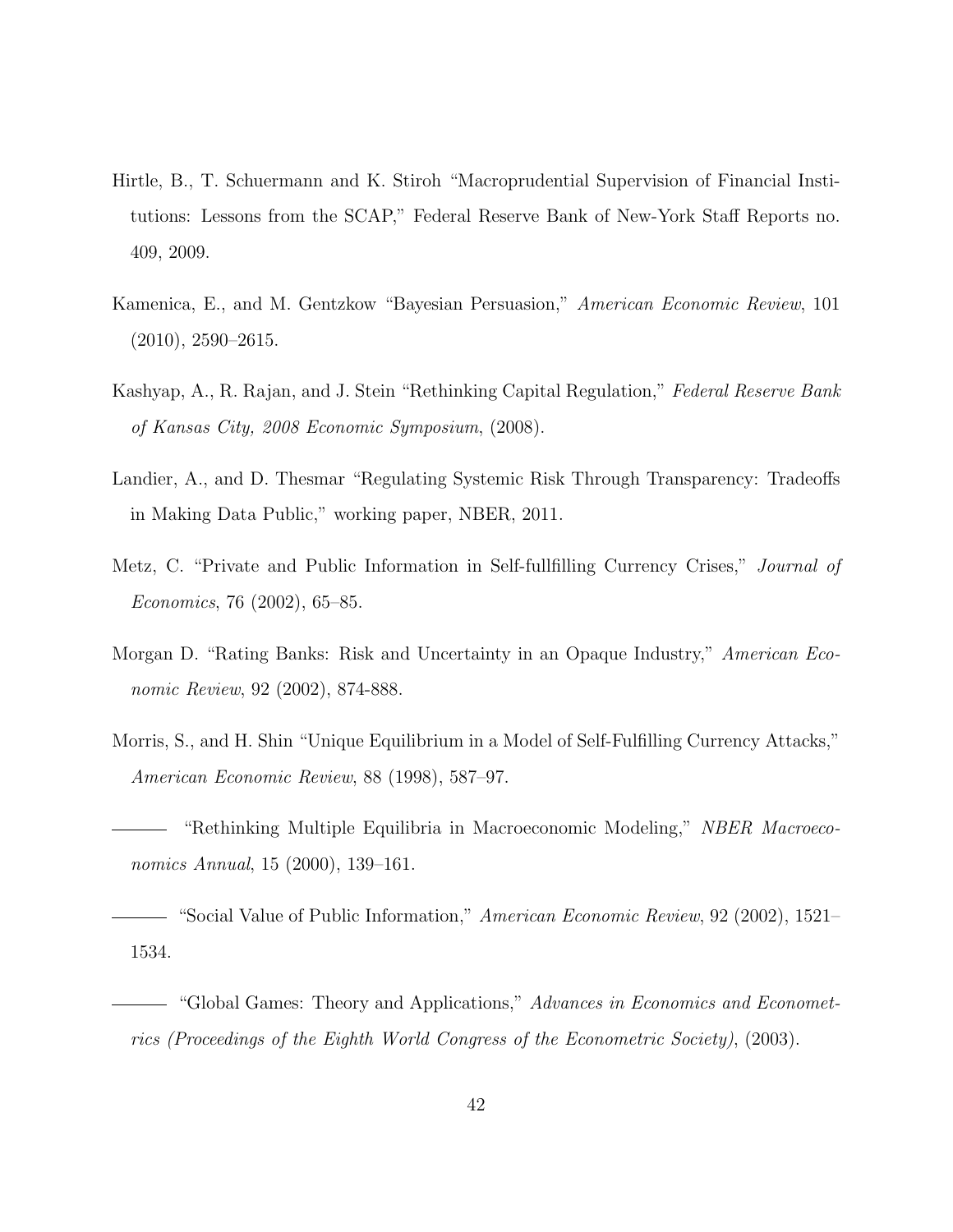"Coordination Risk and the Price of Debt," European Economic Review, 48 (2004), 133–153.

— "Financial regulation in a system context," *Brookings Papers on Economic Activity*, (2008), 229–274.

- "Illiquidity Component of Credit Risk," working paper, Princeton University, 2009.

- Morrison, A., and L. White "Reputational Contagion and Optimal Regulatory Forbearance," working paper, Harvard Business School, 2011.
- Peristiani S., D. Morgan, and V. Savino "The Information Value of the Stress Test and Bank Opacity," Federal Reserve Bank of New York Staff Report No. 460, 2010.
- Plantin, G. "Learning by Holding and Liquidity," Review of Economic Studies, 76 (2009), 395–412.
- Rochet, J., and X. Vives "Coordination Failures and the Lender of Last Resort: Was Bagehot Right After All?," Journal of the European Economic Association, 2 (2004), 1116–1147.
- Schuermann T. "Stress testing banks," working paper, Wharton Financial Institutions Center, 2013.
- Shapiro, J., and D. Skeie "Information Management in Banking Crises," working paper, Oxford University, 2012.
- Stein, J. "Monetary Policy as Financial-Stability Regulation," Quarterly Journal of Economics, 127 (2011), 57–95.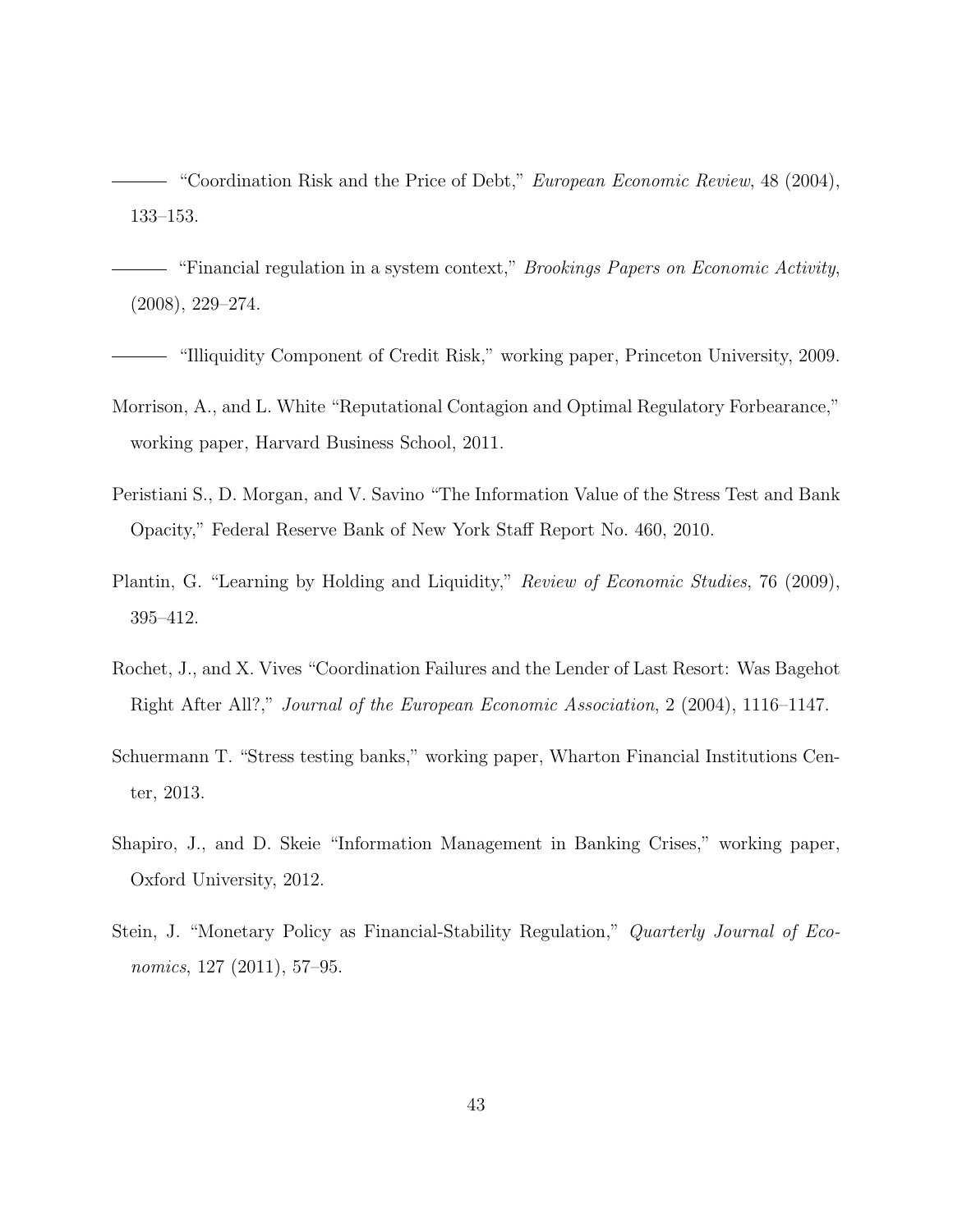# Appendix

#### Proof of Proposition 1

The proof follows standard global games arguments. (See, e.g., Morris and Shin (2000).)

Suppose there exists a threshold equilibrium in which investor j in bank i rolls over if and only if  $\rho_j \geq \rho_i^*$ . At the threshold  $\rho_i^*$ , an investor must be indifferent between rolling over and withdrawing, hence

$$
\rho_i^* + E_1(\eta_i - cl_i | \rho_i^*) = 0,
$$
\n(A.1)

where the operator  $E_1(.\vert\rho_j)$  denotes investor j's expectation given public information about  $\eta_i$  and his private information about  $\tilde{\mu}$ , captured by the posterior belief  $\rho_j$  (which maps one-to-one into the private signal  $s_j$ ). Note that  $E(l_i|\rho_i^*) = Pr(\rho_j < \rho_i^*|\rho_i^*)$ . Using (2),

$$
Pr(\rho_j < \rho_i^* | \rho_i^*) = \Phi[\sqrt{\gamma}(\rho_i^* - \mu)], \qquad \text{where} \qquad \gamma \equiv \frac{h_\mu^2(h_\mu + h_\epsilon)}{h_\epsilon(h_\mu + 2h_\epsilon)}.\tag{A.2}
$$

Combining with (A.1), the equilibrium threshold  $\rho_i^*$  has to verify

$$
\rho_i^* + E_1(\eta_i) = c\Phi\left[\sqrt{\gamma}(\rho_i^* - \mu)\right].\tag{A.3}
$$

If  $c^2\gamma < 2\pi$ , there is only one solution to (A.3), and hence, there exists a unique equilibrium, restricting attention to threshold strategies.

The second part of the proof shows that if  $c^2\gamma < 2\pi$ , the unique equilibrium is in threshold strategy. The proof is by iterated deletion of dominated strategy and is standard. We only sketch it here.

Suppose  $c^2\gamma < 2\pi$ , and define  $u_i(\rho_j, \hat{\rho})$  as the expected payoff obtained by investor j in bank i at  $t = 2$  if he does not withdraw at  $t = 1$  given his private information,  $\rho_j$ , and given that the strategy of other investors is to withdraw if and only if their conditional expectation of  $\tilde{\mu}$  is below a given  $\hat{\rho}$ .

$$
u_i(\rho_j, \hat{\rho}) \equiv 1 + \rho_j + E[\eta_i] - c\Phi \left[ \sqrt{\gamma} \left( \hat{\rho} - \mu + \frac{h_{\epsilon}}{h_{\mu}} (\hat{\rho} - \rho_j) \right) \right]
$$
(A.4)

Note that,  $u_i$  is strictly increasing in its first argument, and strictly decreasing in its second argument. We refer to this property as the monotonicity of  $u_i$ . Note also that  $u_i(\rho, \rho) = 1 \Leftrightarrow \rho = \rho_i^*$ .

Consider the sequence  $\{\underline{\rho}_1, \underline{\rho}_2, \dots, \underline{\rho}_k, \dots\}$  defined as follows,

$$
u(\underline{\rho}_1, -\infty) = 1 \quad \text{and} \quad u(\underline{\rho}_{k+1}, \underline{\rho}_k) = 1 \text{ for any } k \ge 1. \tag{A.5}
$$

The monotonicity of u implies that  $\{\rho_k\}_k$  is a strictly increasing and that  $\rho_k < \rho_i^*$  for any k. Therefore  $\{\underline{\rho}_k\}_k$  converges and the continuity of  $u_i$  implies  $\lim_{k\to\infty}\underline{\rho}_k = \rho_i^*$ .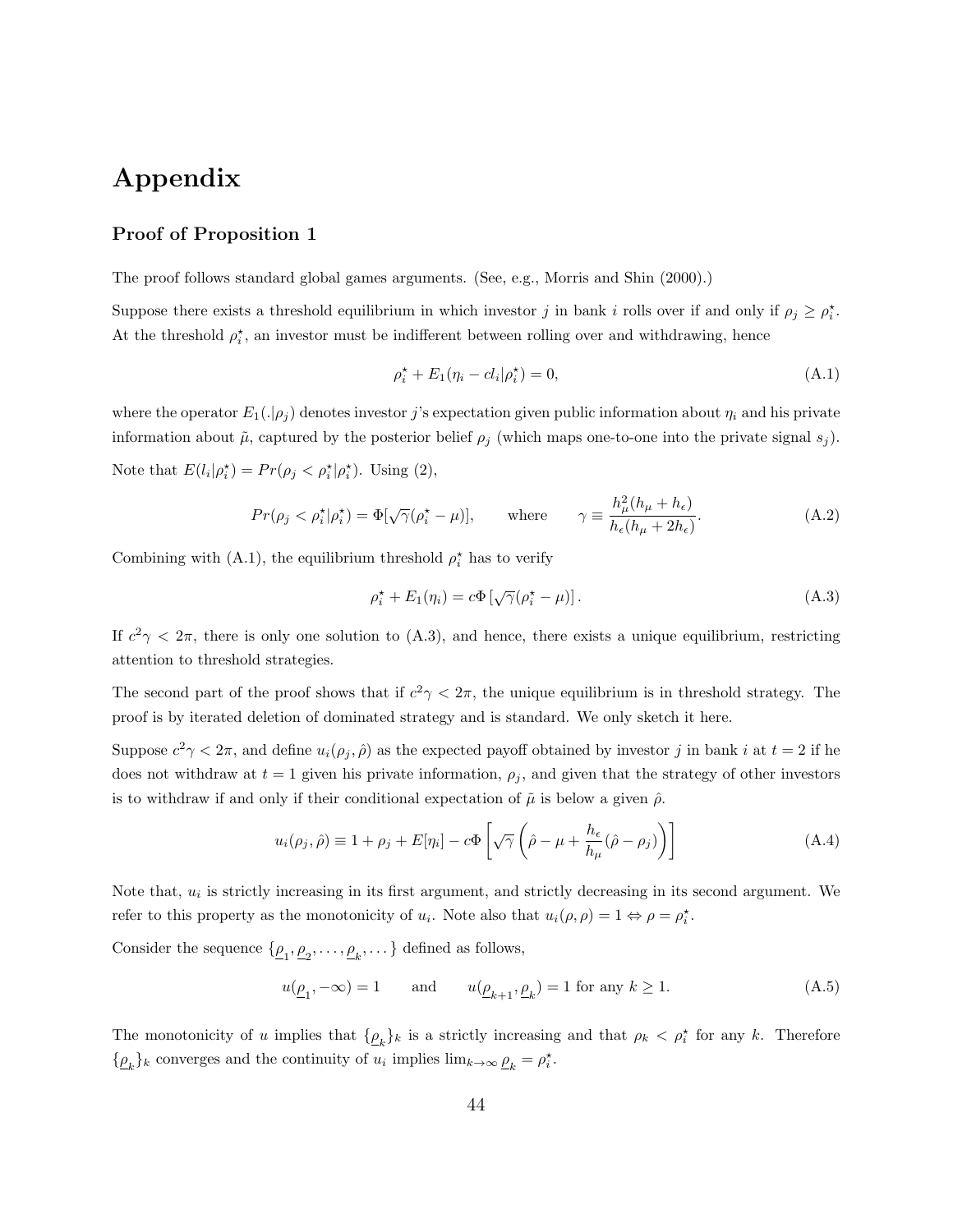We prove the following claim by forward induction: the only strategies that survive k rounds of deletion of strictly dominated strategies are such that investors withdraw if  $\rho_j < \underline{\rho}_k$ .

From the monotonicity of  $u_i$ , for any  $\rho_j < \rho_1$ ,  $u(\rho_j, -\infty) < 1$ . Hence, even if other investors were always rolling over, investor j would strictly prefer withdrawing if  $\rho_j < \rho_1$ . Therefore withdrawing is a dominant strategy below  $p_1$ . This proves the claim for  $k = 1$ .

Suppose that investors withdraw if their posterior belief is strictly lower than  $\rho_k$ . For any  $\rho_j \in [\rho_k, \rho_{k+1}),$ 

$$
u_i(\rho_j, \underline{\rho}_k) < u_i(\underline{\rho}_{k+1}, \underline{\rho}_k) = 1.
$$

Hence, even if other investors were rolling over any time their belief was higher than  $\rho_k$ , that is, even if they were playing the strategy that maximizes investor  $j$ 's incentive to rollover given that they withdraw below  $\rho_k$ , investor j would still strictly prefer withdrawing if  $\rho_j \in [\rho_k, \rho_{k+1})$ . Thus, given that investors withdraw below  $\underline{\rho}_k$ , it is a dominant strategy to withdraw below  $\underline{\rho}_{k+1}$ . This complete the proof the claim.

Therefore, the only strategies that survive iterated deletion of strictly dominated strategies are such that investors withdraw if  $\rho_j < \rho_i^*$ . Using a symmetric reasoning, one shows that the only strategies that survive the iterated deletion of strictly dominated strategies are such that investors rollover if  $\rho_j > \rho_i^*$ . Hence the threshold equilibrium described in Proposition 1 is the unique equilibrium of the rollover game.  $\Box$ 

#### Proof of Proposition 3

We assume that investors do not observe  $p$  but that the regulator can commit to a disclosure policy conditional on p. Consider first the case where  $\mu \geq \frac{c}{2}$ . Then  $\mu + E(2p-1)\Delta_{\eta} - \frac{c}{2} = \mu - \frac{c}{2}$ , which is positive. In words, investors never run if they can't distinguish between banks and don't update their beliefs on p. Since a policy of unconditional opacity does not convey any information on  $p$ , it prevents bank runs and is therefore optimal.

Turn to the case where  $\mu < \frac{c}{2}$ . Let O denote the states in which the system is opaque (i.e., the set of realizations of p in which the regulator commits not to disclose).

Notice first that  $O$  is optimal only if

$$
\mu + E(2p - 1|p \in O)\Delta_{\eta} = \frac{c}{2} \Leftrightarrow E(p|p \in O) = p^{\star}.
$$
\n(A.6)

Indeed, if  $E(p|p \in O) < p^*$ , there is a run on all banks when the system is opaque, which is dominated by  $O = \{\emptyset\}$  (i.e., full transparency). If  $E(p|p \in O) > p^*$ , there exists a set s such that  $Pr(p \in s) > 0$ ,  $s \subset (0,1) \setminus O$  and  $E(p|p \in O) = p^*$ . Extending opacity from O to  $O \cup s$  is then strictly welfare-improving since it allows to save low-quality banks if  $p \in s$ .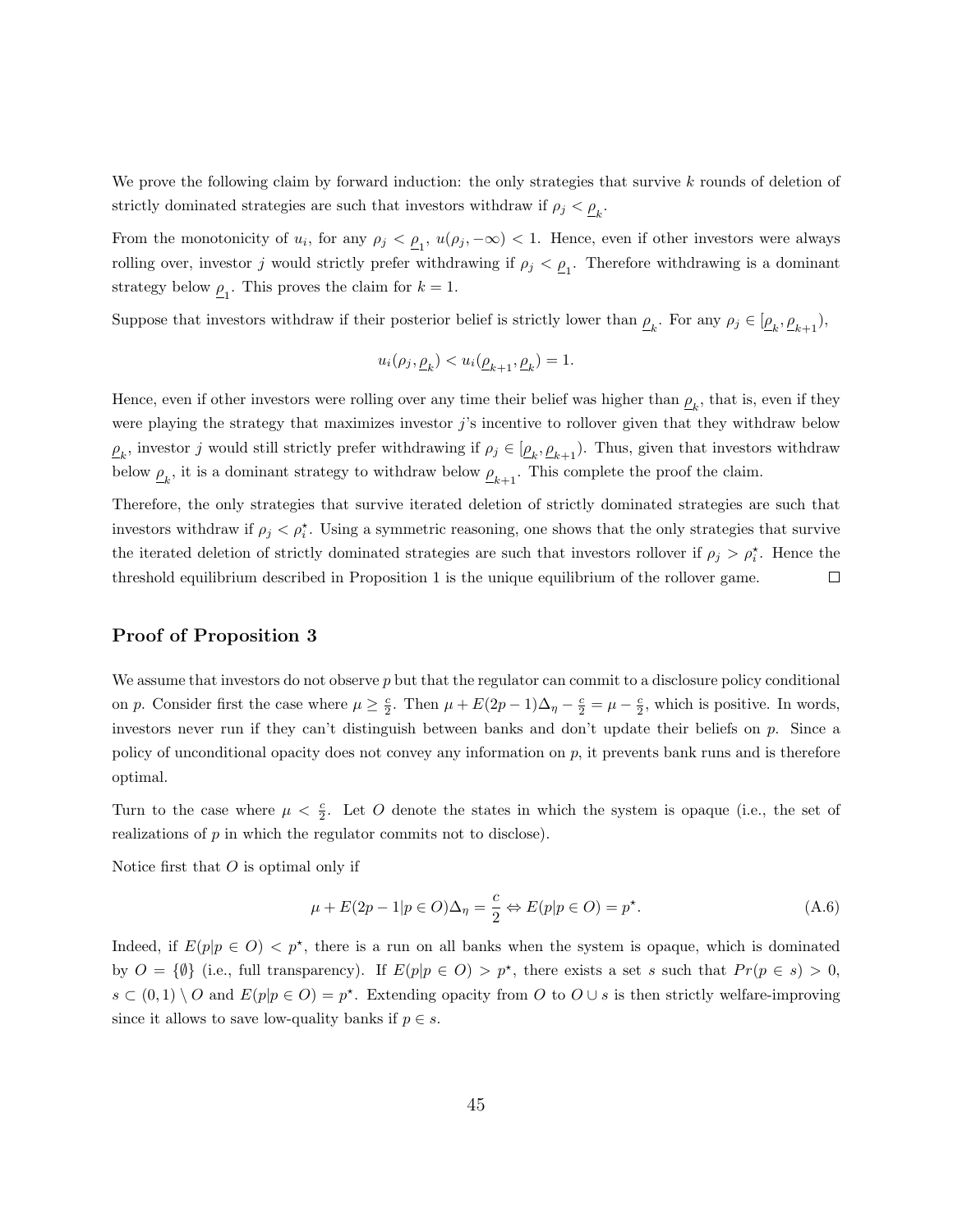Thus, the optimization program of the regulator writes

$$
\max_{O \subset (0,1)} \int_{p \in O} (1-p)[\mu - \Delta_{\eta}] dp,
$$
  
s.t.  $E(p|p \in O) = p^*$ . (A.7)

Using (A.7),  $\int_{p \in O} (1 - p) dp = (1 - p^*) Pr[p \in O]$ , and the optimization program becomes

$$
\max_{O \subset (0,1)} \Pr[p \in O]
$$
\n
$$
s.t. \quad E(p|p \in O) = p^*
$$
\n
$$
(A.8)
$$

In words, the optimal transparency policy maximizes the mass of states in which the regime is opaque, subject to the constraint that the probability of a high-quality bank conditional on opacity is larger than  $p^*$ .

Let  $p^C$  be the unique solution to

$$
E[p|p > p^C] = p^{\star}
$$
 (A.9)

Suppose that  $O$  is optimal (i.e., is solution to  $(A.7)$ ).

We show first that  $Pr\{p \in [p^C, 1) \cap \overline{O}\} = 0$ , where  $\overline{O} = (0, 1) \setminus O$ . Suppose indeed that  $Pr\{p \in [p^C, 1) \cap \overline{O}\} > 0$ and consider two cases. First, if  $Pr\{p \in (0, p^C) \cap O\} = 0$ , then  $Pr(p \in O) < Pr\{p \in [p^C, 1)\}\$ and O is strictly dominated by  $[p^C, 1)$ . Second, if  $Pr\{p \in (0, p^C) \cap O\} > 0$ , then there exist two subset  $s_1 \subset [p^C, 1) \cap \overline{O}$ and  $s_2 \subset (0, p^C) \cap O$  such that  $Pr(p \in s_1) = Pr(p \in s_2) > 0$ . Let  $O' \equiv O \cup s_1 \setminus s_2$ . By construction,  $Pr(p \in O') = Pr(p \in O)$  and  $E(p|p \in O') > p^*$ . Therefore there exists  $O'' \supset O'$  such that  $Pr(p \in O'') >$  $Pr(p \in O') = Pr(p \in O)$  and  $E(p|p \in O'') = p^*$ . Thus O cannot be an optimum.

Hence, if  $p \in [p^C, 1)$ ,  $Pr\{p \in O\} = 1$ . Furthermore,

$$
\mathbb{E}{p|p \in [p^C, 1)} = Pr{p \in [p^C, 1) \cap O} + Pr{p \in (0, p^C) \cap O}
$$

for any set  $s \text{ }\subset (0,p^C]$  such that  $Pr(p \in s) > 0, E\{p|p \in [p^C,1) \cup s\} < p^*$ , and therefore if  $p \in O$ ,  $Pr{p \in [p^C, 1)} = 1$ . Thus, the optimal set of opaque states is equal to  $[p^C, 1]$  almost everywhere.  $\Box$ 

#### Proof of Proposition 4

We prove first that there cannot be a *p*-contingent disclosure policy. Suppose there exists a non-empty subset  $O \subset [0, 1]$ , in which the regulator chooses opacity. O must be such that

$$
E[p|p \in O] \ge p^\star. \tag{A.10}
$$

Indeed, if  $E[p|p \in O] < p^*$ , Bayesian updating would lead investors to run on the entire system, and the regulator would then choose transparency for any  $p \in O$ . Notice next that for any  $p \notin O$ , switching from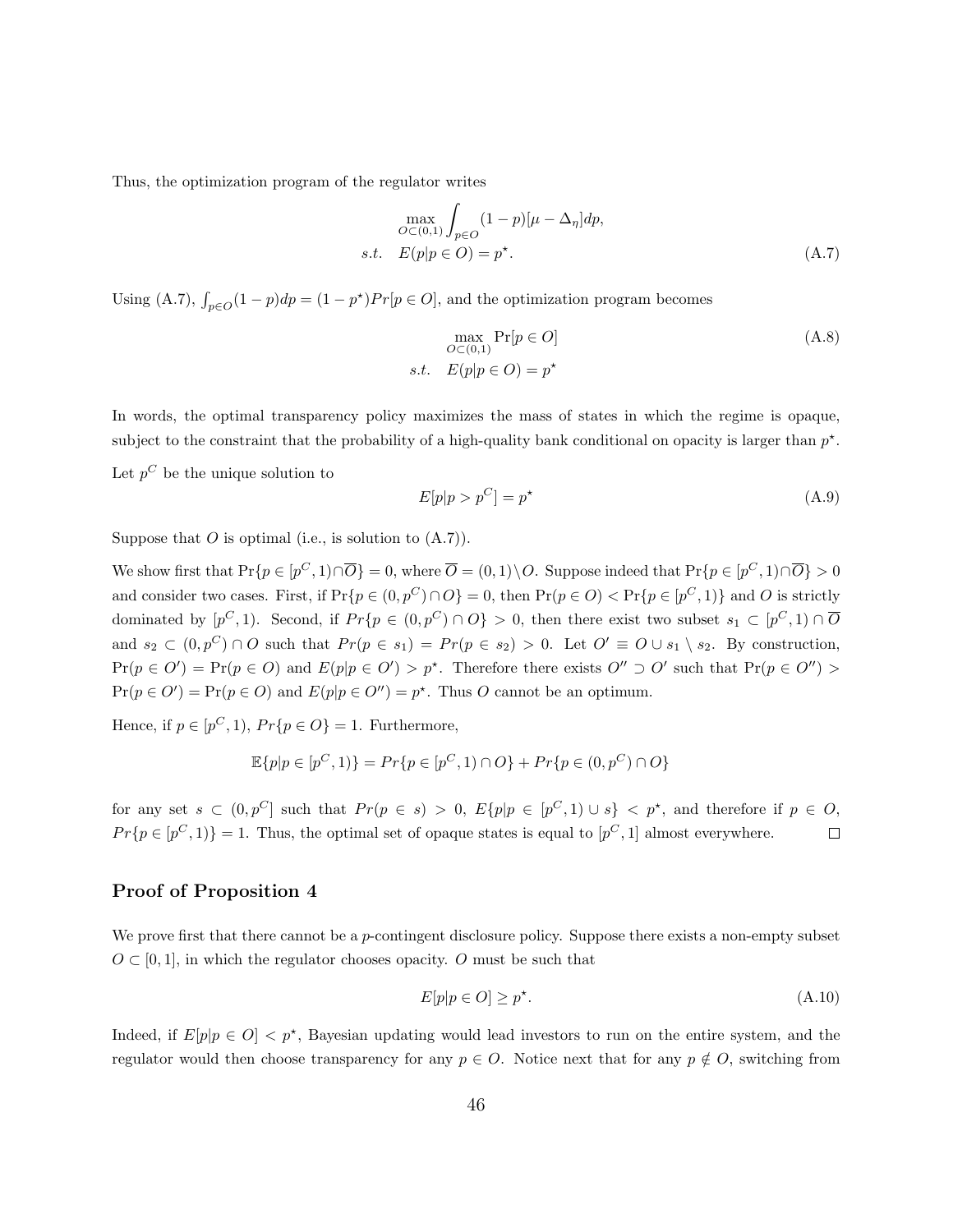transparency to opacity increases total expected surplus from  $p(\mu + \Delta_{\eta})$  to  $p(\mu + \Delta_{\eta}) + (1 - p)(\mu - \Delta_{\eta})$ . Therefore if  $O \neq \{\emptyset\}$ ,  $O = (0, 1)$ .

Full disclosure is always an equilibrium. It is sustained by (a continuum of) out-of-equilibrium beliefs that  $p < p^*$  conditional on opacity.

Full opacity can be an equilibrium only if and only if

$$
\mu + E[2p - 1]\Delta_{\eta} \ge \frac{c}{2} \Leftrightarrow \mu \ge \frac{c}{2}.\tag{A.11}
$$

#### Proof of Proposition 5

We start by introducing notation. Let O denote the set of  $p$ 's for which the regulator chooses opacity (hence,  $O$  defines the regulator's strategy).  $O$  can be split into two distinct sets:

$$
O_{-} \equiv O \cap (0, p^{\star}) \text{ and } O_{+} \equiv O \cap [p^{\star}, 1), \tag{A.12}
$$

that is,  $O_+$  (respectively,  $O_-$ ) is the set of p's that are above (respectively, below) the run threshold  $p^*$  and such that the system is opaque. We let  $Z$  denote the set of signals under opacity that are consistent with the regulator playing strategy O:

$$
Z \equiv \{ z : O \cap [z - \frac{\delta}{2}, z + \frac{\delta}{2}] \neq \{ \emptyset \} \}.
$$
 (A.13)

In words, for any  $z \in Z$ , there exists a  $p \in O$  that can generate z. Hence, when observing  $z \in Z$  under opacity, investors can infer that  $p \in O$ .

The proof of the Proposition builds on the following Lemma

**Lemma A.1.** If  $\delta < 1 - p^*$ , then  $O_+$  and  $O_-$  are non-empty in equilibrium, and there exists a threshold  $z^*$ such that investors' strategy under opacity is to withdraw if and only if  $z < z^*$ .

Proof. We prove the three components of this Lemma in three steps.

1.  $O_+$  is non empty.

For any p in  $[p^* + \delta, 1)$ , even under the lowest possible signal,  $p - \frac{\delta}{2}$ , investors assign probability 1 to  $p \geq p^*$ . Hence, under opacity the probability of a run is 0 and therefore, choosing opacity is optimal.

2. O<sup>−</sup> is non empty.

Suppose that  $O_-\$  is empty. Then for any  $p \in O_+$ , the probability of a run is 0 under opacity (i.e., if  $O_-\$  is empty a policy of opacity reveals that  $p \geq p^*$ ) and the net benefit of opacity (i.e., avoiding runs on low-quality banks) is strictly positive, that is,  $(1 - p)(\mu - \Delta_{\eta}) > 0$ . At  $p = \inf O_{+} - \varepsilon$ , for some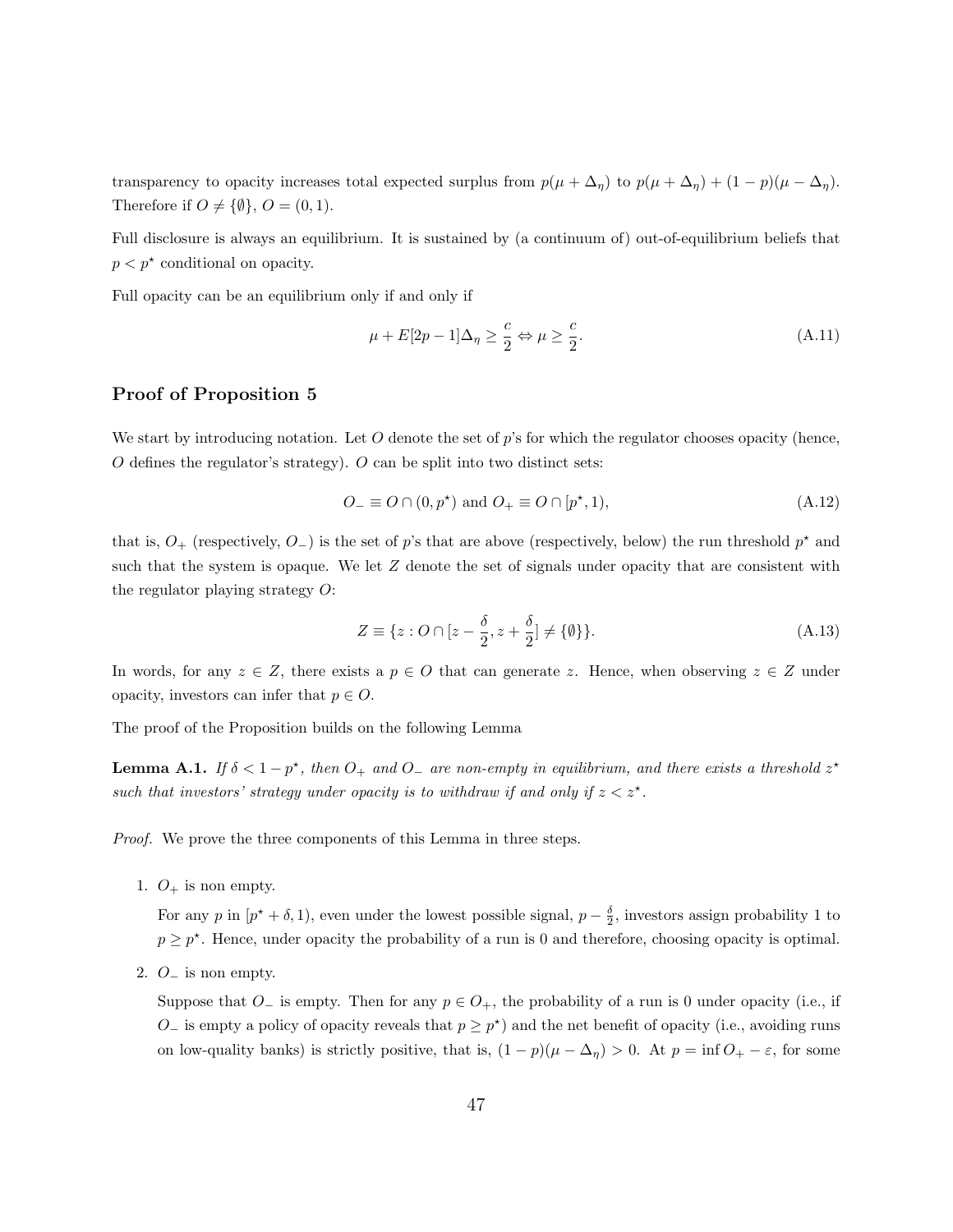small  $\varepsilon > 0$ , the benefit of deviating to opacity is weakly greater than  $(1 - \frac{\varepsilon}{\delta})(1 - \inf\{O_+\} + \varepsilon)(\mu (\Delta_{\eta})-\frac{\varepsilon}{\delta}(\inf\{O_+\}-\varepsilon)(\mu+\Delta_{\eta})$ . [Intuitively, if the regulator deviates to opacity, either the deviation is not detected  $(z \in Z)$ , which happens with probability  $1 - \frac{\varepsilon}{\delta}$ , and the deviation has the net benefit of saving low-quality banks. Or, the deviation is detected (with probability  $\frac{\varepsilon}{\delta}$ ), and then, in the worst case, there is a run on all banks, so that the net cost of the deviation is the liquidation of high-quality banks.] This expression is strictly positive for  $\varepsilon$  small enough, and hence, at  $p = \inf\{O_+\} - \varepsilon$ , opacity is a profitable deviation, a contradiction.

3. There exists a  $z^*$  such that all investors withdraw under opacity if and only if  $z < z^*$ . Let  $p(z): Z \to (0, 1)$  be the investors' expectation of p given a signal z and opacity

$$
p(z) \equiv E\{p|p \in O \cap [z - \frac{\delta}{2}, z + \frac{\delta}{2}]\}.
$$
 (A.14)

This expectation  $p(z)$  is weakly increasing on Z. Indeed, consider  $z' < z$ . If  $z' + \delta < z$ , then obviously  $p(z') < p(z)$ . [That is, if  $z' + \frac{\delta}{2} < z - \frac{\delta}{2}$ , any p than can generate a signal z is higher than any p' that can generate z'.] If  $z' + \delta \geq z$ ,

$$
p(z') = E\{p|p \in O \cap [z' - \frac{\delta}{2}, z' + \frac{\delta}{2}]\} \le E\{p|p \in O \cap [z - \frac{\delta}{2}, z' + \frac{\delta}{2}]\} \tag{A.15}
$$
  

$$
\le E\{p|p \in O \cap [z - \frac{\delta}{2}, z + \frac{\delta}{2}]\} = p(z).
$$

Let  $z^* \equiv \inf\{z \in Z : p(z) \geq p^*\}\.$  That is,  $z^*$  is the lower bound of the set of signals such that there is no run under opacity. Note that since  $O_+$  is non empty, this set is non empty as well. Therefore,  $z^*$  is well defined.<sup>A1</sup>

The previous Lemma implies that in any equilibrium there is a  $z^*$  such that the probability of a run on all banks when the regulator chooses opacity for a given p is  $Pr(z \lt z^*|p)$ . Next, we show that in any equilibrium the regulator chooses opacity iff  $p \geq p^T$  for some  $p^T$ . Consider an equilibrium strategy O. From Lemma A.1, there exists a  $z^*$  such that a run occurs under opacity iff  $z < z^*$ . Since  $z \geq p^* + \frac{\delta}{2}$  perfectly reveals  $p \geq p^*$ , it must be that  $z^* \leq p^* + \frac{\delta}{2}$ . Similarly, since  $z < p^* - \frac{\delta}{2}$  perfectly reveals  $p < p^*$ , it must be that  $z^* \geq p^* - \frac{\delta}{2}$ .

<sup>&</sup>lt;sup>A1</sup>We can prove the stronger result that there exists a unique signal  $z^*$  in Z such that investors are indifferent between withdrawing and rolling over. Hence, for any  $p$ , the probability that investors are exactly indifferent is zero and therefore, our result does not hinge on the assumption we made for expositional ease that investors roll over if they are indifferent.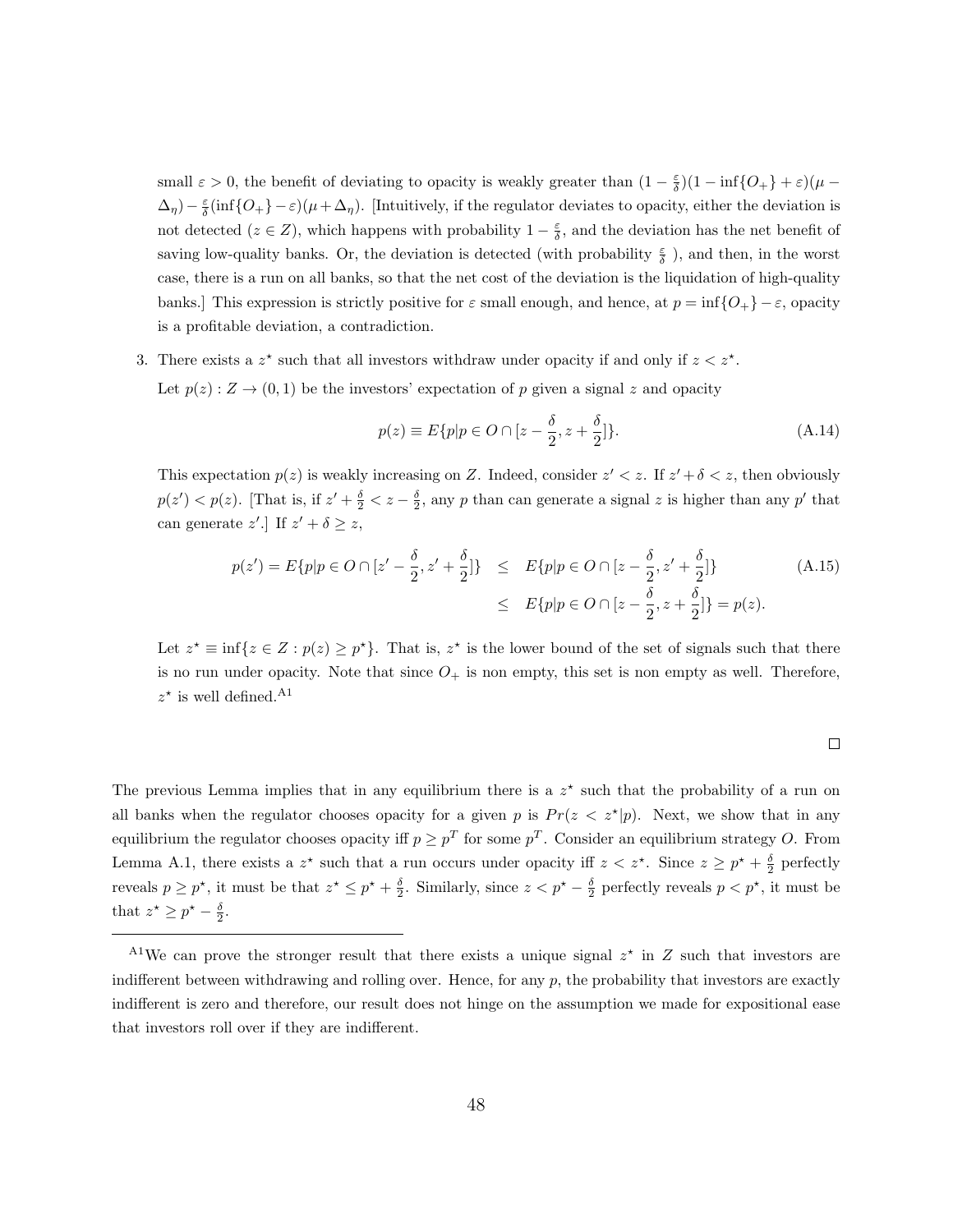Define the following function for  $p \in (0,1)$ ,

$$
B(p) = Pr(z \ge z^*|p)[\mu + (2p - 1)\Delta_{\eta}] - p(\mu + \Delta_{\eta}).
$$
\n(A.16)

 $B(p)$  represents the net benefit of opacity if the strategy of investors is to run under opacity iff  $z < z^*$ . Hence,  $B(p) \geq 0$  is a necessary condition for  $p \in O$ .

 $B(p)$  has the following properties:

- 1. for  $p \geq z^* + \frac{\delta}{2}$ ,  $Pr(z \geq z^*|p) = 1$  and  $B(p) = (1-p)(\mu \Delta_p)$  which is positive and linearly decreasing in p. Since  $z^* \leq p^* + \frac{\delta}{2}$  and  $p^* < 1 - \delta$ , the interval  $[z^* + \frac{\delta}{2}, 1)$  is not empty.
- 2. for  $p \leq z^* \frac{\delta}{2}$ ,  $Pr(z \geq z^*|p) = 0$  and  $B(p) = -p(\mu + \Delta_{\eta})$  which is negative and linearly decreasing in p. Since  $z^* \ge p^* - \frac{\delta}{2}$  and  $\delta < p^*$  the interval  $(0, z^* - \frac{\delta}{2}]$  is not empty.
- 3. for  $z^* \frac{\delta}{2} < p < z^* + \frac{\delta}{2}$ ,  $Pr(z \geq z^* | p) = \frac{1}{2} + \frac{p z^*}{\delta}$  $\overline{\delta}^{-z^-} \in (0, 1)$ , and hence,  $B(p)$  is continuous and strictly convex,

$$
B''(p) = \frac{1}{\delta} 4\Delta_\eta. \tag{A.17}
$$

All of these observations imply that there exists a unique  $p^T \in (0,1)$  such that  $B(p^T) = 0$ , and  $\forall p \in$  $(0, 1), B(p) > 0$  iff  $p > p^T$ . Since  $B(p) \ge 0$  is a necessary condition for  $p \in O$ , then for  $p < p^T$  the regulator chooses transparency in equilibrium. [Note:  $B(p) \ge 0$  is a necessary condition for  $p \in O$  because  $B(p) < 0$ implies that transparency is a profitable deviation if  $p \in O$ , a contradiction.]

Next we show that  $(p^T,1) \subset O$ . Suppose otherwise, that is, that there exists a subset  $D \subset (p_T,1)$  such that  $D \cap O = \{\emptyset\}.$  Then, since  $[p^* + \delta, 1) \subset O$  (i.e., opacity is strictly optimal in  $[p^* + \delta, 1)$ ), there exists a p and an  $\varepsilon > 0$  arbitrarily small such that  $(p, 1) \subset O$  and  $\underline{p} - \varepsilon \in D$ . Consider the incentive of type  $\underline{p} - \varepsilon$  to deviate to opacity. Since  $(p, 1) \subset O$  a sufficient condition for such a deviation not to be detected is  $z > p - \frac{\delta}{2}$ . [i.e., for investors, any signal in  $[\underline{p} - \frac{\delta}{2}, \underline{p} - \varepsilon + \frac{\delta}{2}]$  could originate from  $\underline{p}$ . In addition, in case of detection, the worst possible outcome is a run on the entire system, in which case the net cost of opacity is  $(p - \varepsilon)(\mu + \Delta_{\eta})$ (the liquidation of high-quality banks). Therefore the net benefit of deviating to opacity at  $p - \varepsilon$  is bounded below by

$$
Pr(z \ge \max\{z^*, \underline{p} - \frac{\delta}{2}\} | \underline{p} - \varepsilon) [\mu + (2\underline{p} - \varepsilon - 1)\Delta_{\eta}] - (\underline{p} - \varepsilon)(\mu + \Delta_{\eta}).
$$
\n(A.18)

The expression in (A.18) tends to  $B(p) > 0$  as  $\varepsilon \to 0$ , hence, it is strictly positive for  $\varepsilon$  small. [Note that  $B(p) > 0$  for all  $p \in (p^T, 1)$ . Therefore there exists a type  $p - \varepsilon \in D$  for which the regulator has a profitable deviation to opacity, a contradiction. Hence, the system must be opaque for  $p > p<sup>T</sup>$ . Note finally that at  $p<sup>T</sup>$ , the regulator is indifferent between opacity and transparency. Indeed,  $B(p^T) = 0$  is the net benefit of opacity if  $p^T \in O$ , but also if  $p^T \notin O$  as, because  $(p^T, 1) \subset O$ , the probability that a deviation to transparency is detected is 0 at  $p^T$ . Since  $p = p^T$  is a 0-probability event, and the regulator is indifferent between policies, we simply assume that the regulator follows a policy of opacity at  $p<sup>T</sup>$ .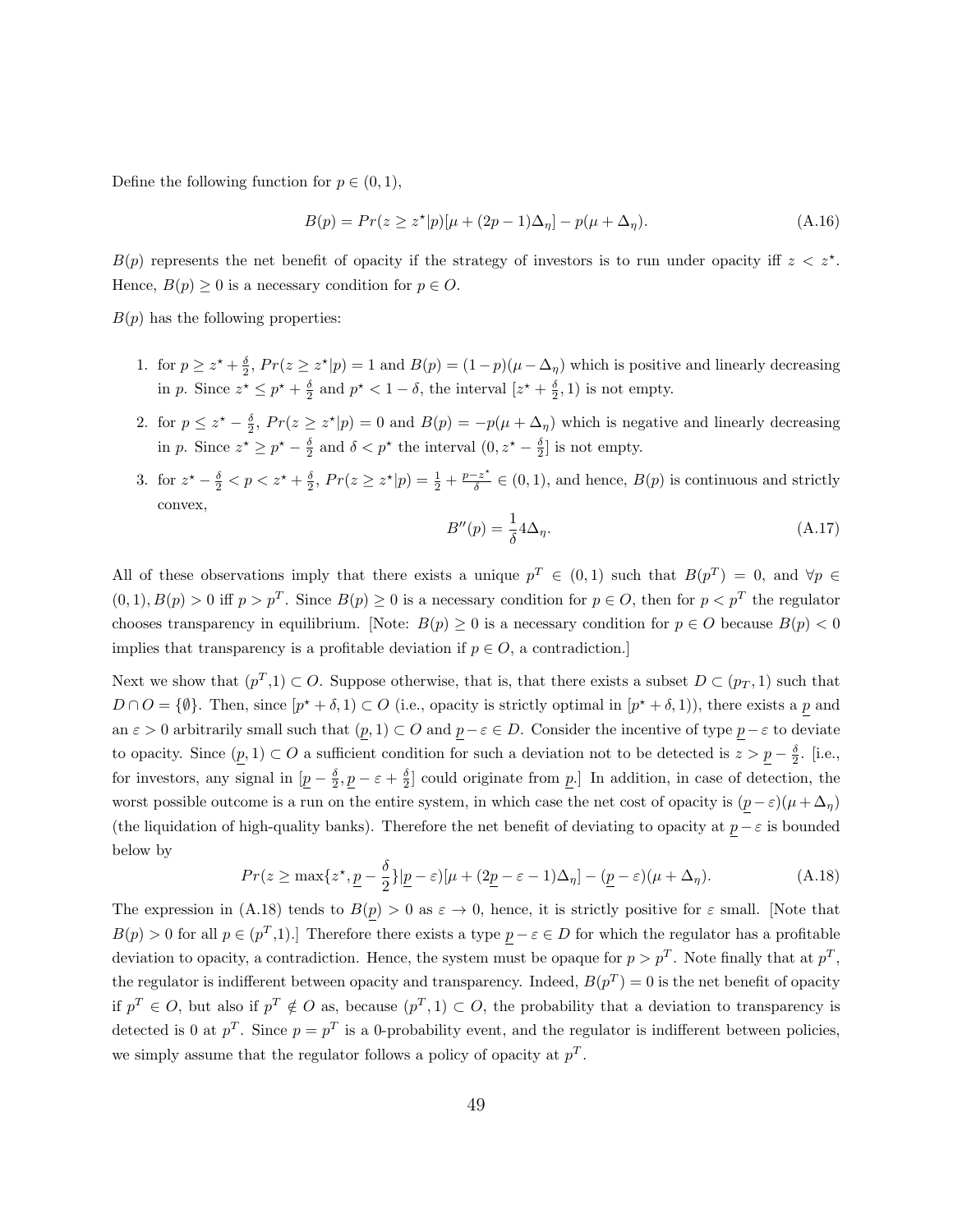So far we have shown that in any equilibrium there is a  $z^*$  and a corresponding  $p^T$  such that the regulator follows a policy of transparency iff  $p < p<sup>T</sup>$ . That is, we have shown that any equilibrium is a threshold equilibrium. Next, we show that the pair  $(z^*, p^T)$  is uniquely defined.

Note first that in principle, from the definition of  $z^*$  in Lemma A.1., it could be that

$$
p(z^*) = E\{p|p \in O \cap [z^* - \frac{\delta}{2}, z^* + \frac{\delta}{2}]\} > p^*
$$

however,  $O = [p^T, 1)$  and  $B(p^T) = 0$  imply  $p(z)$  is continuous on  $Z = [p^T - \frac{\delta}{2}, 1 + \frac{\delta}{2}]$ , strictly increasing and such that  $p(.)$  changes sign on Z. Therefore, in equilibrium,

$$
p(z^*) = E\{p|p \in [p^T, z^* + \frac{\delta}{2}]\} = p^*,
$$

which is equivalent to

$$
\frac{p^T + (z^* + \frac{\delta}{2})}{2} = p^* \Leftrightarrow z^* = 2p^* - p^T - \frac{\delta}{2}.
$$

Therefore,

$$
Pr(z > z^* | p^T) = \frac{1}{2} + \frac{p^T - z^*}{\delta} = 1 - \frac{2}{\delta} (p^* - p^T). \tag{A.19}
$$

Plugging this expression into (A.16) yields the following equilibrium requirement which pins down  $p<sup>T</sup>$ ,

$$
f(p^T) \equiv \left[1 - \frac{2}{\delta}(p^* - p^T)\right] \left[\mu + (2p^T - 1)\Delta_{\eta}\right] - p^T(\mu + \Delta_{\eta}) = 0.
$$
 (A.20)

From Lemma 1,  $O_{-}$  is not empty, which, by definition, implies that  $p^{T} < p^{\star}$ . Moreover,  $f(p^{T})$  is strictly convex,  $f(p^*) > 0$ , and  $f(p) < 0 \ \forall p \in (0, p^* - \frac{\delta}{2}]$ . Therefore,  $f(p^T)$  has a unique root  $p^{NC}(\delta)$  in  $(0, p^*)$  and  $p^* > p^{NC} > p^* - \frac{\delta}{2}.$ 

Finally we prove that  $\frac{\partial p^{NC}}{\partial \delta} < 0$ . From (A.20) it follows that

$$
\frac{\partial p^{NC}}{\partial \delta} = -\frac{\frac{2}{\delta^2} (p^* - p^{NC}) [\mu + (2p^{NC} - 1)\Delta_{\eta}]}{\frac{\partial f(p^{NC})}{\partial p^{NC}}}.
$$
(A.21)

Since  $p^* > p^{NC} > p^* - \frac{\delta}{2}$ ,  $f(p^* - \frac{\delta}{2}) < 0$  and  $f(p^*) > 0$ , together with f being strictly convex, implies that  $\frac{\partial f(p^{NC})}{\partial p^{NC}} > 0$  and hence that  $\frac{\partial p^{NC}}{\partial \delta} < 0$ .  $\Box$ 

#### Proof of Corollary 2

The proof uses the same notation as the Proof of Proposition 5. A strategy is a set  $O \subset (0,1)$  in which the system is opaque. As earlier, O can be split into two distinct subsets,  $O_+ \equiv O \cap [p^*, 1)$  and  $O_- \equiv O \cap (0, p^*)$ . From Lemma A.1, for any strategy O such that  $O_+$  is non-empty, there exists a (signal) threshold  $z^*(O)$ such that investors withdraw if and only if their signal z is strictly below  $z^*(O)$ .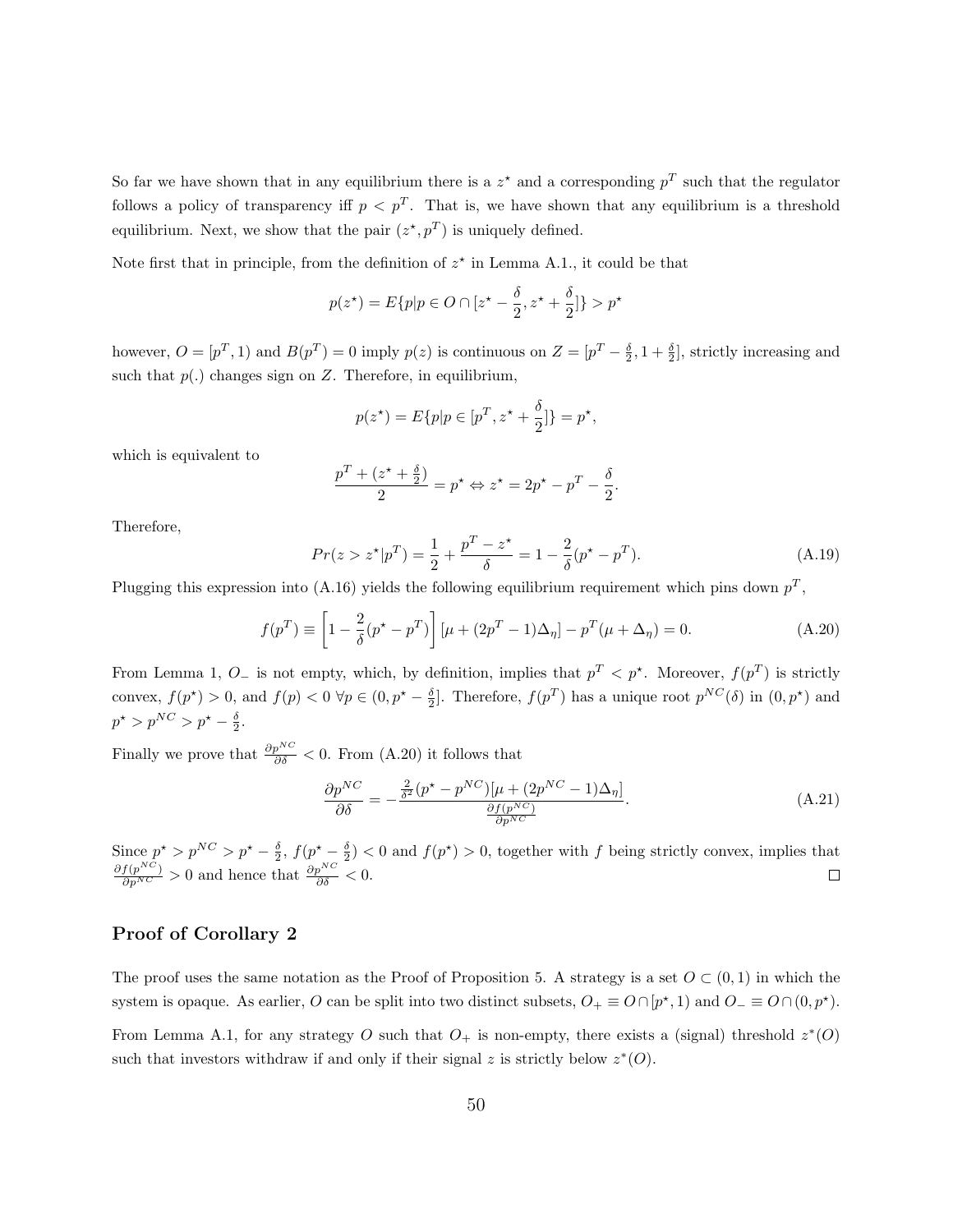Assume that strategy O is ex-ante optimal.

We first show that  $O_+$  is non empty. If  $O_+$  were empty, investors would always withdraw from low-quality banks so that O would be strictly dominated by  $O' = [p^*, 1)$  where investors never withdraw from high-quality banks and withdraw from low-quality banks if and only if  $p < p^*$ .

Therefore, since  $O_+$  is non empty, the threshold  $z^*(O)$  is well defined and for any  $p \in (0,1)$ , the net benefit of opacity is

$$
B(p, O) = Pr(z \ge z^*(O)|p)[\mu + (2p - 1)\Delta_{\eta}] - p(\mu + \Delta_{\eta}).
$$

Since  $O$  is ex-ante optimal,

$$
O \in \underset{\tilde{O}}{\text{argmax}} \int_{p \in \tilde{O}} B(p, \tilde{O}) dp
$$

Using the same reasoning as in the proof of Proposition 5, there exists a unique  $p^T(0)$  in  $(0, 1)$  such that  $B[p^T(0),0] = 0, B(p,0) > 0$  if  $p > p^T(0)$  and  $B(p,0) < 0$  if  $p < p^T(0)$ . This has a series of implications:

1. The system is transparent almost everywhere in  $(0, p^T(O))$ .

Suppose that  $S \equiv (0, p^T(O)) \cap O$  has positive measure. Switching to transparency for  $p \in S$  both strictly increases welfare for every  $p \in S$  (since  $B(p, O) < 0$ ) and (weakly) decreases the probability of a run for every  $p \in O \cap [p^T(O), 1)$ , a contradiction.<sup>A2</sup>

2.  $p^T(O) \leq p^*$ .

 $\mathbf w$ 

Suppose that  $p^T(O) > p^*$ , then given that the system is transparent almost everywhere below  $p^T(O)$ , O is strictly dominated by  $O' \equiv [p^*, 1]$ . Therefore O is not ex-ante optimal, a contradiction.

3. The system is opaque almost everywhere in  $[p^*, 1)$ .

Suppose that the system is transparent for a set  $S \subset [p^*,1)$  of positive measure. Consider the alternative strategy  $O' \equiv O \cup S$ 

By the law of iterated expectations,

$$
\mathbb{E}\left[p|p\in[z^*(O)-\frac{\delta}{2},z^*(O)+\frac{\delta}{2}]\cap O'\right]=
$$
\n
$$
q\mathbb{E}\left[p|p\in[z^*(O)-\frac{\delta}{2},z^*(O)+\frac{\delta}{2}]\cap O\right]+(1-q)\mathbb{E}\left[p|p\in[z^*(O)-\frac{\delta}{2},z^*(O)+\frac{\delta}{2}]\cap S\right]
$$
\nhere 
$$
q=\frac{\int_{p\in[z^*(O)-\frac{\delta}{2},z^*(O)+\frac{\delta}{2}]\cap O}{\int_{p\in[z^*(O)-\frac{\delta}{2},z^*(O)+\frac{\delta}{2}]\cap O'}d^p}.
$$

 $A<sup>2</sup>$ Intuitively, switching from opacity to transparency for low ps increases investors' expectation of p conditional on opacity. Formally, consider the alternative strategy  $O' \equiv O \setminus S$ , using a reasoning similar to the one in point 3 below, one can show that  $z^*(O') \leq z^*(O)$ .

<sup>A3</sup>One can show  $\int_{p\in[z^*(O)-\frac{\delta}{2},z^*(O)+\frac{\delta}{2}]}\cap O} dp > 0$ , which implies  $\int_{p\in[z^*(O)-\frac{\delta}{2},z^*(O)+\frac{\delta}{2}]}\cap O'} dp > 0$ , and hence  $q$  is well defined.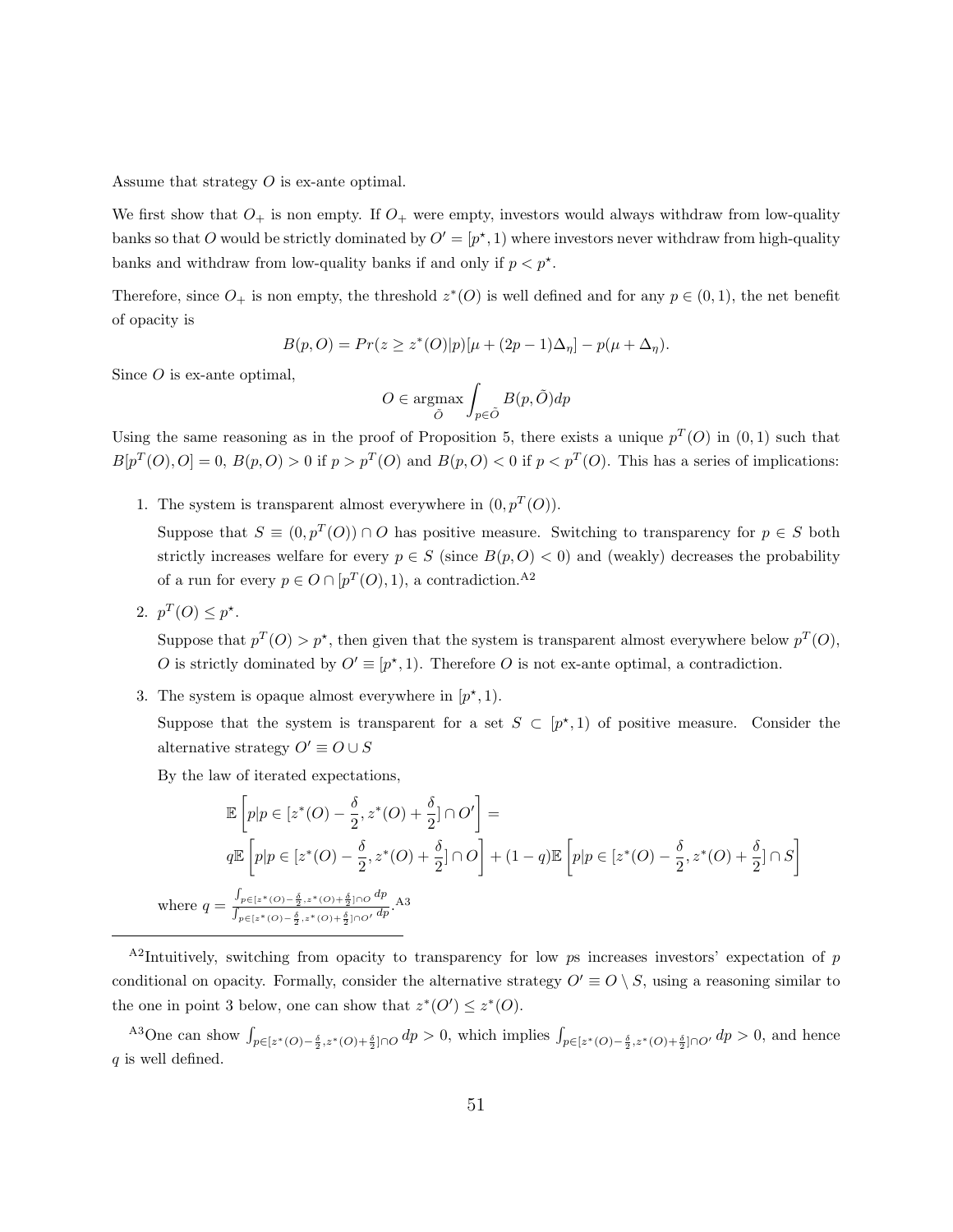Since, by definition of  $z^*(O)$ ,  $\mathbb{E}\left[p|p \in [z^*(O) - \frac{\delta}{2}, z^*(O) + \frac{\delta}{2}] \cap O\right] \geq p^*$ , and  $S \subset [p^*, 1)$ ,

$$
\mathbb{E}\left[p|p\in[z^*(O)-\frac{\delta}{2},z^*(O)+\frac{\delta}{2}]\cap O'\right]\geq p^\star.\tag{A.22}
$$

and therefore,  $z^*(O') \leq z^*(O)$ .<sup>A4</sup> This implies in turn, that for any  $p \in (0,1)$ ,  $B(p,O') \geq B(p,O)$ . Finally, since  $p^T(0) < p^*$  and  $S \subset [p^*, 1)$ , for any  $p \in S$ ,  $B(p, 0) > 0$  and hence  $B(p, 0') > 0$ . Therefore, since S has positive measure,  $\int_{p\in S} B(p, O')dp > 0$ . Finally,

$$
\int_{p \in O'} B(p, O') dp = \int_{p \in O} B(p, O') dp + \int_{p \in S} B(p, O') dp > \int_{p \in O} B(p, O) dp,
$$

which implies that  $O$  is not ex-ante optimal, a contradiction.

4. There exists  $p_z^C$  such that the system is opaque almost everywhere on  $[p_z^C, 1)$  and transparent almost everywhere on  $(0, p_z^C)$ .

Suppose such  $p_z^C$  does not exist. Then there exist two intervals  $(p_a, p_b)$  and  $(p_c, p_d)$  such that  $p_a$  $p_b \leq p_c < p_d$ ,  $(p_a, p_b) \subset O$ ,  $(p_c, p_d) \cap O$  is empty, and  $p_b - p_a = p_d - p_c$ .<sup>A5</sup> Note that

- From points 1 and 3 above,  $p^T(O) \leq p_a < p_d \leq p^*$ .
- $z<sup>*</sup>(O) + <sup>δ</sup>/<sub>2</sub> ≥ p<sup>*</sup>, by definition of z<sup>*</sup>(O), and p<sup>T</sup>(O) + <sup>δ</sup>/<sub>2</sub> ≥ z<sup>*</sup>(O), by definition of p<sup>T</sup>(O).$
- Hence,  $z^*(O) + \frac{\delta}{2} \geq p_d$  and  $p_a \geq z^*(O) \frac{\delta}{2}$ , and therefore,  $(p_c, p_d) \subset [z^*(O) \frac{\delta}{2}, z^*(O) + \frac{\delta}{2}]$  and  $(p_a, p_b) \subset [z^*(O) - \frac{\delta}{2}, z^*(O) + \frac{\delta}{2}].$
- Finally,  $z^*(O) + \frac{\delta}{2} \ge p^*$  implies that  $B(p, O)$  is strictly increasing on  $[p_T(O), p^*]$  (See Proof of Proposition 5).

Consider the strategy  $O' \equiv O \cup (p_c, p_d) \setminus (p_a, p_b)$ . Using conditional expectations, and noticing that  $O\cup O'$  can be written as the union of the two disjoint sets O and  $(p_c, p_d)$  or as the union of the two disjoint sets  $O'$  and  $(p_a, p_b)$ . Then,

$$
(1-q)\mathbb{E}\left[p|p\in[z^*(O)-\frac{\delta}{2},z^*(O)+\frac{\delta}{2}]\cap O'\right]+q\mathbb{E}\left[p|p\in(p_a,p_b)\right]=
$$
  

$$
(1-q)\mathbb{E}\left[p|p\in[z^*(O)-\frac{\delta}{2},z^*(O)+\frac{\delta}{2}]\cap O\right]+q\mathbb{E}\left[p|p\in(p_c,p_d)\right],
$$

<sup>A4</sup>From Lemma A.1.,  $p(z) = \mathbb{E}\left[p|p \in [z - \frac{\delta}{2}, z + \frac{\delta}{2}] \cap O'\right]$  is weakly increasing and  $z^*(O')$  is by definition the smallest z such that  $p(z) \geq p^*$ 

<sup>&</sup>lt;sup>A5</sup>A technical caveat is that we restrict attention to strategies that are unions of countable sets and open intervals. That is, we do not consider strategies containing sets that have positive measure but do not contain any open interval (e.g., set of irrational numbers) which do not appear to be economically relevant.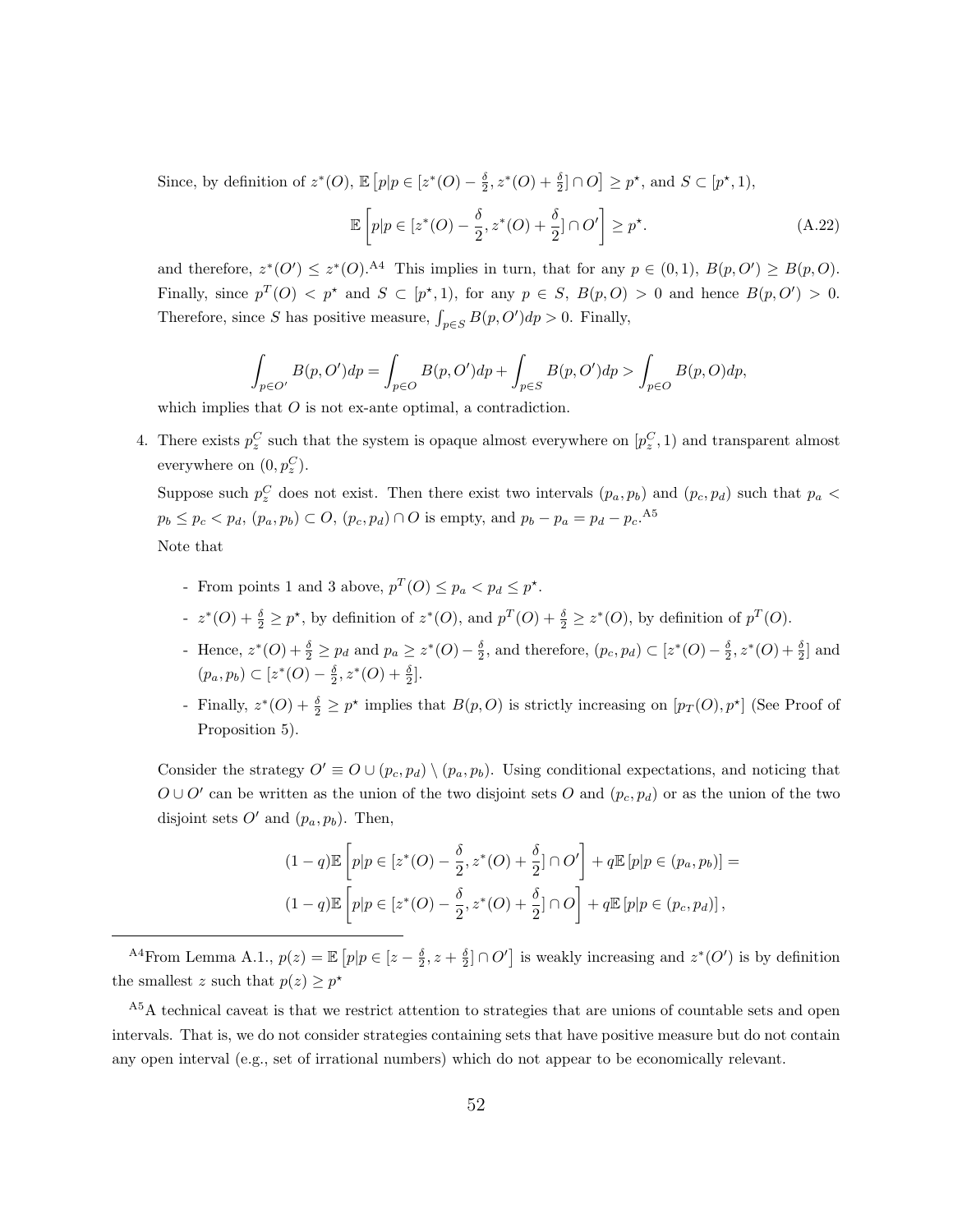where

$$
q = \frac{p_b - p_a}{\int_{p \in [z^*(O) - \frac{\delta}{2}, z^*(O) + \frac{\delta}{2}] \cap (O \cup O')}} dp = \frac{p_d - p_c}{\int_{p \in [z^*(O) - \frac{\delta}{2}, z^*(O) + \frac{\delta}{2}] \cap (O \cup O')}} dp}.
$$

Since  $\mathbb{E}[p|p \in (p_a, p_b)] < \mathbb{E}[p|p \in (p_c, p_d)],$ 

$$
\mathbb{E}\left[p|p\in [z^*(O)-\frac{\delta}{2},z^*(O)+\frac{\delta}{2}]\cap O'\right] > \mathbb{E}\left[p|p\in [z^*(O)-\frac{\delta}{2},z^*(O)+\frac{\delta}{2}]\cap O\right]\geq p^\star,
$$

which in turn implies  $z^*(O') \leq z^*(O)$ . Hence, for any  $p \in (0,1)$ ,  $B(p,O') \geq B(p,O)$ . Furthermore, the strict monotonicity of  $B(p, O)$  on  $[p^T(O), p^*]$  implies

$$
\int_{p\in(p_a,p_b)} B(p,O) dp < \int_{p\in(p_c,p_d)} B(p,O) dp.
$$

Therefore,

$$
\int_{p\in O} B(p, O) dp = \int_{p\in O'} B(p, O) dp + \int_{p\in (p_a, p_b)} B(p, O) dp - \int_{p\in (p_c, p_d)} B(p, O) dp
$$
\n
$$
< \int_{p\in O'} B(p, O) dp
$$
\n
$$
\leq \int_{p\in O'} B(p, O') dp,
$$

which implies that  $O$  is not optimal, a contradiction.

5.  $p^{NC} < p_z^C < p^*$ .

 $p^T(Q) \geq z^*(Q) - \frac{\delta}{2}$  and  $p_z^C \geq p^T(Q)$  imply  $p_z^C \geq z^*(Q) - \frac{\delta}{2}$ ;  $z^*(Q) - \frac{\delta}{2} < p^*$  and  $p^* < 1 - \delta$  imply  $z^*(O) + \frac{\delta}{2} < 1$ . Therefore

$$
\mathbb{E}\left\{p|p\in\left[z^*(O)-\frac{\delta}{2},z^*(O)+\frac{\delta}{2}\right]\cap[p_z^C,1)\right\}=\frac{p_z^C+z^*(O)+\frac{\delta}{2}}{2}.\tag{A.23}
$$

Equating this expression to  $p^*$  yields<sup>A6</sup>

$$
z^*(O) = 2p^* - \frac{\delta}{2} - p_z^C.
$$

If  $p \geq 2p^* - p_z^C$ , then  $z \geq z^*(O)$ , and depositors never run. If  $p \in [p_z^C, 2p^* - p_z^C]$  (which is non-empty since  $p_z^C \leq p^*$ ) the probability of a run conditional on p is

$$
Pr(z < z^*(O)|p) = Pr(u > z^*(O) - p|p) = \int_{z^*(O) - p}^{\frac{\delta}{2}} \frac{1}{\delta} du = 1 - \frac{2p^* - p_z^C - p}{\delta}.
$$
\n(A.24)

<sup>&</sup>lt;sup>A6</sup>Note that, from Lemma A.1, (A.23) could in principle be strictly greater than  $p^*$ . However,  $p(z)$  $E\{p|p\in[z-\frac{\delta}{2},z+\frac{\delta}{2}]\cap[p_{z}^{C},1)\}\$  is continuous on  $[p^*-\frac{\delta}{2},p^*+\frac{\delta}{2}]$  and  $p(p^*-\frac{\delta}{2})< p^*< p(p^*-\frac{\delta}{2})$ . Hence,  $p[z^*(O)] = p^*$ .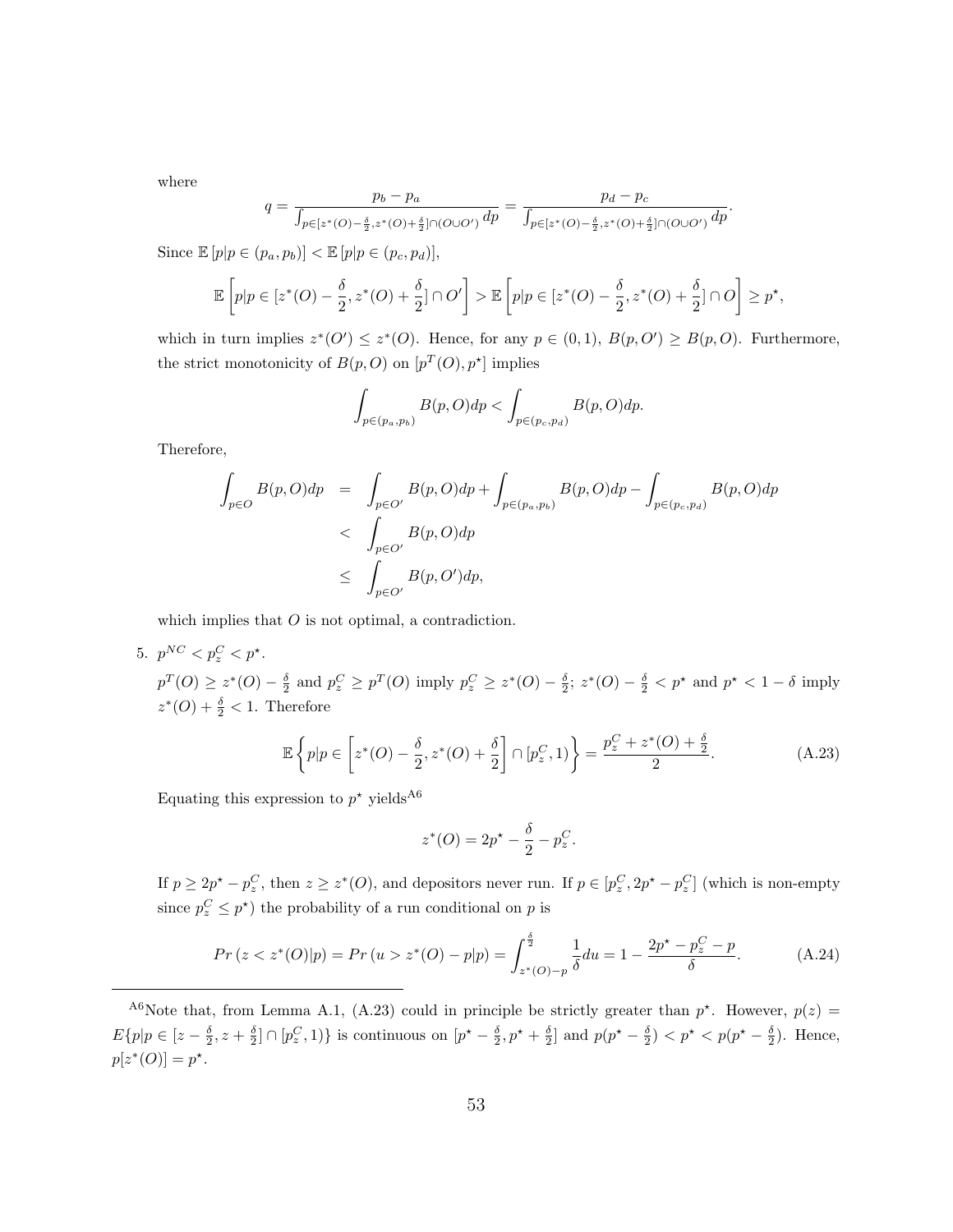[If  $p \leq 2p^* - p_z^C$ , then  $\min\{z^*(O) - p, -\frac{\delta}{2}\} = \min\{2p^* - \frac{\delta}{2} - p_z^C - p, -\frac{\delta}{2}\} = z^*(O) - p.$ ] The regulator's objective function is

$$
\int_{0}^{p_z^C} p(\mu + \Delta_{\eta}) dp + \int_{p_z^C}^{2p^* - p_z^C} \left(1 - \frac{2p^* - p_z^C - p}{\delta}\right) [\mu + (2p - 1)\Delta_{\eta}] dp + \int_{2p^* - p_z^C}^{1} [\mu + (2p - 1)\Delta_{\eta}] dp
$$
\n(A.25)

Differentiating with respect to  $p_z^C$  yields

$$
p_z^C(\mu + \Delta_\eta) - \left(1 - \frac{2}{\delta}(p^* - p_z^C)\right) \left[\mu + (2p_z^C - 1)\Delta_\eta\right] + \int_{p_z^C}^{2p^* - p_z^C} \frac{1}{\delta} \left[\mu + (2p - 1)\Delta_\eta\right] dp. \tag{A.26}
$$

The second order derivative is with respect to  $p_z^C$  is

$$
(\mu + \Delta_{\eta}) - \frac{2}{\delta} \left[ \mu + (2p_z^C - 1)\Delta_{\eta} \right] - 2\Delta_{\eta} \left( 1 - \frac{2}{\delta} (p^* - p_z^C) \right) - \frac{4}{\delta} (p^* - p_z^C) \Delta_{\eta}.
$$
 (A.27)

Rearranging,

$$
(\mu - \Delta_{\eta}) - \frac{2}{\delta} \left[ \mu + (2p_z^C - 1)\Delta_{\eta} \right] < -(\mu - \Delta_{\eta}) < 0,\tag{A.28}
$$

where the last inequality uses  $\delta < 1$ .

From (A.28) the problem is convex, and therefore, the optimal  $p_z^C$  equalizes (A.26) to 0 (FOC). From  $(A.20)$   $p<sup>NC</sup>$  satisfies

$$
\left(1 - \frac{2}{\delta}(p^* - p^{NC})\right)\left[\mu + (2p^{NC} - 1)\Delta_{\eta}\right] - p^{NC}(\mu + \Delta) = 0,\tag{A.29}
$$

and hence, evaluating (A.26) at  $p_z^C = p^{NC}$  yields:

$$
\int_{p^{NC}}^{2p^* - p^{NC}} \frac{1}{\delta} \left[ \mu + (2p - 1) \Delta_{\eta} \right] dp > 0,
$$

where the last inequality uses  $p^{NC} < p^*$  (See Proposition 5) Evaluating (A.26) at  $p_z^C = p^*$  yields:

$$
p^{\star}(\mu + \Delta_{\eta}) - [\mu + (2p^{\star} - 1)\Delta_{\eta}] < 0 \tag{A.30}
$$

 $\Box$ 

It follows that  $p^{NC} < p_z^C < p^*$ .

#### Proof of Corollary 3

The proposition follows from the next two results.

**Result 1.** There exists an equilibrium with full transparency if and only if  $\delta \geq 1 - p^*$ .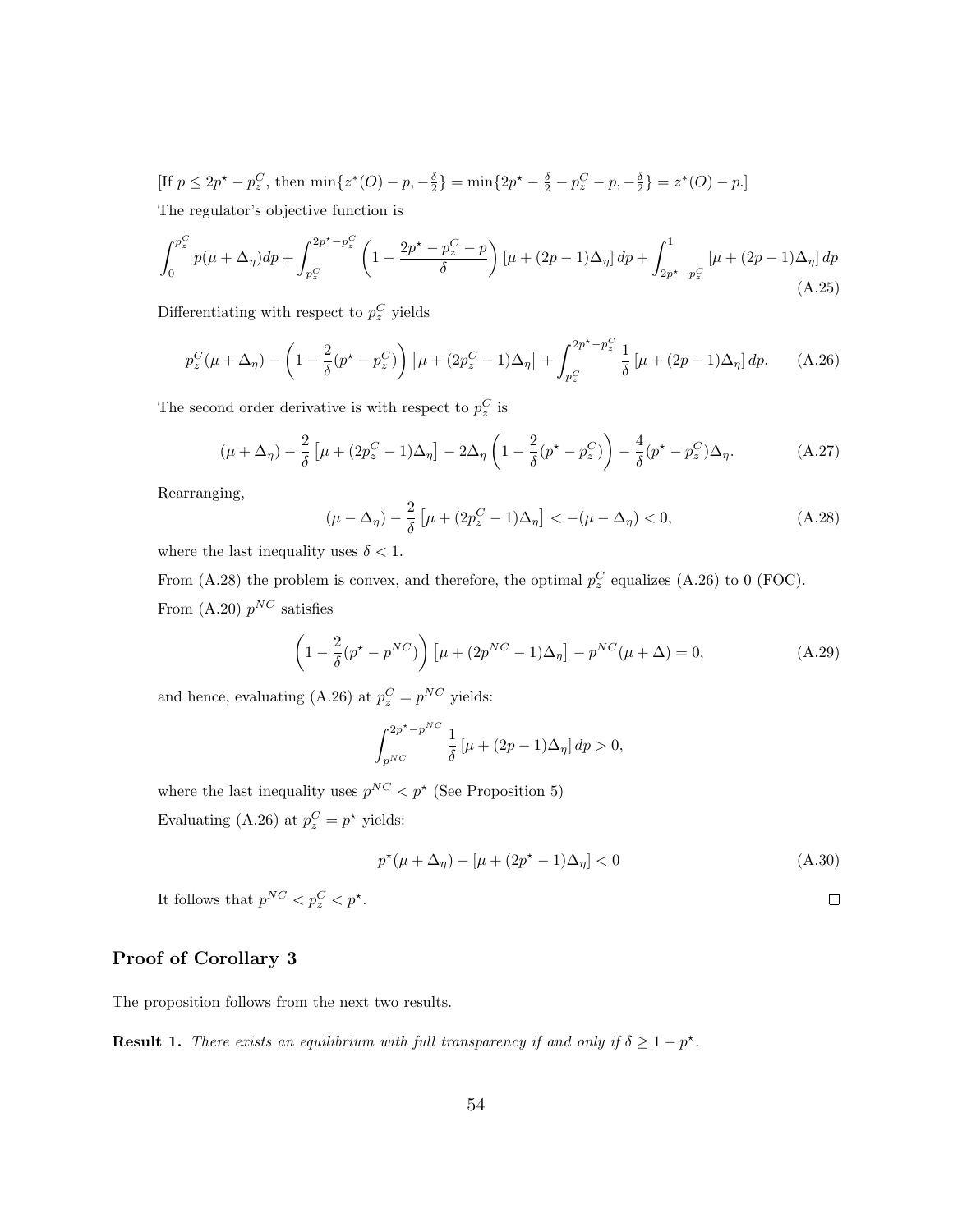*Proof.* (*Necessary.*) Assume that  $\delta < 1 - p^*$ , then opacity is strictly optimal for all  $p \in (p^* + \delta, 1)$  (as for these values of p's even the lowest possible signal,  $p - \frac{\delta}{2}$ , reveals that  $p \geq p^*$ ), and hence, full transparency cannot be an equilibrium (Sufficiency.) Assume that  $\delta \geq 1 - p^*$ . Consider the following off-path beliefs in an equilibrium with full transparency  $(FT)$ :

$$
\mathbb{E}(p|z, FT) = \min\left\{z - \frac{\delta}{2}, 0\right\}
$$
\n(A.31)

where  $E(p|z, FT)$  is defined as the posterior of p given signal z, and given a policy of opacity in an equilibrium in which the regulator is expected to always follow a policy of transparency. (Notice that this off-path beliefs assign the worse feasible expectation of p for a given realization of z.) Then the probability of a run if the regulator deviates and follows a policy of opacity for some p is:

$$
\Pr\left(z - \frac{\delta}{2} < p^{\star}\right) = \Pr\left(p + u - \frac{\delta}{2} < p^{\star}\right) = \Pr\left(u < p^{\star} + \frac{\delta}{2} - p\right) = \left\{\n\begin{array}{ll}\n1 - \frac{p - p^{\star}}{\delta} & \text{if } p > p^{\star} \\
1 & \text{if } p \leq p^{\star}\n\end{array}\n\right.\n\tag{A.32}
$$

[Note: For  $p > p^*$  we have  $p^* + \frac{\delta}{2} - p \ge -\frac{\delta}{2}$  (i.e., even if  $p = 1$  then we get  $\delta \ge 1 - p^*$  which is satisfied by assumption). Given those off-path beliefs there is no incentive to deviate if  $p \leq p^*$  as there would be a run with probability one. Consider the incentive to deviate to opacity if  $p > p^*$ :

$$
D(p) \equiv \left(\frac{p - p^*}{\delta}\right) \left(\mu + (2p - 1)\Delta_{\eta}\right) - p\left(\mu + \Delta_{\eta}\right) \tag{A.33}
$$

where the  $\frac{p-p^*}{\delta}$  $\frac{p}{\delta}$  is the probability of avoiding a run on all banks under opacity,  $\mu + (2p - 1) \Delta_{\eta}$  is the net output under opacity if there are no runs, and  $p(\mu + \Delta_{\eta})$  is the net output under transparency. Notice that

$$
D(p^*)<0\tag{A.34}
$$

$$
D(1) = \left(\frac{1 - p^*}{\delta}\right)(\mu + \Delta_\eta) - (\mu + \Delta_\eta) \le 0
$$
\n(A.35)

$$
\frac{\partial^2 D(p)}{\partial p^2} = \frac{4\Delta_\eta}{\delta} > 0 \text{ that is, the function is convex.} \tag{A.36}
$$

This implies that  $D(p) \leq 0$  for all  $p > p^*$ , that is, there are no incentives to deviate for any  $p > p^*$ . Hence we conclude that for  $\delta \geq 1 - p^*$  there is an equilibrium with full transparency which is supported by the aforementioned off-path beliefs.

 $\Box$ 

**Result 2.** If  $\mu < \frac{c}{2}$  (equivalently,  $p^* > \frac{1}{2}$ ), there is no equilibrium with full opacity. If  $\mu \ge \frac{c}{2}$  (equivalently,  $p^* \leq \frac{1}{2}$ ) and  $\delta \geq \frac{\mu + \Delta_{\eta}}{\mu - \Delta_{\eta}}$  $\frac{\mu+\Delta_{\eta}}{\mu-\Delta_{\eta}}$ , there exists an equilibrium with full opacity.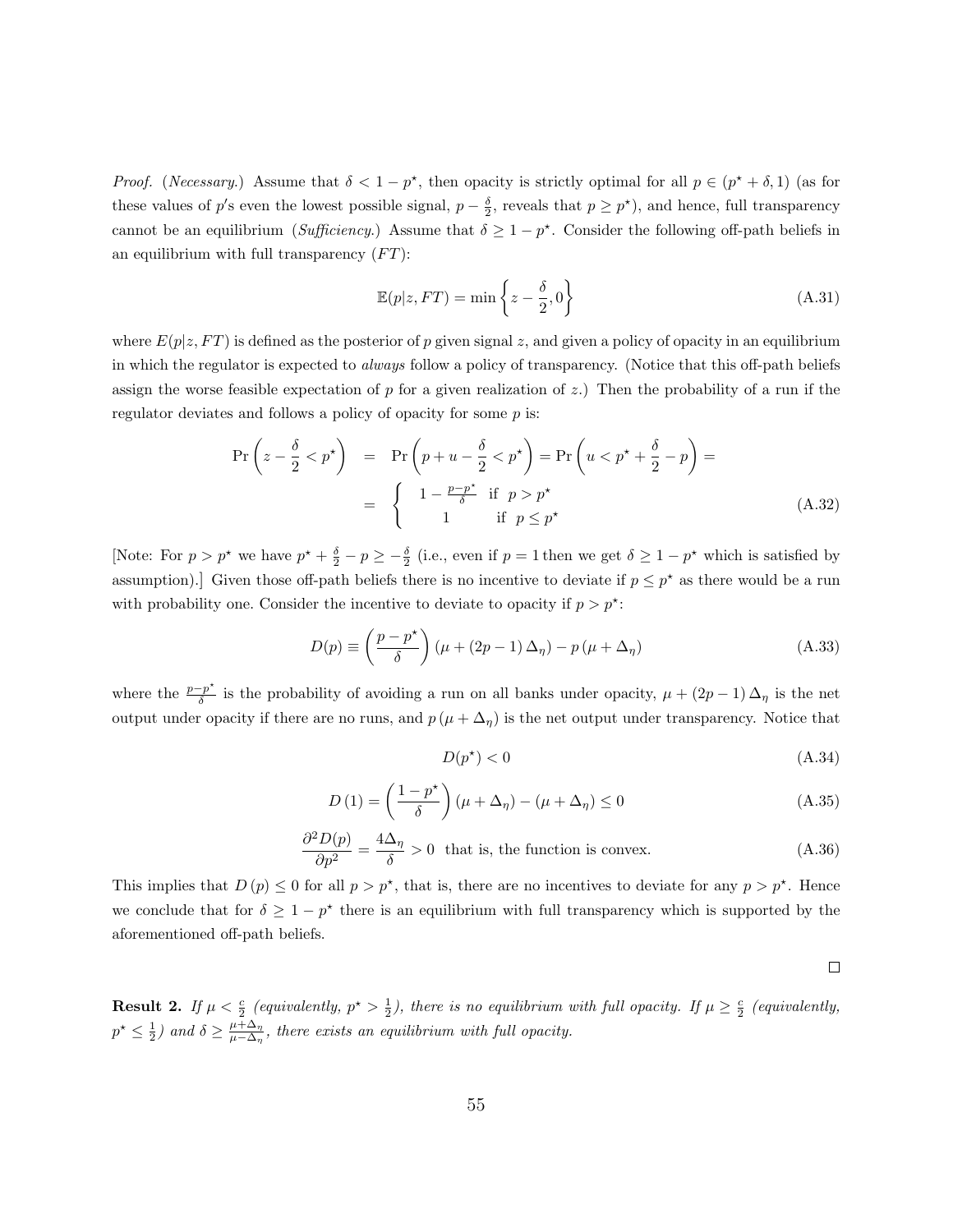*Proof.* Consider first the case where  $p^* > \frac{1}{2}$  and suppose that the equilibrium is fully opaque. Consider a type  $\hat{p}$  such that  $0 < \hat{p} < 2p^* - 1$ . The best signal that can be generated at  $\hat{p}$  is  $\hat{p} + \frac{\delta}{2}$ , and hence, conditional on full opacity and observing a signal  $z$ , an investor will hold the belief

$$
\mathbb{E}(p|z) \le \mathbb{E}(p|\hat{p} + \frac{\delta}{2}) = \frac{\max\left\{0, z - \frac{\delta}{2}\right\} + \min\left\{1, z + \frac{\delta}{2}\right\}}{2} \le \frac{\hat{p} + 1}{2} < p^*.
$$
\n(A.37)

Hence the probability of a run for type  $\hat{p}$  is one, and therefore, at  $\hat{p}$  the regulator has an incentive to deviate to transparency. Thus, if  $p^* > \frac{1}{2}$  there is no equilibrium with full opacity.

Turn now to the case where  $p^* \leq \frac{1}{2}$ . We proceed in two steps.

Turn now to the case where  $p^* \leq \frac{1}{2}$ . We proceed in two steps.

1. If  $\delta \geq \frac{\mu + \Delta_{\eta}}{\mu - \Delta}$  $\frac{\mu+\Delta_{\eta}}{\mu-\Delta_{\eta}}$  and the equilibrium is fully opaque, investors run if their signal z is strictly lower than  $z^* = 2p^* - \frac{\delta}{2}$ 

Notice first that if  $z > \frac{\delta}{2}$ , then

$$
E(p|z) = \frac{z - \frac{\delta}{2} + \min\left\{1, z + \frac{\delta}{2}\right\}}{2} = \frac{\min\left\{1 + z - \frac{\delta}{2}, 2z\right\}}{2} \ge \min\left\{\frac{1}{2}, \frac{\delta}{2}\right\} \ge p^\star,
$$
 (A.38)

where the last inequality uses  $\delta \geq \frac{\mu + \Delta_{\eta}}{\mu - \Delta}$  $\frac{\mu+\Delta_{\eta}}{\mu-\Delta_{\eta}} > 1$  and  $p^* \leq \frac{1}{2}$ , which implies  $\frac{\delta}{2} \geq p^*$ . Hence, if  $z > \frac{\delta}{2}$ , there is no run. Now suppose  $z < \frac{\delta}{2}$ , then

$$
E(p|z) = \frac{0 + \min\left\{1, z + \frac{\delta}{2}\right\}}{2} = \min\left\{\frac{1}{2}, \frac{z + \frac{\delta}{2}}{2}\right\},\tag{A.39}
$$

and there is a run if and only if  $E(p|z) < p^*$ . Therefore, given that  $p^* \leq \frac{1}{2}$ , there is a run if and only if

$$
\frac{z+\frac{\delta}{2}}{2} < p^\star \Leftrightarrow z < 2p^\star - \frac{\delta}{2}.\tag{A.40}
$$

2. If  $\delta \geq \frac{\mu + \Delta_{\eta}}{\mu - \Delta}$  $\frac{\mu+\Delta_{\eta}}{\mu-\Delta_{\eta}}$ , then there exists an equilibrium with full opacity.

Let  $B(p, p^*)$  denote the net benefit of opacity at p for a given  $p^*$ . If  $p \geq 2p^*$  then, from step 1 above,  $z \geq z^* = 2p^* - \frac{\delta}{2}$ . This, in turn, implies that the probability of a run is zero and the net benefit of opacity (i.e., avoiding runs on low-quality banks) is positive, that is,  $B(p, p^*) = (1 - p)(\mu - \Delta_{\eta}) > 0$ . If  $p < 2p^*$ , the probability of a run is strictly positive and

$$
B(p, p^*) = \frac{p + \frac{\delta}{2} - z^*}{\delta} [\mu + (2p - 1)\Delta_{\eta}] - p(\mu + \Delta_{\eta}) =
$$
  
= 
$$
\left(1 - \frac{2p^* - p}{\delta}\right) [\mu + (2p - 1)\Delta_{\eta}] - p(\mu + \Delta_{\eta}).
$$
 (A.41)

[Note that  $\delta \geq \frac{\mu + \Delta_{\eta}}{\mu - \Delta}$  $\frac{\mu+\Delta_{\eta}}{\mu-\Delta_{\eta}} > 1$  implies  $\delta \geq 2p^*$ , and hence,  $\frac{p+\frac{\delta}{2}-z^*}{\delta} = 1 - \frac{2p^*-p}{\delta} > 0$ . There exists a fully opaque equilibrium if and only if

$$
b(p^*) \equiv \min_{p \in (0, 2p^*]} B(p, p^*) \ge 0.
$$
 (A.42)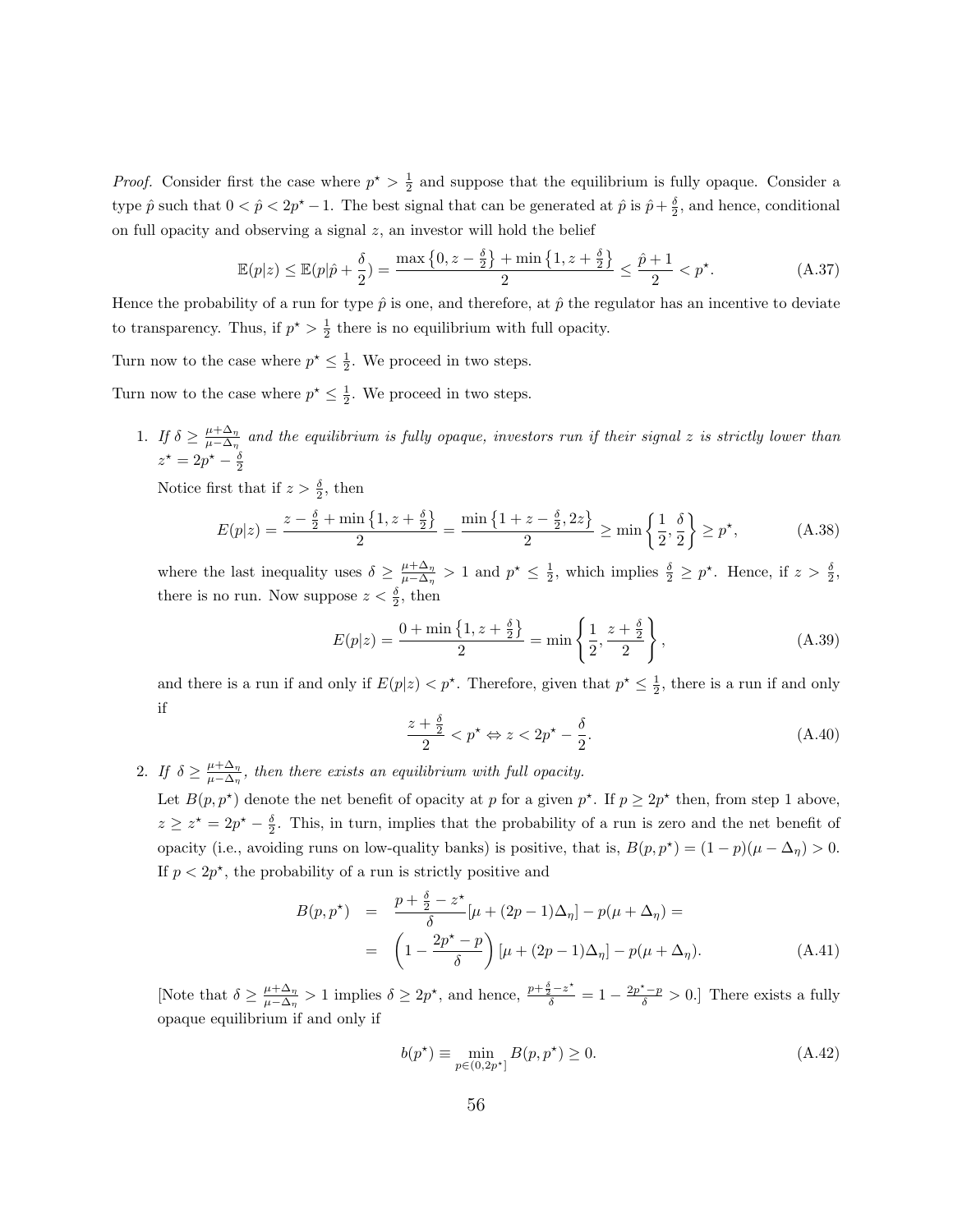Notice that from (A.41),  $B(p, p^*)$  is linearly decreasing in  $p^*$ . Hence, if  $B(p, \frac{1}{2}) \ge 0 \ \forall p \in (0, 1)$ , then a fortiori, when  $p^* < \frac{1}{2}$ ,  $B(p, p^*) \ge 0$   $\forall p \in (0, 1)$ . This, in turn, implies  $b(p^*) \ge 0$ . Hence, a sufficient condition for the existence of an equilibrium is  $b\left(\frac{1}{2}\right) \geq 0$ .

Note that  $B(p, \frac{1}{2})$  is convex in p and  $B(1, \frac{1}{2}) = 0$ . Hence, a necessary and sufficient condition for  $b\left(\frac{1}{2}\right) \geq 0$  is  $\frac{\partial B(p,\frac{1}{2})}{\partial p}$  evaluated a  $p=1$  to be negative. This condition is equivalent to

$$
\delta \ge \frac{\mu + \Delta_{\eta}}{\mu - \Delta_{\eta}}.\tag{A.43}
$$

 $\Box$ 

#### Proof of Proposition 6

First, for  $p \geq p^*$ , disclosing p prevents runs and hence strictly dominates disclosing  $\{\eta_i\}_{i\in[0,1]}$  (which would result in runs on low-quality banks). Conversely, for  $p < p^*$  disclosing  $\{\eta_i\}_{i\in[0,1]}$  strictly dominates disclosing p only (which would result in runs on all banks). The proof of the proposition builds on the following two lemmas. [Note: We refer to opacity as a policy in which the regulator does not disclose any information, neither p nor  $\{\eta_i\}_{i\in[0,1]}$ .

**Lemma A.2.** In any equilibrium the set of p's below  $p^*$  for which opacity is the equilibrium strategy has measure zero.

*Proof.* Assume otherwise and let  $p^{O-below}$  be the smallest p below  $p^*$  for which a policy of opacity is followed in equilibrium. Let  $p^{O-above}$  be the smallest p greater or equal to  $p^*$  for which a policy of opacity is followed in equilibrium. [Note that if a policy of opacity is followed in equilibrium in a non-measure zero of  $p's$  below  $p^*$ , it must be the case that a policy of opacity is followed for some  $p \geq p^*$ . Otherwise, the probability of a run for those p's below p<sup>\*</sup> would be one under opacity, and hence transparency would be optimal  $\forall p < p^*$ . Then it must be the case that

$$
p^{O-below} + \frac{\delta}{2} \ge p^{O-above} - \frac{\delta}{2}
$$
 (A.44)

otherwise the probability of a run at  $p^{O-below}$  would be one under opacity, and hence, the regulator would have an incentive to deviate to transparency.<sup>A7</sup> However if there is a non-measure zero subset of  $p's$  between  $p^{O-below}$  and  $p^*$ , then  $p^{O-below} + \frac{\delta}{2} \ge p^{O-above} - \frac{\delta}{2}$  implies that the expectation of p given  $z = p^{O-above} - \frac{\delta}{2}$ and given opacity is smaller than  $p^*$ . [Intuitively, a signal  $z = p^{O-above} - \frac{\delta}{2}$  under opacity could come from  $p^{O-above}$  or from all the p's below p<sup>\*</sup> for which opacity is the equilibrium strategy. If there is a non-measure zero of p's between  $p^{O-below}$  and  $p^*$  then the posterior of p will be below  $p^*$ . However, this implies that the

<sup>&</sup>lt;sup>A7</sup>If condition (A.44) does not hold, there is no signal z coming from  $p^{O-below}$  that could have been generated at  $p^{O-above}$  (or at a  $p > p^{O-above}$ ).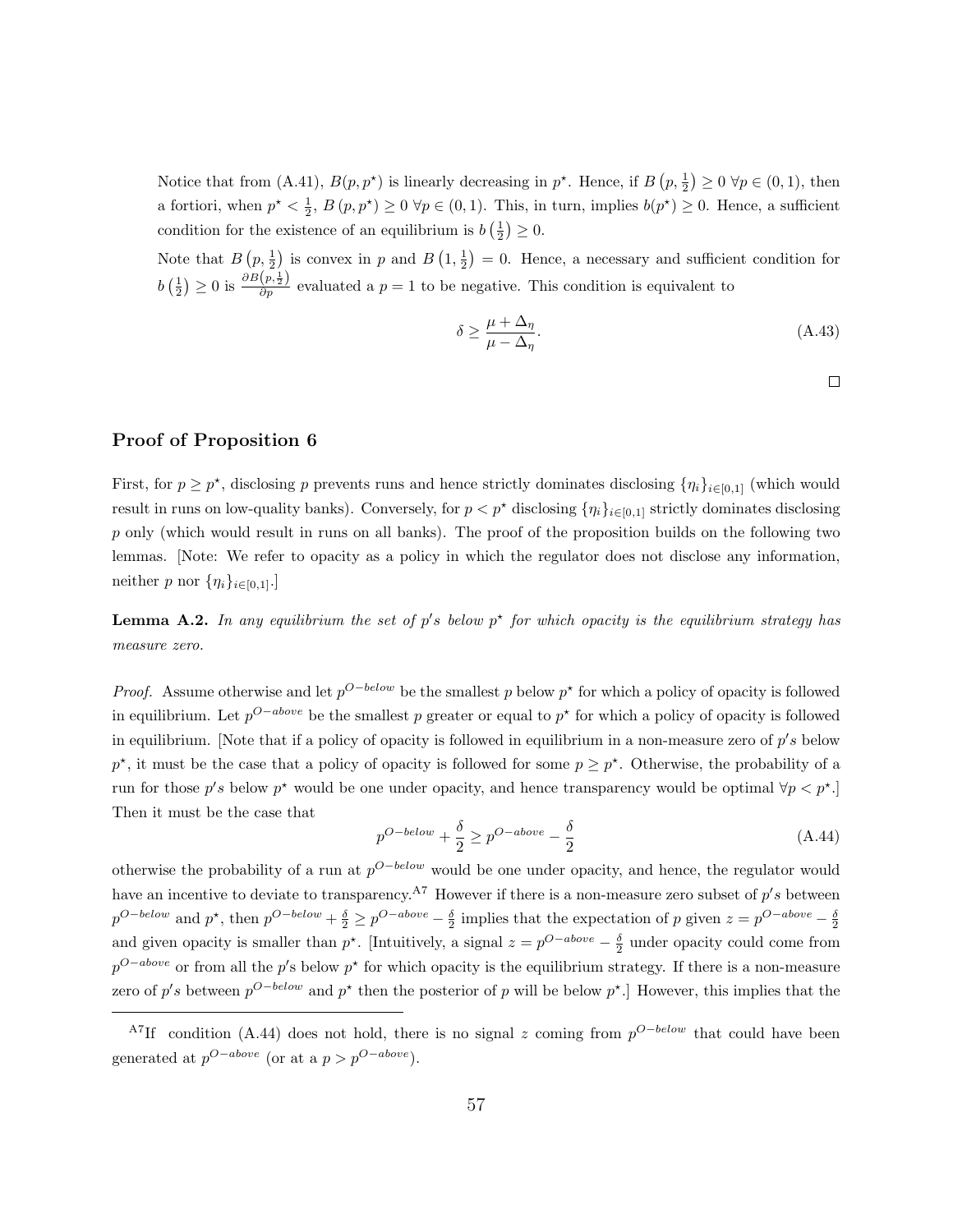probability of a run under opacity at  $p^{O-above}$  would be greater than zero, which in turn, implies that opacity could not be an equilibrium for  $p^{O-above}$  as it would be strictly dominated by disclosing p, a contradiction.

**Lemma A.3.** In any equilibrium, there is an interval of p's above p<sup>\*</sup> such that the regulator follows a policy of disclosing p only.

*Proof.* Let  $p^{O-above}$  be the smallest p greater or equal to  $p^*$  for which a policy of opacity is followed in equilibrium. Then the probability of a run on all banks at  $p^{O-above}$  is zero (otherwise the regulator would have an incentive to disclose  $p$ ). This implies that, in equilibrium, there is a run under opacity iff z is smaller than the lowest signal that can be generated from  $p^{O-above}$ , *i.e.*, iff  $z < p^{O-above} - \frac{\delta}{2}$ . Then, for any  $p < p^*$ the net benefit of following a policy of *transparency* (i.e., a policy of disclosing  $\{\eta_i\}_{i\in[0,1]})$  given  $p^{O-above}$  is

$$
B(p, p^{O-above}) = p(\mu + \Delta_{\eta}) - \Pr\left(u + p \ge p^{O-above} - \frac{\delta}{2}\right)(\mu + (2p - 1)\Delta_{\eta}) =
$$

$$
= p(\mu + \Delta_{\eta}) - \max\left[1 - \frac{p^{O-above} - p}{\delta}, 0\right](\mu + (2p - 1)\Delta_{\eta}) \tag{A.45}
$$

If we set  $p^{O-above} = p^*$  then  $B(p^*, p^*) < 0$ . This implies that if  $p^{O-above} = p^*$ , then there is an interval of p's just below  $p^*$  (that is,  $[p^* - \varepsilon, p^*)$  for some  $\varepsilon > 0$ ) in which the regulator would have an incentive to follow a policy of opacity (i.e.,  $B(p, p^*) < 0$  for all  $p \in [p^* - \varepsilon, p^*)$ ). Since the interval has measure  $\varepsilon > 0$ , this contradicts Lemma A.2, which implies that  $p^{O-above} > p^*$ .

$$
\qquad \qquad \Box
$$

Lemma A.3 implies that the regulator discloses p only for  $p \in [p^*, p^{Cr}(\delta))$  with  $p^{Cr}(\delta) \equiv p^{O-above} > p^*$ . Finally, we show that in equilibrium the regulator follows a policy of transparency for all  $p \in (0, p^*)$ . First, if  $p^{Cr}(\delta) = 1$  (i.e., if the regulator always discloses p when  $p \geq p^*$ ), then the regulator follows a policy of transparency (i.e., of disclosing  $\{\eta_i\}_{i\in[0,1]})$  for all  $p < p^*$  (as otherwise, there would be a run on all banks). Consider now the case in which  $p^{Cr}(\delta) \equiv p^{O-above} \in (p^*, 1)$ . If  $1 - \frac{p^{Cr}(\delta) - p^*}{\delta} \leq 0$  then  $B(p, p^{Cr}(\delta)) > 0$ (as defined in equation A.45) for all  $p < p^*$ . If  $1 - \frac{p^{Cr}(\delta) - p^*}{\delta} > 0$ , then it cannot be that  $B(p, p^{Cr}(\delta)) \le 0$ for some  $p \in (0, p^*)$ , otherwise there would be some (arbitrarily small) interval of measure  $\varepsilon > 0$  for which  $B(p, p^{Cr}(\delta)) < 0$ , which would contradict lemma A.2. [Note: When  $1 - \frac{p^{Cr}(\delta) - p^{*}}{\delta} > 0$ , if  $B(\hat{p}, p^{Cr}(\delta)) = 0$ for some  $\hat{p} \in (0, p^*)$ , then  $B(p, p^{Cr}(\delta))$  would be strictly concave at  $p = \hat{p}$ , and hence, there would be an arbitrarily small interval below or above that  $\hat{p}$  (depending on whether  $B(p, p^{Cr}(\delta))$  is decreasing or increasing in p at  $B(\hat{p}, p^{Cr}(\delta)) = 0$ ) such that in that interval  $B(p, p^{Cr}(\delta)) < 0$ . increasing in p at  $B(\hat{p}, p^{Cr}(\delta)) = 0$ ) such that in that interval  $B(p, p^{Cr}(\delta)) < 0$ .

 $\Box$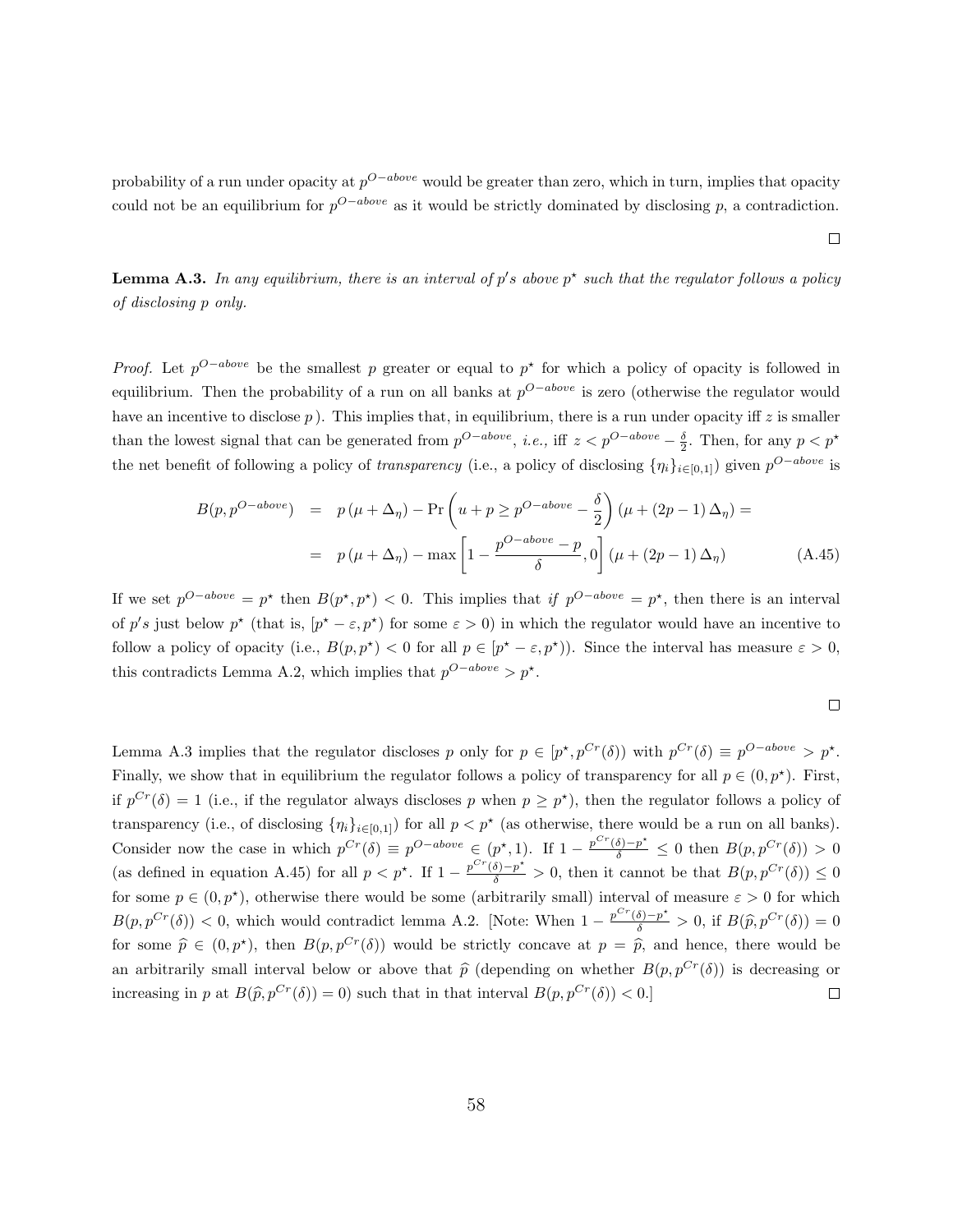#### Proof of Lemmas 1 and 2

Note first that under full opacity, banks are perceived as perfectly symmetric, and hence, one can show that cross-exposures do not matter and the analysis is equivalent to the proof of Proposition 2.A8 In particular, when  $h_{\mu} \to +\infty$  and  $\frac{h_{\mu}^2}{h_{\varepsilon}} \to 0$ , investors run if and only if

$$
p < p^* = \frac{1}{2\Delta_{\eta}}\left(\frac{c}{2} - \mu\right) + \frac{1}{2}.
$$

Similarly, banks with no interconnection,  $\alpha_i = 0$  are identical to the ones in the original model (subsection 2.1). Hence, under full transparency,  $\sigma = {\eta_i, \alpha_i}_{i \in [0,1]}$ , since investors can perfectly distinguish nonconnected banks from connected ones, rollover decisions in non-connected banks are identical to the baseline model. In particular, when  $h_{\mu} \to +\infty$  and  $\frac{h_{\mu}^2}{h_{\varepsilon}} \to 0$ , investors withdraw if  $\eta_i = -\Delta_{\eta}$  and rollover if  $\eta_i = \Delta_{\eta}$ .

Therefore, we only need to characterize rollover decisions for

- 1. every bank if the regulator only discloses idiosyncratic shocks,  $\sigma = {\eta_i}_{i \in [0,1]},$
- 2. connected banks,  $\alpha_i = \alpha$ , if the system is fully transparent,  $\sigma = {\eta_i, \alpha_i}_{i \in [0,1]}$ .

The analyses of these two cases follow the same path, which is the object of the rest of the proof.

We proceed in a way that is similar to subsection 2.1. We first analyze the "dispersed information" game in which investors receive a signal  $s_i$  about the common component of returns  $\tilde{\mu}$ , and we derive the rollover equilibrium. Then, we go back to the original model in with no uncertainty about  $\tilde{\mu}$  by studying the limit case in which  $h_{\mu} \to +\infty$  and  $\frac{h_{\mu}^2}{h_{\varepsilon}} \to 0$ .

Conditional on observing signal  $s_j$ , investor j believes that  $\tilde{\mu}$  is normally distributed with mean

$$
\rho_j = \frac{h_\mu \mu + h_\varepsilon s_j}{h_\mu + h_\varepsilon}.
$$

and precision  $h_{\mu} + h_{\varepsilon}$ .

<sup>&</sup>lt;sup>A8</sup>For brevity, this part of the proof is omitted. The intuition relies on the standard forward induction argument. Assuming that investors always rollover in every bank, it is a dominant strategy to withdraw from every bank for a belief that is below a *common* threshold. Therefore, in the next round of deletion of dominated strategies, bank  $i$ 's exposure,  $\alpha_i$ , is irrelevant since lower dominance regions, and hence investors' actions in those regions are identical across banks. Iterating this argument yields the same outcome as in Proposition 2.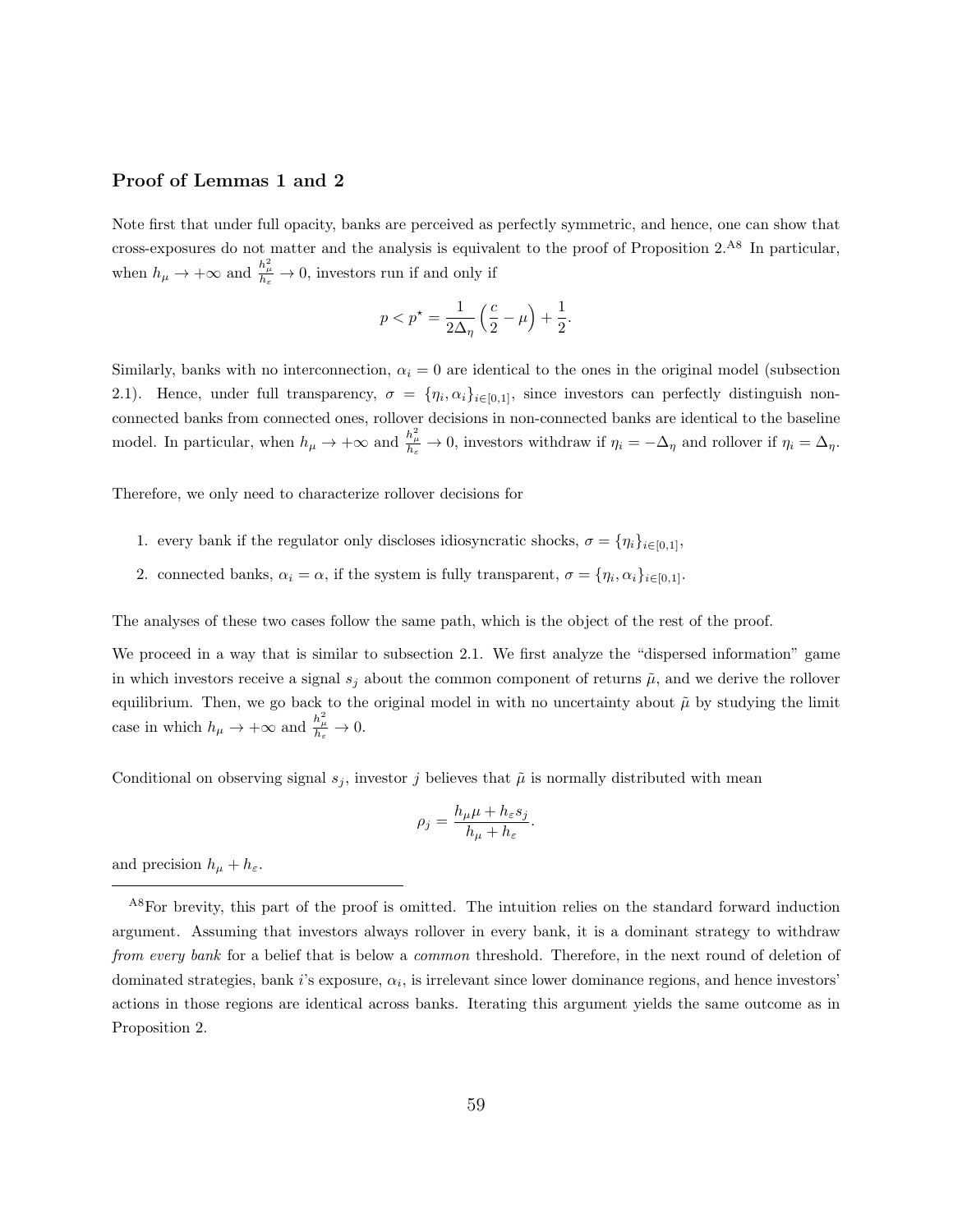Suppose that if  $\eta_i = +\Delta_\eta$  (respectively, if  $\eta_i = -\Delta_\eta$ ), investors withdraw from bank i if and only if their belief is below  $\rho^*_{\Delta}$  (respectively, below  $\rho^*_{-\Delta}$ ).

For an investor with a posterior belief  $\rho$ , the expected mass of withdrawal from a  $\eta$ -type bank is

$$
l_{\eta}(\rho) = \Phi \left[ \sqrt{\nu} \left( \rho_{\eta}^{\star} - \frac{h_{\mu}\mu + h_{\varepsilon}\rho}{h_{\mu} + h_{\varepsilon}} \right) \right],
$$

where

$$
\nu = \frac{(h_\mu + h_\varepsilon)^3}{h_\varepsilon (2h_\varepsilon + h_\mu)}.
$$

Hence, for the *marginal* investor with posterior belief  $\rho_{\eta}^*$  in a  $\eta$ -type bank, the expected mass of withdrawal from his bank, as well as from other  $\eta$ -type banks reduces to

$$
l_{\eta}(\rho_{\eta}^{\star}) = \Phi \left[ \sqrt{\gamma} \left( \rho_{\eta}^{\star} - \mu \right) \right],
$$

where

$$
\gamma = \frac{h_{\mu}^2 (h_{\mu} + h_{\varepsilon})}{h_{\varepsilon} (2h_{\varepsilon} + h_{\mu})}.
$$

Hence, noticing that

$$
\mathbb{E}\left\{\int_{z\neq i}\frac{\alpha_z}{\int_{j\neq i}\alpha_j d\dot{y}}l_z dz\right\} = \int_{z:\alpha_z=\alpha} \frac{1}{q}\mathbb{E}(l_z|\rho)dz
$$
  
\n
$$
= \int_{z:\alpha_z=\alpha,\eta_z=\Delta_{\eta}} \frac{1}{q}\mathbb{E}(l_z|\rho,\eta_z=\Delta_{\eta})dz + \int_{z:\alpha_z=\alpha,\eta_z=-\Delta_{\eta}} \frac{1}{q}\mathbb{E}(l_z|\rho,\eta_z=-\Delta_{\eta})dz
$$
  
\n
$$
= pl_{\Delta}(\rho) + (1-p)l_{-\Delta}(\rho),
$$

the indifference conditions of marginal investors, respectively in high- and low-quality banks write:

$$
\frac{\rho_{\Delta}^{\star} + \Delta_{\eta}}{c} = \left\{ 1 - \hat{q} + \hat{q}[(1 - \alpha) + \alpha p] \right\} \Phi \left[ \sqrt{\gamma} \left( \rho_{\Delta}^{\star} - \mu \right) \right] \n+ \hat{q}\alpha (1 - p) \Phi \left[ \sqrt{\nu} \left( \rho_{-\Delta}^{\star} - \frac{h_{\mu}\mu + h_{\varepsilon}\rho_{\Delta}^{\star}}{h_{\mu} + h_{\varepsilon}} \right) \right],
$$
\n(A.46)

$$
\frac{\rho_{\Delta}^{\star} - \Delta_{\eta}}{c} = \left\{ 1 - \hat{q} + \hat{q}[1 - \alpha + \alpha(1 - p)] \right\} \Phi \left[ \sqrt{\gamma} \left( \rho_{\Delta}^{\star} - \mu \right) \right] \n+ \hat{q} \alpha p \Phi \left[ \sqrt{\nu} \left( \rho_{\Delta}^{\star} - \frac{h_{\mu} \mu + h_{\varepsilon} \rho_{\Delta}^{\star}}{h_{\mu} + h_{\varepsilon}} \right) \right],
$$
\n(A.47)

where  $\hat{q} = q$  if  $\sigma = \{\eta_i\}_{i \in [0,1]},$  and  $\hat{q} = 1$  if  $\sigma = \{\eta_i, \alpha_i\}_{i \in [0,1]}$ . That is, if investors know idiosyncratic shocks  ${n_i}_{i\in[0,1]}$  but don't know cross-exposures they will consider that their bank is exposed to other banks in the system with probability q. If investors know both idiosyncratic shocks and cross-exposures, either  $\hat{q} = 0$ for non-connected banks for which the rollover equilibrium is known, or  $\hat{q} = 1$  for connected bank, which we study here.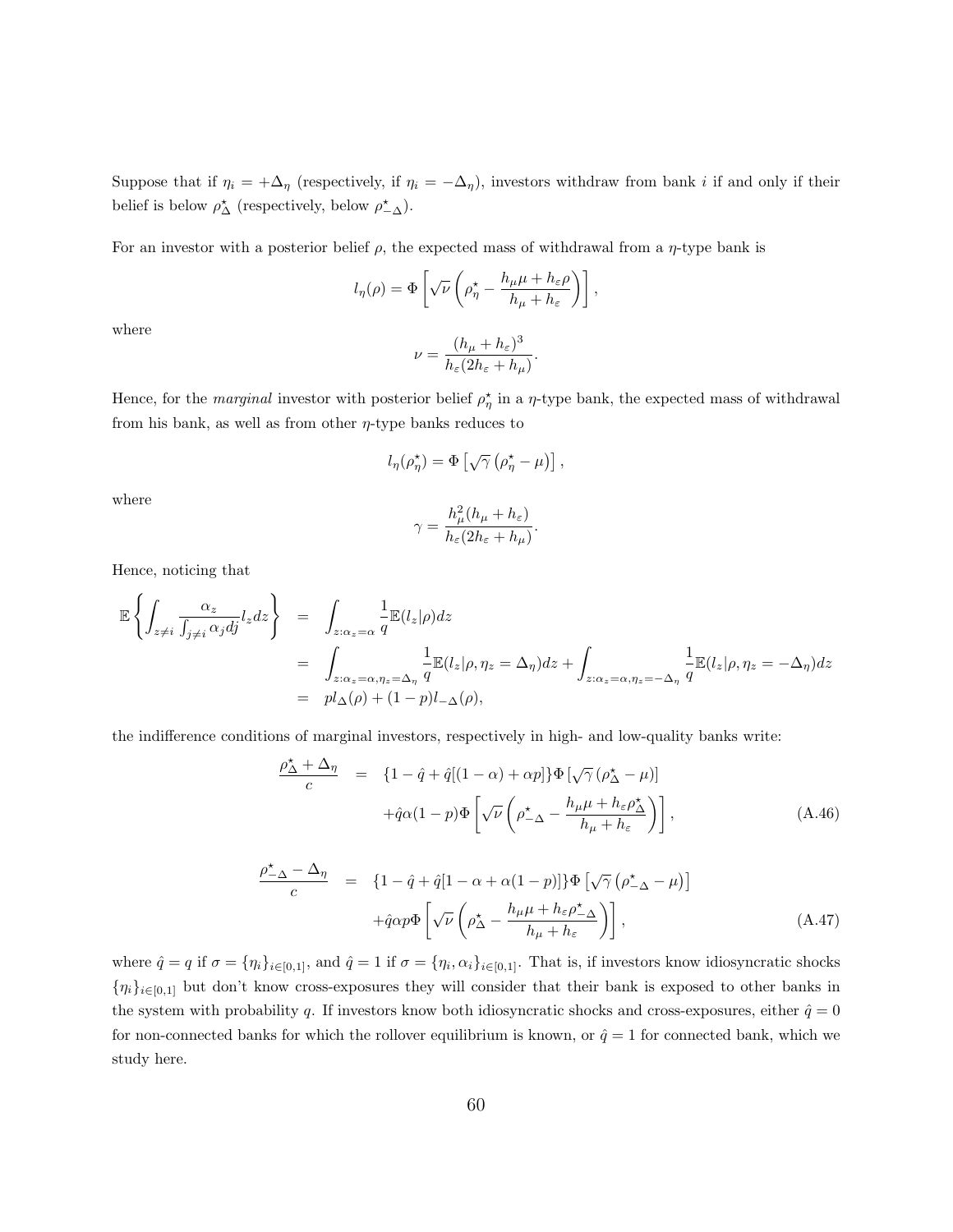There exists a unique equilibrium in threshold strategies iff the system  $\{(A.46), (A.47)\}\$  has a unique solution for the couple  $\{\rho^{\star}_{\Delta}, \rho^{\star}_{-\Delta}\}.$ 

Let

$$
\xi \equiv \frac{h_{\mu}^{2}(h_{\mu} + h_{\varepsilon})(2h_{\varepsilon} + h_{\mu})}{h_{\varepsilon}^{3}},
$$
  

$$
\xi < \frac{2\pi}{c^{2}}.
$$
 (A.48)

and consider the following condition,

**Lemma A.4.** If  $(A.48)$  is satisfied, there exists a unique equilibrium in threshold strategies.

Proof. Note that  $\gamma < \xi$ . Hence, if (A.48) holds, (A.46) yields a unique solution for  $\rho^*_{\Delta}$ , taking  $\rho^*_{-\Delta}$  as given.<sup>A9</sup> In addition,  $\rho_{\Delta}^*$  is strictly increasing in  $\rho_{-\Delta}^*$  (which, intuitively, reflects strategic complementarities across banks of different types). Hence, there exists a one-to-one mapping  $f(.)$  such that  $\rho_{\Delta}^* = f(\rho_{-\Delta}^*)$ .

Total differentiation of (A.46) with respect to  $\rho_{-\Delta}^*$  yields

$$
\left[A + \frac{h_{\epsilon}}{h_{\epsilon} + h_{\mu}} B\right] f'[\rho_{-\Delta}^{\star}] = B \tag{A.49}
$$

where,

$$
A = \frac{\partial}{\partial \rho} \left\{ \frac{\rho + \Delta_{\eta}}{c} - \left\{ 1 - \hat{q} + \hat{q}[(1 - \alpha) + \alpha p] \right\} \Phi \left[ \sqrt{\gamma} \left( \rho - \mu \right) \right] \right\}_{\rho = f(\rho^*_{-\Delta})}
$$

and letting  $\phi$  denote the density of a standard normal distribution,

$$
B = \hat{q}\alpha(1-p)\sqrt{\nu}\phi\left[\sqrt{\nu}\left(\rho_{-\Delta}^* - \frac{h_{\mu}\mu + h_{\varepsilon}\rho_{\Delta}^*}{h_{\mu} + h_{\varepsilon}}\right)\right].
$$

(A.48) and  $\gamma < \xi$  imply  $A > 0$ . Furthermore,  $B > 0$  and hence, (A.49) implies

$$
f' < \frac{h_{\varepsilon} + h_{\mu}}{h_{\varepsilon}}.\tag{A.50}
$$

Let C denote the total differentiation of the RHS of (A.47) with respect to  $\rho_{-\Delta}^*$ . Using (A.50),

$$
C < \frac{1}{\sqrt{2\pi}} \left\{ \left\{ 1 - \hat{q} + \hat{q} [1 - \alpha + \alpha (1 - p)] \right\} \sqrt{\gamma} + \hat{q} \alpha p \sqrt{\xi} \right\}. \tag{A.51}
$$

Hence, using  $\gamma < \xi$ ,  $C < \sqrt{\frac{\xi}{2\pi}}$ . Hence, if (A.48) is true, then there is a unique  $\rho_{-\Delta}^*$  that satisfies (A.47) if  $\rho_{\Delta}^* =$  $f(\rho_{\Delta}^{\star})$ .<sup>A10</sup> This, in turn, implies that the system  $\{(A.46)(A.47)\}\$  has a unique solution,  $\{\rho_{\Delta}^{\star}, \rho_{\Delta}^{\star}\}\$ .<sup>A11</sup>

<sup>A9</sup>If  $\frac{1}{c} > \sqrt{\frac{\gamma}{2\pi}}$ , then the function  $\frac{\rho+E_1(\eta_i)}{c} - \Phi[\sqrt{\gamma}(\rho-\mu)]$  is strictly increasing in  $\rho$ . This property underlies the uniqueness condition in Proposition 2.

 $A10$ This relies again on the fact that the LHS of  $(A.47)$  minus the RHS of  $(A.47)$  is then strictly increasing in  $\rho_{-\Delta}^{\star}$ 

 $A<sup>11</sup>$ Note that  $(A.48)$  is sufficient only.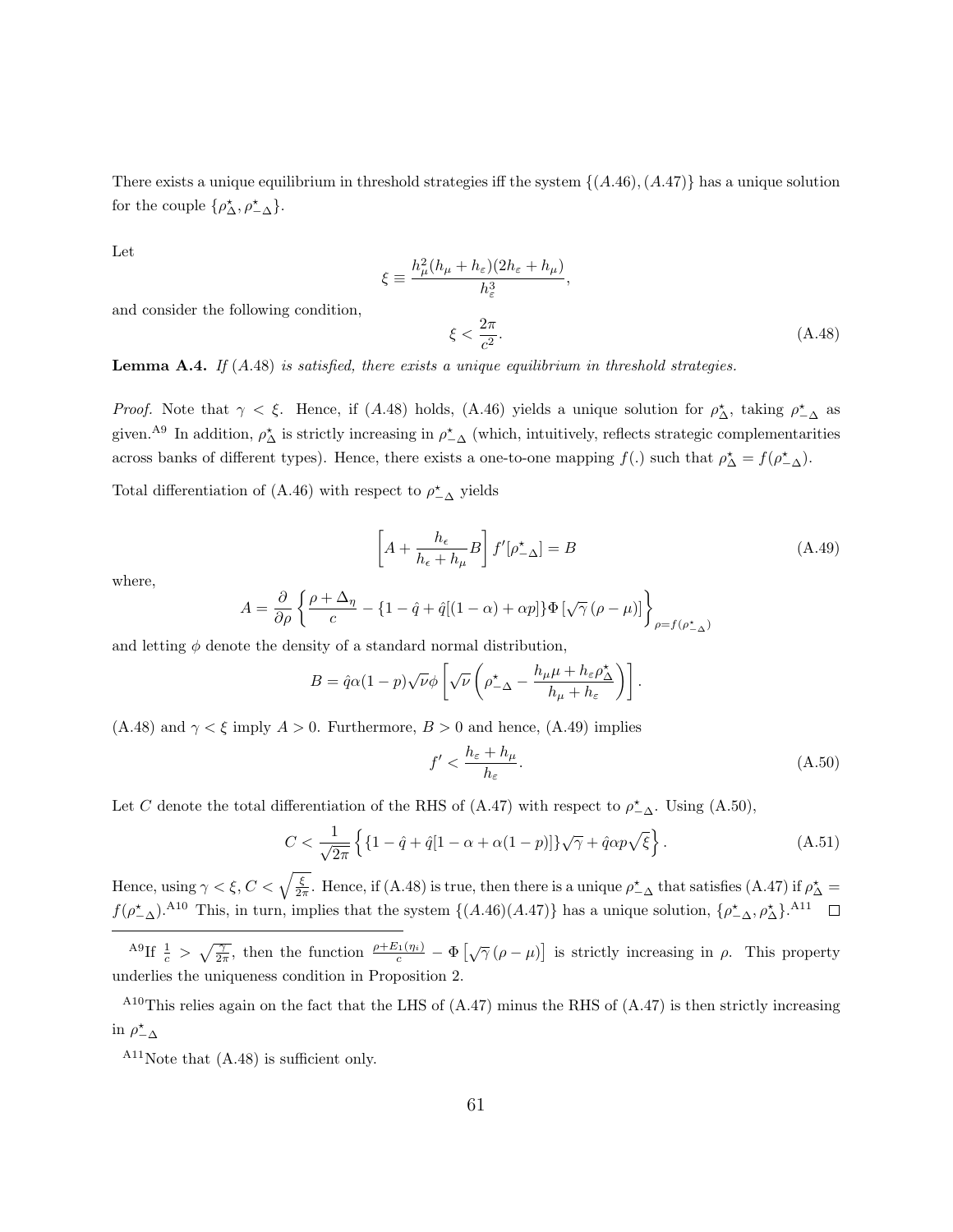Lemma 1 shows the existence of a unique equilibrium in threshold strategies when  $\xi < \frac{2\pi}{c^2}$ . The next lemma claims global uniqueness (without restricting attention to threshold strategies)

**Lemma A.5.** If  $\xi < \frac{2\pi}{c^2}$  is true, then the unique equilibrium of the rollover game is such that investors withdraw from a η-type bank if and only if their posterior belief  $\rho$  is smaller than  $\rho_n$ .

Proof. The proof is a slightly modified version of the forward induction argument that is standard in global games, so we only sketch it here.

Let  $u_{\Delta}(\rho, \rho_{\Delta}, \rho_{-\Delta})$  and  $u_{-\Delta}(\rho, \rho_{\Delta}, \rho_{-\Delta})$  denote the net return of an investor who rolls over, respectively in a high-quality and in low-quality bank, when his belief is  $\rho$  and he believes that other investors withdraw from  $\eta$ -type banks if their belief  $\rho'$  is smaller than  $\rho_{\eta}$ .

$$
u_{\Delta}(\rho, \rho_{\Delta}, \rho_{-\Delta}) = \rho + \Delta_{\eta}
$$
  
-c\{1 - \hat{q} + \hat{q}[1 - \alpha + \alpha p]\}\Phi\left[\sqrt{\nu}\left(\rho\_{\Delta} - \frac{h\_{\mu}\mu + h\_{\varepsilon}\rho}{h\_{\mu} + h\_{\varepsilon}}\right)\right]  
-c\hat{q}\alpha(1 - p)\Phi\left[\sqrt{\nu}\left(\rho\_{-\Delta} - \frac{h\_{\mu}\mu + h\_{\varepsilon}\rho}{h\_{\mu} + h\_{\varepsilon}}\right)\right] (A.52)

$$
u_{-}(\rho, \rho_{\Delta}, \rho_{-\Delta}) = \rho - \Delta_{\eta}
$$
  

$$
-c \{1 - \hat{q} + \hat{q}[1 - \alpha + \alpha(1 - p)]\} \Phi \left[ \sqrt{\nu} \left( \rho_{-\Delta} - \frac{h_{\mu}\mu + h_{\varepsilon}\rho}{h_{\mu} + h_{\varepsilon}} \right) \right]
$$

$$
-c\hat{q}\alpha p \Phi \left[ \sqrt{\nu} \left( \rho_{\Delta} - \frac{h_{\mu}\mu + h_{\varepsilon}\rho}{h_{\mu} + h_{\varepsilon}} \right) \right]
$$
(A.53)

 $u_n$  is strictly increasing in its first argument, and strictly decreasing in its second and third argument. Note also that there exists higher and lower dominance region, i.e.,

$$
\rho < \eta \Rightarrow u_{\eta} < 0 \text{ and } \rho > \eta - c \Rightarrow u_{\eta} > 0.
$$

Let  $\rho^1$  $\frac{1}{\Delta} \equiv -\Delta_{\eta}$  and  $\underline{\rho}^{1}_{-\Delta} \equiv \Delta_{\eta}$ , and notice that

$$
\lim_{\rho_{\Delta} \to -\infty, \rho_{-\Delta} \to -\infty} u_{\Delta}(\rho_{\Delta}^1, \rho_{\Delta}, \rho_{-\Delta}) = 0 \quad \text{and} \quad \lim_{\rho_{\Delta} \to -\infty, \rho_{-\Delta} \to -\infty} u_{-\Delta}(\rho_{-\Delta}^1, \rho_{\Delta}, \rho_{-\Delta}) = 0. \quad (A.54)
$$

Next, define  $(\rho^k_A)$  $(\underline{\rho}_{-\Delta}^k)_{k>1}$  and  $(\underline{\rho}_{-\Delta}^k)_{k>1}$  in the following recursive way,

$$
\forall k, u_{\Delta}(\underline{\rho_{\Delta}^{k+1}}, \underline{\rho_{\Delta}^k}, \underline{\rho_{-\Delta}^k}) = 0 \text{ and } u_{-\Delta}(\underline{\rho_{\Delta}^{k+1}}, \underline{\rho_{\Delta}^k}, \underline{\rho_{-\Delta}^k}) = 0.
$$

Using the monotonicity properties of  $u, u_{\Delta}(\rho_{\Lambda}^1)$  $(\Delta, \rho^1_{\Delta}, \rho^1_{-\Delta})$  < 0. Hence,  $u_{\Delta}(\rho^2_{\Delta})$  $\mathcal{L}_{\Delta}, \mathcal{L}_{\Delta}^{1}, \mathcal{L}_{-\Delta}^{1}$  = 0 implies  $\mathcal{L}_{\Delta}^{2}$  $\frac{2}{\Delta} > \underline{\rho}_{\Delta}^1.$ Likewise, for any  $k, \rho_{\lambda}^{k+1}$  $_{\Delta}^{k+1} > \underline{\rho}_{\Delta}^{k}$  and  $\underline{\rho}_{-\Delta}^{k+1} > \underline{\rho}_{-\Delta}^{k}$ .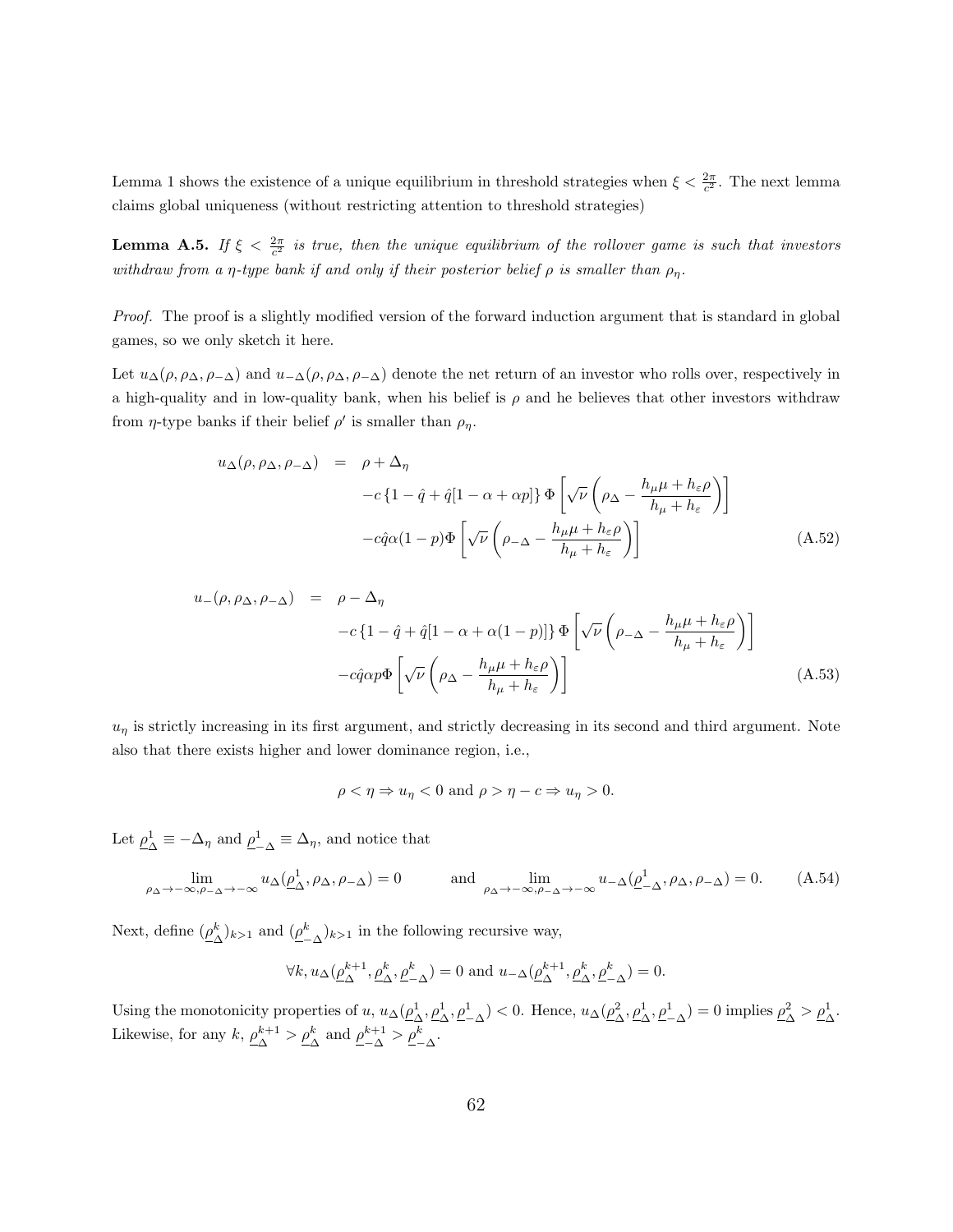Finally, for any  $k, \rho_{\lambda}^{k}$  $\frac{k}{\Delta} < \rho^{\star}_{\Delta}$  (as defined in Lemma A.4) and  $\rho^k_{-\Delta} < \rho^{\star}_{-\Delta}$ . Proof is by forward induction. It is true for  $k = 1$ . Suppose it is true for  $k > 1$ . Then, using the monotonicity properties of u,

$$
0 = u(\underline{\rho_{\Delta}^{k+1}}, \underline{\rho_{\Delta}^k}, \underline{\rho_{-\Delta}^k}) > u(\underline{\rho_{\Delta}^{k+1}}, \rho_{\Delta}^*, \rho_{-\Delta}^*).
$$

Since  $u_h(\rho_{\Delta}^*, \rho_{\Delta}^*, \rho_{-\Delta}^*) = 0, \underline{\rho}_{\Delta}^{k+1}$  $_{\Delta}^{k+1} < \rho_{\Delta}^*$ .

 $(\underline{\rho}_{-\Delta}^k)_k$  and  $(\underline{\rho}_{-\Delta}^k)_k$  are strictly increasing bounded above sequences, hence they converge, respectively to  $\rho_{\Delta}$  and  $\rho_{-\Delta}$ . Since  $u_{\Delta}$  and  $u_{-\Delta}$  are continuous functions, the following conditions must hold,

$$
u_{\Delta}(\underline{\rho}_{\Delta}, \underline{\rho}_{\Delta}, \underline{\rho}_{-\Delta}) = 0
$$
 and  $u_{l}(\underline{\rho}_{-\Delta}, \underline{\rho}_{\Delta}, \underline{\rho}_{-\Delta}) = 0$ ,

which implies  $\rho_{\Delta} = \rho_{\Delta}^*$  and  $\rho_{-\Delta} = \rho_{-\Delta}^*$ .

A similar exercise show the existence of strictly decreasing sequences  $(\bar{\rho}_{\Delta}^k)_k$  and  $(\bar{\rho}_{-\Delta}^k)_k$  that converge, respectively to  $\rho_{\Delta}^{\star}$  and  $\rho_{-\Delta}^{\star}$ .

The end of the proof is standard. It consist in showing that the only strategies that survive  $k$  rounds of deletion of dominated strategies are such that an investor in an  $\eta$ -type bank withdraws if his belief is below  $\rho^k$  $\frac{k}{\eta}$  and rolls over if his belief is above  $\overline{\rho}_{\eta}^k$ . Hence, eventually, the only strategy that survives iterated deletion of dominated strategies is such that investors roll over in a  $\eta$ -type bank if and only if their belief is above  $\rho_{\eta}^{\star}$ .  $\Box$ 

To summarize, we have shown that provided  $\xi < \frac{2\pi}{c^2}$ , the rollover game has a unique equilibrium. In this equilibrium investors withdraw from bank i if and only if their belief  $\rho_i$  is below a threshold that depends on their information about  $\eta_i$  and  $\alpha_i$ .

We turn now to the limit case in which  $h_{\epsilon} \to +\infty$ .<sup>A12</sup> Note first that this implies  $\xi \to 0$  so that the uniqueness condition  $\xi < \frac{2\pi}{c^2}$  is still true. Second, it also implies  $\gamma \to 0$ . Finally, since from (A.46) and (A.47),  $\rho_{\Delta}$  and  $\rho_{-\Delta}$  are bounded,

$$
\lim_{h_{\varepsilon}\to\infty}\Phi\left[\sqrt{\gamma}\left(\rho_{\eta}^{\star}-\mu\right)\right]=\frac{1}{2}.
$$

The analysis of the equilibrium thresholds builds on two lemmas.

#### Lemma A.6.

$$
\lim_{h_{\varepsilon}\to\infty} (\rho^{\star}_{\Delta} - \rho^{\star}_{-\Delta}) \le 0. \tag{A.55}
$$

<sup>&</sup>lt;sup>A12</sup>Everything we show below for  $h_{\epsilon} \to +\infty$  also holds if we take limits jointly on  $h_{\epsilon}$  and  $h_{\mu}$ , that is, if  $h_{\mu} \to +\infty$  and  $\frac{h_{\mu}^2}{h_{\varepsilon}} \to 0$  (which implies  $\xi \to 0$ ).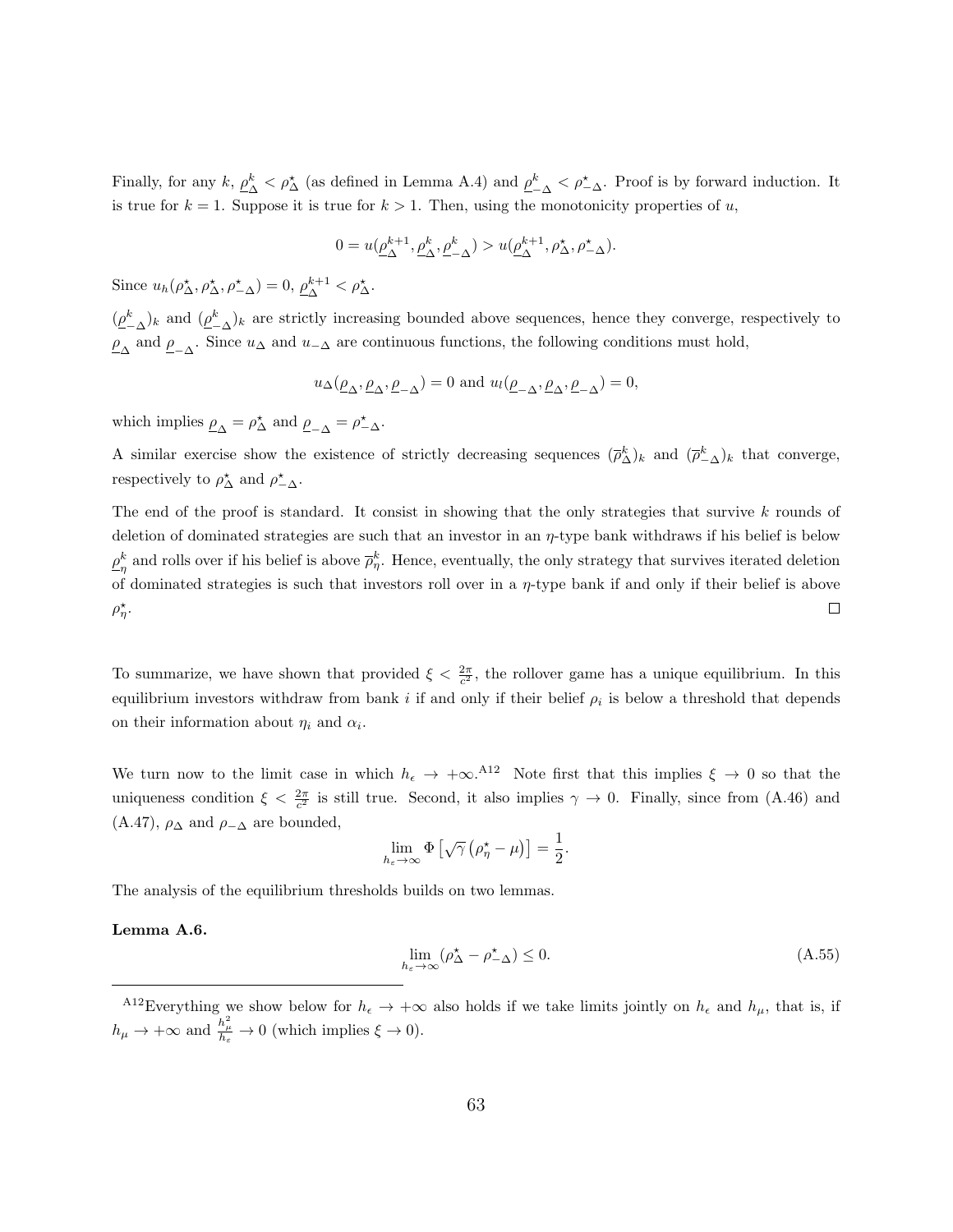Proof. Suppose (A.55) is not true, then

$$
\lim_{h_{\varepsilon}\to\infty} \Phi\left[\sqrt{\nu}\left(\rho_{-\Delta}^* - \frac{h_{\mu}\mu + h_{\varepsilon}\rho_{\Delta}^*}{h_{\mu} + h_{\varepsilon}}\right)\right] = 0
$$

and

$$
\lim_{h_{\varepsilon}\to\infty} \Phi\left[\sqrt{\nu}\left(\rho^{\star}_{\Delta} - \frac{h_{\mu}\mu + h_{\varepsilon}\rho^{\star}_{-\Delta}}{h_{\mu} + h_{\varepsilon}}\right)\right] = 1
$$

Then, (A.46) and (A.47) imply

$$
\lim_{h_{\varepsilon}\to\infty}\frac{\rho^{\star}_{\Delta}-\rho^{\star}_{-\Delta}}{c}=-\frac{2\Delta_{\eta}}{c}-\frac{\hat{q}\alpha}{2}<0,
$$

a contradiction.

**Lemma A.7.**  $\lim_{h_{\varepsilon}\to\infty} (\rho_{\Delta}^* - \rho_{-\Delta}^*) = 0$  if and only if  $2\Delta_{\eta} \leq \frac{\hat{q}\alpha}{2}$ .

*Proof.* Suppose  $\lim_{h_{\varepsilon}\to\infty}$  ( $\rho^{\star}_{\Delta} - \rho^{\star}_{-\Delta}$ ) = 0, then subtracting (A.47) from (A.46) and using the fact that  $0\leq \Phi(.)\leq 1,$ 

$$
\frac{2\Delta_{\eta}}{c} \le \frac{1-\hat{q}+\hat{q}[1-\alpha+\alpha p]}{2} + \hat{q}\alpha(1-p) - \frac{1-\hat{q}+\hat{q}[1-\alpha+\alpha(1-p)]}{2},
$$

which, after rearranging, proves  $\lim_{h_{\varepsilon}\to\infty} (\rho_h^* - \rho_l^*) = 0 \Rightarrow \frac{2\Delta_\eta}{c} \leq \frac{\hat{q}\alpha}{2}$ .

Suppose  $\lim_{h_{\varepsilon}\to\infty} (\rho_h^* - \rho_l^*) \neq 0$ . From lemma 2, it implies  $\lim_{h_{\varepsilon}\to\infty} (\rho_h^* - \rho_l^*) < 0$ . Hence,

$$
\lim_{h_{\varepsilon}\to\infty} \Phi\left[\sqrt{\nu}\left(\rho_l^{\star} - \frac{h_{\mu}\mu + h_{\varepsilon}\rho_h^{\star}}{h_{\mu} + h_{\varepsilon}}\right)\right] = 1
$$

and

Hence,

$$
\lim_{h_{\varepsilon}\to\infty}\Phi\left[\sqrt{\nu}\left(\rho_h^{\star}-\frac{h_{\mu}\mu+h_{\varepsilon}\rho_l^{\star}}{h_{\mu}+h_{\varepsilon}}\right)\right]=0
$$

Then subtracting  $(A.47)$  from  $(A.46)$ ,

$$
\lim_{h_{\varepsilon}\to\infty}\frac{\rho_h^{\star}-\rho_l^{\star}}{c}=-\frac{2\Delta_\eta}{c}+\frac{\hat{q}\alpha}{2},
$$
  

$$
\frac{2\Delta_\eta}{c}>\frac{\hat{q}\alpha}{2}.
$$

Consider now two cases

1.  $2\Delta_{\eta} \leq \frac{c\hat{q}\alpha}{2}$ 

Intuitively, this corresponds to the case where the benefit of transparency is likely to be low (high and low-quality banks are not very different  $(\Delta \text{ small})$ . There are strong externalities between banks,

 $\Box$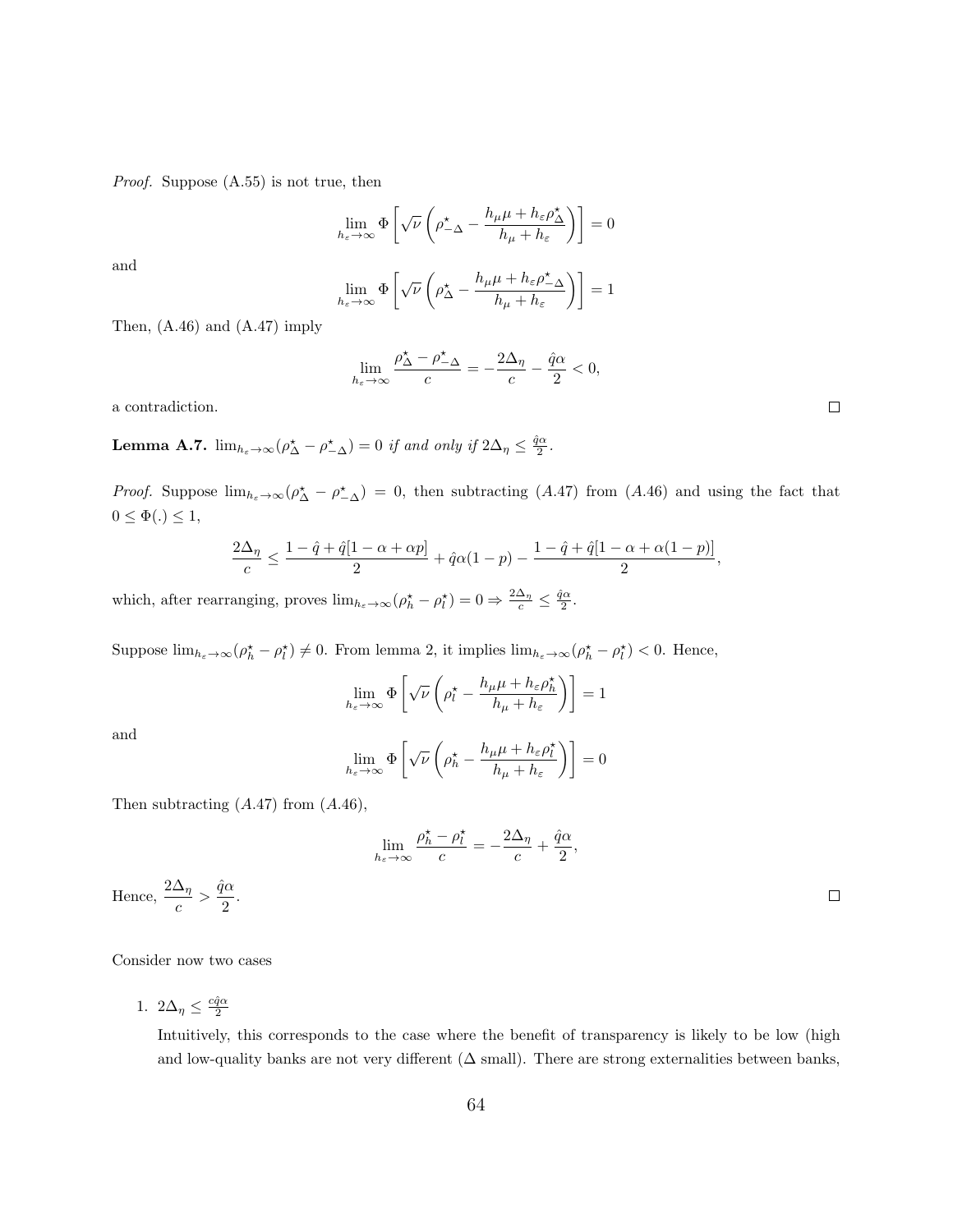hence every bank is highly dependent from liquidation decisions in all other banks ( $\alpha$  and  $q$  large) large).

Using

$$
\lim_{h_{\varepsilon}\to\infty}\sqrt{\nu}\left(\rho_l^{\star}-\frac{h_{\mu}\mu+h_{\varepsilon}\rho_h^{\star}}{h_{\mu}+h_{\varepsilon}}\right)=\lim_{h_{\varepsilon}\to\infty}\frac{h_{\varepsilon}}{h_{\mu}+h_{\varepsilon}}\sqrt{\nu}(\rho_l^{\star}-\rho_h^{\star})=-\lim_{h_{\varepsilon}\to\infty}\sqrt{\nu}\left(\rho_h^{\star}-\frac{h_{\mu}\mu+h_{\varepsilon}\rho_l^{\star}}{h_{\mu}+h_{\varepsilon}}\right),
$$

 $p \times (A.46) + (1 - p) \times (A.47)$  yields after simplification

$$
\lim_{h_{\varepsilon}\to\infty} \rho_{\Delta}^{\star} = \lim_{h_{\varepsilon}\to\infty} \rho_{-\Delta}^{\star} = \frac{c}{2} - (2p - 1)\Delta_{\eta}
$$
\n(A.56)

Note that in this case, the run threshold is identical across banks with different  $\eta_i$ . Intuitively, cross-exposures create strategic complementarities between banks that are strong enough to overcome differences in long-term returns.

2.  $2\Delta_{\eta} > \frac{c\hat{q}\alpha}{2}$ 

One gets directly

$$
\lim_{h_{\varepsilon}\to\infty} \rho^{\star}_{\Delta} = [1 + \hat{q}\alpha(1-p)]\frac{c}{2} - \Delta_{\eta}
$$

$$
\lim_{h_{\varepsilon}\to\infty} \rho^{\star}_{-\Delta} = [1 - \hat{q}\alpha p]\frac{c}{2} + \Delta_{\eta} > \lim_{h_{\varepsilon}\to\infty} \rho^{\star}_{\Delta}
$$

Finally, when  $h_{\mu} \to +\infty$  (and  $\frac{h_{\mu}^2}{h_{\epsilon}} \to 0$ ),  $\lim_{h_{\epsilon} \to \infty} \rho_{\eta}^* = \mu$ , and hence

- if  $2\Delta_{\eta} \leq \frac{c q \alpha}{2},$ - if  $\frac{c q \alpha}{2} < 2\Delta_{\eta} \leq \frac{c \alpha}{2},$ 

$$
p_{\Delta,\alpha} = p_{-\Delta,\alpha} = p^*,
$$
  

$$
p_{\Delta} = 1 - \frac{1}{q\alpha} \left[ \frac{2(\mu + \Delta_\eta)}{c} - 1 \right]
$$
 and 
$$
p_{-\Delta} = \frac{1}{q\alpha} \left[ 1 - \frac{2(\mu - \Delta_\eta)}{c} \right].
$$

 $p_{\Delta} = p_{-\Delta} = p_{\Delta,\alpha} = p_{-\Delta,\alpha} = p^*$ 

- if 
$$
\frac{c\alpha}{2} < 2\Delta_{\eta}
$$
,  
\n
$$
p_{\Delta,\alpha} = 1 - \frac{1}{\alpha} \left[ \frac{2(\mu + \Delta_{\eta})}{c} - 1 \right] \text{ and } p_{-\Delta,\alpha} = \frac{1}{\alpha} \left[ 1 - \frac{2(\mu - \Delta_{\eta})}{c} \right].
$$
\n
$$
p_{\Delta} = 1 - \frac{1}{q\alpha} \left[ \frac{2(\mu + \Delta_{\eta})}{c} - 1 \right] \text{ and } p_{-\Delta} = \frac{1}{q\alpha} \left[ 1 - \frac{2(\mu - \Delta_{\eta})}{c} \right].
$$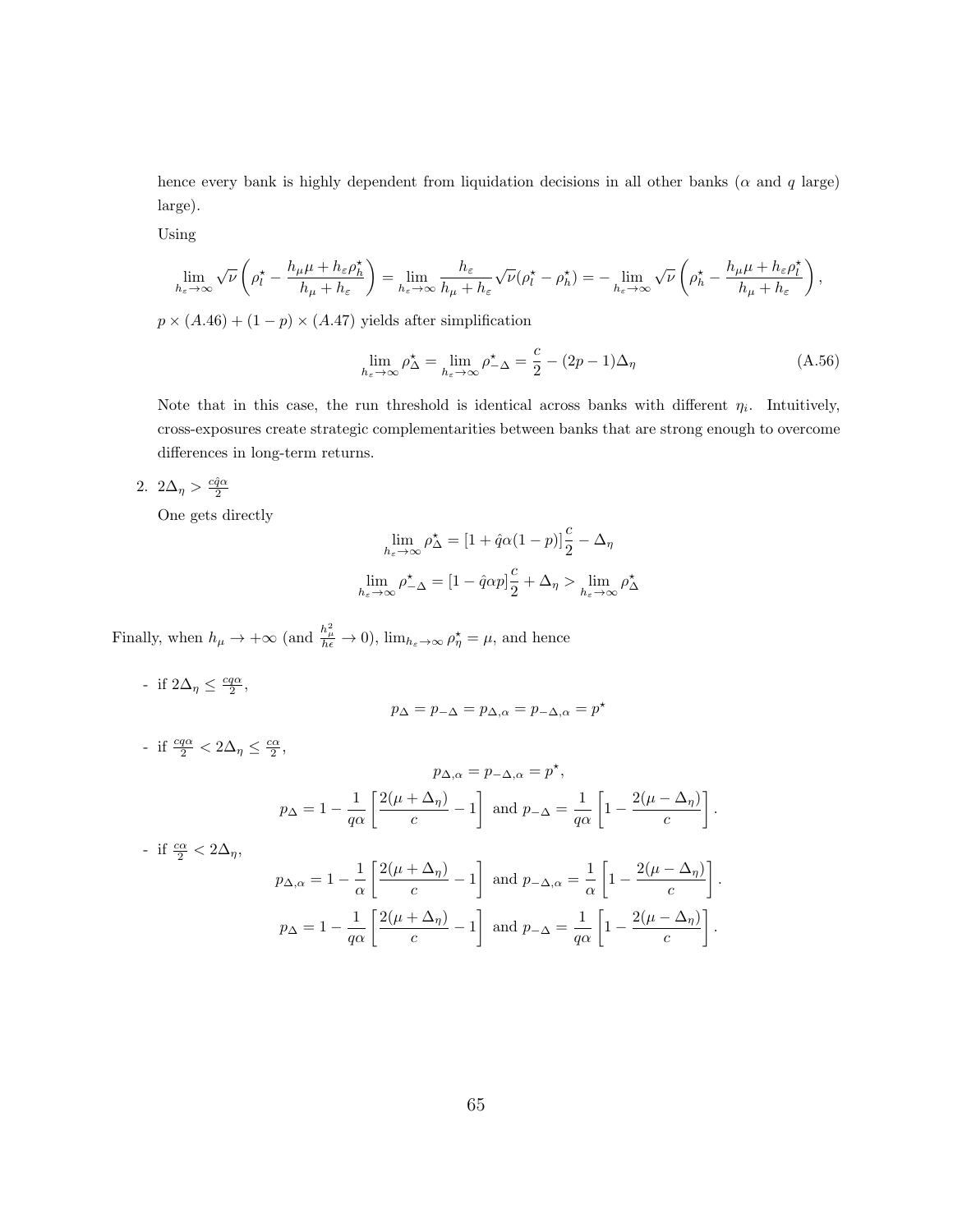#### Proof of Proposition 8

The probability that a bank is of high-quality (i.e.,  $\eta_i = \Delta_{\eta}$ ) given p and given  $\varsigma_i^I = h$  is

$$
\Pr(\eta_i = \Delta_{\eta} | p, \varsigma_i^I = h) = \frac{\Pr(\eta_i = \Delta_{\eta} | p) \Pr(\varsigma_i^I = h | p, \eta_i = \Delta_{\eta})}{\Pr(\varsigma_i^I = h | p)} =
$$
\n
$$
= \Pr(\varsigma_i^I = h | p, \eta_i = \Delta_{\eta}) = \theta^I + (1 - \theta^I) p. \tag{A.57}
$$

[Since  $Pr(\eta_i = \Delta_{\eta} | p) = Pr(\theta_i^I = h | p) = p$ .]

Similarly, the probability that a bank is of low-quality (i.e.,  $\eta_i = \Delta_{\eta}$ ) given p and given  $\varsigma_i^I = l$  is

$$
\Pr(\eta_i = \Delta_{\eta} | p, \varsigma_i^I = l) = \theta^I + (1 - \theta^I)(1 - p). \tag{A.58}
$$

From (A.57) and (A.58), it follows that

$$
\mathbb{E}_1(\eta_i|p,h,\emptyset) = \left[2\left(\theta^I + (1-\theta^I)p\right) - 1\right]\Delta_\eta \quad \text{and} \quad \mathbb{E}_1(\eta_i|p,l,\emptyset) = \left[2(1-\theta^I)p - 1\right]\Delta_\eta. \tag{A.59}
$$

If the regulator does not disclose his bank-specific information on a given bank  $i$ , this bank suffers a run if and only if

$$
\mu + \mathbb{E}_1(\eta_i | p, s_i^I, \emptyset) < \frac{c}{2}.\tag{A.60}
$$

Define  $p^*$  and  $\overline{p}^*$  as

$$
\mathbb{E}_1(\eta_i | \underline{p}^\star, h, \emptyset) \equiv \mu - \frac{c}{2} \tag{A.61}
$$

$$
\mathbb{E}_1(\eta_i|\overline{p}^\star, l, \emptyset) \equiv \mu - \frac{c}{2}
$$
\n(A.62)

then, since  $\frac{\partial \mathbb{E}_1(\eta_i|p,h,\theta)}{\partial p} > 0$  and  $\frac{\partial \mathbb{E}_1(\eta_i|p,l,\theta)}{\partial p} > 0$ , a bank such that  $\varsigma_i^I = h$  (respectively,  $\varsigma_i^I = l$ ) suffers a run if the regulator does not disclose bank-specific information if and only if  $p < p^*$  (respectively,  $p < \overline{p}^*$ ). Hence, if  $p < p^*$  (respectively,  $p < \overline{p}^*$ ) it is optimal for the regulator to disclose its information on banks such that  $s_i^I = h$  (respectively,  $s_i^I = l$ ).<sup>A13</sup>

From  $(A.59)$ ,  $\mathbb{E}_1(\eta_i|p,h,\emptyset) > \mathbb{E}_1(\eta_i|p,l,\emptyset)$  for any given p. In addition,  $\frac{\partial \mathbb{E}_1(\eta_i|p,h,\emptyset)}{\partial p} > 0$  and  $\frac{\partial \mathbb{E}_1(\eta_i|p,l,\emptyset)}{\partial p} > 0$ . Therefore,  $p^* \leq \overline{p}^*$ . Finally,  $\mathbb{E}_1(\eta_i|p, h, \emptyset) > \mathbb{E}_1(\eta_i|p) > \mathbb{E}_1(\eta_i|p, l, \emptyset)$ , with  $\mathbb{E}_1(\eta_i|p) = (2p-1)\Delta_{\eta}$  and  $\frac{\partial \mathbb{E}_1(\eta_i|p)}{\partial p} > 0$ , which implies that  $\underline{p}^* < p^* < \overline{p}^*$ .  $\Box$ 

<sup>A13</sup>Note that, since  $\mathbb{E}_1(\eta_i|p,\varsigma_i^I,l) < \mathbb{E}_1(\eta_i|p,\varsigma_i^I,\emptyset) < \mathbb{E}_1(\eta_i|p,\varsigma_i^I,h)$ , disclosing bank-specific information when  $s_i^I = l$  (respectively,  $s_i^I = h$ ) prevents run for some realizations of p below  $\underline{p}^*$  (respectively  $\overline{p}^*$ ), in which case it is strictly optimal. However, for a low enough p, and provided if  $\theta^R$  and  $\theta^I$  are not too large, it might be the case that  $\mathbb{E}_1(\eta_i|p,l,h) < \mu - \frac{c}{2}$  (respectively,  $\mathbb{E}_1(\eta_i|p,h,h) < \mu - \frac{c}{2}$ ). In such cases, disclosure is only weakly optimal as runs cannot be prevented by disclosing information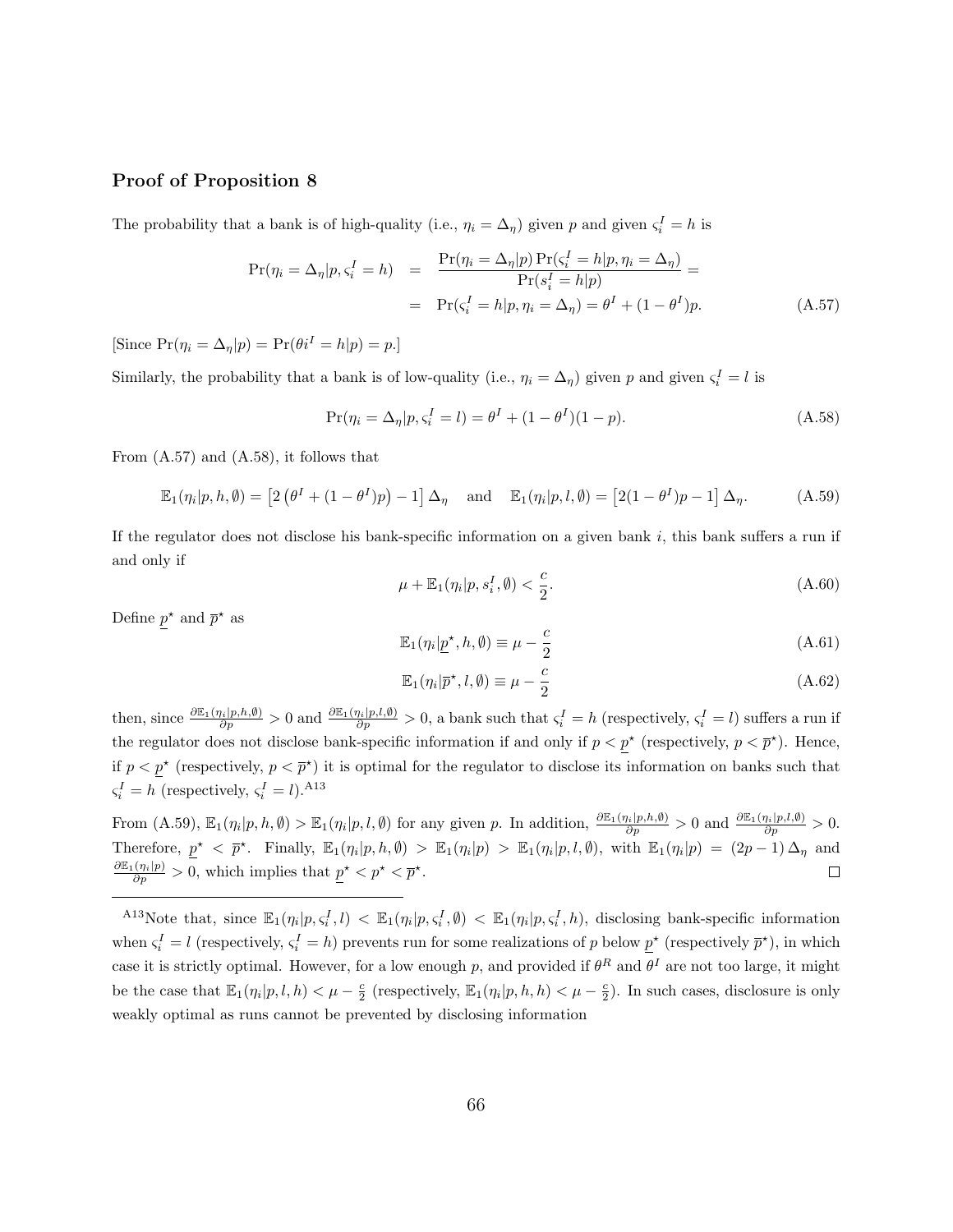### Proof of Corollary 5

Given (A.59), it follows from (A.61) and (A.62) that  $\frac{\partial \bar{p}^*}{\partial \theta^I} > 0$  and  $\frac{\partial p^*}{\partial \theta^I} < 0$ .

Since  $p^*$  verifies  $\mu + (2p^* - 1) = \frac{c}{2}$  (see Proposition 2), and from  $(A.59)$ ,  $\lim_{\theta^I \to 0} \mathbb{E}_1(\eta_i | p, h, \emptyset) \to (2p - 1)\Delta_{\eta}$ , it follows that  $\lim_{\theta^I \to 0} p^* \to p^*$ . Likewise, one shows  $\lim_{\theta^I \to 0} \overline{p}^* \to p^*$ .  $\Box$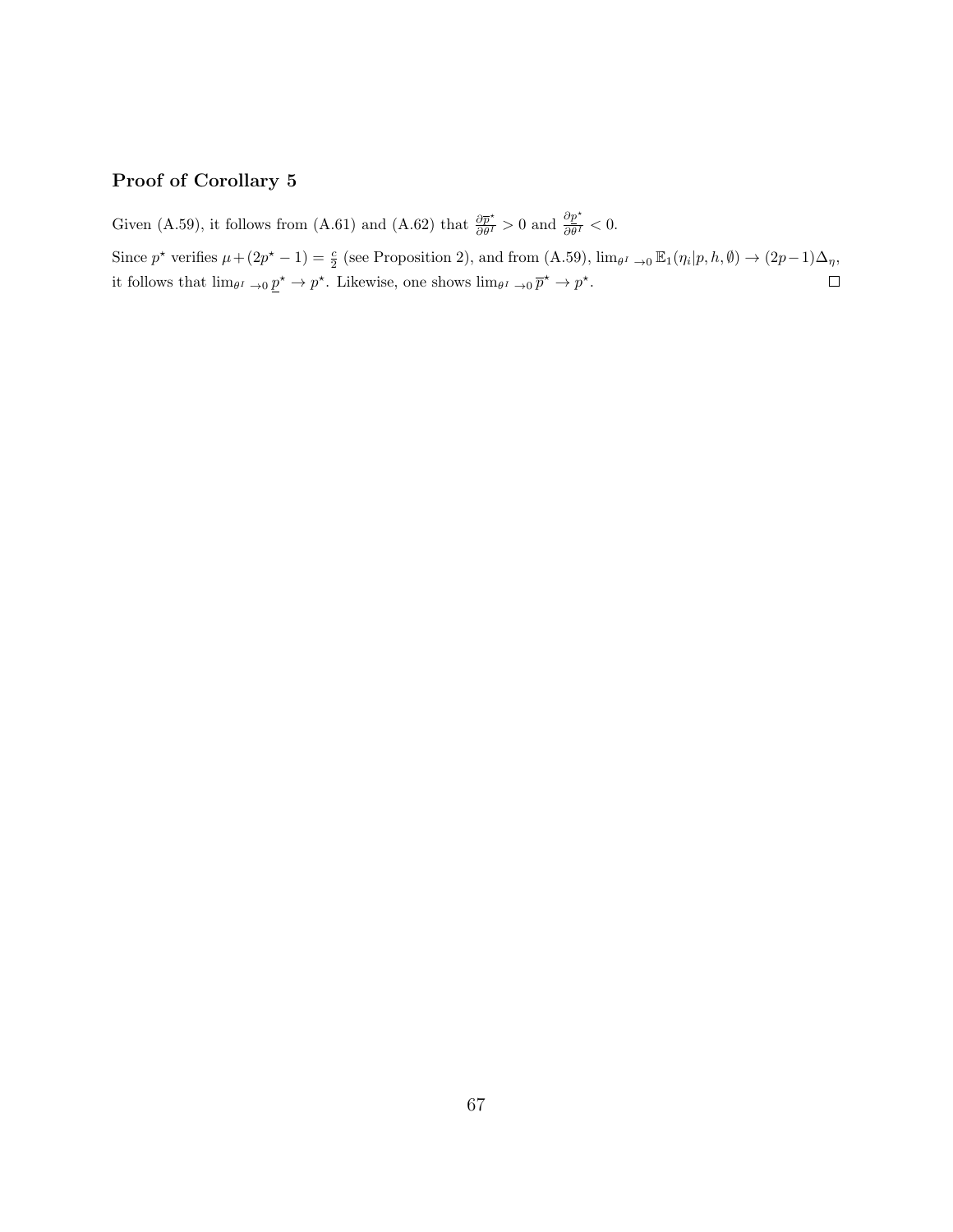### Appendix B. Robustness

### I. The Case in which  $h_{\mu}$  is Finite

The main text provides the analysis of the limit case where  $h_{\mu} \to +\infty$ . We show here that in the more general case where  $h_{\mu}$  is finite, the optimal disclosure policy is still one in which transparency is optimal when  $p$  is below a threshold  $p^*$ . Hence, this section generalizes the result in Proposition 2 of the main text.

**Proposition B.1.** For every finite  $h_\mu$  there exists a threshold  $p^*(h_\mu) \in [0,1]$  such that the regulator follows a policy of transparency if and only if  $p < p^*(h_\mu)$ .

*Proof.* Let  $F(\eta)$  denote the net expected return of a bank when investors believe that the idiosyncratic component of returns is equal to  $\eta$ :

$$
F(\eta) \equiv \int_{\frac{c}{2} - \eta}^{+\infty} [x + \eta] \sqrt{\frac{h_{\mu}}{2\pi}} e^{-h_{\mu} \frac{(x - \mu)^2}{2}} dx
$$
 (B.1)

Transparency is preferable to opacity if and only if

$$
D(p) \equiv pF(\Delta_{\eta}) + (1 - p)F(-\Delta_{\eta}) - F[(2p - 1)\Delta_{\eta}] > 0.
$$
 (B.2)

Differentiating twice,

$$
D''(p) = -4\Delta_{\eta}^{2} \sqrt{\frac{h_{\mu}}{2\pi}} e^{-h_{\mu} \frac{\left[\frac{c}{2} - (2p - 1)\Delta_{\eta} - \mu\right]^{2}}{2}} \left[1 + \frac{c h_{\mu}}{2} \left(\frac{c}{2} - (2p - 1)\Delta_{\eta} - \mu\right)\right].
$$
 (B.3)

Therefore,  $D(.)$  changes convexity at most once on  $(0, 1)$ . This, together with the observation that  $D(0)$  =  $D(1) = 0$ , implies that  $D(p) = 0$  has at most one solution in  $(0,1)$ . Finally,  $\frac{c}{2} + \Delta_{\eta} - \mu > 0$  implies  $D''(0) < 0$ , which in turn, implies that if there exists a  $\overline{p} \in (0,1)$  such that  $D(\overline{p}) = 0$ , then  $D(p) > 0$ if  $p \in (0,\bar{p})$  and  $D(p) < 0$  if  $p \in (\bar{p},1)$ . Hence, the optimal strategy would be such that the system is transparent iff  $p < p^*(h_\mu) \equiv \overline{p}$ .

Alternatively, if there does not exist a  $\bar{p} \in (0,1)$  such that  $D(\bar{p}) = 0$ , then there is a corner solution in which either (i)  $D(p) > 0$  for all  $p \in (0,1)$  and hence,  $p^*(h_\mu) = 1$  (i.e., transparency dominates opacity) or (ii)  $D(p) < 0$  for all  $p \in (0, 1)$  and hence,  $p^*(h_\mu) = 0$  (i.e., opacity dominates transparency).  $\Box$ 

Notice that a corner solution only happens if the distribution of  $\tilde{\mu}$  is highly dispersed. If, on the contrary, the distribution is more concentrated around the mean,  $\mu$ , then  $p^* \in (0,1)$ . To see this, derive

$$
D'(p) = \int_{\frac{c}{2}-\Delta}^{\frac{c}{2}+\Delta} (x+\Delta)d\Phi[\sqrt{h_{\mu}}(x-\mu)]dx - 2\Delta \int_{\frac{c}{2}-(2p-1)\Delta}^{\frac{c}{2}+\Delta} d\Phi[\sqrt{h_{\mu}}(x-\mu)]dx - 2\Delta \frac{c}{2} \sqrt{\frac{h_{\mu}}{2\pi}} e^{-h_{\mu} \frac{[c/2-(2p-1)\Delta-\mu]^2}{2}}.
$$
\n(B.4)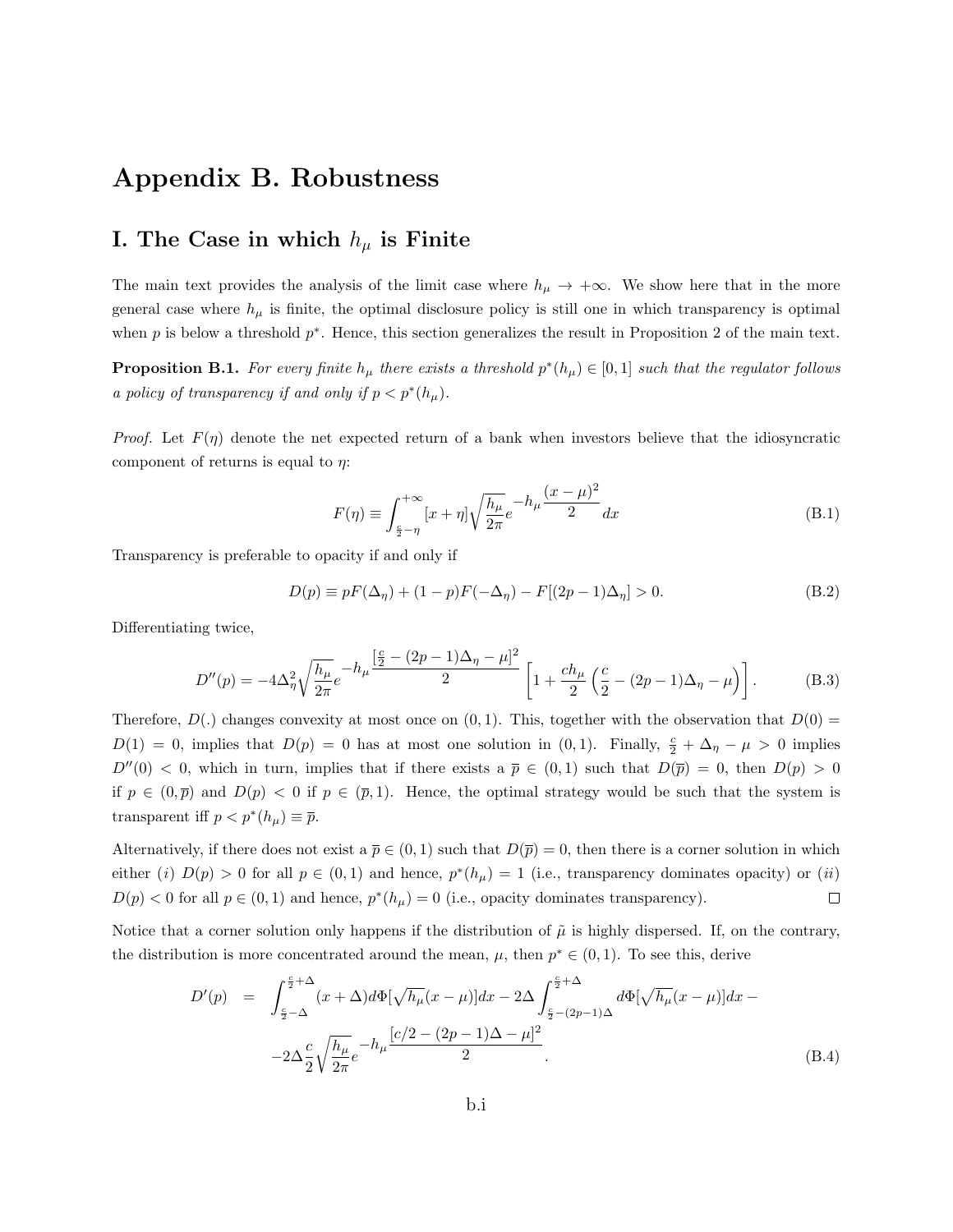Therefore, given  $\frac{c}{2} - \Delta_{\eta} < \mu < \frac{c}{2} + \Delta_{\eta}$ , we get

$$
\lim_{h_{\mu}\to+\infty} D'(0) = \mu + \Delta_{\eta} \text{ and } \lim_{h_{\mu}\to+\infty} D'(1) = \mu - \Delta_{\eta}.
$$
 (B.5)

Thus, for  $h_\mu$  sufficiently large,  $D'(0) > 0$  and  $D'(1) > 0$  (since  $\mu - \Delta_\eta > 0$ ), and hence,  $p^* \in (0, 1)$ . Moreover, as  $h_{\mu} \to +\infty$  then  $p^*(h_{\mu}) \to p^*$  as defined in Proposition 2.

Finally notice that in the main text we have also taken the limit  $h_{\varepsilon} \to +\infty$ . This also done to simplify the analysis. If  $h_{\varepsilon}$  is finite but large enough relative to  $h_{\mu}$ , the equilibrium remains unique and the optimal disclosure policy is still one in which the regulator increases transparency following a negative shock to the financial system (i.e., when the realization of  $p$  falls below some threshold).  $\Box$ 

### II. Disclosure Policy with Endogenous Risk

In the main text, we study the optimal disclosure policy while taking each bank's risk as given. Banks however do have some control over their risk exposure. For instance, banks may choose to diversify their idiosyncratic risk by investing across different industries, regions, or asset classes, or they may lower their exposure to aggregate risk by increasing the liquidity of their balance sheets. In fact, diversification and increased liquidity are measures often prescribed to address rollover risk (e.g., Allen and Gale, 2000; Dasgupta, 2004). In this appendix, we study the optimal disclosure policy when banks can choose their risk exposure.

#### II.A Diversification

We consider first the case where banks can diversify their idiosyncratic risk by investing across different assets. In particular, we assume that the return  $r_i$ , as defined in Section 1, now characterizes the return of a class of assets of type  $i$ , instead of the return of a bank. We also assume that banks can invest into different asset classes at  $t = 0$  (hence, before knowing  $r_i$  or the realization of p). Specifically, each bank i can invest a fraction  $\alpha_i \in (0,1]$  of its resources in assets of class i, and the rest of its resources,  $1 - \alpha_i$ , into each other classes of assets  $j \neq i$  in equal proportion. Thus, through the fraction  $\alpha_i$ , bank i remains exposed to the specific risk of asset i while the rest of its resources is invested in a perfectly diversified portfolio. Notice that the model studied in previous sections corresponds to the particular case where  $\alpha_i = 1$  for all i, that is, the case in which each bank chooses to be fully invested in one asset type. Using a natural extension of the terminology introduced in previous sections, we refer to an asset with idiosyncratic component  $\eta_i = \Delta_{\eta}$ , as a high-quality asset, and its corresponding bank as a high-quality bank.

Since there is a continuum of assets, the payoff of bank i from the share  $1-\alpha_i$  invested in assets  $j \neq i$  is equal to  $(1-\alpha_i)[\mu+(2p-1)\Delta_n]$ . In this payoff, the only source of uncertainty comes from the aggregate component p. Hence the long-term return of bank i is now  $\mu + (1 - \alpha_i)(2p - 1)\Delta_\eta + \alpha_i \eta_i$  where  $\alpha_i \eta_i$  determines bank i exposure to asset-idiosyncratic risk.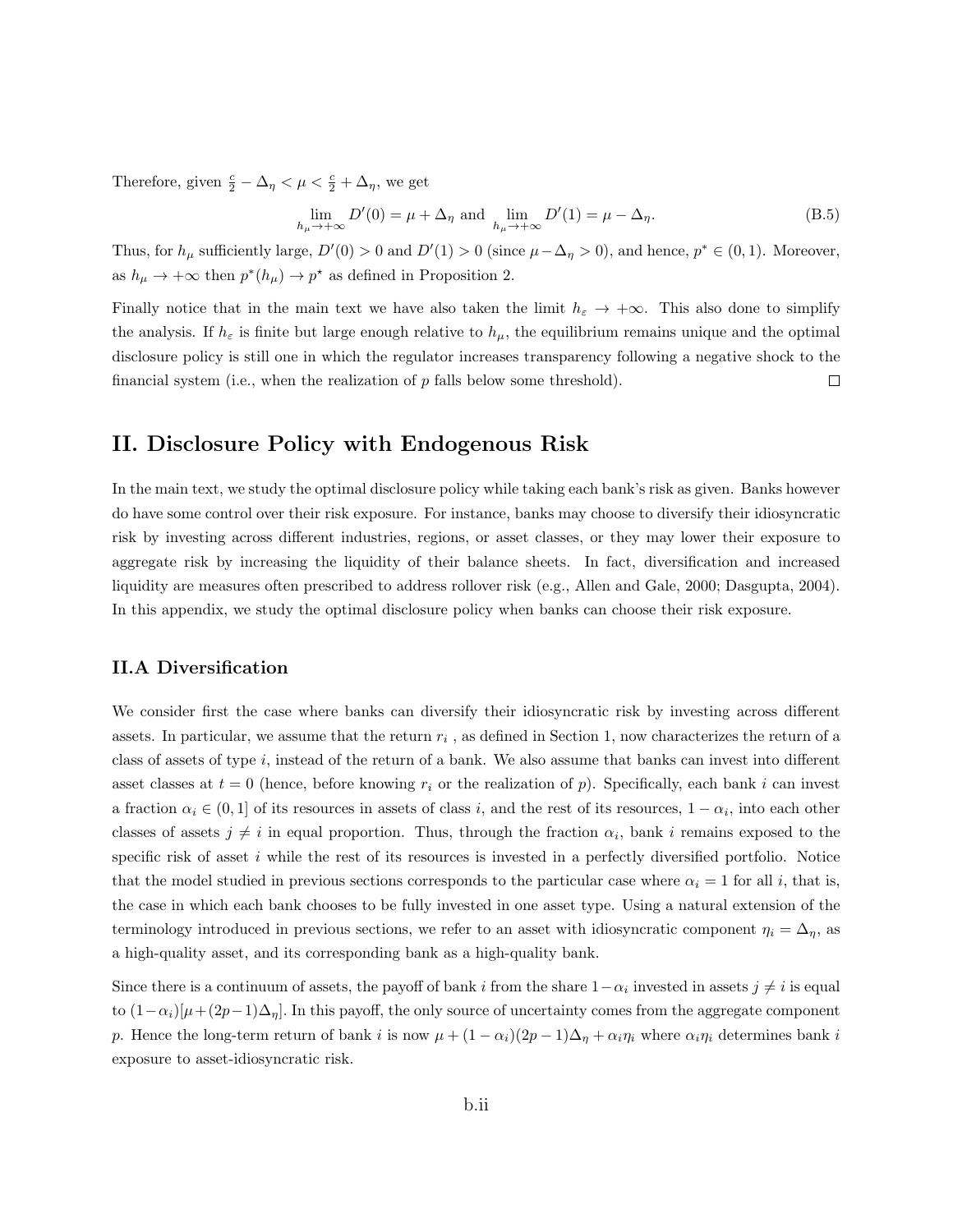In order to make more apparent the impact of the optimal disclosure policy on banks' diversification choices, we start with a benchmark case in which the banking system is always transparent. The following result obtains.

**Proposition B.2.** If the banking system is transparent, banks optimally choose to diversify, i.e.,  $\alpha_i < 1$  for all i, provided  $\mu$  is sufficiently high.

*Proof.* Depending on the choice of  $\alpha_i$  and the realization of p, there are three possible cases.

- 1. If  $\mu \alpha_i \Delta_{\eta} + (1 \alpha_i)(2p 1)\Delta_{\eta} > \frac{c}{2} \Leftrightarrow p > \frac{1}{2}$  $\frac{1}{2}$  +  $\frac{c}{2} - \mu + \alpha_i \Delta_\eta$  $\frac{2}{2(1-\alpha_i)\Delta_{\eta}} \equiv \bar{p}(\alpha_i)$ , there is no run on bank i, whatever the realization of  $\eta_i$ . This happens with a strictly positive probability if  $\alpha_i < 1$  $\frac{1}{2} + \frac{1}{2\Delta}$  $2\Delta_{\eta}$  $\left(\mu-\frac{c}{2}\right)$ 2  $\Big) \equiv \overline{\alpha}.$
- 2. If  $\mu + \alpha_i \Delta_{\eta} + (1 \alpha)(2p 1)\Delta_{\eta} < \frac{c}{2} \Leftrightarrow p < \frac{1}{2}$  $\frac{1}{2}$  +  $\frac{c}{2} - \mu - \alpha_i \Delta_{\eta}$  $\frac{2}{2(1-\alpha_i)\Delta_{\eta}} \equiv \underline{p}(\alpha)$ , there is a run on bank *i*, whatever the realization of  $\eta_i$ . This happens with a strictly positive probability if  $\alpha_i < \frac{1}{2}$  $\frac{1}{2} + \frac{1}{2\Delta}$  $2\Delta_{\eta}$  $\frac{c}{\sqrt{c}}$  $\left(\frac{c}{2} - \mu\right) \equiv \underline{\alpha}.$
- 3. If  $p(\alpha_i) < p < \overline{p}(\alpha_i)$ , there is a run on bank i, only if  $\eta_i = -\Delta$ .

Notice first that if  $\alpha_i \ge \max(\overline{\alpha}, \underline{\alpha})$ , diversification does not affect the probability of a bank run, that is, the bank is liquidated if and only if  $\eta_i = -\Delta$ . Thus, the expected return of a bank *i* is

$$
\int_0^1 p[\mu + \alpha_i \Delta_\eta + (1 - \alpha)(2p - 1)\Delta_\eta] dp.
$$
 (B.6)

(B.6) is increasing in  $\alpha_i$ , therefore  $\alpha_i = 1$  strictly dominates any  $\alpha_i \in [\max(\overline{\alpha}, \underline{\alpha}), 1]$ . Intuitively, when  $\alpha_i = 1$ , bank i only holds high-quality assets when it survives and only all low-quality assets when it is liquidated. On the contrary, when a bank diversifies but  $\alpha_i$  stays above max $(\overline{\alpha}, \underline{\alpha})$ , bank i only holds a fraction  $\alpha_i + (1 - \alpha_i)p$  of high-quality assets when it survives (i.e., when  $\eta_i = \Delta$ ). Conversely, a quantity  $(1 - \alpha_i)p$  of high-quality assets is liquidated in lieu of low-quality assets when the bank is liquidated (i.e., when  $\eta_i = -\Delta$ ). Therefore, diversification destroys value in the range  $[\max(\overline{\alpha}, \underline{\alpha})$ , 1). However, for smaller values of  $\alpha_i$ , diversification brings one benefit: it prevents runs on bank i when  $\eta_i = -\Delta$  for high realizations of p. Specifically, consider the case where  $\mu \geq \frac{c}{2}$ , so that  $\underline{\alpha} < \overline{\alpha}$ . A banks can then choose  $\alpha_i$  in  $(\underline{\alpha}, \overline{\alpha})$ , that is, such that diversification prevents runs when  $\eta_i = -\Delta$  and p is high, but never causes a run when  $\eta_i = \Delta$ , even if p is low. Such an  $\alpha_i$  dominates  $\alpha_i = 1$  if the following condition holds

$$
\int_0^1 p(\mu + \Delta_\eta) dp < \int_0^{\overline{p}(\alpha_i)} p(\mu + \alpha_i \Delta_\eta + (1 - \alpha_i)(2p - 1)\Delta_\eta) dp + \int_{\overline{p}(\alpha_i)}^1 \mu + (2p - 1)\Delta_\eta dp. \tag{B.7}
$$

Rearranging,

$$
\int_0^{\overline{p}(\alpha_i)} 2\Delta_{\eta}(1-p)(1-\alpha_i)pdp < \int_{\overline{p}(\alpha_i)}^1 (1-p)(\mu-\Delta_{\eta})dp. \tag{B.8}
$$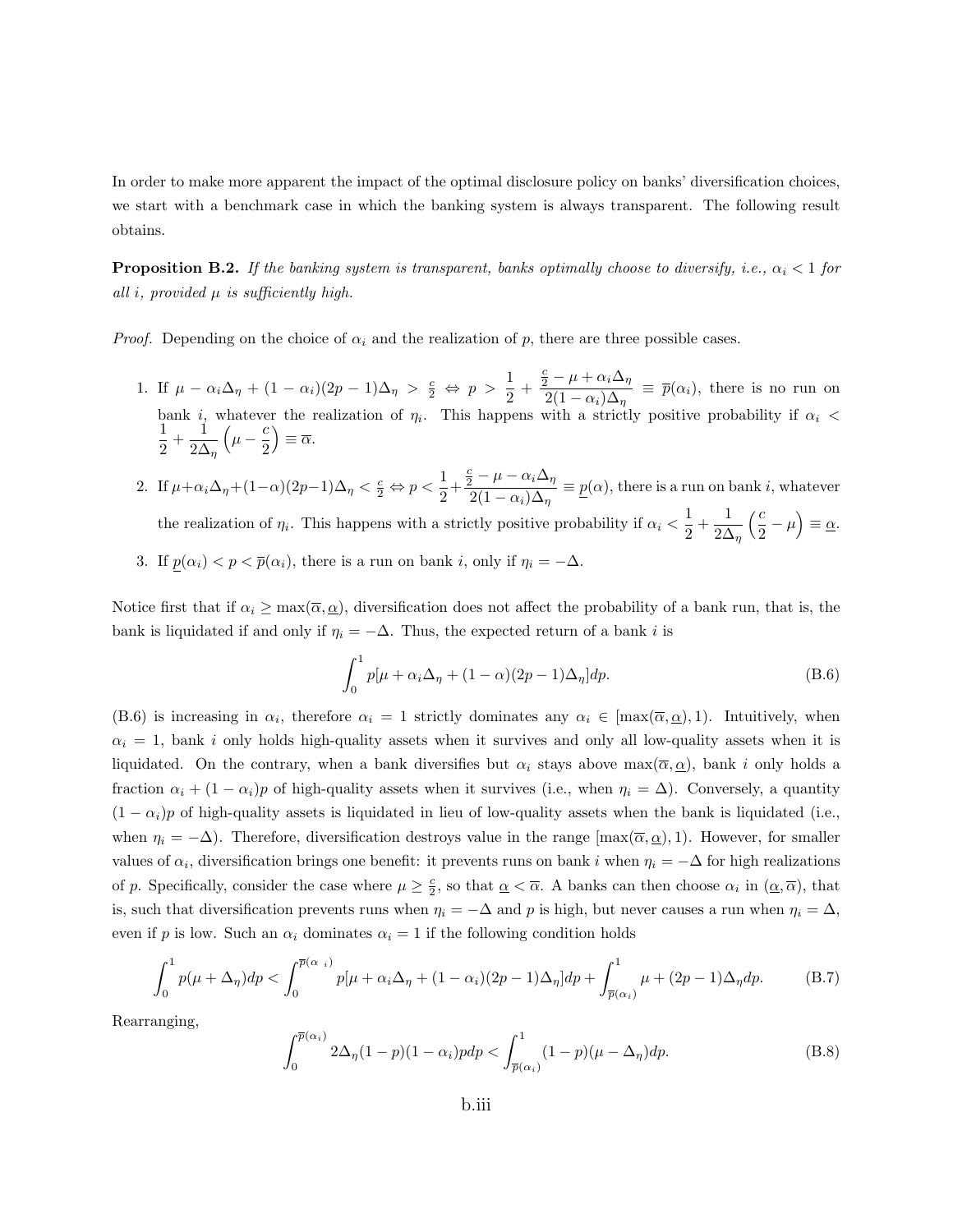The LHS of (B.8) is the cost of diversification: when p is low, with probability  $1 - p$ , a quantity  $(1 - \alpha_i)p$ of high-quality assets is liquidated in lieu of low-quality assets, which has a net cost of  $2\Delta_{\eta}$  per asset. The RHS is the benefit of diversification: when  $p$  is high, even low-quality assets can be brought to maturity. Notice that  $\bar{p}(\alpha_i)$  is decreasing in  $\mu$  and tends to 0 when  $\mu \to \frac{c}{2} + \Delta_{\eta}$ . Therefore, there exists a threshold for  $\mu$  above which both the initial assumption  $\mu - \Delta_{\eta} < \frac{c}{2}$  and (B.8) hold. Thus, in good economic times, that is, if  $\mu$  is sufficiently high, banks will choose to diversify.  $\Box$ 

Intuitively, when the system is always transparent, diversification allows banks to survive a bad realization of their idiosyncratic component  $(\eta_i = -\Delta_n)$ , provided p is sufficiently high (that is, provided the banking system does not experience a negative aggregate shock). Diversification, however, also entails costs. First, it may cause runs on high-quality banks for low realizations of p. Second, when only low-quality banks suffer runs, that is, for intermediate realizations of p, diversification decreases the asset value of banks that turn out to be of high quality, and hence, that are not liquidated, while it increases the asset value of lowquality banks, which are liquidated. In other words, while diversification may reduce the frequency of bank runs, it makes them costlier as those diversified banks that are liquidated hold some high-quality assets. As proposition B.2 indicates, when the expected return of the financial system,  $\mu$ , is high, it becomes more likely that p falls into the upper region where some diversification allows to withstand a negative idiosyncratic shock. In that case, the benefits of diversification are sufficiently large to outweigh the costs.

Turn now to the case where the regulator can adjust transparency. The following proposition characterizes the optimal disclosure policy and level of diversification.

**Proposition B.3.** For any  $\{\alpha_i\}_{i\in[0,1]}$ , the regulator follows a policy of transparency if and only if  $p < p^*$ where  $p^*$  is defined as in proposition 2. Under this disclosure policy, each bank concentrates its investments in one asset class at  $t = 0$ , i.e.,  $\alpha_i^* = 1$  for all i.

*Proof.* Notice first that the optimal disclosure policy is independent of  $\{\alpha_i\}_{i\in[0,1]}$ . To see this, notice that, in the absence of liquidation, the expected return of a bank under opacity is

$$
\mu + (1 - \alpha_i)(2p - 1)\Delta_{\eta} + \alpha_i[p\Delta + (1 - p)(-\Delta)] = \mu + (2p - 1)\Delta_{\eta}.
$$
 (B.9)

This expression, and thus, the occurrence of a run, is independent from  $\alpha_i$ . Hence, there is a run on the entire system under opacity, if and only if  $\mu + (2p - 1)\Delta_{\eta} < \frac{c}{2}$ , that is, if  $p < p^*$ , in which case disclosure is optimal. On the contrary, if  $p \geq p^*$ , opacity saves the entire system.

Notice next that for all  $p \geq p^*$ , the expected return of a bank is simply  $\mu + (2p-1)\Delta_{\eta}$  which is independent from  $\alpha_i$ . Finally, for any  $p < p^*$ , the expected return of a bank is  $p[\mu + \alpha_i \Delta_{\eta} + (1 - \alpha_i)(2p - 1)\Delta_{\eta}]$  which is  $\Box$ strictly increasing in  $\alpha_i$ . It is therefore strictly optimal to choose  $\alpha_i = 1$ .

As Proposition B.3 states, the optimal disclosure policy is independent of the bank diversification choices,  $\{\alpha_i\}_{i\in[0,1]}$ . Indeed, the decision to disclose depends only on the aggregate expected return of the banking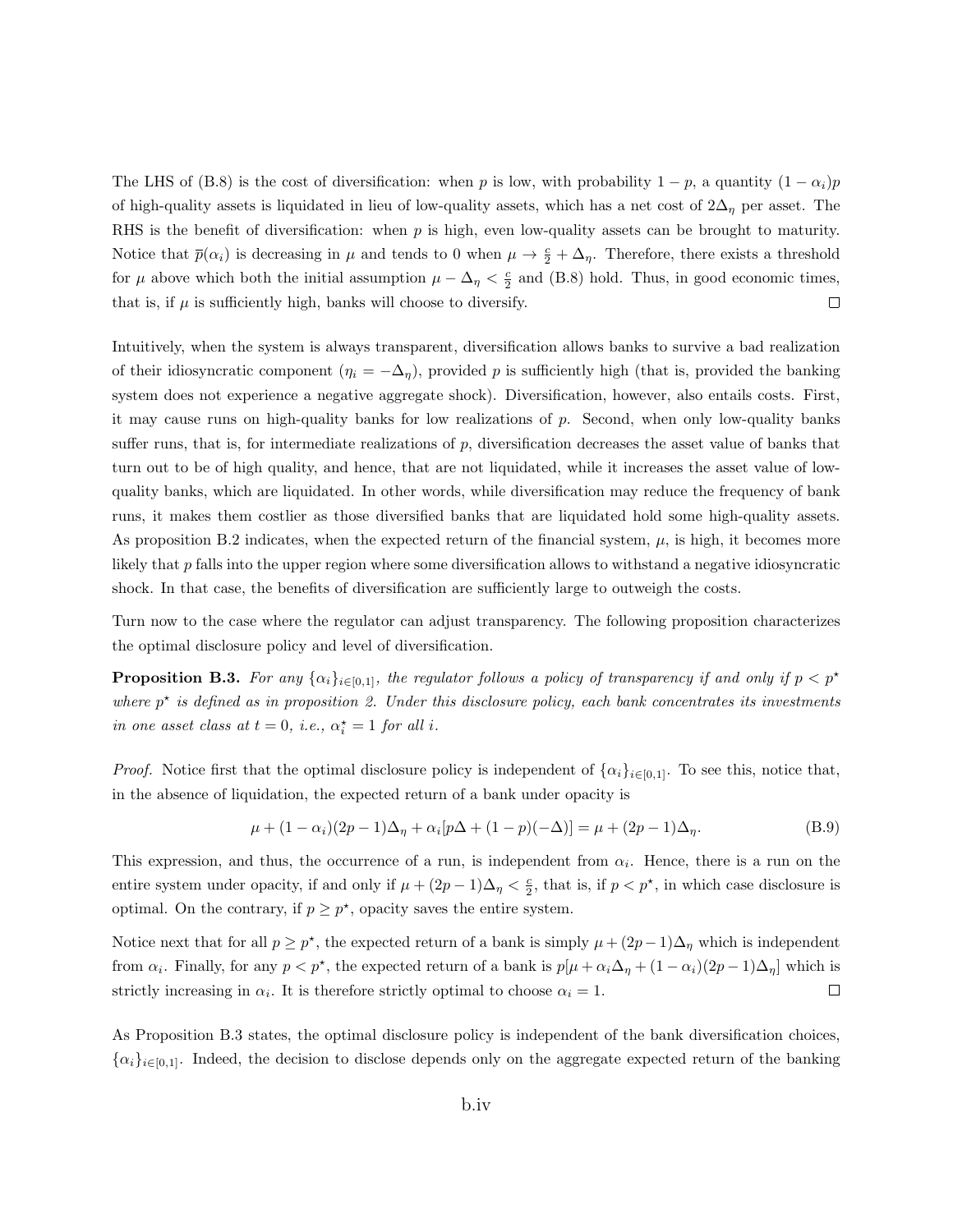system, which is unaffected by the degree of diversification of individual banks. (The expected return of any bank under opacity is  $\mu + (2p-1)\Delta_{\eta}$  which is independent from  $\alpha_i$ .) In particular, the regulator will disclose information if and only if  $p < p^*$  (or equivalently if and only if  $\mu + (2p-1)\Delta_{\eta} < \frac{c}{2}$ ) where  $p^*$  is defined as in the case in which each bank's risk exposure is considered exogenous. (See Proposition 2.) Moreover, since the disclosure policy is unaffected by the degree of diversification, banks' risk choices are socially optimal. Intuitively, in the model, the only possible externality would operate via the optimal disclosure policy, which Proposition B.3 shows to be independent of  $\{\alpha_i\}_{i\in[0,1]}$ . Hence banks do not exert any externalities on other banks when choosing their risk exposure.

Proposition B.3 also states that under the optimal disclosure policy, each bank chooses to be fully invested in one asset class, that is, diversification is suboptimal. On the one hand, when  $p \geq p^*$ , the regulator does not disclose information and the expected return of a bank is independent of  $\alpha_i$ , i.e.,  $\mu + (2p-1)\Delta_{\eta}$ .<sup>B1</sup> On the other hand, when  $p < p^*$ , the regulator does disclose information and the expected return of bank i is  $p[\mu+\alpha_i\Delta_\eta+(1-\alpha_i)(2p-1)\Delta_\eta]$ , which is strictly increasing in  $\alpha_i$ . It is therefore strictly optimal to choose  $\alpha_i^* = 1$ . Intuitively, diversification has benefits in our model only if the system is transparent and if p is high. However, when  $p$  is high, opacity allows to reach the same outcome as diversification –saving all banks– and makes individual risk choices by banks irrelevant. For lower realizations of  $p$ , however, diversification only has costs.B2 As discussed earlier, when the regulator switches to a transparent regime, diversification prevents assets that turn out to be of high quality from being concentrated in certain banks, which increases the value destroyed in liquidations.<sup>B3</sup>

Finally, Proposition B.3 shows that the optimal transparency policy in Proposition 2 is robust to a specification where the risk profile of each bank is endogenously determined. Indeed, anticipating an optimal response of the regulator to economic conditions, banks would choose to concentrate their investments in one type of assets  $(\alpha_i = 1$  for all *i*).

Overall, Propositions B.2 and B.3 indicate that, in our model, the optimal contingent disclosure policy can achieve the benefits of diversification while avoiding some of its costs. The results also emphasize the importance of distinguishing between measures of risk at the individual bank level (for instance, based on the volatility of a bank's assets) and measures of risk at the level of the entire banking system. Indeed, this

 $B<sup>1</sup>$ We have implicitly assumed that  $\alpha_i$  was observable. However, since the expected return of the banking system under opacity and the disclosure policy are independent of  $\alpha_i$ s, assuming that  $\alpha_i$  is observable under transparency but not under opacity would not change the results.

 $B^2$ Specifically, diversification is beneficial (allows to save low-quality banks) if and only if p is higher than a threshold  $\bar{p}(\alpha_i)$ , which is itself higher than  $p^*$  for any  $\alpha_i \in [0,1]$ .

<sup>&</sup>lt;sup>B3</sup>This contamination is similar to the one that can occur between divisions of a conglomerate in Banal-Estañol et al.  $(2013)$ .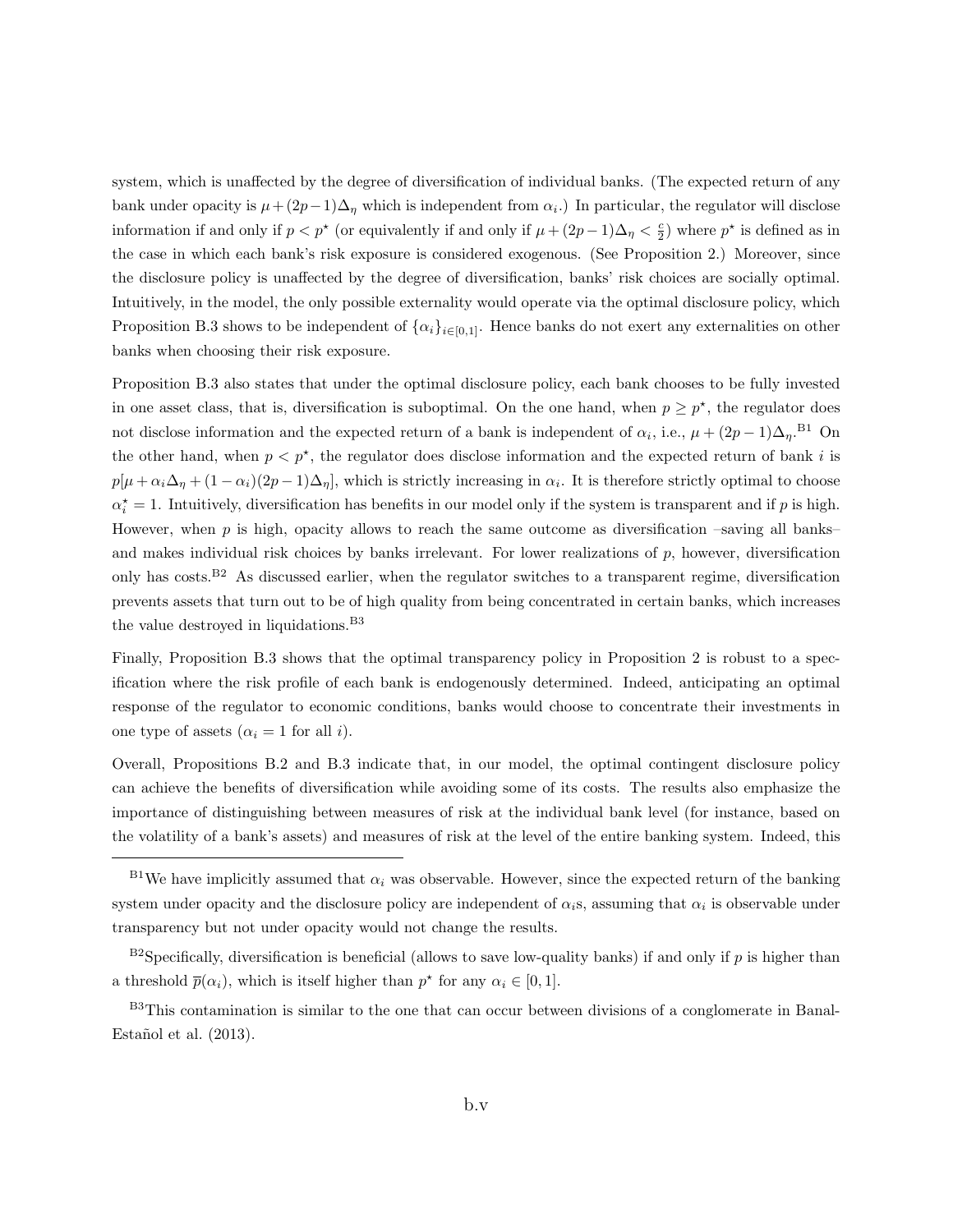distinction between individual risk and systemic risk is at the core of recent proposals for the reform of the financial system (Kashyap et al., 2008; Morris and Shin, 2008).

## II.B Liquidity

This section studies the optimal disclosure policy when banks can address rollover risk by managing the liquidity of their balance sheets. Consider the following change to the long-term investment technology of the basic model. At  $t = 0$  each bank chooses the liquidity of its investment technology,  $L_i$ . Specifically, an investor who rolls over his investment at  $t = 1$  obtains a random payoff of  $1 + r_i - \tau \frac{L_i^2}{2} - c \times \max\{l_i - L_i, 0\}$ at  $t = 2$ , where  $L_i \geq 0$ . Thus,  $L_i$  affects the return at  $t = 2$  through two different channels. On the one hand, if no liquidations take place at  $t = 1$ , that is, if  $l_i = 0$ , then a more liquid technology is associated with a lower expected return, which is captured by  $-\tau \frac{L_i^2}{2}$ . One interpretation of this convex cost is that banks sacrifice first their less profitable long-term investments in order to retain liquid assets on their balance sheets. On the other hand, a more liquid technology makes liquidations less costly, which is captured by  $-c \max\{l_i - L_i, 0\}$ . Note that the model studied in previous sections corresponds to the particular case where  $\tau \to +\infty$ , that is, the case in which holding liquidity is prohibitively expensive.

We restrict attention to the case where the marginal cost of a liquid balance sheet,  $\tau$ , is sufficiently large, which ensures an interior solution when solving for the optimal level of liquidity:

$$
\frac{c}{\tau} \le \min\left\{1 - \frac{2(\mu + \Delta)}{c}; \frac{2(\mu - \Delta)}{c}\right\}.
$$
\n(B.10)

As will become clear below, this condition also implies that rollover risk cannot be completely eliminated.

The following proposition, which corresponds to Proposition 2 of the basic model, characterizes the optimal disclosure policy at  $t = 1$ .

**Proposition B.4.** If all banks choose the same level of liquidity  $L \leq \frac{c}{\tau}$ , the regulator follows a policy of transparency if and only if  $p < p^*(L)$  where

$$
p^*(L) = \frac{1}{2\Delta} \left[ \frac{c}{2} - \mu + \tau \frac{L^2}{2} - cL \right] + \frac{1}{2}.
$$
 (B.11)

*Proof.* The proof follows the lines of Proposition 2. The regulator chooses to disclose  $p$  if it is such that there is a run on the average bank, that is, if

$$
\mu + (2p - 1)\Delta_{\eta} - \tau \frac{L^2}{2} < c\left(\frac{1}{2} - L\right) \Leftrightarrow p < \frac{1}{2} + \frac{1}{2\Delta} \left[\frac{c}{2} - \mu + \tau \frac{L^2}{2} - cL\right].\tag{B.12}
$$

 $\Box$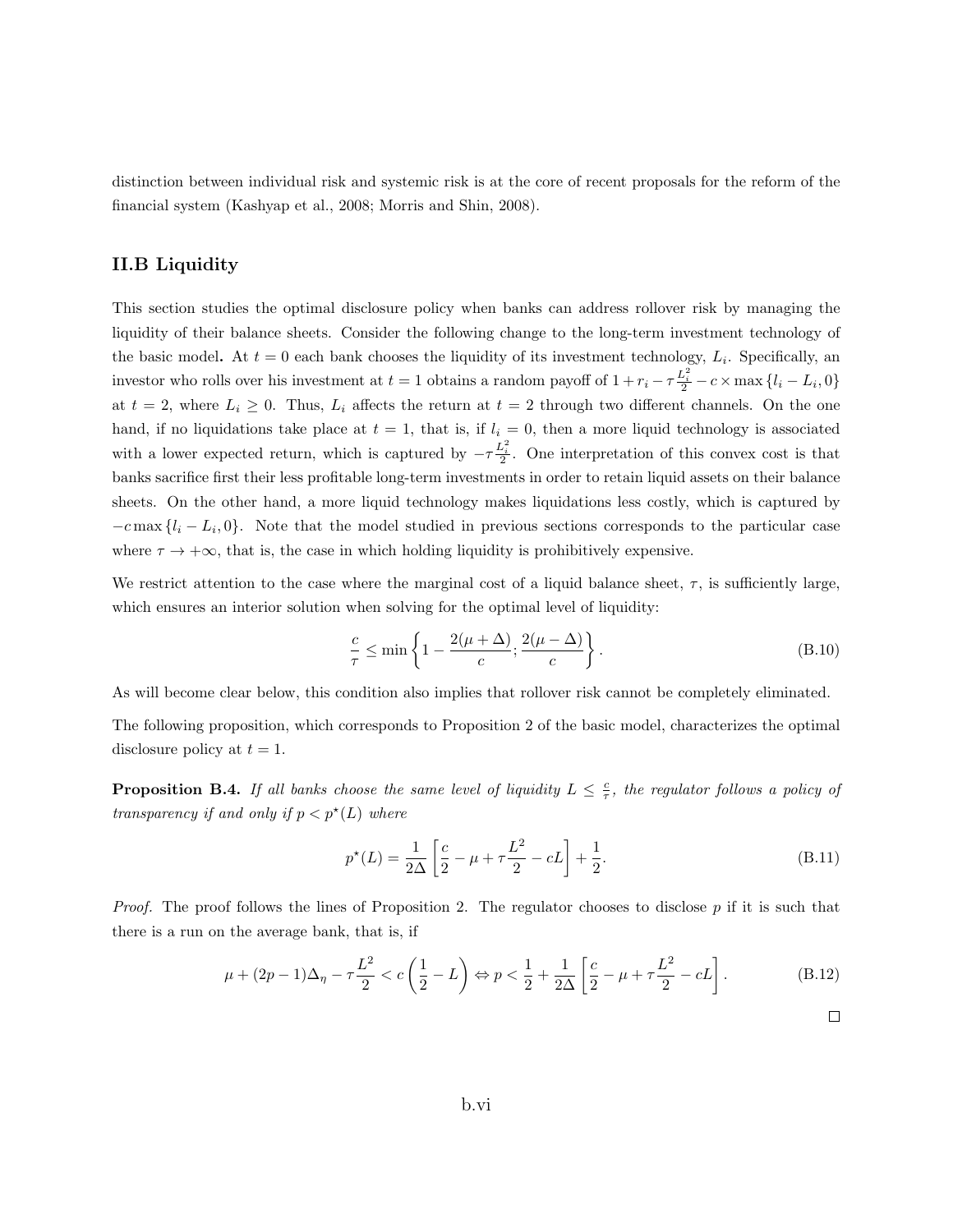As in Proposition 2, a policy of opacity is optimal as long as p is above some threshold  $p^*(L)$ . That is, the regulator chooses to disclose only if  $p$  is such that there would be a run on the average bank:

$$
\mu + (2p - 1)\Delta_{\eta} - \tau \frac{L^2}{2} < c\left(\frac{1}{2} - L\right). \tag{B.13}
$$

As long as  $L \leq \frac{c}{\tau}$ ,  $p^*(L)$  decreases in the liquidity of banks' balance sheets, L, and hence opacity is more valuable in a more liquid system. Intuitively, increasing  $L$  lowers long-term expected returns but makes investors who rollover their investment less sensitive to early withdrawals by other investors. The first effect increases investors' incentives to run while the second one diminishes them. If  $L \leq \frac{c}{\tau}$ , the second effect dominates, and a higher L allows to pool high-quality banks with more low-quality banks without causing a run on the whole banking system. That is, a higher L allows to lower the disclosure threshold  $p^*(L)$ .<sup>B4</sup> Finally note that independently of the disclosure policy, increasing L beyond  $\frac{c}{\tau}$  is suboptimal for any bank, since it would both decrease long-term expected returns in the absence of early liquidation and increase the probability of a run in the interim period.<sup>B5</sup>

Let us now turn to banks' choice of liquidity at  $t = 0$ . Notice first that since Proposition B.4 characterizes the optimal disclosure policy,  $p^*(L)$ , for any admissible liquidity choice L, it is in turn possible to characterize the socially optimal level of liquidity  $L^*$ . Indeed,  $L^*$  maximizes the expected return of the financial system given that the system is transparent below  $p^*(L)$  and opaque above  $p^*(L)$ . Formally,  $L^*$  solves

$$
\max_{L} \int_{0}^{p^{*}(L)} p\left(\mu + \Delta - \tau \frac{L^{2}}{2}\right) dp + \int_{p^{*}(L)}^{1} \left[\mu + (2p - 1)\Delta - \tau \frac{L^{2}}{2}\right] dp.
$$
 (B.14)

Note that  $(B.14)$  implicitly assumes that it is optimal that every bank chooses the same level of liquidity  $L_i = L$ , a result that is formally shown below. One can also show that this maximization problem has a unique solution  $L^*$  that is characterized by the first-order condition of the program in B.14 (see Proof of Proposition B.5 below).  $L^*$  will serve as our benchmark for the remainder of this section.

Turn now to the equilibrium choice of liquidity by banks. Since this optimal disclosure policy does not depend on the liquidity of a single bank but on the liquidity of all banks in the system, and since banks are infinitesimally small, each bank will choose its optimal liquidity taking as given the liquidity choice of all other banks, that is, taking the regulator's disclosure policy as fixed. This can lead to multiple self-fulfilling equilibria in which banks may collectively end up with a balance sheet that is either more or less liquid

<sup>&</sup>lt;sup>B4</sup>Notice that  $p^*(L)$  reaches a minimum for  $L = \frac{c}{\tau}$  and that assumption in (B.10) guarantees that  $p^*(\frac{c}{\tau})$  is strictly positive. Hence, there are realizations of  $p$  which are sufficiently low to trigger information disclosure by the regulator and a run on low-quality banks.

<sup>&</sup>lt;sup>B5</sup>Specifically, increasing L beyond  $\frac{c}{\tau}$  reduces the payoff at  $t = 2$ ,  $1 + r_i - \tau \frac{L_i^2}{2} - c \times \max\{l_i - L_i, 0\}$ , for any level of liquidation  $l_i$  at the interim date. Indeed, even for  $l_i > L_i$ , the payoff at  $t = 2$  is decreasing in  $L_i$  if  $L_i > \frac{\tau}{c}$ .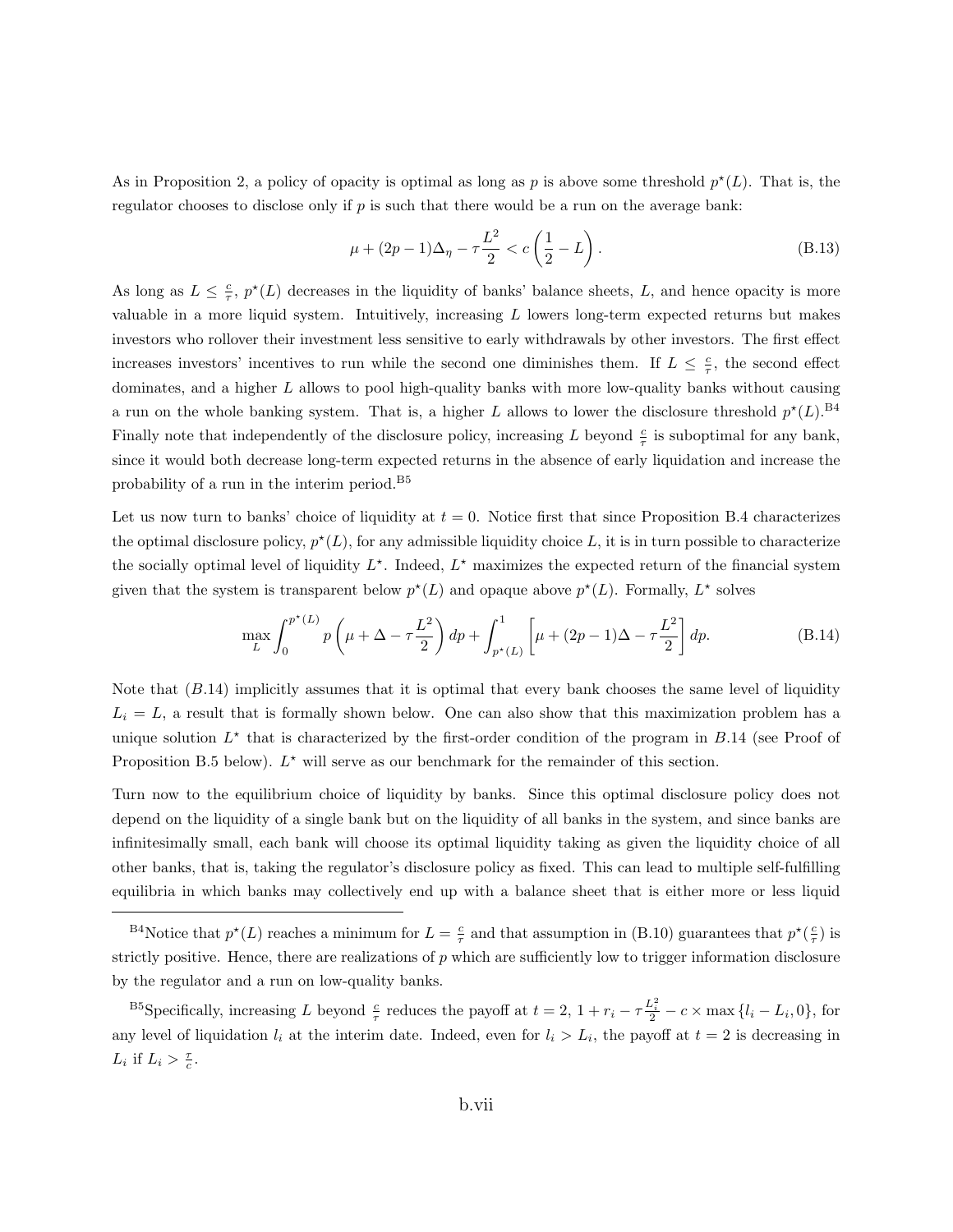than is socially optimal. For instance, consider the case in which a bank expects all other banks to choose a very liquid technology, and hence the regulator's disclosure policy to be fairly opaque (i.e.,  $p^*(L)$  to be low). In that case, unless this bank chooses a technology that is as liquid as the one of the other banks, it will suffer a run when p is low enough (yet larger than  $p^*(L)$ ). Hence, if a bank expects other banks to choose a very liquid technology, then it may have incentives to choose a very liquid technology as well. The following proposition states the possibility of multiple symmetric equilibria in which banks hold more or less liquidity than is socially optimal.

**Proposition B.5.** If each bank's liquidity choice,  $L_i$ , is public information, there are multiple self-fulfilling equilibria in which banks may choose a balance sheet that is either more or less liquid than is socially optimal.

*Proof.* Notice first  $p^*(L) > 0$  reaches a minimum for  $L = \frac{c}{\tau}$ , and that given (B.10),  $p^*(\frac{c}{\tau}) > 0$ . This implies (a) that there are always runs on banks that are revealed to be of low quality, whatever their choice of  $L_i$ ; (b) that increasing  $L_i$  beyond  $\frac{c}{\tau}$  is strictly dominated regardless of the disclosure policy since it does not prevent a run if the bank is revealed to be of poor quality, and it increases the probability of a run if the regulator chooses opacity. We can therefore restrict attention to liquidity choices  $L_i$  in the interval  $\left[0, \frac{c}{\tau}\right]$ . On that interval,  $p^*(.)$  is strictly decreasing.

We derive first the socially optimal liquidity of banks. We start by computing the optimal level,  $L^*$ , restricting attention to a subset of choices where all banks have the same level of liquidity, that is,  $L_i = L$  for all i. We will later check that this property must be true at optimum.

Let  $g(L)$  denote the aggregate return of the banking sector, given the optimal disclosure policy  $p^*(L)$ ,

$$
g(L) \equiv \int_0^{p^*(L)} p\left(\mu + \Delta - \tau \frac{L^2}{2}\right) dp + \int_{p^*(L)}^1 \left[\mu + (2p - 1)\Delta - \tau \frac{L^2}{2}\right] dp.
$$
 (B.15)

Differentiating,

$$
g'(L) = p^{*'}(L) \left\{ p^{*}(L) \left( \mu + \Delta - \tau \frac{L^2}{2} \right) - \mu - [2p^{*}(L) - 1] \Delta + \tau \frac{L^2}{2} \right\} - \tau L \left\{ \frac{[p^{*}(L)]^2}{2} + 1 - p^{*}(L) \right\}
$$
  
=  $p^{*'}(L) [p^{*}(L) - 1] \left( \mu - \Delta - \tau \frac{L^2}{2} \right) - \tau L \left\{ \frac{[p^{*}(L)]^2}{2} + 1 - p^{*}(L) \right\}$  (B.16)

Notice that

$$
g'(0) > 0 \text{ and } g'\left(\frac{c}{\tau}\right) < 0. \tag{B.17}
$$

Therefore  $g(.)$  admits at least one maximum  $L^*$  in  $(0, \frac{c}{\tau})$ , and  $L^*$  is such that  $g'(L^*) = 0$ .

The next step consists in showing that  $g'(L) = 0$  implies  $g''(L) < 0$ , which, together with (B.17), implies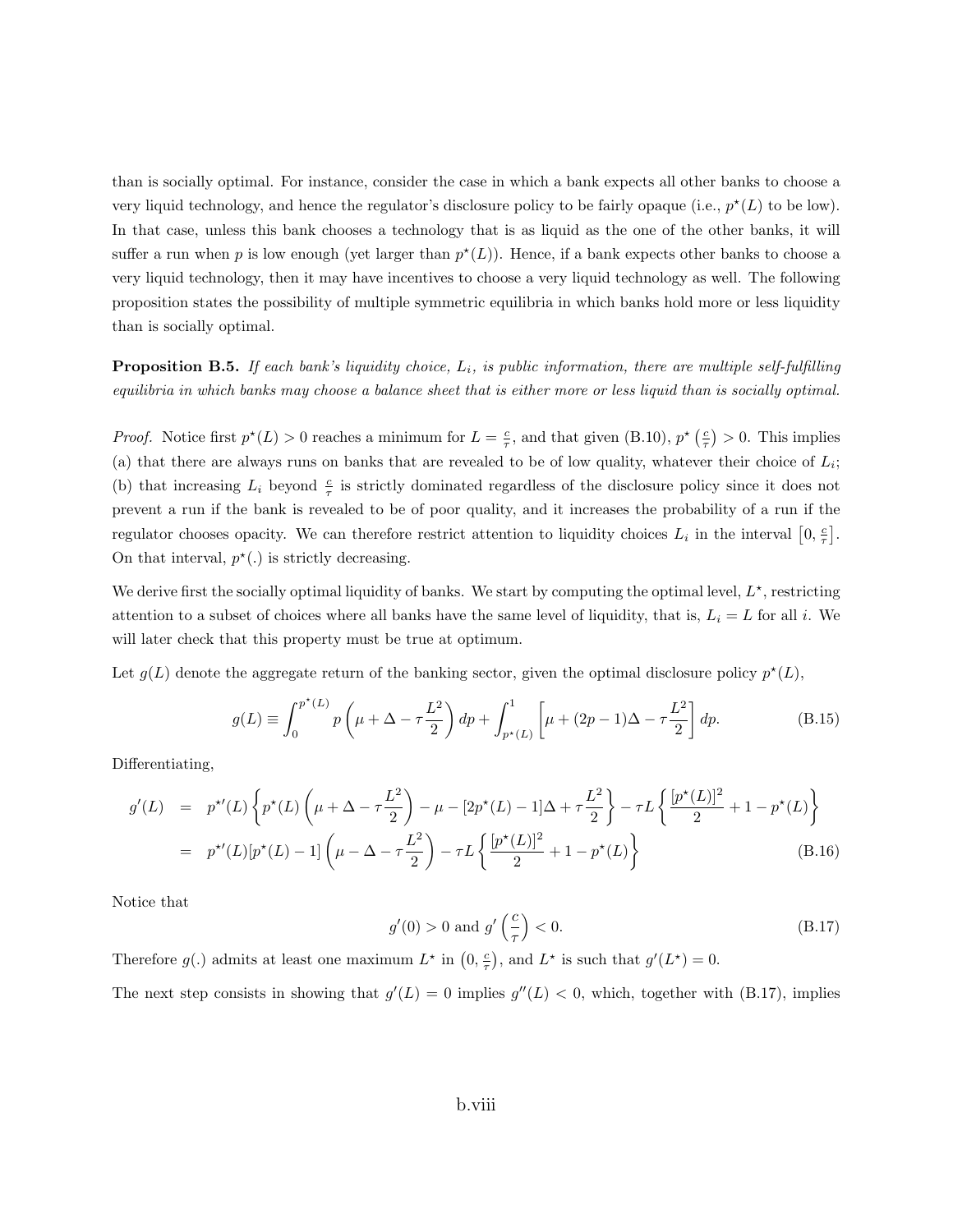that  $g'(L) = 0$  has a unique solution. Suppose  $g'(L) = 0$ .

$$
g''(L) = p^{\star \prime \prime}(L)[p^{\star}(L) - 1] \left(\mu - \Delta - \tau \frac{L^2}{2}\right) + \left[p^{\star \prime}(L)\right]^2 \left(\mu - \Delta - \tau \frac{L^2}{2}\right)
$$

$$
-2\tau L p^{\star \prime}(L)[p^{\star}(L) - 1] - \tau \left\{\frac{[p^{\star}(L)]^2}{2} + 1 - p^{\star}(L)\right\}
$$

$$
< [p^{\star \prime}(L)]^2 \left(\mu - \Delta - \tau \frac{L^2}{2}\right) - \tau \left\{\frac{[p^{\star}(L)]^2}{2} + 1 - p^{\star}(L)\right\}, \tag{B.18}
$$

where the last inequality stems from  $p^{\star \prime \prime}(L) > 0$ ,  $p^{\star \prime}(L) < 0$  for  $L \in [0, \frac{c}{\tau}]$ , and, from  $(B.10)$ ,  $\mu - \Delta - \tau \frac{L^2}{2} > 0$ for  $L \in [0, \frac{c}{\tau}]$ . Using  $g'(L) = 0$  to substitute,

$$
g''(L) < [p^{*'}(L)]^2 \left(\mu - \Delta - \tau \frac{L^2}{2}\right) - p^{*'}(L) \frac{p^{*}(L) - 1}{L} \left(\mu - \Delta - \tau \frac{L^2}{2}\right)
$$
  

$$
< p^{*'}(L) \left(\mu - \Delta - \tau \frac{L^2}{2}\right) \left[p^{*'}(L) - \frac{p^{*}(L) - 1}{L}\right]
$$
(B.19)

Consider the function  $f(L) = Lp^{*'}(L) - p^{*}(L) + 1$ .  $f'(L) = Lp^{*''}(L) > 0$ . Therefore  $f(L) > f(0) = 1 - p(0) >$ 0. Using again  $\mu - \Delta - \tau \frac{L^2}{2} > 0$  and  $p'(L) < 0$ , this, in turn, implies that  $g''(L) < 0$ .

Therefore,  $L^*$  is uniquely defined by  $g'(L^*) = 0$ , and  $L^* \in (0, \frac{c}{\tau})$ .

In the derivation of  $L^*$ , we imposed that all banks choose the same  $L_i$ . We show now banks must hold the same liquidity level at optimum.

Consider the disclosure threshold  $\hat{p}$  as given. Notice first that for any set of liquidity choices,  $\hat{p} > p^*(0)$  is strictly dominated by  $\hat{p} = p^*(0)$ . In words, it cannot be optimal to increase transparency above the level that is optimal when  $L = 0$ . Notice also that for any set of liquidity choices,  $\hat{p} < p^{\star} \left( \frac{c}{\tau} \right)$  is dominated by  $\hat{p} = p^{\star}(\frac{c}{\tau})$ . In words, it cannot be optimal to decrease the level of transparency below the level where a bank perceived as average fails, whatever its level of liquidity. We therefore restrict attention to the case where  $p^*$   $\left(\frac{c}{\tau}\right) \leq \hat{p} \leq p^*(0)$ . The individual return of a bank is then

$$
h(L_i, \hat{p}) = \int_0^{\hat{p}} p\left[\mu + \Delta - \tau \frac{L_i^2}{2}\right] dp + \int_{\max[\hat{p}, p^*(L_i)]}^{1} \left[\mu + (2p - 1)\Delta - \tau \frac{L_i^2}{2}\right] dp.
$$
 (B.20)

For a given  $\hat{p}$ , optimal liquidity levels solve

$$
\max_{\{L_i\}_{i \in [0,1]}} \int_0^1 h(L_i, \hat{p}) di. \tag{B.21}
$$

Notice that this optimization problem boils down to maximizing  $h(L_i)$  for each bank i. Notice also that  $L_i > p^{*-1}(\hat{p})$  is dominated by  $L_i = p^{*-1}(\hat{p}) < \frac{c}{\tau}$ . Finally, for any  $L_i \in [0, p^{*-1}(\hat{p})]$ ,

$$
h'(L_i) = -\tau L_i \left[ \frac{\hat{p}^2}{2} + 1 - p^*(L_i) \right] - c \left( \frac{1}{2} - L_i \right) \frac{\tau L_i - c}{2\Delta}.
$$
 (B.22)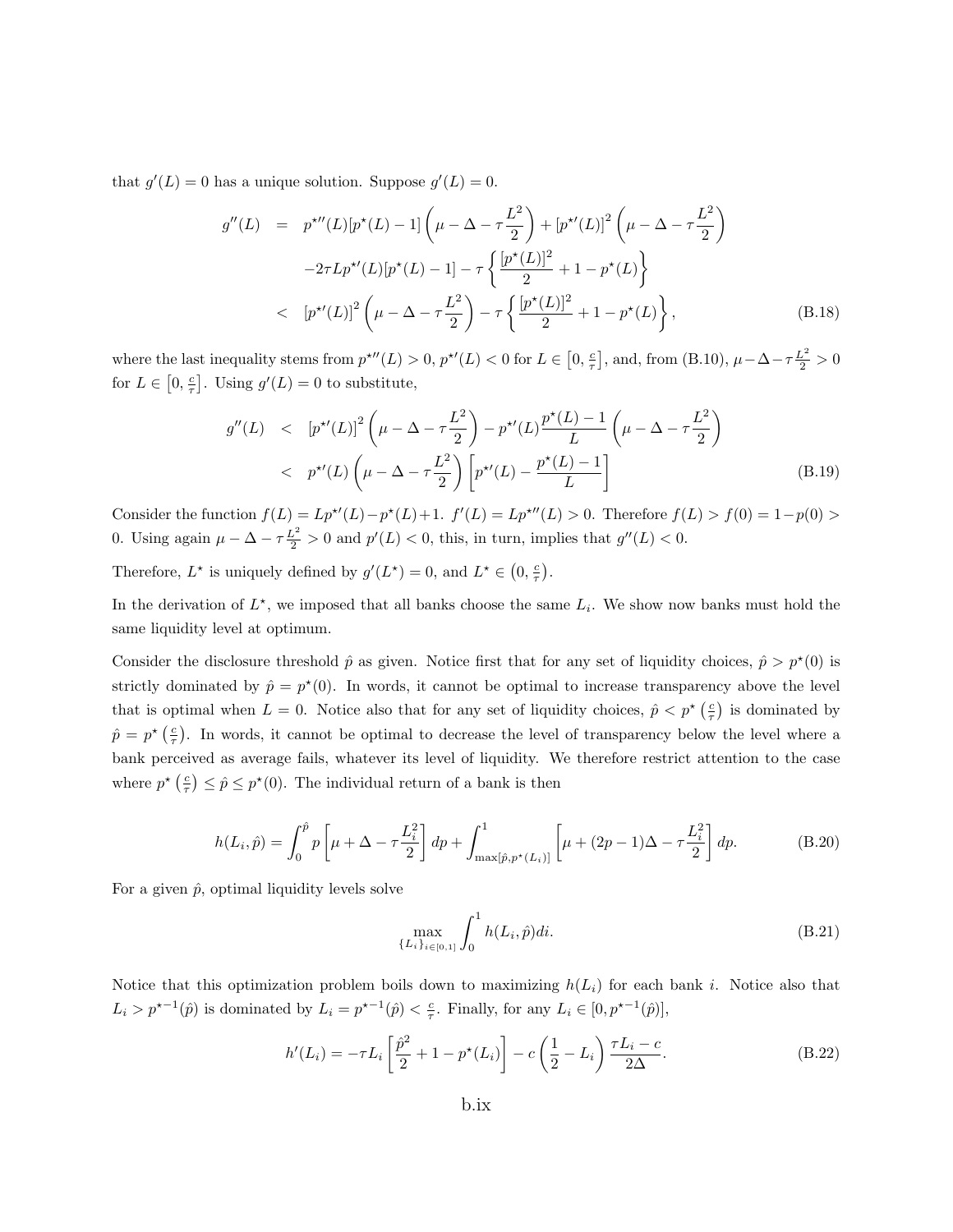$h'(0) > 0$ ,  $h'(\frac{c}{\tau}) < 0$ ,  $\lim_{L\to-\infty} h'(L) = -\infty$  and  $\lim_{L\to+\infty} h'(L) = +\infty$ . Therefore, since  $h'(.)$  is a polynomial of order three, it has exactly one root,  $L_i^*(\hat{p})$ , in  $[0, \frac{c}{\tau}]$ . Thus, either  $h'[p^{\star-1}(\hat{p})] \geq 0$ , and it is then optimal for each bank i to choose  $L_i = p^{*-1}(\hat{p})$ , or  $h'[p^{*-1}(\hat{p})] < 0$  and it is then optimal for each bank i to choose  $L_i = L_i^*(\hat{p})$ . In either case, the optimization problem has a unique solution, such that every bank chooses the same level of liquidity. Since this property holds for any  $p$  that can be part of an optimum, it must be true at the optimum of the full optimization program (jointly over p and  $\{L_i\}_{i\in[0,1]})$ .

We turn now to the equilibrium level of liquidity and focus on symmetric equilibria. Let  $L^E$  be a candidate equilibrium.

Notice first that, given  $L^E$ , there is no incentive for a single bank to deviate by choosing  $L_i > L^E$ . Indeed, the regulator chooses opacity if and only if it prevents runs on the entire system, that is, if  $p \geq p^*(L^E)$ . In this case,  $L_i > L^E$  is dominated by  $L_i = L^E$  (since liquidity is costly). On the other hand, if the regulator chooses transparency,  $L_i$  does not affect the outcome, that is, a low-quality bank suffers a run, while a high-quality bank is safe. Therefore, for any candidate equilibrium  $L<sup>E</sup>$  we only need to check individual incentives to deviate from below, that is, by choosing  $L_i < L<sup>E</sup>$ .

Given a candidate equilibrium  $L^E \leq \frac{c}{\tau}$  a bank chooses the level of liquidity  $L_i \in [0, L^E]$  to maximize

$$
\int_0^{p^*(L^E)} p\left[\mu + \Delta - \tau \frac{L_i^2}{2}\right] dp + \int_{p^*(L_i)}^1 \left[\mu + (2p - 1)\Delta - \tau \frac{L_i^2}{2}\right] dp.
$$
 (B.23)

Using (B.15), this best-response function can be rewritten as

$$
g(L_i) - \int_0^{p^*(L_i)} p\left[\mu + \Delta - \tau \frac{L_i^2}{2}\right] dp + \int_0^{p^*(L^E)} p\left[\mu + \Delta - \tau \frac{L_i^2}{2}\right] dp.
$$
 (B.24)

Taking the first derivative of  $(B.24)$  with respect to  $L<sub>i</sub>$  yields

$$
g'(L_i) + \frac{c - \tau L_i}{2\Delta} p^*(L_i) \left(\mu + \Delta - \tau \frac{L_i^2}{2}\right) + \int_{p^*(L^E)}^{p^*(L_i)} p \tau L_i dp.
$$
 (B.25)

Notice first that  $g'(L_i) \geq 0$  on  $[0, L^*]$ , since g is single-peaked in  $L^*$ . Notice then that the second term in (B.25) is strictly positive for  $L_i < L^E$ , since  $L^E \leq \frac{c}{\tau}$  and (B.10) holds. Notice finally that the third term is also strictly positive for  $L_i < L^E$ , since  $p^*$  is strictly decreasing in  $L_i$  on  $[0, \frac{c}{\tau})$ .

Consider first the case where  $L^E \in [0, L^*]$ . It follows from the previous paragraph that (B.25) is then strictly positive for any  $L_i < L^E$ . Since  $L_i > L^E$  is dominated by  $L_i = L^E$ , the best response of a bank to any  $L^E \in [0, L^*]$  is to choose  $L_i = L^E$ . Therefore, any non-negative level of liquidity  $L^E \leq L^*$  is an equilibrium.

Next, consider the case where  $L^E > L^*$ . For  $L_i \in [0, L^*]$ ,

$$
g'(L_i) + \frac{c - \tau L_i}{2\Delta} p^*(L_i) \left(\mu + \Delta - \tau \frac{L_i^2}{2}\right) > 0.
$$
 (B.26)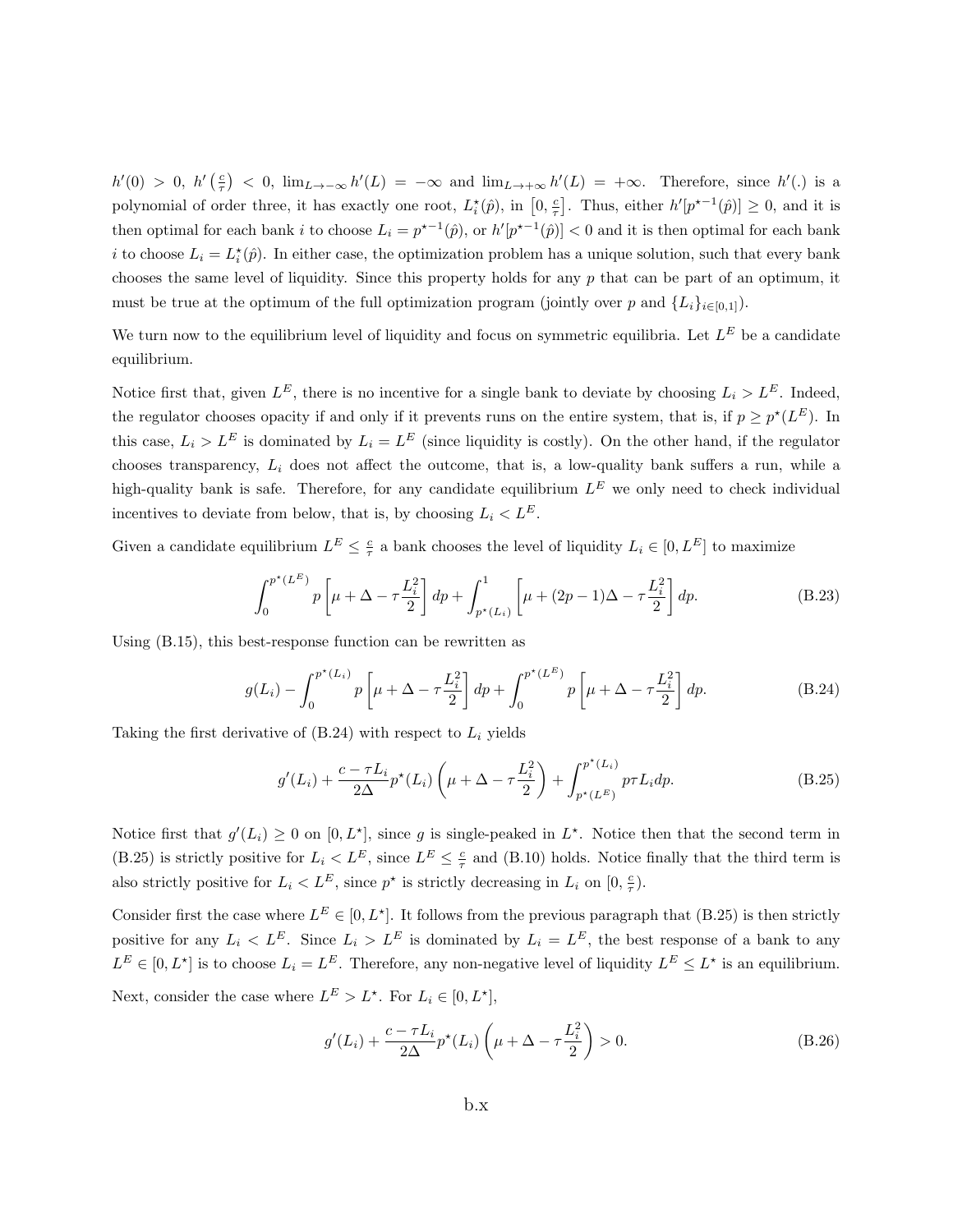By continuity, there exists  $L^E > L^*$  such that (B.26) is strictly positive for  $L_i \in [0, L^E)$ . Therefore, there exists  $L^E > L^*$  such that (B.25) is strictly positive for  $L \in [0, L^E)$ . Since  $L_i > L^E$  is dominated by  $L_i = L^E$ , there exists a continuum of equilibrium levels of liquidity  $L^E$ , such that  $L^E > L^*$ .

 $\Box$ 

The above proposition suggests that even if each bank's liquidity choice,  $L_i$ , is public information, the equilibrium liquidity choices need not be socially optimal. Intuitively, there is a coordination problem among banks that can trap the financial system into investments that are either too liquid or too illiquid. In such cases, it is valuable for the regulator to commit to a disclosure policy as a function of p only. Indeed, under the assumption that investors observe the liquidity choice of each individual bank, this commitment would induce each bank to choose the first-best optimal level of liquidity.

Notice that Proposition B.5 relies on each bank's liquidity choice,  $L_i$ , being public information. In an opaque regime, however, investors may have difficulties assessing not only the idiosyncratic component of a bank's long-term return,  $\eta_i$ , but also the liquidity of its balance sheet,  $L_i$ . The corresponding assumption in the model is that both  $\eta_i$  and  $L_i$  are privately known to the regulator under opacity, and become public information only if the system is transparent. In this case, banks' balance sheets are too illiquid regardless of the regulator's ability to commit to an optimal p−contingent disclosure policy.

**Proposition B.6.** If each bank's liquidity choice,  $L_i$ , is private information of the regulator under an opaque regime, and public information under a transparent regime, there is a unique equilibrium, in which banks choose a balance-sheet that is less liquid than is socially optimal. This proposition holds whether the regulator can commit ex-ante to an optimal p-contingent disclosure policy or not.

Proof. Notice first that even if the regulator does not commit ex ante to a transparency policy as a function of  $p$ , his ex-post incentives to choose opacity or transparency depend on aggregate liquidity only. Since each bank is atomistic, bank i's liquidity decision,  $L_i$ , does not affect transparency. Notice then that if the system is opaque, bank i's expected return is either 0 or  $\mu + (2p-1)\Delta - \tau \frac{L_i^2}{2}$ . If the system is transparent, bank i's expected return is  $p\left(\mu+\Delta-\tau\frac{L_i^2}{2}\right)$ . Therefore, whatever the transparency policy, for any bank i,  $L_i=0$  is a strictly dominant strategy.  $\Box$ 

Intuitively, when liquidity choices are not observed by investors under an opaque regime, banks face a commitment problem. They would like to convince investors that their balance sheets are liquid in order to sustain an opaque regime that prevent runs.<sup>B6</sup> However, under an opaque regime, if investors believe that aggregate liquidity is high and thus, are willing to rollover their investment, (i.e., if  $p$  is above what investors

<sup>&</sup>lt;sup>B6</sup>Note that  $p^*(L)$  as defined in Proposition B.4 is decreasing in L, that is, increasing liquidity allows to sustain an opaque regime without runs for lower values of p.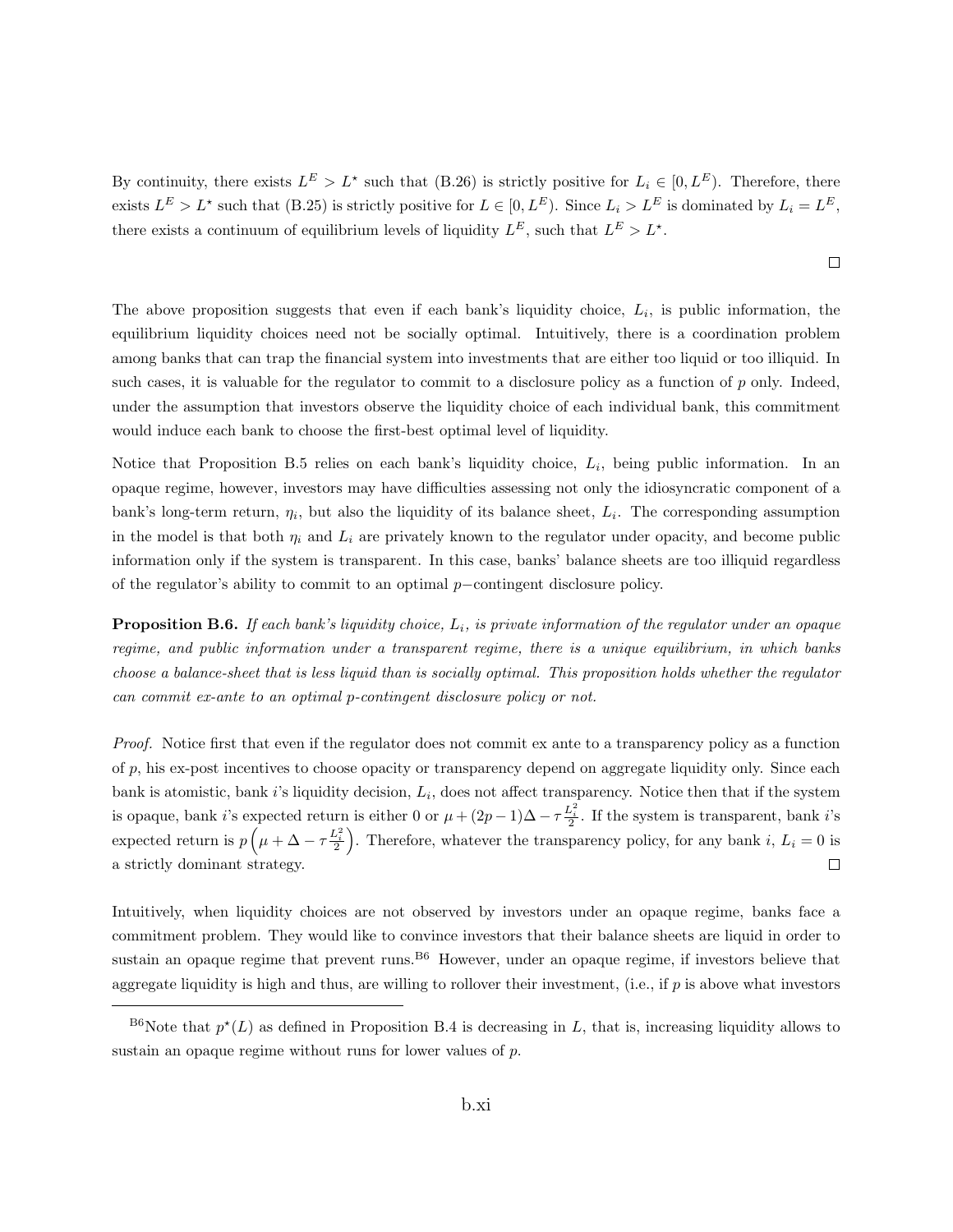believe to be  $p^*(L)$  banks have incentives to boost their long-term returns by choosing an illiquid balance sheet. Hence, there is a fundamental tension between the optimal disclosure policy (in which an increase in liquidity is associated with an increase in opacity) and private incentives to hold liquidity.

Overall, the analysis suggests the need to impose liquidity requirements on financial institutions. If liquidity is public information, Proposition B.5 shows that the equilibrium level of liquidity is, in general, different from the optimum, as the optimal disclosure policy generates a coordination problem among financial institutions. Moreover, in the more plausible situation where banks' liquidity is public information under a transparent regime, but unobservable to investors under a opaque regime, Proposition B.6 shows that banks' balance sheets are too illiquid. Imposing liquidity requirements would solve the coordination (Proposition B.5) and commitment (Proposition B.6) problems that the optimal disclosure policy generates, and is in line with Kashyap et al. (2008), who suggest the introduction of mandatory holdings of Treasury bills for banks.

## III. Efficient Runs

In the paper we assumed that early liquidation is inefficient, that is, even for low-quality banks the net expected return of the long-term technology was greater than zero, i.e.,  $-\Delta_{\eta} + \mu > 0$ . In doing so we emphasized the effect of information disclosure on rollover risk, which is linked to the maturity transformation role of financial institutions. However, transparency has a notable advantage that we have not considered so far: it allows investors to monitor financial institutions, which enhances market discipline and improves allocation efficiency. In this section we examine how the possibility of efficient liquidation affects the optimal disclosure policy.

Consider the following change to the bank-specific component  $\eta_i$  of the long-term investment technology of the basic model. We now assume that the bank-specific component  $\eta_i$  can take values  $\Delta_{\eta} > 0$  (for high-quality banks), 0 for (medium-quality banks), and  $-\Delta_{\eta}$  (for low-quality banks) with respective probabilities  $\pi_h(p)$ ,  $\pi_m(p)$  and  $\pi_l(p) = 1 - \pi_m(p) - \pi_h(p)$ , where, as before,  $p \in (0, 1)$  parameterizes the aggregate profitability of the banking system. Specifically, we assume that the family of distributions  $\{\pi_h(p), \pi_m(p), \pi_l(p)\}_p$  satisfies the monotone likelihood ratio property (MLRP): if  $p_1 < p_2$ ,

$$
\frac{\pi_m(p_1)}{\pi_l(p_1)} < \frac{\pi_m(p_2)}{\pi_l(p_2)} \qquad \text{and} \qquad \frac{\pi_h(p_1)}{\pi_m(p_1)} < \frac{\pi_h(p_2)}{\pi_m(p_2)}.\tag{B.27}
$$

Intuitively, an aggregate shock –a change in  $p$ – shifts the distribution in such a way that the ratios of highto medium-quality banks and of medium- to low-quality banks are higher in good than in bad economic times, i.e., the ratios are increasing in p.

We also assume that early liquidation is inefficient for medium quality banks –the net expected return of the long-term technology is greater than zero– but efficient for low quality banks. Moreover, when banks' types are disclosed, we assume that both medium and low-quality banks face the risk of early liquidation while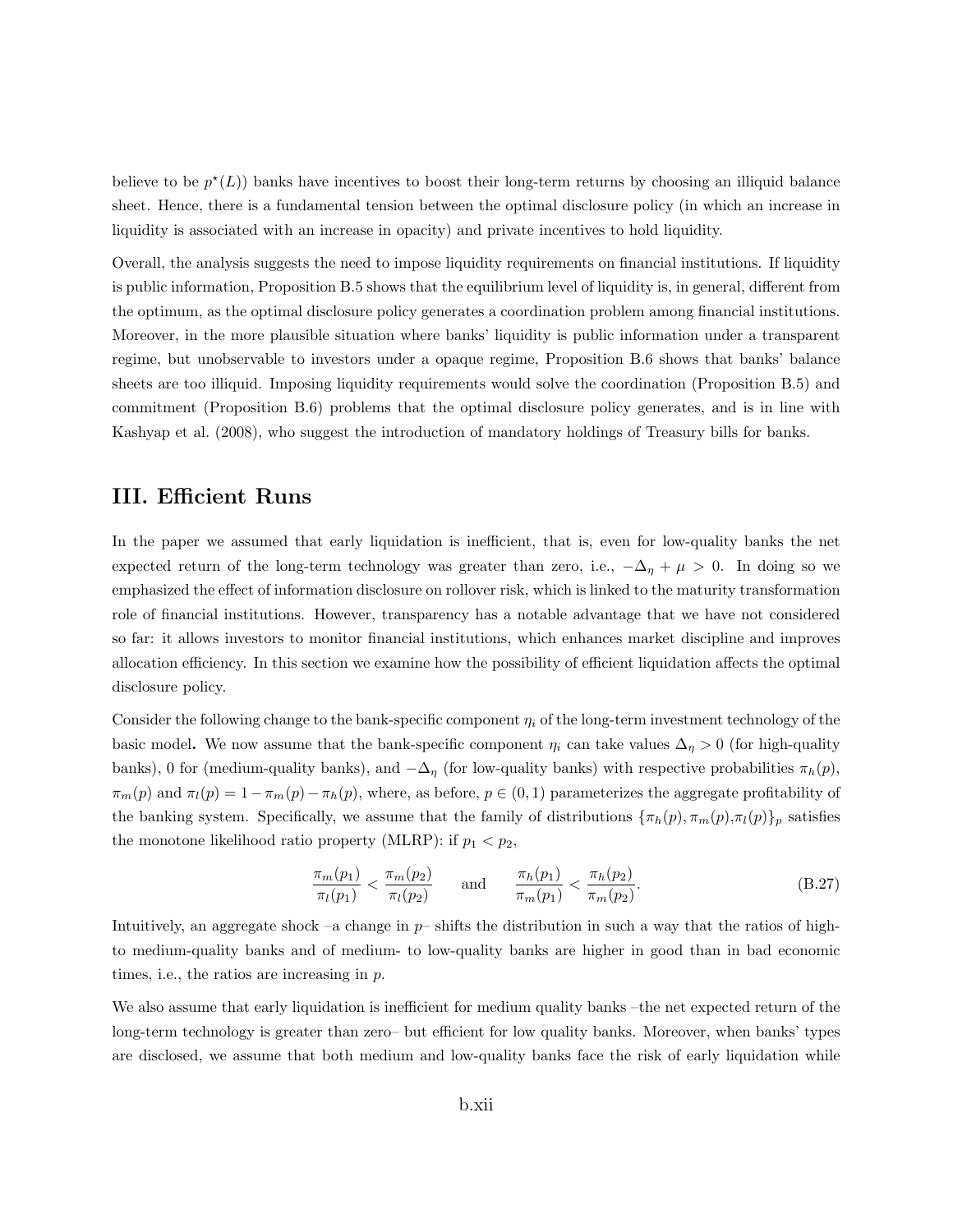high-quality banks do not. That is, medium-quality banks are solvent but illiquid while low-quality banks are insolvent. This boils down to the following modified version of assumption in (1) on the parameters of the model:

$$
-\Delta_{\eta} + \mu < 0 < \mu < \frac{c}{2} < \Delta_{\eta} + \mu. \tag{B.28}
$$

The following proposition, which corresponds to Proposition 2 of the basic model, characterizes the optimal disclosure policy at  $t = 1$ .

## **Proposition B.7.** There exists a threshold  $p^{**}$  such that the regulator chooses opacity if and only if  $p > p^{**}$ .

*Proof.* From the monotone likelihood ratio property (MLRP) –assumption in equation  $(B.27)$  – the average long-term return of the banking system,  $\mu + \pi_u(p)\Delta_\eta - \pi_d(p)\Delta_\eta$  is strictly increasing in p. Thus there exists a unique  $p_1 \in (0, 1)$  such that  $\mu + \pi_u(p)\Delta_\eta - \pi_d(p)\Delta_\eta > \frac{c}{2}$  if and only if  $p > p_1$ . That is,  $p_1$  is the threshold above which there are no runs on any bank in the financial system under opacity.

For any  $p > p_1$ , opacity is preferable to transparency iff

$$
\mu + \pi_u(p)\Delta_\eta - \pi_d(p)\Delta_\eta > \pi_u(p)(\mu + \Delta_\eta) \Leftrightarrow \frac{\pi_m(p)}{\pi_d(p)} > \frac{\Delta_\eta - \mu}{\mu}
$$
\n(B.29)

 $\Box$ 

From the MLRP,  $\frac{\pi_m(p)}{\pi_d(p)}$  is strictly increasing in p, hence, there exists a unique  $p_2$  such that and  $\frac{\pi_m(p_2)}{\pi_d(p_2)} > \frac{\Delta_{\eta}-\mu}{\mu}$ if and only if  $p > p_2$ .

Opacity is then an optimal strategy if and only if p is greater than both  $p_1$  and  $p_2$ . That is,  $p^{**} = \max\{p_1, p_2\}$ .

Notice that  $p^{\star\star}$  may be a corner solution, that is, it can be equal to 0 or 1. Two assumptions are sufficient to rule out these trivial transparency policies. First, that  $p_1 < 1$ , that is, there are high enough interior realizations of p such that it is feasible to sustain an opaque regime without runs. Second, that  $0 < p_2 <$ 1, that is, that there are high enough interior realizations of  $p > p_2$ , such that a policy of opacity can be optimal and vice versa, low enough interior realizations of  $p < p_2$ , such that a policy of transparency can be optimal.

As in Proposition 2 of the main model, the optimal disclosure policy is contingent on p, that is, on shocks to the average quality of banks in the financial system. If the financial system suffers a negative shock and  $p$  falls below some threshold  $p^{**}$ , then it is optimal to disclose information about the quality of each individual bank. Otherwise, it is optimal for the regulator to be opaque and not disclose information. In determining this optimal disclosure policy there are two forces at play. On the one hand, unlike in the main model, a policy of transparency has the benefit of inducing the efficient liquidation of low-quality firms. On the other hand, like in the main model, a policy of opacity can prevent inefficient runs on medium-quality firms (if p is high enough to sustain a pooling equilibrium without runs) but can induce induce inefficient runs on high-quality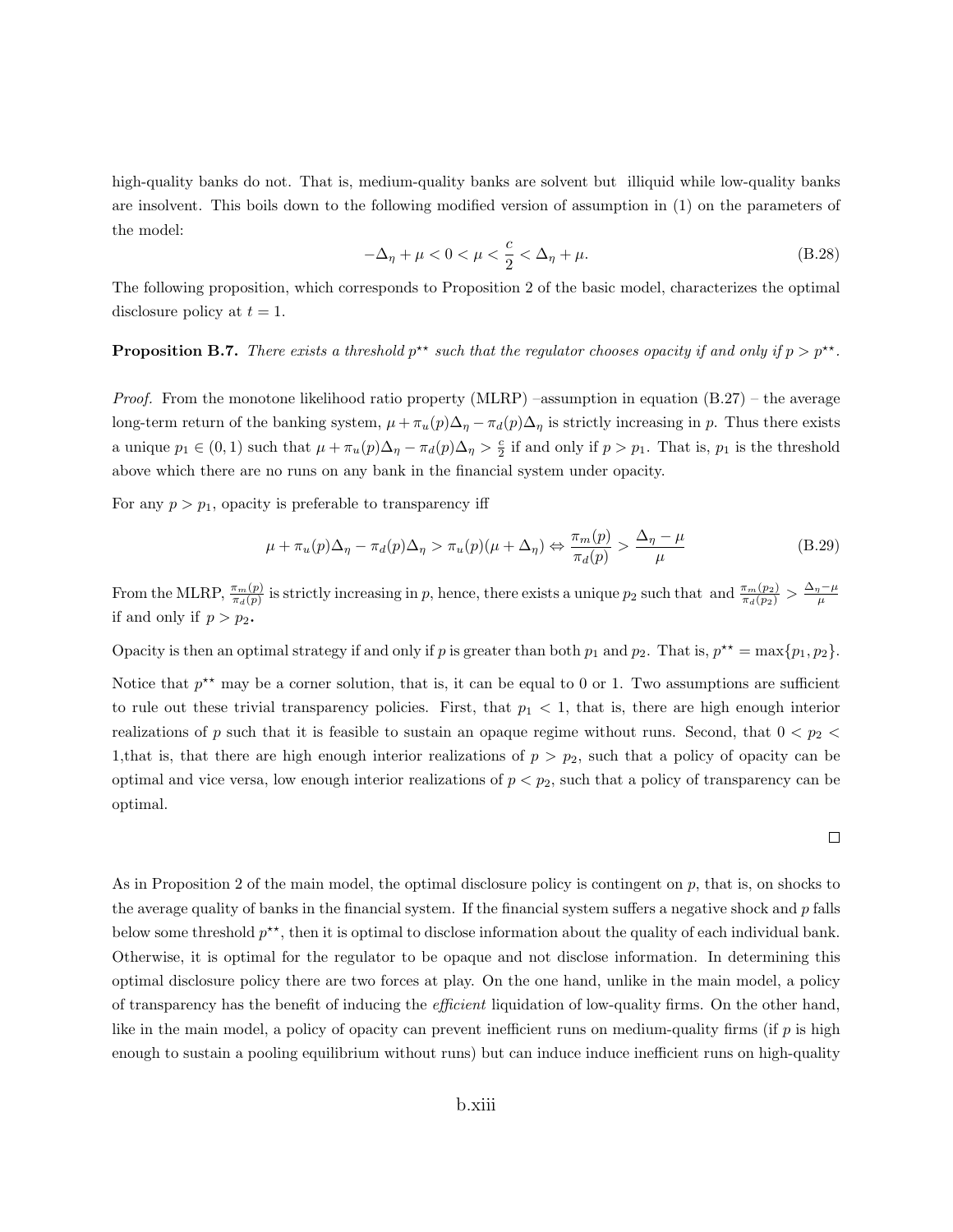banks (if p is too low to sustain a pooling equilibrium without runs). Hence, for low enough realizations of p, transparency is optimal because it prevents runs on high-quality banks and now also because it induces the efficient liquidation of low-quality banks. The situation is different for high realizations of  $p$  as the regulator faces a trade-off between preventing inefficient runs in medium-quality banks and inducing efficient runs in low-quality banks. In such case, if the proportion of medium- to low-quality banks is sufficiently large  $(low)$ , then the first (second) effect dominates and a policy of opacity (transparency) is optimal. Notice, however, that in distributions satisfying the MLRP, a positive shock increases the ratio of medium- to low-quality banks (the ratio is increasing in  $p$ ), which makes a policy of opacity more likely to be optimal. This explains the optimality of threshold strategy described in Proposition B.7. Hence, overall, allowing for the possibility of efficient runs increases the benefits of transparency, but under reasonable assumptions, namely that in bad economic times there is a larger proportion of low-quality banks, a policy that encourages opacity in good times and transparency in bad times remains optimal.

## IV. Optimal Disclosure with Cross-Exposures: An Alternative Specification.

Consider the following variation of the set up in Section 3.1. Banks are randomly matched into pairs at  $t = 0$ , and within a pair, each investor's payoff at  $t = 2$  from rolling over at  $t = 1$  depends not only on rollover decisions by investors in his own bank, but also on rollover decisions by investors in the other bank. Formally, let  $z(i)$  denote a one-to-one mapping of [0, 1] onto itself such that  $z(i) \neq i$  almost everywhere, and for every i,  $z[z(i)] = i$ . Bank i is exposed to bank  $z(i)$  (and vice versa) in the following way: for an investor in bank i, the return at  $t = 2$  from rolling over at  $t = 1$  is

$$
\mu + \eta_i - (1 - \alpha)l_i - \alpha l_{z(i)},\tag{B.30}
$$

where  $l_i$  is the mass of investors who withdraw from bank i and  $l_{z(i)}$  is the mass of investors who withdraw from bank  $z(i)$  to which bank i is exposed (i.e., paired).

As in main text, the regulator has private information about both idiosyncratic shocks  $\{\eta_i\}_{i\in[0,1]}$  and crossexposures  $z(.)$ . Hence, letting  $\sigma$  denote the investors' bank-specific information at  $t = 1$ , the regulator can keep the system opaque,  $\sigma = \{\emptyset\}$ , disclose idiosyncratic shocks,  $\sigma = \{\eta_i\}_{i\in[0,1]}$ , or disclose both idiosyncratic shocks and cross-exposures,  $\sigma = {\{\{\eta_i\}_{i\in [0,1]}, z(.)\}}^{B7}$  Note that disclosing  $z(.)$  consists of providing the identity of each bank's counterpart (i.e., the matched pairs).

The analysis is similar to the specification in the main text (see Proof of Proposition 7), and we only sketch it

 $B<sup>7</sup>$  For the same reason in the main text, disclosing only  $z(.)$  would generate the same result as full opacity (see Section 3.1).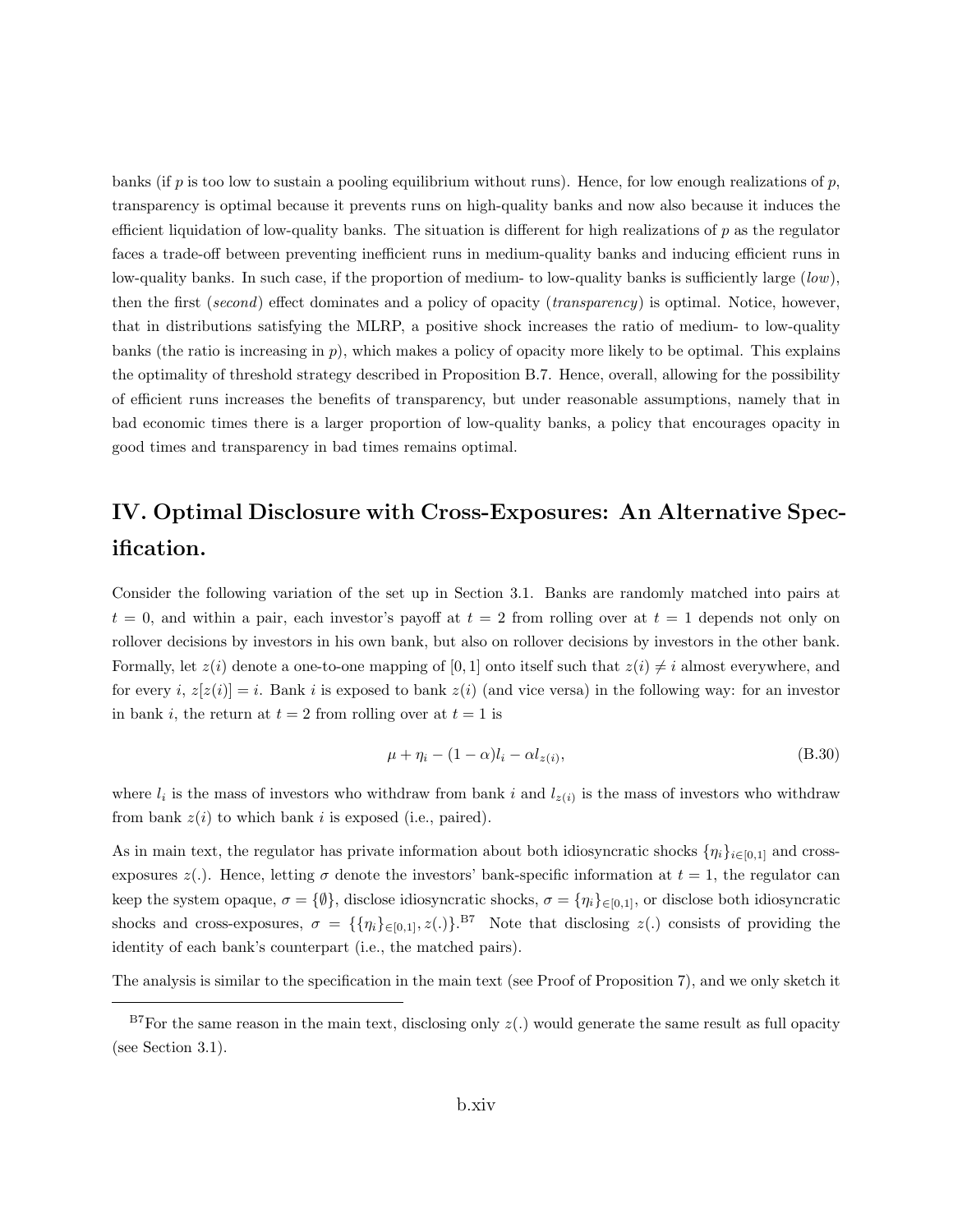here. Setting the optimal transparency policy requires characterizing rollover decisions in every bank under each possible transparency policy.

Two subcases are immediate: as  $h_{\mu} \to +\infty$  and  $\frac{h_{\mu}^2}{h_{\varepsilon}} \to 0$ ,

- (i) if  $\sigma = \{\emptyset\}$  (full opacity), investors withdraw from every bank if and only if  $p < p^*$ ;
- (ii) if  $\sigma = \{\{\eta_i\}_{i\in[0,1]}, z(.)\}$  (full disclosure), investors rollover in bank i if  $\eta_i = \eta_{z(i)} = \Delta_{\eta}$  (i.e., if the two paired banks are of high quality), and withdraw if  $\eta_i = \eta_{z(i)} = -\Delta_{\eta}$  (i.e., if the two paired banks are of low quality).

Hence, only two subcases remain:

- (iii) if  $\sigma = \{\{\eta_i\}_{i\in [0,1]}, z(.)\}$  (full disclosure), characterizing rollover decisions in banks where  $\eta_i \neq \eta_{z(i)}$  (i.e., where one of the paired banks is of high quality and the other is of low quality);
- (iv) if  $\sigma = {\eta_i}_{i \in [0,1]}$  (partial disclosure), characterizing rollover decisions in every bank.

The analyses of cases (iii) and (iv) follow the same steps, which are summarized below.

To derive the equilibrium thresholds in (iii) and (iv), we first consider the "dispersed information" game of Section 2.1, in which investors receive a signal  $s_j$  about the common component of returns  $\tilde{\mu}$ . In (iii) and (iv),  $\eta_i$  fully characterizes public information about bank i. Suppose investor j withdraws from a bank with idiosyncratic shock  $\eta$  if and only if his belief  $\rho_j$  about  $\tilde{\mu}$  falls below a threshold  $\rho_{\eta}^*$ . The indifference conditions of marginal investors with beliefs  $\rho_{\Delta}^*$  and  $\rho_{-\Delta}^*$ , respectively in banks with  $\eta = \Delta_{\eta}$  and  $\eta = -\Delta_{\eta}$ are

$$
\frac{\rho_{\Delta}^{\star} + \Delta_{\eta}}{c} = \left[ (1 - \alpha) + \alpha \overline{p} \right] \Phi \left[ \sqrt{\gamma} \left( \rho_{\Delta}^{\star} - \mu \right) \right] + \alpha (1 - \overline{p}) \Phi \left[ \sqrt{\nu} \left( \rho_{-\Delta}^{\star} - \frac{h_{\mu} \mu + h_{\varepsilon} \rho_{\Delta}^{\star}}{h_{\mu} + h_{\varepsilon}} \right) \right],
$$
\n(B.31)

$$
\frac{\rho_{-\Delta}^{\star} - \Delta_{\eta}}{c} = [1 - \alpha + \alpha(1 - \underline{p})] \Phi \left[ \sqrt{\gamma} \left( \rho_{-\Delta}^{\star} - \mu \right) \right] + \alpha \underline{p} \Phi \left[ \sqrt{\nu} \left( \rho_{\Delta}^{\star} - \frac{h_{\mu} \mu + h_{\varepsilon} \rho_{-\Delta}^{\star}}{h_{\mu} + h_{\varepsilon}} \right) \right],
$$
(B.32)

where  $\bar{p} = 1 - \bar{p} = 0$  if  $\sigma = {\{\eta_i\}_{i \in [0,1]}, z(.)\}$  (in case (iii)), and  $\bar{p} = \bar{p} = p$  if  $\sigma = {\{\eta_i\}_{i \in [0,1]}}$  (in case (iv)).

For each case (iii) and (iv), the equilibrium thresholds of investors solve the system  $\{(B.31), (B.32)\}\,$ , which has a unique solution under the same condition as in Proposition 7 (i.e., provided investors' private signal is precise enough, relative to the precision of the prior distribution of  $\tilde{\mu}$ ). We turn next to the the limit case in which  $h_{\mu} \to +\infty$  and  $\frac{h_{\mu}^2}{h_{\varepsilon}} \to 0$ .

To build intuition, consider first case (iii) where  $\sigma = \{\{\eta_i\}_{i\in[0,1]}, z(.)\}$  (full disclosure). There are two possibilities:

1. 
$$
\alpha < \frac{2\Delta}{c}
$$
. Then, investors rollover in bank *i* with  $\eta_i = \Delta_{\eta}$  (and  $\eta_{z(i)} = -\Delta_{\eta}$ ) if and only if

$$
\frac{\mu + \Delta_{\eta}}{c} \ge \frac{1 + \alpha}{2},\tag{B.33}
$$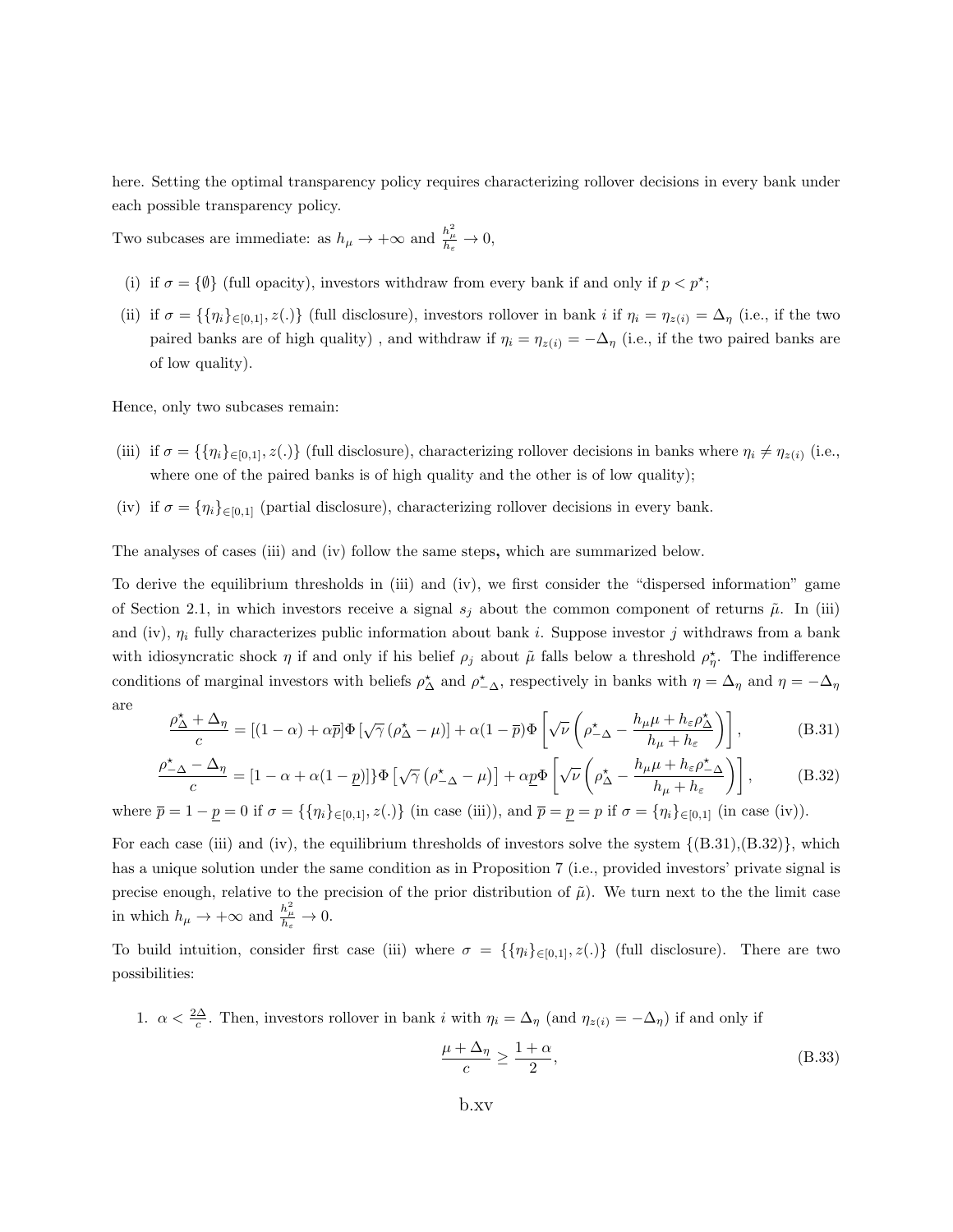and rollover in bank i with  $\eta_i = -\Delta_{\eta}$  (and  $\eta_{z(i)} = \Delta_{\eta}$ ) if and only if

$$
\frac{\mu - \Delta_{\eta}}{c} \ge \frac{1 - \alpha}{2},\tag{B.34}
$$

2.  $\alpha \geq \frac{2\Delta}{c}$ . Then, investors rollover if and only if

$$
\frac{\mu}{c} \ge \frac{1}{2}.\tag{B.35}
$$

That is, if  $\alpha \geq \frac{2\Delta}{c}$ , withdrawal decisions do not depend on  $\eta_i$ . Intuitively, when  $\alpha$  is high, liquidity externalities are strong enough to overcome differences in long-term returns (as in Corollary 4).

Notice first the similarities between the expressions in (B.33), (B.34) and (B.35), and the rollover condition in the baseline model without cross-exposures (Corollary 1), namely,

$$
\frac{\mu + \eta_i}{c} \ge \frac{1}{2}.\tag{B.36}
$$

Notice then that from (B.33) and (B.35), a high-quality bank that is exposed to a low-quality bank could suffer a run if  $\alpha$  is high enough (i.e., cross-exposures create contamination). Finally, if, under full disclosure, a high-quality bank that is exposed to a low-quality bank suffers a run, then under partial disclosure,  $\sigma = \{\eta_i\}_{i\in[0,1]},$  a high-quality bank can also suffer a run if p is sufficiently low. Indeed, as  $p \to 0$ , it becomes almost certain that a high-quality bank ( $\eta_i = \Delta_{\eta}$ ) is exposed to a low-quality bank ( $\eta_{z(i)} = -\Delta_{\eta}$ ). Symmetrically, from (B.34) and (B.35), if  $\alpha$  is high enough, then a low-quality bank could have its debt rolled over if the system is fully transparent and it is exposed to a high-quality bank, or even if the system is only partially transparent and  $p$  is high enough.

Formally, we obtain the following result, which is the counterpart of Lemma 2, and summarizes the discussion above

Let

$$
p'_{\Delta}(\alpha) \equiv \min \left\{ \frac{1+\alpha}{\alpha} - \frac{2(\mu+\Delta_{\eta})}{c\alpha}, p^{\star} \right\} \text{ and } p'_{-\Delta}(\alpha) \equiv \max \left\{ \frac{1}{\alpha} - \frac{2(\mu-\Delta_{\eta})}{c\alpha}, p^{\star} \right\}.
$$

Let also  $\alpha_{\Delta}$  and  $\alpha_{-\Delta}$  be the solutions to, respectively,

$$
p'_{\Delta}(\alpha_{\Delta}) = 0
$$
, and  $p'_{-\Delta}(\alpha_{-\Delta}) = 1$ .

Lemma B.1. In equilibrium, rollover decisions are as follows,

- 1. If  $\sigma = \{\emptyset\}$  (opacity), investors rollover if and only if  $p \geq p^*$ , where  $p^*$  is as in Proposition 2;
- 2. If  $\sigma = \{\eta_i\}_{i\in[0,1]}$  (partial disclosure), investors rollover if and only if  $p \ge p'_\Delta(\alpha)$  in banks where  $\eta_i = \Delta_{\eta}$ , and if and only if  $p \ge p'_{-\Delta}(\alpha)$  in banks where  $\eta_i = -\Delta_{\eta}$ .
- 3. If  $\sigma = \{\{\eta_i\}_{i\in[0,1]}, z(.)\}$ (full disclosure), investors in bank i